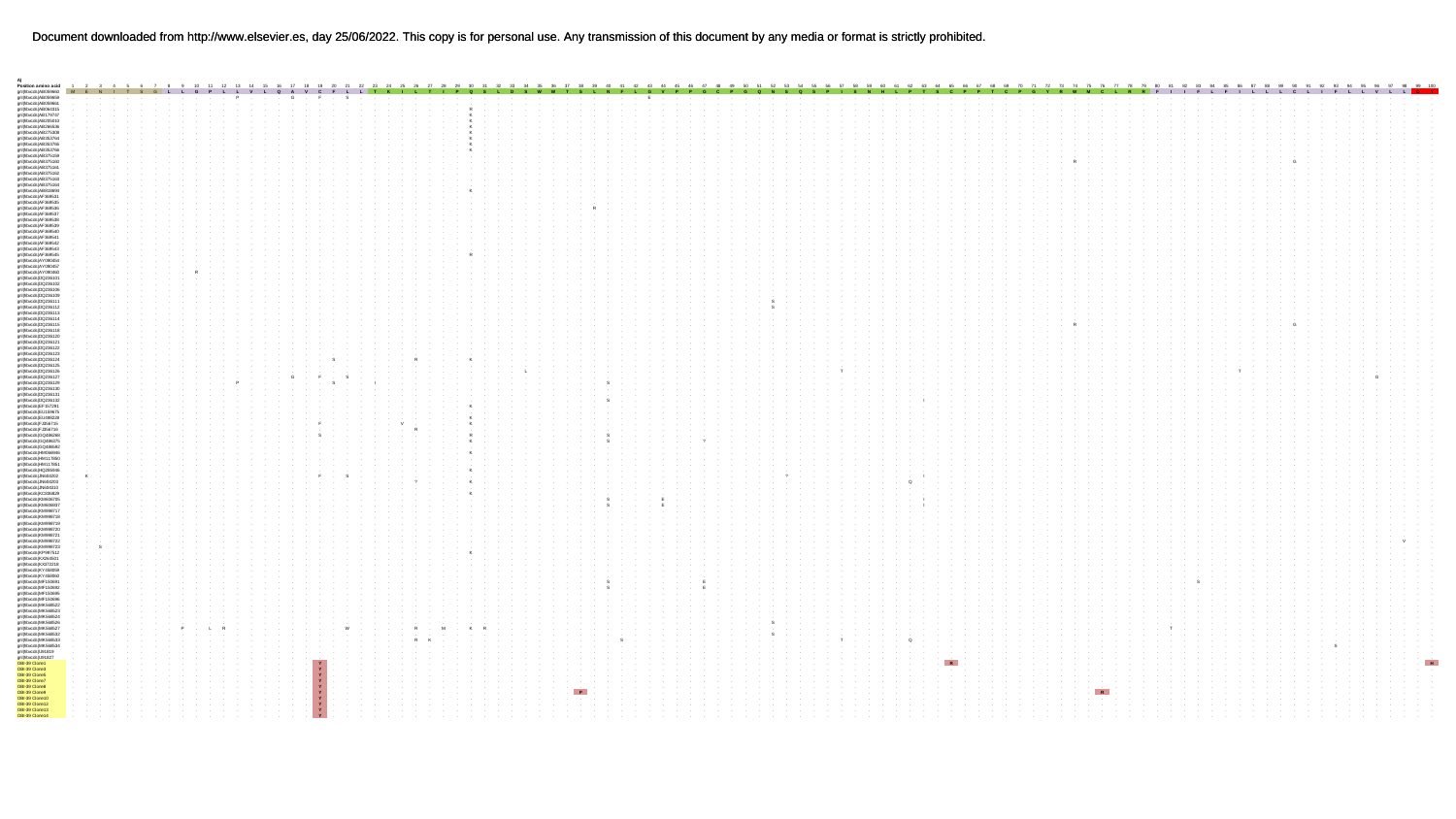| BI-39 Clone3<br>BI-39 Clone5<br>BI-39 Clone7    |  |  |  |   |  |  |  |  |          |        |  |  |  |  |  |  |  |  |        |  |  |  |
|-------------------------------------------------|--|--|--|---|--|--|--|--|----------|--------|--|--|--|--|--|--|--|--|--------|--|--|--|
|                                                 |  |  |  |   |  |  |  |  | <b>P</b> |        |  |  |  |  |  |  |  |  |        |  |  |  |
| BI-39 CloneS<br>BI-39 CloneS<br>BI-39 Clone10   |  |  |  |   |  |  |  |  |          |        |  |  |  |  |  |  |  |  |        |  |  |  |
|                                                 |  |  |  |   |  |  |  |  |          |        |  |  |  |  |  |  |  |  | $\sim$ |  |  |  |
|                                                 |  |  |  |   |  |  |  |  |          |        |  |  |  |  |  |  |  |  |        |  |  |  |
| BI-39 Clone12<br>BI-39 Clone13<br>BI-39 Clone14 |  |  |  | A |  |  |  |  |          | $\sim$ |  |  |  |  |  |  |  |  |        |  |  |  |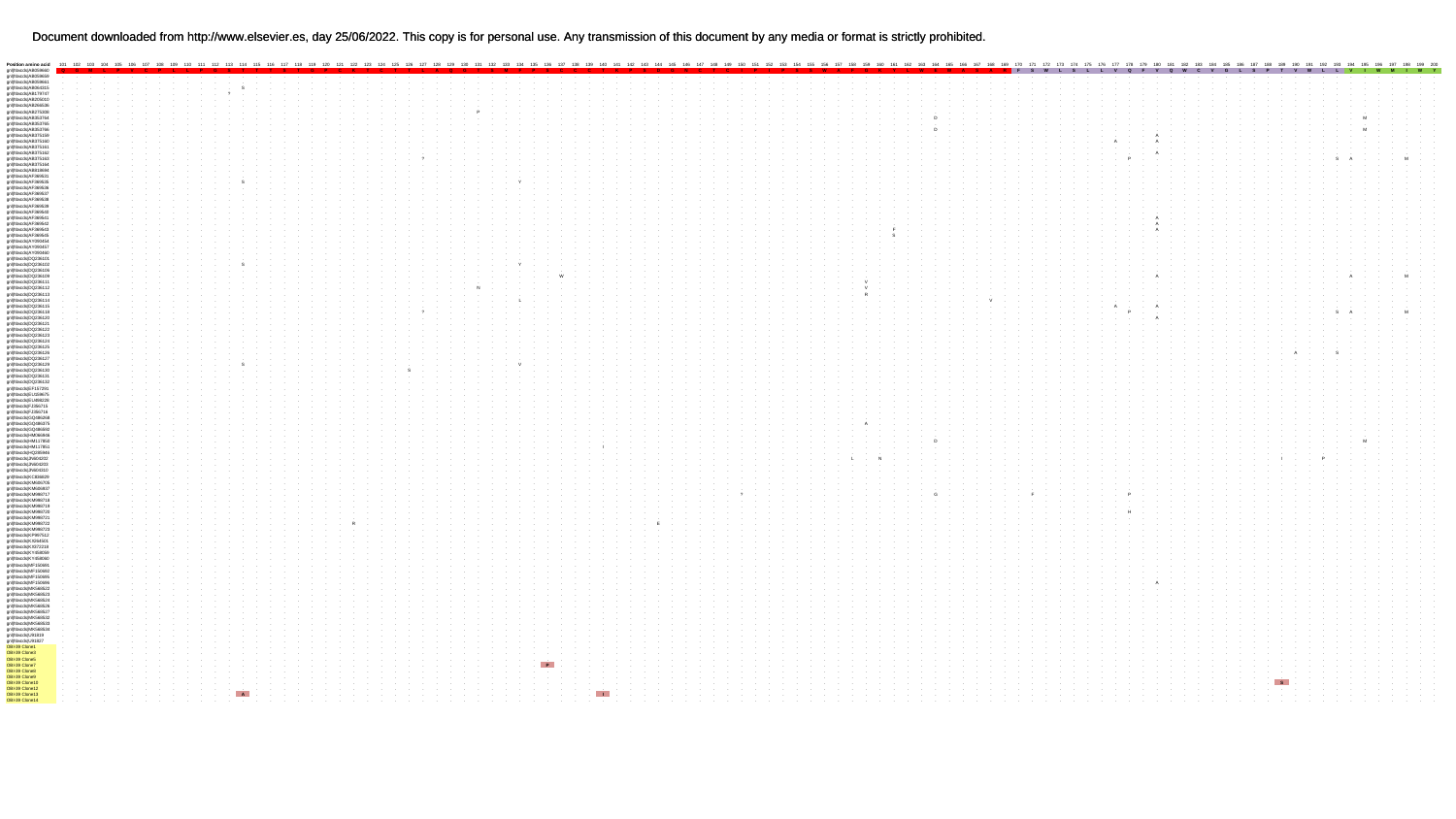| Position amino acid                               | 201 202 203 204 205 206 207 208 209<br>W G P N L C S I L |    |   |        |   |   |   |   |  |  |  |  |   |   |   |  |   |  |
|---------------------------------------------------|----------------------------------------------------------|----|---|--------|---|---|---|---|--|--|--|--|---|---|---|--|---|--|
| 0300308Ajdoxdfirg                                 |                                                          |    |   |        |   |   |   |   |  |  |  |  |   |   |   |  |   |  |
| prihtucas AB059559                                |                                                          |    |   |        |   |   |   |   |  |  |  |  |   |   |   |  |   |  |
| prihbyzds AB059551                                |                                                          |    |   |        |   |   |   | Ŕ |  |  |  |  |   |   |   |  |   |  |
| grilhbvcds(AB064315                               |                                                          |    |   |        | Ń |   |   |   |  |  |  |  |   |   |   |  |   |  |
| grijhbvcds (AB 179747                             |                                                          |    |   |        |   |   |   |   |  |  |  |  |   |   |   |  |   |  |
| grijhbvcds/AB205010                               |                                                          |    |   |        |   |   |   |   |  |  |  |  |   |   |   |  |   |  |
| grijhbvcds/AB20536                                |                                                          |    |   |        |   |   |   |   |  |  |  |  |   |   |   |  |   |  |
| grijhbvcds (AB275308                              |                                                          |    |   |        |   |   |   |   |  |  |  |  |   |   |   |  |   |  |
| prihbycol AB353764                                |                                                          |    |   |        |   |   |   |   |  |  |  |  |   |   |   |  |   |  |
| grijhbvcds (AB353765                              |                                                          |    |   |        |   |   |   |   |  |  |  |  |   |   |   |  |   |  |
| astE&CBA abaud fire                               |                                                          |    |   |        |   |   |   |   |  |  |  |  |   |   |   |  |   |  |
| prihbycal AB375159                                |                                                          |    |   |        |   |   |   |   |  |  |  |  |   |   |   |  |   |  |
| gnijhbvcds (AB 375160                             |                                                          |    |   |        |   |   |   |   |  |  |  |  |   |   |   |  |   |  |
| gnijhbvcds (AB 375161                             |                                                          |    |   |        |   |   |   |   |  |  |  |  |   |   |   |  |   |  |
| grijhbvoda (AB 375162                             |                                                          |    |   |        |   |   |   |   |  |  |  |  |   |   |   |  |   |  |
| gnijhbvcds (AB 375163                             |                                                          |    |   |        |   |   |   |   |  |  |  |  |   |   |   |  |   |  |
| gnijhbvcds (AB 375164                             |                                                          |    |   |        |   |   |   |   |  |  |  |  |   |   |   |  |   |  |
|                                                   |                                                          |    |   |        |   |   |   |   |  |  |  |  |   |   |   |  |   |  |
| .<br>grijtovaljAB818694<br>grijtovaljAF369531     |                                                          |    |   |        |   |   |   |   |  |  |  |  |   |   |   |  |   |  |
| pri/htw.ds/AF369535                               |                                                          |    |   |        |   |   |   |   |  |  |  |  |   |   |   |  |   |  |
| prihbycal/AF360536                                |                                                          |    |   |        |   |   |   |   |  |  |  |  |   |   |   |  |   |  |
|                                                   |                                                          |    |   |        |   |   |   |   |  |  |  |  |   |   |   |  |   |  |
| .<br>120321-Alaxditing<br>120321-Alaxditing       |                                                          |    |   |        |   |   |   |   |  |  |  |  |   |   |   |  |   |  |
| prihtucds (AF360539                               |                                                          |    |   |        |   |   |   |   |  |  |  |  |   |   |   |  |   |  |
| 04/03/2014 or defered                             |                                                          |    |   |        |   |   |   |   |  |  |  |  | ċ |   |   |  |   |  |
|                                                   |                                                          |    |   |        |   |   |   |   |  |  |  |  |   |   |   |  |   |  |
| prihbycos/AF360541                                |                                                          |    |   |        |   |   |   |   |  |  |  |  |   |   |   |  |   |  |
| prihbycos/AF360542                                |                                                          |    |   |        |   |   |   |   |  |  |  |  |   |   |   |  |   |  |
| prihbyzds/AF362643                                |                                                          |    |   |        |   |   |   |   |  |  |  |  |   |   |   |  |   |  |
| prihbyca (AF360545                                |                                                          |    |   |        |   |   |   |   |  |  |  |  |   |   |   |  |   |  |
| prihbycos/AY090454                                |                                                          |    |   |        |   |   |   |   |  |  |  |  |   |   |   |  |   |  |
| grijhbvcds (AY090457                              |                                                          |    |   |        |   |   |   |   |  |  |  |  |   |   |   |  |   |  |
| gnijhbvcds (AY 090460                             |                                                          |    |   |        |   |   |   |   |  |  |  |  |   |   |   |  |   |  |
| milhbycdsiDQ236101                                |                                                          |    |   |        |   |   |   |   |  |  |  |  |   |   |   |  |   |  |
| gnijhbvcds (DQ236102                              |                                                          |    |   |        |   |   |   |   |  |  |  |  |   |   |   |  |   |  |
| gnijhbvcds (DQ236106                              |                                                          |    |   |        |   |   |   |   |  |  |  |  | c |   |   |  |   |  |
| prihbycal DQ236109                                |                                                          |    | ś |        |   |   |   |   |  |  |  |  |   |   | ċ |  |   |  |
| prihbycal DQ236111                                |                                                          |    |   |        |   |   |   |   |  |  |  |  |   |   |   |  |   |  |
| grijhbvcds (DQ236112                              |                                                          |    |   |        |   |   |   |   |  |  |  |  |   |   |   |  |   |  |
| .<br>grijtov:ds DQ236113<br>grijtov:ds DQ236114   |                                                          |    |   |        |   |   |   |   |  |  |  |  |   |   |   |  |   |  |
|                                                   |                                                          |    |   |        |   |   |   |   |  |  |  |  |   |   |   |  |   |  |
| gnijhbvcds (DQ236115                              |                                                          |    |   |        |   |   |   |   |  |  |  |  |   |   |   |  |   |  |
| grijhbvcds (DQ236118                              |                                                          |    |   |        |   |   |   |   |  |  |  |  |   |   |   |  |   |  |
| grijhbvcds(DQ236120                               |                                                          |    |   |        |   |   |   |   |  |  |  |  |   |   |   |  |   |  |
| prihbycal DQ236121                                |                                                          |    |   |        |   |   |   |   |  |  |  |  |   |   |   |  |   |  |
| grijhbvcds (DQ236122                              |                                                          |    |   |        |   |   |   |   |  |  |  |  |   |   |   |  |   |  |
| prihtscal DO236123                                |                                                          |    |   |        |   |   |   |   |  |  |  |  |   |   |   |  |   |  |
| grijhbvcds (DQ236124                              |                                                          |    |   | Ë      |   |   |   |   |  |  |  |  |   |   |   |  |   |  |
|                                                   |                                                          |    |   |        |   |   |   |   |  |  |  |  |   |   |   |  |   |  |
| .<br>grijtevoda (DQ236125<br>grijtevoda (DQ236126 |                                                          |    |   | H      | Ŷ |   |   |   |  |  |  |  |   |   |   |  |   |  |
| grijhbvcds (DQ236127                              |                                                          |    |   |        |   |   |   |   |  |  |  |  |   |   |   |  |   |  |
| gnl) bucds (DQ236129                              |                                                          |    |   |        | N |   | W |   |  |  |  |  |   |   |   |  |   |  |
| grijhbvcds (DQ236130                              |                                                          |    |   |        |   |   |   |   |  |  |  |  |   |   |   |  |   |  |
| grijhbvcds (DQ236131                              |                                                          |    |   |        |   |   |   |   |  |  |  |  |   |   |   |  |   |  |
| gnijhbvcds (DQ236132                              |                                                          |    |   |        |   |   |   |   |  |  |  |  |   |   |   |  |   |  |
| gril) bucds (EF157291                             |                                                          |    |   |        |   |   |   |   |  |  |  |  |   |   |   |  |   |  |
|                                                   |                                                          |    |   |        |   |   |   |   |  |  |  |  |   |   |   |  |   |  |
| .<br>grijtovoljEU159675<br>grijtovoljEU498228     |                                                          |    |   |        |   |   |   |   |  |  |  |  |   |   |   |  |   |  |
|                                                   |                                                          |    |   |        |   |   |   |   |  |  |  |  |   |   |   |  |   |  |
| grijhbvcds (FJ356715                              |                                                          |    |   |        |   |   |   |   |  |  |  |  |   |   |   |  |   |  |
| prihbycds (FJ356716                               |                                                          |    |   |        |   |   |   |   |  |  |  |  |   |   |   |  |   |  |
| prihbyca (GQ486268                                |                                                          |    |   |        |   | Ŧ |   |   |  |  |  |  |   |   |   |  |   |  |
| prihtucds(GQ486375                                |                                                          |    |   |        | ż |   |   |   |  |  |  |  |   |   |   |  |   |  |
| prihtucal/GQ488592                                |                                                          |    |   |        |   |   |   |   |  |  |  |  |   |   |   |  |   |  |
| prihbycal/HM000946                                |                                                          |    |   |        |   |   |   |   |  |  |  |  |   |   |   |  |   |  |
| prihbycal HM117850                                |                                                          |    |   |        |   |   |   |   |  |  |  |  |   |   |   |  |   |  |
| gnijhbvcds (HM117851                              |                                                          |    |   |        |   |   |   |   |  |  |  |  |   |   |   |  |   |  |
| prihbycal HQ285946                                |                                                          |    |   |        |   |   |   |   |  |  |  |  |   |   |   |  |   |  |
| grilhbvcds J.N604202                              |                                                          |    |   |        | N |   |   |   |  |  |  |  |   |   |   |  |   |  |
| prihbycal A604203                                 |                                                          |    |   |        |   |   |   |   |  |  |  |  |   |   |   |  |   |  |
| prihoods(JN604310                                 |                                                          |    |   |        |   |   |   |   |  |  |  |  |   |   |   |  |   |  |
| grijhbvcds (KC836829                              |                                                          |    |   |        |   |   |   |   |  |  |  |  |   | ŕ | ċ |  | ý |  |
| gri) bucds (KM606705                              |                                                          |    |   |        |   |   |   | R |  |  |  |  |   |   |   |  |   |  |
| .<br>grijtevods (KM600237                         |                                                          |    |   |        |   |   |   | R |  |  |  |  | ¢ |   |   |  |   |  |
| grijhbvcds (KM998717                              |                                                          |    |   |        |   |   |   | R |  |  |  |  |   |   |   |  |   |  |
| prihbycal KM998718                                |                                                          |    |   |        |   |   |   |   |  |  |  |  |   |   |   |  |   |  |
| grijhbucds (KM998719                              |                                                          |    |   |        |   |   |   |   |  |  |  |  |   |   |   |  |   |  |
| grijhbvcds (KM998720                              |                                                          |    |   |        |   |   |   |   |  |  |  |  |   |   |   |  |   |  |
| gnl)hbvcds (KM998721                              |                                                          |    |   |        |   |   |   |   |  |  |  |  |   |   |   |  |   |  |
| grijhbvcds (KM998722                              |                                                          |    |   |        |   |   |   |   |  |  |  |  |   |   |   |  |   |  |
| grijhbucds (KM998723                              |                                                          |    |   |        |   |   |   |   |  |  |  |  |   |   |   |  |   |  |
| grijhbucds (KP 997512                             |                                                          |    |   |        |   |   |   |   |  |  |  |  |   |   |   |  |   |  |
| .<br>grijhbeds KX254501<br>grijhbeds KX372218     |                                                          |    |   |        |   |   |   |   |  |  |  |  |   |   |   |  |   |  |
|                                                   |                                                          |    |   | w      | R |   |   |   |  |  |  |  |   |   |   |  |   |  |
| grijhbucds (KY 458059                             |                                                          |    |   |        |   |   |   |   |  |  |  |  |   |   |   |  |   |  |
| grijhbvcds (KY 458060                             |                                                          |    |   |        |   |   |   |   |  |  |  |  |   |   |   |  |   |  |
| prihbyzds MF150691                                |                                                          |    |   |        |   | Ŧ |   | Ň |  |  |  |  |   |   |   |  |   |  |
| grijhbvods MF150692                               |                                                          | t. |   |        |   | ĭ |   | R |  |  |  |  |   |   |   |  |   |  |
| gni) bucds MF 150625                              |                                                          |    |   | w<br>s | N | Ŧ |   |   |  |  |  |  |   |   |   |  |   |  |
| gril) bucds MF150696                              |                                                          |    |   |        |   |   |   |   |  |  |  |  |   |   |   |  |   |  |
| grijhbvcds (MK568522                              |                                                          |    |   |        |   |   |   |   |  |  |  |  |   |   |   |  |   |  |
| prihbyzds MK568523                                |                                                          |    |   |        |   |   |   |   |  |  |  |  |   |   |   |  |   |  |
|                                                   |                                                          |    |   |        |   |   |   |   |  |  |  |  |   |   |   |  |   |  |
| grijhbvcds/MK588524<br>gri) bucds MK568526        |                                                          |    |   |        |   |   |   |   |  |  |  |  |   |   |   |  |   |  |
|                                                   |                                                          |    |   |        | ï |   |   |   |  |  |  |  |   |   |   |  |   |  |
| grilhbvcds MK568527                               |                                                          |    |   |        |   |   |   |   |  |  |  |  |   |   |   |  |   |  |
| prihtucds MK568532                                |                                                          |    |   |        |   |   |   |   |  |  |  |  |   |   |   |  |   |  |
| gri) bucda MK568533                               |                                                          |    |   |        | N |   |   |   |  |  |  |  |   |   |   |  |   |  |
| prihbycal MK568534                                |                                                          |    |   |        |   |   |   |   |  |  |  |  |   |   |   |  |   |  |
| prihbycal LI91819                                 |                                                          |    |   |        |   |   |   |   |  |  |  |  |   |   |   |  |   |  |
| .<br>OBI-39 Clone1                                |                                                          |    |   |        |   |   |   |   |  |  |  |  |   |   |   |  |   |  |
|                                                   |                                                          |    |   |        |   |   |   |   |  |  |  |  |   |   |   |  |   |  |
| OBI-39 Clone3                                     |                                                          |    |   |        |   |   |   |   |  |  |  |  |   |   |   |  |   |  |
| OBI-39 Clone5                                     |                                                          |    |   |        |   |   |   |   |  |  |  |  |   |   |   |  |   |  |
| OBI-39 Clone7                                     |                                                          |    |   |        |   |   |   |   |  |  |  |  |   |   |   |  |   |  |
| <b>ORLSD Closels</b>                              |                                                          |    |   |        |   |   |   |   |  |  |  |  |   |   |   |  |   |  |
| OBI-39 Clone9                                     |                                                          |    |   |        |   |   |   |   |  |  |  |  |   |   |   |  |   |  |
| OBI-39 Clone10                                    |                                                          |    |   |        |   |   |   |   |  |  |  |  |   |   |   |  |   |  |
| OBI-39 Clone12                                    |                                                          |    |   |        |   |   |   |   |  |  |  |  |   |   |   |  |   |  |
| OBI-39 Clone13                                    |                                                          |    |   |        |   |   |   |   |  |  |  |  |   |   |   |  |   |  |
| OBI-39 Clone14                                    |                                                          |    |   |        |   |   |   |   |  |  |  |  |   |   |   |  |   |  |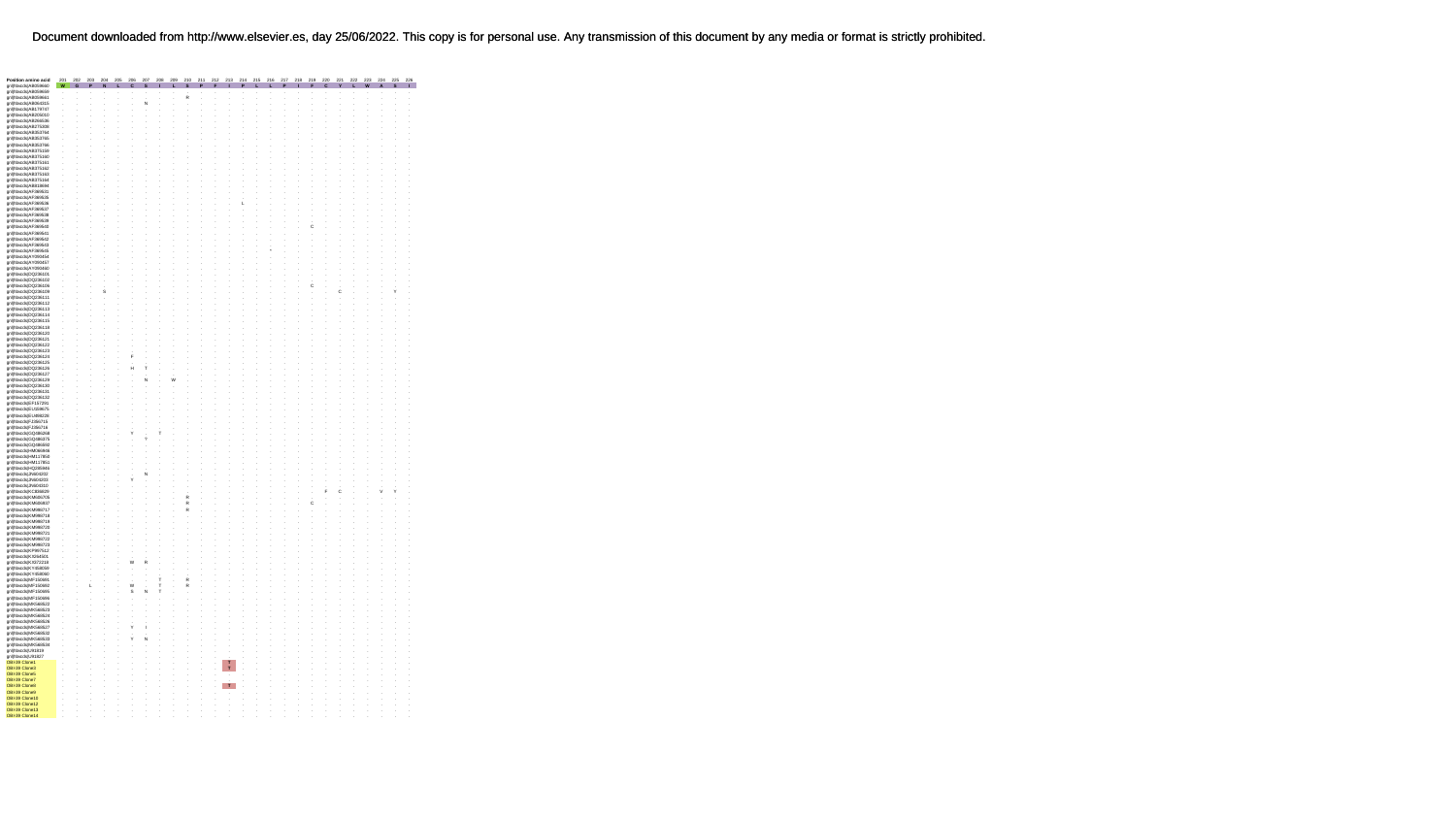| 8141 clane 7<br>8141 clane 7<br>8141 Clane 12<br>8141 Clane 21<br>8141 Clane 24 |  |  |  |  |  |  |  |  |  |   |  |  |  |  |  |  |  |  |
|---------------------------------------------------------------------------------|--|--|--|--|--|--|--|--|--|---|--|--|--|--|--|--|--|--|
|                                                                                 |  |  |  |  |  |  |  |  |  |   |  |  |  |  |  |  |  |  |
| BI-41 Clane 25                                                                  |  |  |  |  |  |  |  |  |  |   |  |  |  |  |  |  |  |  |
| BI-41 Clane 40<br>BI-41 Clane 47                                                |  |  |  |  |  |  |  |  |  | R |  |  |  |  |  |  |  |  |
|                                                                                 |  |  |  |  |  |  |  |  |  |   |  |  |  |  |  |  |  |  |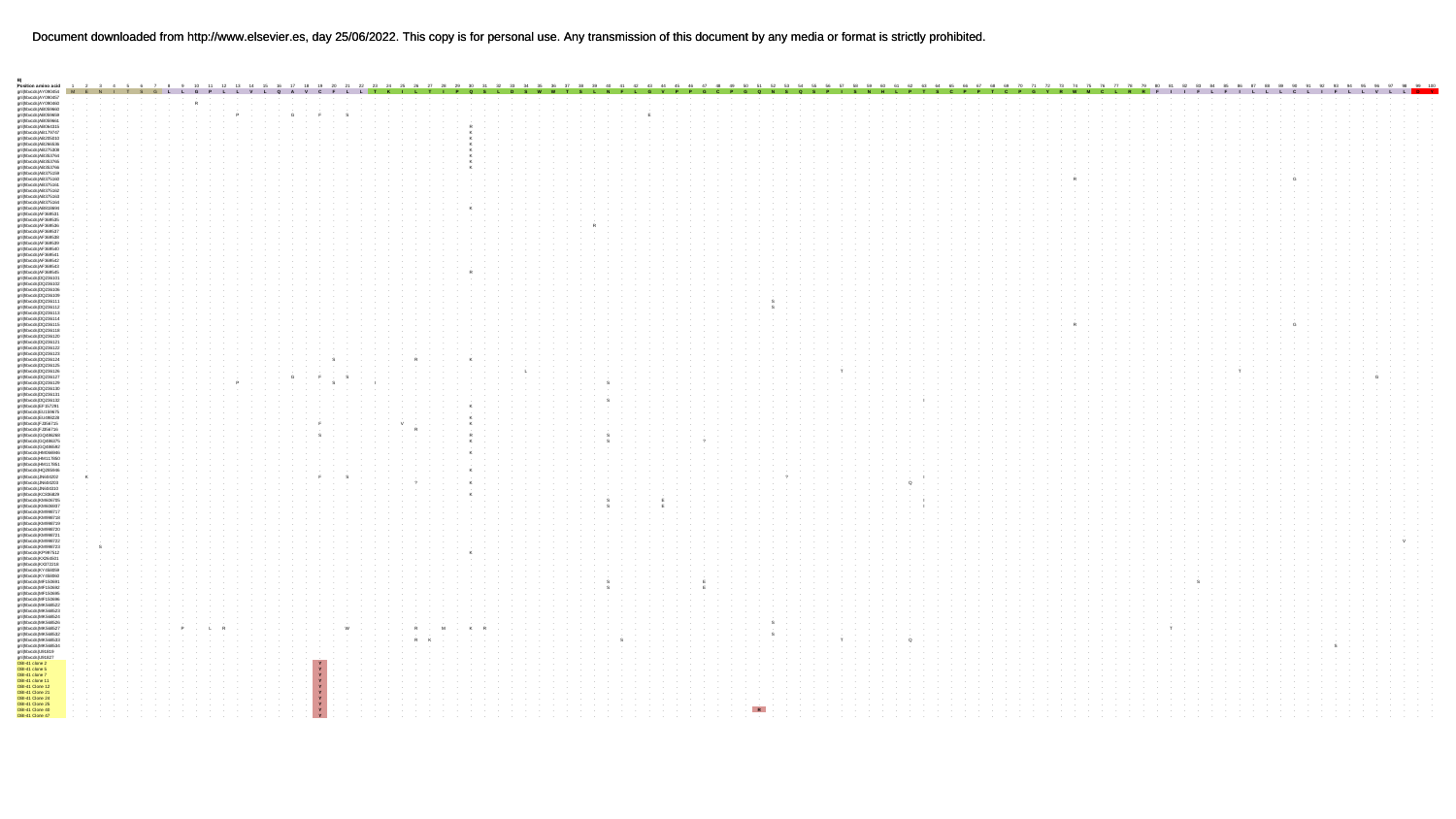| Position amino acid<br>gri htxcds AY050454<br>gri htxcds AY050457<br>gri htxcds AY050460                     | 101 102 103 104 |  |  |     |  |   |                    |    |  |    |            |  |  |                   |                |  |          |                | R F S W L S L L V Q F V Q W C V G L S P T V W L L V I W M I W Y |  |                |               |                |  |
|--------------------------------------------------------------------------------------------------------------|-----------------|--|--|-----|--|---|--------------------|----|--|----|------------|--|--|-------------------|----------------|--|----------|----------------|-----------------------------------------------------------------|--|----------------|---------------|----------------|--|
|                                                                                                              |                 |  |  |     |  |   |                    |    |  |    |            |  |  |                   |                |  |          |                |                                                                 |  |                |               |                |  |
|                                                                                                              |                 |  |  |     |  |   |                    |    |  |    |            |  |  |                   |                |  |          |                |                                                                 |  |                |               |                |  |
| gri) buds (AB059550<br>grijhbvods/AB059659                                                                   |                 |  |  |     |  |   |                    |    |  |    |            |  |  |                   |                |  |          |                |                                                                 |  |                |               |                |  |
| grijhbvods/AB059861<br>grijhbvods/AB064315                                                                   |                 |  |  |     |  |   |                    |    |  |    |            |  |  |                   |                |  |          |                |                                                                 |  |                |               |                |  |
|                                                                                                              |                 |  |  | - 8 |  |   |                    |    |  |    |            |  |  |                   |                |  |          |                |                                                                 |  |                |               |                |  |
| grijhbveds(AB179747                                                                                          |                 |  |  |     |  |   |                    |    |  |    |            |  |  |                   |                |  |          |                |                                                                 |  |                |               |                |  |
| gnijhbvods (AB205010<br>gnijhbvods (AB205536<br>gnijhbvods (AB275306                                         |                 |  |  |     |  |   |                    | ÷. |  |    |            |  |  |                   |                |  |          |                |                                                                 |  |                |               |                |  |
|                                                                                                              |                 |  |  |     |  |   |                    |    |  |    |            |  |  |                   | D              |  |          |                |                                                                 |  |                |               |                |  |
| grijhbvods/AB353764<br>grijhbvods/AB353765                                                                   |                 |  |  |     |  |   |                    |    |  |    |            |  |  |                   |                |  |          |                |                                                                 |  |                |               |                |  |
| grijhbvods (AB353766<br>grijhbvods (AB375159                                                                 |                 |  |  |     |  |   |                    |    |  |    |            |  |  |                   | $\overline{D}$ |  |          |                |                                                                 |  |                |               |                |  |
| gnijhbvodajAB375160                                                                                          |                 |  |  |     |  |   |                    |    |  |    |            |  |  |                   |                |  | $\Delta$ |                |                                                                 |  |                |               |                |  |
| grilhbuds(AB375161                                                                                           |                 |  |  |     |  |   |                    |    |  |    |            |  |  |                   |                |  |          |                |                                                                 |  |                |               |                |  |
| grilhbvods/AB375162                                                                                          |                 |  |  |     |  |   |                    |    |  |    |            |  |  |                   |                |  |          |                |                                                                 |  |                | $B$ $A$       | ${\mathbf M}$  |  |
| phinocos/AB375163<br>pri/hbvcds/AB375163<br>pri/hbvcds/AB818634                                              |                 |  |  |     |  |   |                    |    |  |    |            |  |  |                   |                |  |          |                |                                                                 |  |                |               |                |  |
|                                                                                                              |                 |  |  |     |  |   |                    |    |  |    |            |  |  |                   |                |  |          |                |                                                                 |  |                |               |                |  |
| grilhbvods/AF369531                                                                                          |                 |  |  |     |  |   |                    |    |  |    |            |  |  |                   |                |  |          |                |                                                                 |  |                |               |                |  |
| grijkbvods/AF369535<br>grijkbvods/AF369536                                                                   |                 |  |  |     |  |   |                    |    |  |    |            |  |  |                   |                |  |          |                |                                                                 |  |                |               |                |  |
| grilhbvods (AF369537<br>grijhbvodajAF369538                                                                  |                 |  |  |     |  |   |                    |    |  |    |            |  |  |                   |                |  |          |                |                                                                 |  |                |               |                |  |
|                                                                                                              |                 |  |  |     |  |   |                    |    |  |    |            |  |  |                   |                |  |          |                |                                                                 |  |                |               |                |  |
| grijhbuda (AF362532)<br>grijhbuda (AF362540)<br>grijhbuda (AF362541                                          |                 |  |  |     |  |   |                    |    |  |    |            |  |  |                   |                |  |          |                |                                                                 |  |                |               |                |  |
| grilhbuds(AF369542                                                                                           |                 |  |  |     |  |   |                    |    |  |    |            |  |  |                   |                |  |          |                |                                                                 |  |                |               |                |  |
|                                                                                                              |                 |  |  |     |  |   |                    |    |  |    |            |  |  |                   |                |  |          |                |                                                                 |  |                |               |                |  |
| grijhbuds AF389543<br>grijhbuds AF389545<br>grijhbuds DQ236101                                               |                 |  |  |     |  |   |                    |    |  |    |            |  |  |                   |                |  |          |                |                                                                 |  |                |               |                |  |
| grilhbvods DQ236102                                                                                          |                 |  |  |     |  |   |                    |    |  |    |            |  |  |                   |                |  |          |                |                                                                 |  |                |               |                |  |
| gni) bucds (DQ236106                                                                                         |                 |  |  |     |  |   |                    |    |  |    |            |  |  |                   |                |  |          |                |                                                                 |  |                |               |                |  |
| grijhtvoda (DQ236109<br>grijhtvoda (DQ236111                                                                 |                 |  |  |     |  |   |                    |    |  |    |            |  |  |                   |                |  |          |                |                                                                 |  |                | $\mathbf{A}$  | $\overline{M}$ |  |
| grilhbvods DQ236112                                                                                          |                 |  |  |     |  |   |                    | N  |  |    |            |  |  |                   |                |  |          |                |                                                                 |  |                |               |                |  |
| gnl) bucds (DQ236113                                                                                         |                 |  |  |     |  |   |                    |    |  |    |            |  |  |                   |                |  |          |                |                                                                 |  |                |               |                |  |
| grijhbvods DQ236114<br>grijhbvods DQ236115                                                                   |                 |  |  |     |  |   |                    |    |  |    |            |  |  |                   |                |  | A        |                | A                                                               |  |                |               |                |  |
| grilhbvods DQ236118                                                                                          |                 |  |  |     |  |   |                    |    |  |    |            |  |  |                   |                |  |          | $\mathbb{R}^n$ |                                                                 |  |                | $S - A$       |                |  |
| gnl(hbvcds(DQ236120                                                                                          |                 |  |  |     |  |   |                    |    |  |    |            |  |  |                   |                |  |          |                |                                                                 |  |                |               |                |  |
| grijhbvoda (DQ236121<br>grijhbvoda (DQ236122                                                                 |                 |  |  |     |  |   |                    |    |  |    |            |  |  |                   |                |  |          |                |                                                                 |  |                |               |                |  |
| grilhbvods DQ236123                                                                                          |                 |  |  |     |  |   |                    |    |  |    |            |  |  |                   |                |  |          |                |                                                                 |  |                |               |                |  |
| gril) byzds DQ236124                                                                                         |                 |  |  |     |  |   |                    |    |  |    |            |  |  |                   |                |  |          |                |                                                                 |  |                |               |                |  |
| grijhtvoda (DQ236125<br>grijhtvoda (DQ236126                                                                 |                 |  |  |     |  |   |                    |    |  |    |            |  |  |                   |                |  |          |                |                                                                 |  | $\overline{A}$ | $\frac{1}{2}$ |                |  |
| gni) buoda (DQ236127                                                                                         |                 |  |  |     |  |   |                    |    |  |    |            |  |  |                   |                |  |          |                |                                                                 |  |                |               |                |  |
| grijhbvoda (DQ236129<br>grijhbvoda (DQ236130<br>grijhbvoda (DQ236131                                         |                 |  |  |     |  |   | $\dot{\mathbf{s}}$ |    |  |    |            |  |  |                   |                |  |          |                |                                                                 |  |                |               |                |  |
| grilhbvods DQ236132                                                                                          |                 |  |  |     |  |   |                    |    |  |    |            |  |  |                   |                |  |          |                |                                                                 |  |                |               |                |  |
|                                                                                                              |                 |  |  |     |  |   |                    |    |  |    |            |  |  |                   |                |  |          |                |                                                                 |  |                |               |                |  |
| grijhbvoda (EF157291<br>grijhbvoda (EU159675                                                                 |                 |  |  |     |  |   |                    |    |  |    |            |  |  |                   |                |  |          |                |                                                                 |  |                |               |                |  |
| grijhbvoda (EU498228<br>grijhbvoda (FJ356715                                                                 |                 |  |  |     |  |   |                    |    |  |    |            |  |  |                   |                |  |          |                |                                                                 |  |                |               |                |  |
|                                                                                                              |                 |  |  |     |  |   |                    |    |  |    |            |  |  |                   |                |  |          |                |                                                                 |  |                |               |                |  |
|                                                                                                              |                 |  |  |     |  |   |                    |    |  |    |            |  |  | A.                |                |  |          |                |                                                                 |  |                |               |                |  |
| prij boda   F.356716<br>  grij boda   GG485355<br>  grij boda   GG485375<br>  grij boda   GG485375           |                 |  |  |     |  |   |                    |    |  |    |            |  |  |                   |                |  |          |                |                                                                 |  |                |               |                |  |
| grijhtvodajHM066946<br>grijhtvodajHM117850                                                                   |                 |  |  |     |  |   |                    |    |  |    |            |  |  |                   |                |  |          |                |                                                                 |  |                |               |                |  |
|                                                                                                              |                 |  |  |     |  |   |                    |    |  |    |            |  |  |                   |                |  |          |                |                                                                 |  |                |               |                |  |
| grijhbvodajHM117851<br>grijhbvodajHQ285946                                                                   |                 |  |  |     |  |   |                    |    |  |    |            |  |  |                   |                |  |          |                |                                                                 |  |                |               |                |  |
| gni/hbvcds(JN604202<br>gri) bycds (JNS04203                                                                  |                 |  |  |     |  |   |                    |    |  |    |            |  |  | N<br>$\mathbf{L}$ |                |  |          |                |                                                                 |  |                |               |                |  |
|                                                                                                              |                 |  |  |     |  |   |                    |    |  |    |            |  |  |                   |                |  |          |                |                                                                 |  |                |               |                |  |
| grijkoosi (M606237<br>grijkoosi (KC836829<br>grijkoosi (KM606705<br>grijkoosi (M606237<br>grijkoosi (M604233 |                 |  |  |     |  |   |                    |    |  |    |            |  |  |                   |                |  |          |                |                                                                 |  |                |               |                |  |
|                                                                                                              |                 |  |  |     |  |   |                    |    |  |    |            |  |  |                   |                |  |          |                |                                                                 |  |                |               |                |  |
| grilhbvcds KM998717                                                                                          |                 |  |  |     |  |   |                    |    |  |    |            |  |  |                   | $\alpha$       |  |          | p              |                                                                 |  |                |               |                |  |
| grijhbvods (KM998718<br>grijhbvods (KM998719                                                                 |                 |  |  |     |  |   |                    |    |  |    |            |  |  |                   |                |  |          |                |                                                                 |  |                |               |                |  |
| grijhbvods (KM958720                                                                                         |                 |  |  |     |  |   |                    |    |  |    |            |  |  |                   |                |  |          |                |                                                                 |  |                |               |                |  |
| grijhbvods (KM998721)                                                                                        |                 |  |  |     |  | R |                    |    |  |    | $\epsilon$ |  |  |                   |                |  |          |                |                                                                 |  |                |               |                |  |
| grijhbvods (KM908722<br>grijhbvods (KM908723                                                                 |                 |  |  |     |  |   |                    |    |  |    |            |  |  |                   |                |  |          |                |                                                                 |  |                |               |                |  |
| grijhbvods (KP107512<br>grijhbvods (KX264501)                                                                |                 |  |  |     |  |   |                    |    |  |    |            |  |  |                   |                |  |          |                |                                                                 |  |                |               |                |  |
|                                                                                                              |                 |  |  |     |  |   |                    |    |  |    |            |  |  |                   |                |  |          |                |                                                                 |  |                |               |                |  |
| grijhbvoda (KXS72218<br>grijhbvoda (KY458059                                                                 |                 |  |  |     |  |   |                    |    |  |    |            |  |  |                   |                |  |          |                |                                                                 |  |                |               |                |  |
| grilhbuds KY458060<br>gril) byzds MF 150691                                                                  |                 |  |  |     |  |   |                    |    |  |    |            |  |  |                   |                |  |          |                |                                                                 |  |                |               |                |  |
| grijhbveds/MF150692<br>grijhbveds/MF150695                                                                   |                 |  |  |     |  |   |                    |    |  |    |            |  |  |                   |                |  |          |                |                                                                 |  |                |               |                |  |
| gril) byzds MF 150596                                                                                        |                 |  |  |     |  |   |                    |    |  |    |            |  |  |                   |                |  |          |                |                                                                 |  |                |               |                |  |
| grilhbvods/MK568522                                                                                          |                 |  |  |     |  |   |                    |    |  |    |            |  |  |                   |                |  |          |                |                                                                 |  |                |               |                |  |
| grijhbvods MK588523<br>grijhbvods MK588524                                                                   |                 |  |  |     |  |   |                    |    |  |    |            |  |  |                   |                |  |          |                |                                                                 |  |                |               |                |  |
| grilhbvods/MK568526                                                                                          |                 |  |  |     |  |   |                    |    |  |    |            |  |  |                   |                |  |          |                |                                                                 |  |                |               |                |  |
| grilhbvcds/MK568527                                                                                          |                 |  |  |     |  |   |                    |    |  |    |            |  |  |                   |                |  |          |                |                                                                 |  |                |               |                |  |
| grijhbvoda (MK568532                                                                                         |                 |  |  |     |  |   |                    |    |  |    |            |  |  |                   |                |  |          |                |                                                                 |  |                |               |                |  |
| grijhbvodajMK588533<br>grijhbvodajMK588534                                                                   |                 |  |  |     |  |   |                    |    |  |    |            |  |  |                   |                |  |          |                |                                                                 |  |                |               |                |  |
| gnijhbvoda (U91819                                                                                           |                 |  |  |     |  |   |                    |    |  |    |            |  |  |                   |                |  |          |                |                                                                 |  |                |               |                |  |
|                                                                                                              |                 |  |  |     |  |   |                    |    |  |    |            |  |  |                   |                |  |          |                |                                                                 |  |                |               |                |  |
| grijhtvoda (U91827<br>OBI-41 clone 2<br>OBI-41 clone 5                                                       |                 |  |  |     |  |   |                    |    |  |    |            |  |  |                   |                |  |          |                |                                                                 |  |                |               |                |  |
| 08141 close 7<br>08141 close 11<br>08141 Close 12<br>08141 Close 21                                          |                 |  |  |     |  |   |                    |    |  |    |            |  |  |                   |                |  |          |                |                                                                 |  |                |               |                |  |
|                                                                                                              |                 |  |  |     |  |   |                    |    |  | R  |            |  |  |                   |                |  |          |                |                                                                 |  |                |               |                |  |
|                                                                                                              |                 |  |  |     |  |   |                    |    |  |    |            |  |  |                   |                |  |          |                |                                                                 |  |                |               |                |  |
| 08141 Clone 24<br>08141 Clone 25<br>08141 Clone 40<br>08141 Clone 47                                         |                 |  |  |     |  |   |                    |    |  | Y. |            |  |  |                   |                |  |          |                |                                                                 |  |                |               |                |  |
|                                                                                                              |                 |  |  |     |  |   |                    |    |  |    |            |  |  |                   |                |  | $\alpha$ |                |                                                                 |  |                |               |                |  |
|                                                                                                              |                 |  |  |     |  |   |                    |    |  |    |            |  |  |                   |                |  |          |                |                                                                 |  |                |               |                |  |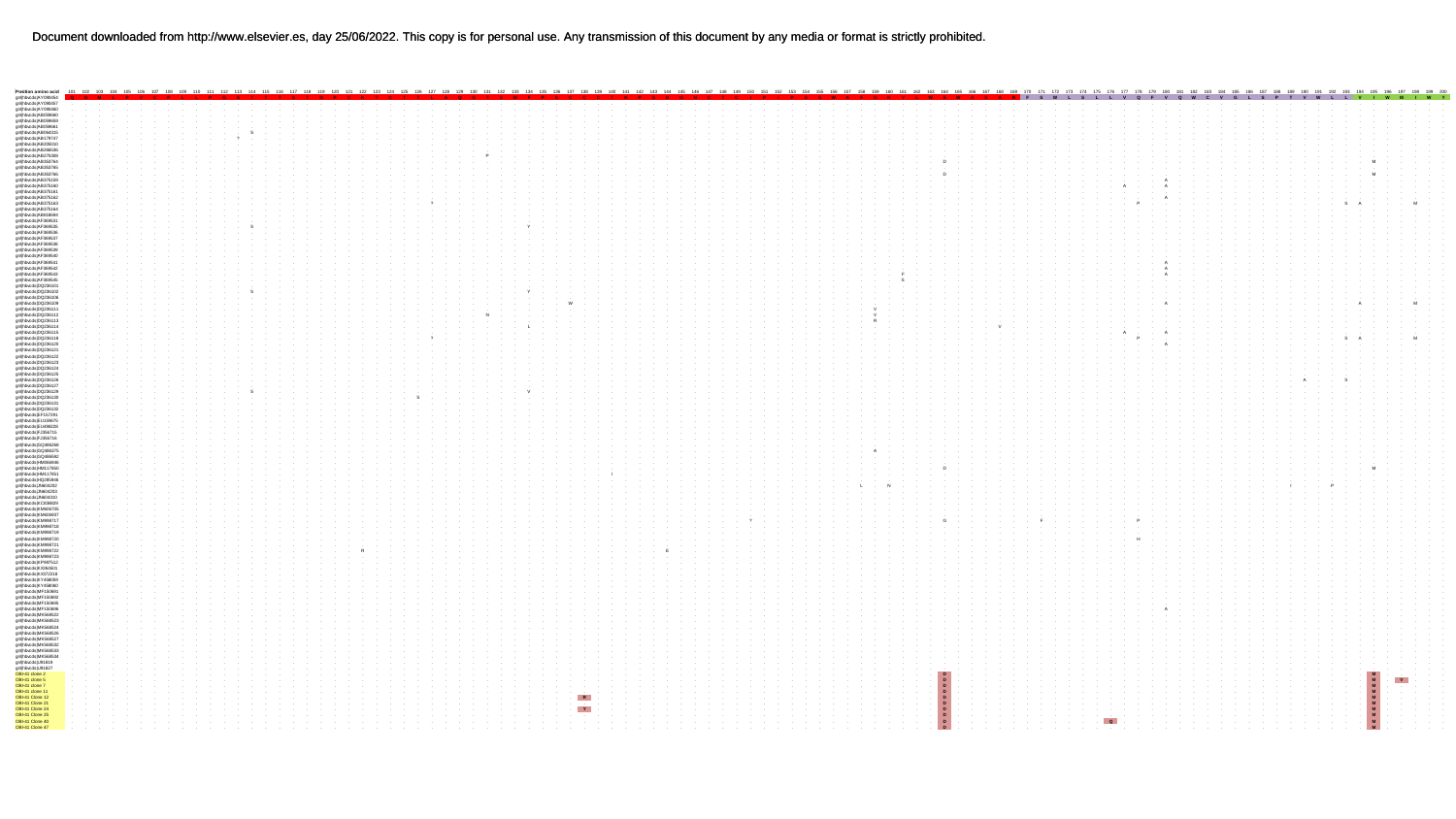| Position amino acid                                 | $\begin{array}{ c c c c } \hline 201 & 202 & 203 \\ \hline \textbf{W} & \textbf{G} & \textbf{P} \\ \hline \end{array}$ |    | 204         | 205      | 206        | 207          | 208 | 209 | 210          | 211          | 212          | 213 | $\frac{214}{P}$ | 215 | 216 | 217 | 218          | 219 | 220<br>221 |
|-----------------------------------------------------|------------------------------------------------------------------------------------------------------------------------|----|-------------|----------|------------|--------------|-----|-----|--------------|--------------|--------------|-----|-----------------|-----|-----|-----|--------------|-----|------------|
| prijhbucds/AY090454                                 |                                                                                                                        |    | $\mathbf N$ | <b>A</b> | $\epsilon$ | $\mathbf{s}$ | n.  | п.  | $\mathbf{s}$ | $\mathbf{P}$ | $\mathbf{r}$ | n.  |                 | E.  | E.  | P.  | $\mathbf{r}$ | к.  | $\epsilon$ |
|                                                     |                                                                                                                        |    |             |          |            |              |     |     |              |              |              |     |                 |     |     |     |              |     |            |
| .<br>grijhbeds AY090457<br>grijhbeds AY090460       |                                                                                                                        |    |             |          |            |              |     |     |              |              |              |     |                 |     |     |     |              |     |            |
| prihbycal/AB059550                                  |                                                                                                                        |    |             |          |            |              |     |     |              |              |              |     |                 |     |     |     |              |     |            |
| grijhbvcds/AB059659                                 |                                                                                                                        |    |             |          |            |              |     |     |              |              |              |     |                 |     |     |     |              |     |            |
|                                                     |                                                                                                                        |    |             |          |            |              |     |     | R            |              |              |     |                 |     |     |     |              |     |            |
| .<br>grijhbvcds AB050551<br>grijhbvcds AB054315     |                                                                                                                        |    |             |          |            | N            |     |     |              |              |              |     |                 |     |     |     |              |     |            |
|                                                     |                                                                                                                        |    |             |          |            |              |     |     |              |              |              |     |                 |     |     |     |              |     |            |
| gnijhbvcds (AB 179747                               |                                                                                                                        |    |             |          |            |              |     |     |              |              |              |     |                 |     |     |     |              |     |            |
| gril) bucds (AB 205010                              |                                                                                                                        |    |             |          |            |              |     |     |              |              |              |     |                 |     |     |     |              |     |            |
| prihbycos/AB268536                                  |                                                                                                                        |    |             |          |            |              |     |     |              |              |              |     |                 |     |     |     |              |     |            |
| grijhbvcds (AB275308                                |                                                                                                                        |    |             |          |            |              |     |     |              |              |              |     |                 |     |     |     |              |     |            |
| prihtvoda (AB353764                                 |                                                                                                                        |    |             |          |            |              |     |     |              |              |              |     |                 |     |     |     |              |     |            |
| prihtucds/AB353765                                  |                                                                                                                        |    |             |          |            |              |     |     |              |              |              |     |                 |     |     |     |              |     |            |
|                                                     |                                                                                                                        |    |             |          |            |              |     |     |              |              |              |     |                 |     |     |     |              |     |            |
| astraca (AB353766                                   |                                                                                                                        |    |             |          |            |              |     |     |              |              |              |     |                 |     |     |     |              |     |            |
| .<br>grijtbicds AB375159<br>grijtbicds AB375160     |                                                                                                                        |    |             |          |            |              |     |     |              |              |              |     |                 |     |     |     |              |     |            |
|                                                     |                                                                                                                        |    |             |          |            |              |     |     |              |              |              |     |                 |     |     |     |              |     |            |
| gnijhbvcds (AB 375161                               |                                                                                                                        |    |             |          |            |              |     |     |              |              |              |     |                 |     |     |     |              |     |            |
| grijhbvcds (AB375162                                |                                                                                                                        |    |             |          |            |              |     |     |              |              |              |     |                 |     |     |     |              |     |            |
|                                                     |                                                                                                                        |    |             |          |            |              |     |     |              |              |              |     |                 |     |     |     |              |     |            |
| grijhbvcds (AB375163<br>prihbycos AB375164          |                                                                                                                        |    |             |          |            |              |     |     |              |              |              |     |                 |     |     |     |              |     |            |
|                                                     |                                                                                                                        |    |             |          |            |              |     |     |              |              |              |     |                 |     |     |     |              |     |            |
| prihbycos/AB818694                                  |                                                                                                                        |    |             |          |            |              |     |     |              |              |              |     |                 |     |     |     |              |     |            |
| prihtucds/AF360531                                  |                                                                                                                        |    |             |          |            |              |     |     |              |              |              |     |                 |     |     |     |              |     |            |
| .<br>grijhbeds AF360535<br>grijhbeds AF360536       |                                                                                                                        |    |             |          |            |              |     |     |              |              |              |     |                 |     |     |     |              |     |            |
|                                                     |                                                                                                                        |    |             |          |            |              |     |     |              |              |              |     |                 |     |     |     |              |     |            |
| pri/hbvcds/AF369537                                 |                                                                                                                        |    |             |          |            |              |     |     |              |              |              |     |                 |     |     |     |              |     |            |
| pri/htw.ds/AF369538                                 |                                                                                                                        |    |             |          |            |              |     |     |              |              |              |     |                 |     |     |     |              |     |            |
|                                                     |                                                                                                                        |    |             |          |            |              |     |     |              |              |              |     |                 |     |     |     |              |     |            |
| pri/htxcds/AF369539                                 |                                                                                                                        |    |             |          |            |              |     |     |              |              |              |     |                 |     |     |     |              |     |            |
| prihbyzds (AF360540                                 |                                                                                                                        |    |             |          |            |              |     |     |              |              |              |     |                 |     |     |     |              | ċ   |            |
| prihbycos/AF360541                                  |                                                                                                                        |    |             |          |            |              |     |     |              |              |              |     |                 |     |     |     |              |     |            |
| prihtucds AF362642                                  |                                                                                                                        |    |             |          |            |              |     |     |              |              |              |     |                 |     |     |     |              |     |            |
| D-333CRA/about ling                                 |                                                                                                                        |    |             |          |            |              |     |     |              |              |              |     |                 |     |     |     |              |     |            |
| prihbycos/AF360545                                  |                                                                                                                        |    |             |          |            |              |     |     |              |              |              |     |                 |     |     |     |              |     |            |
| gnl) bucds (DQ236101                                |                                                                                                                        |    |             |          |            |              |     |     |              |              |              |     |                 |     |     |     |              |     |            |
| milhbycdsiDQ236102                                  |                                                                                                                        |    |             |          |            |              |     |     |              |              |              |     |                 |     |     |     |              |     |            |
|                                                     |                                                                                                                        |    |             |          |            |              |     |     |              |              |              |     |                 |     |     |     |              |     |            |
| grijhbvcds (DQ236106                                |                                                                                                                        |    |             |          |            |              |     |     |              |              |              |     |                 |     |     |     |              | c   |            |
| gnijhbvcds (DQ236109                                |                                                                                                                        |    | ŝ           |          |            |              |     |     |              |              |              |     |                 |     |     |     |              |     |            |
| grijhbvcds DQ236111                                 |                                                                                                                        |    |             |          |            |              |     |     |              |              |              |     |                 |     |     |     |              |     |            |
| grilhbvcds DQ236112                                 |                                                                                                                        |    |             |          |            |              |     |     |              |              |              |     |                 |     |     |     |              |     |            |
| prihbycal DQ236113                                  |                                                                                                                        |    |             |          |            |              |     |     |              |              |              |     |                 |     |     |     |              |     |            |
|                                                     |                                                                                                                        |    |             |          |            |              |     |     |              |              |              |     |                 |     |     |     |              |     |            |
| .<br>grijtov:ds DQ236114<br>grijtov:ds DQ236115     |                                                                                                                        |    |             |          |            |              |     |     |              |              |              |     |                 |     |     |     |              |     |            |
|                                                     |                                                                                                                        |    |             |          |            |              |     |     |              |              |              |     |                 |     |     |     |              |     |            |
| grijhbvcds (DQ236118                                |                                                                                                                        |    |             |          |            |              |     |     |              |              |              |     |                 |     |     |     |              |     |            |
| .<br>grijhbecds (DQ236120                           |                                                                                                                        |    |             |          |            |              |     |     |              |              |              |     |                 |     |     |     |              |     |            |
| .<br>gnl) bucds (DQ236121<br>gnl) bucds (DQ236122   |                                                                                                                        |    |             |          |            |              |     |     |              |              |              |     |                 |     |     |     |              |     |            |
|                                                     |                                                                                                                        |    |             |          |            |              |     |     |              |              |              |     |                 |     |     |     |              |     |            |
| grijhbvcds (DQ236123                                |                                                                                                                        |    |             |          |            |              |     |     |              |              |              |     |                 |     |     |     |              |     |            |
| grijhbvcds (DQ236124                                |                                                                                                                        |    |             |          | F          |              |     |     |              |              |              |     |                 |     |     |     |              |     |            |
|                                                     |                                                                                                                        |    |             |          |            |              |     |     |              |              |              |     |                 |     |     |     |              |     |            |
| grijhbvoda (DQ236125                                |                                                                                                                        |    |             |          |            |              |     |     |              |              |              |     |                 |     |     |     |              |     |            |
| .<br>grijhtvcds (DO236126<br>grijhtvcds (DO236127   |                                                                                                                        |    |             |          | н          | Ť            |     |     |              |              |              |     |                 |     |     |     |              |     |            |
|                                                     |                                                                                                                        |    |             |          |            |              |     |     |              |              |              |     |                 |     |     |     |              |     |            |
| grilhbvcds DQ236129                                 |                                                                                                                        |    |             |          |            | N            |     | W   |              |              |              |     |                 |     |     |     |              |     |            |
| grijhbvcds (DQ236130                                |                                                                                                                        |    |             |          |            |              |     |     |              |              |              |     |                 |     |     |     |              |     |            |
|                                                     |                                                                                                                        |    |             |          |            |              |     |     |              |              |              |     |                 |     |     |     |              |     |            |
| gnijhbvcds (DQ236131                                |                                                                                                                        |    |             |          |            |              |     |     |              |              |              |     |                 |     |     |     |              |     |            |
| grilhbvcds DQ236132                                 |                                                                                                                        |    |             |          |            |              |     |     |              |              |              |     |                 |     |     |     |              |     |            |
| prihbycos (EF157291                                 |                                                                                                                        |    |             |          |            |              |     |     |              |              |              |     |                 |     |     |     |              |     |            |
| prihbycos EU159675                                  |                                                                                                                        |    |             |          |            |              |     |     |              |              |              |     |                 |     |     |     |              |     |            |
| prihbycos EU498228                                  |                                                                                                                        |    |             |          |            |              |     |     |              |              |              |     |                 |     |     |     |              |     |            |
| grijhbvcds (FJ356715                                |                                                                                                                        |    |             |          |            |              |     |     |              |              |              |     |                 |     |     |     |              |     |            |
| printructs FJ356716                                 |                                                                                                                        |    |             |          |            |              |     |     |              |              |              |     |                 |     |     |     |              |     |            |
|                                                     |                                                                                                                        |    |             |          |            |              | ĭ   |     |              |              |              |     |                 |     |     |     |              |     |            |
| prihtucds(GQ486268                                  |                                                                                                                        |    |             |          |            |              |     |     |              |              |              |     |                 |     |     |     |              |     |            |
| prihtucds(GQ486375                                  |                                                                                                                        |    |             |          |            |              |     |     |              |              |              |     |                 |     |     |     |              |     |            |
| prihbycal GO488592                                  |                                                                                                                        |    |             |          |            |              |     |     |              |              |              |     |                 |     |     |     |              |     |            |
| pri/blocds/HM068946                                 |                                                                                                                        |    |             |          |            |              |     |     |              |              |              |     |                 |     |     |     |              |     |            |
| grijhbucds (HM117850                                |                                                                                                                        |    |             |          |            |              |     |     |              |              |              |     |                 |     |     |     |              |     |            |
|                                                     |                                                                                                                        |    |             |          |            |              |     |     |              |              |              |     |                 |     |     |     |              |     |            |
| .<br>gnl)tbx:ds HM117851<br>gnl)tbx:ds HQ285946     |                                                                                                                        |    |             |          |            |              |     |     |              |              |              |     |                 |     |     |     |              |     |            |
|                                                     |                                                                                                                        |    |             |          |            | N            |     |     |              |              |              |     |                 |     |     |     |              |     |            |
| grijhbvcds JN604202                                 |                                                                                                                        |    |             |          |            |              |     |     |              |              |              |     |                 |     |     |     |              |     |            |
| prihtwods 14004203                                  |                                                                                                                        |    |             |          |            |              |     |     |              |              |              |     |                 |     |     |     |              |     |            |
| pri/hbvcds JN604310                                 |                                                                                                                        |    |             |          |            |              |     |     |              |              |              |     |                 |     |     |     |              |     |            |
| grijhbvcds (KC836829                                |                                                                                                                        |    |             |          |            |              |     |     |              |              |              |     |                 |     |     |     |              |     | F          |
| grijhbvcds (KM606705                                |                                                                                                                        |    |             |          |            |              |     |     | R            |              |              |     |                 |     |     |     |              |     |            |
| gnijhbvcds (KM606937                                |                                                                                                                        |    |             |          |            |              |     |     | R            |              |              |     |                 |     |     |     |              | ¢   |            |
| grijhbucds (KM998717                                |                                                                                                                        |    |             |          |            |              |     |     | R            |              |              |     |                 |     |     |     |              |     |            |
| .<br>gnl) bucds (KM998718<br>gnl) bucds (KM998719   |                                                                                                                        |    |             |          |            |              |     |     |              |              |              |     |                 |     |     |     |              |     |            |
|                                                     |                                                                                                                        |    |             |          |            |              |     |     |              |              |              |     |                 |     |     |     |              |     |            |
|                                                     |                                                                                                                        |    |             |          |            |              |     |     |              |              |              |     |                 |     |     |     |              |     |            |
| grijhbucds (KM998720                                |                                                                                                                        |    |             |          |            |              |     |     |              |              |              |     |                 |     |     |     |              |     |            |
| prihbycds KM998721                                  |                                                                                                                        |    |             |          |            |              |     |     |              |              |              |     |                 |     |     |     |              |     |            |
| grijhtveds (KM998722                                |                                                                                                                        |    |             |          |            |              |     |     |              |              |              |     |                 |     |     |     |              |     |            |
| grilhbucds KM998723                                 |                                                                                                                        |    |             |          |            |              |     |     |              |              |              |     |                 |     |     |     |              |     |            |
| grijhbvcds (KP 997512                               |                                                                                                                        |    |             |          |            |              |     |     |              |              |              |     |                 |     |     |     |              |     |            |
|                                                     |                                                                                                                        |    |             |          |            |              |     |     |              |              |              |     |                 |     |     |     |              |     |            |
| grijhbvcds (KX264501                                |                                                                                                                        |    |             |          |            |              |     |     |              |              |              |     |                 |     |     |     |              |     |            |
| gnijhbvcds (KX372218                                |                                                                                                                        |    |             |          | w          | R            |     |     |              |              |              |     |                 |     |     |     |              |     |            |
| gri) bucda (KY 458059                               |                                                                                                                        |    |             |          |            |              |     |     |              |              |              |     |                 |     |     |     |              |     |            |
| grijhbucds (KY 458060                               |                                                                                                                        |    |             |          |            |              |     |     |              |              |              |     |                 |     |     |     |              |     |            |
| gnijhbvcds (MF150691                                |                                                                                                                        |    |             |          |            |              | ĭ   |     | Ŕ            |              |              |     |                 |     |     |     |              |     |            |
| grijhbvcds/MF150692                                 |                                                                                                                        | t, |             |          |            |              | Ÿ   |     | R            |              |              |     |                 |     |     |     |              |     |            |
|                                                     |                                                                                                                        |    |             |          | w<br>s     | N            | ۲   |     |              |              |              |     |                 |     |     |     |              |     |            |
| .<br>gnl) bucds (MF 150695<br>gnl) bucds (MF 150696 |                                                                                                                        |    |             |          |            |              |     |     |              |              |              |     |                 |     |     |     |              |     |            |
|                                                     |                                                                                                                        |    |             |          |            |              |     |     |              |              |              |     |                 |     |     |     |              |     |            |
| grijhbvcds/MK568522                                 |                                                                                                                        |    |             |          |            |              |     |     |              |              |              |     |                 |     |     |     |              |     |            |
| grijhbvcds/MK568523                                 |                                                                                                                        |    |             |          |            |              |     |     |              |              |              |     |                 |     |     |     |              |     |            |
|                                                     |                                                                                                                        |    |             |          |            |              |     |     |              |              |              |     |                 |     |     |     |              |     |            |
| .<br>grijhtvoda (MK 568524<br>grijhtvoda (MK 568526 |                                                                                                                        |    |             |          |            |              |     |     |              |              |              |     |                 |     |     |     |              |     |            |
| grijhbvcds/MK568527                                 |                                                                                                                        |    |             |          |            | ï            |     |     |              |              |              |     |                 |     |     |     |              |     |            |
|                                                     |                                                                                                                        |    |             |          |            |              |     |     |              |              |              |     |                 |     |     |     |              |     |            |
| gri) bucda MK568532                                 |                                                                                                                        |    |             |          |            |              |     |     |              |              |              |     |                 |     |     |     |              |     |            |
| prihbycols/MK568533                                 |                                                                                                                        |    |             |          |            | Ń            |     |     |              |              |              |     |                 |     |     |     |              |     |            |
| prihbycal MK568534                                  |                                                                                                                        |    |             |          |            |              |     |     |              |              |              |     |                 |     |     |     |              |     |            |
| grijhbvods(U91819                                   |                                                                                                                        |    |             |          |            |              |     |     |              |              |              |     |                 |     |     |     |              |     |            |
| milhbycds/LI91827                                   |                                                                                                                        |    |             |          |            |              |     |     |              |              |              |     |                 |     |     |     |              |     |            |
| OBI-41 clone 2                                      |                                                                                                                        |    |             |          |            |              |     |     |              |              |              |     |                 |     |     |     |              |     |            |
| OBI-41 clone 5                                      |                                                                                                                        |    |             |          |            |              |     |     |              |              |              |     |                 |     |     |     |              |     |            |
|                                                     |                                                                                                                        |    |             |          |            |              |     |     |              |              |              |     |                 |     |     |     |              |     |            |
| OBI-41 clone 7                                      |                                                                                                                        |    |             |          |            |              |     |     |              |              |              |     |                 |     |     |     |              |     |            |
| OBI-41 clane 11                                     |                                                                                                                        |    |             |          |            |              |     |     |              |              |              |     |                 |     |     |     |              |     |            |
| OBI-41 Clone 12<br>OBI-41 Clone 21                  |                                                                                                                        |    |             |          |            |              |     |     |              |              |              |     |                 |     |     |     |              |     |            |
|                                                     |                                                                                                                        |    |             |          |            |              |     |     |              |              |              |     |                 |     |     |     |              |     |            |
| OBI-41 Clone 24                                     |                                                                                                                        |    |             |          |            |              |     |     |              |              |              |     |                 |     |     |     |              |     |            |
| 08141 Clone 25                                      |                                                                                                                        |    |             |          |            |              |     |     |              |              |              |     |                 |     |     |     |              |     |            |
|                                                     |                                                                                                                        |    |             |          |            |              |     |     |              |              |              |     |                 |     |     |     |              |     |            |
| OBI-41 Clone 40                                     |                                                                                                                        |    |             |          |            |              |     |     |              |              |              |     |                 |     |     |     |              |     |            |
| OBI-41 Clone 47                                     |                                                                                                                        |    |             |          |            |              |     |     |              |              |              |     |                 |     |     |     |              |     |            |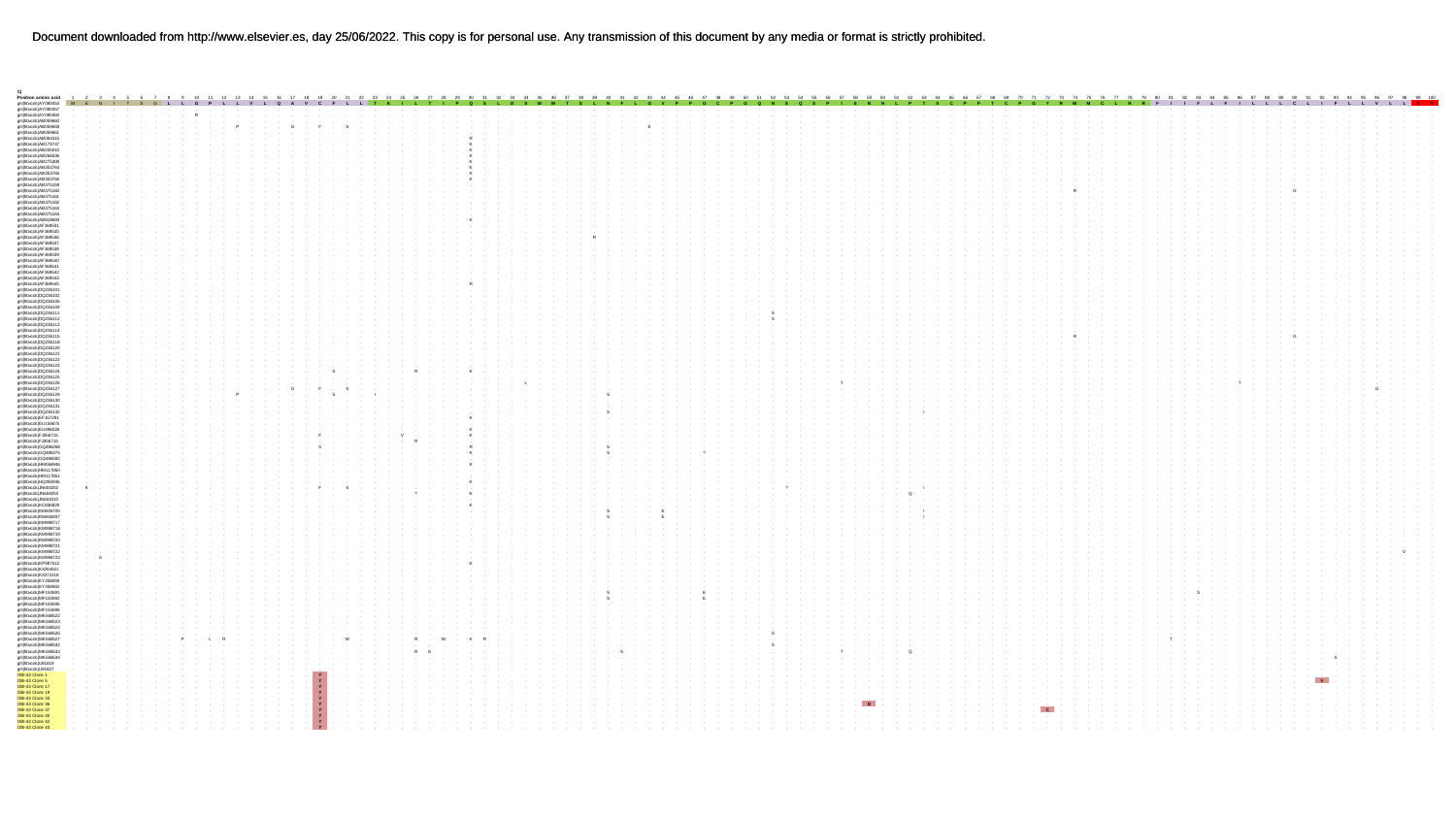| 时间,我们的人都是一种事情,我们的人都是一种事情。我们的人都是一种事情,我们的人都是不是不是,我们的人都是不是不是,我们的人都是不是不是,我们的人都是我们的时候,我们的人都是我们的时候,我们的人都是我们的人都是我们的人,我们的人都是我们的人,我们的人都是我们的人,我们的人都是我们的人,我们的人都是我们的人,我们的人都是我们的人,我们的人都是我们的人,我们的人都是我们的人,我们的人都是我们的人,我们的人都是我们的人,我们的人都是我们的人,我<br>$\frac{1}{2}$ , $\frac{1}{2}$ , | S<br>$\mathbf{s}$  | P<br>and a strategic and a strategic<br>$\frac{1}{2}$ , $\frac{1}{2}$<br>1919 - 1920 W. S. S. L<br>w.<br>N |   | D<br>D            |                                        | במסגר באופן המפורס המים המונים באופן המונים במסגר המונים במסגר המונים במסגר המונים במסגר המונים במסגר המונים ב<br>יש אופן המונים במסגר המונים במסגר המונים במינו המונים המונים במסגר המונים במסגר המונים המונים המונים במונים של<br>A<br>∴ â<br>A.<br>A<br>$\mathbf{r}$<br>-Á.<br>A | $_{\rm M}$<br><b>M</b><br>8A<br>$\mathbb{R}^n \times \mathbb{R}^n \times \mathbb{R}^n$ |
|------------------------------------------------------------------------------------------------------------------------------------------------------------------------------------------------------------------------------------------------------------------|--------------------|------------------------------------------------------------------------------------------------------------|---|-------------------|----------------------------------------|-------------------------------------------------------------------------------------------------------------------------------------------------------------------------------------------------------------------------------------------------------------------------------------|----------------------------------------------------------------------------------------|
|                                                                                                                                                                                                                                                                  |                    |                                                                                                            |   |                   |                                        |                                                                                                                                                                                                                                                                                     |                                                                                        |
|                                                                                                                                                                                                                                                                  |                    |                                                                                                            |   |                   |                                        |                                                                                                                                                                                                                                                                                     |                                                                                        |
|                                                                                                                                                                                                                                                                  |                    |                                                                                                            |   |                   |                                        |                                                                                                                                                                                                                                                                                     |                                                                                        |
|                                                                                                                                                                                                                                                                  |                    |                                                                                                            |   |                   |                                        |                                                                                                                                                                                                                                                                                     |                                                                                        |
|                                                                                                                                                                                                                                                                  |                    |                                                                                                            |   |                   |                                        |                                                                                                                                                                                                                                                                                     |                                                                                        |
|                                                                                                                                                                                                                                                                  |                    |                                                                                                            |   |                   |                                        |                                                                                                                                                                                                                                                                                     |                                                                                        |
|                                                                                                                                                                                                                                                                  |                    |                                                                                                            |   |                   |                                        |                                                                                                                                                                                                                                                                                     |                                                                                        |
|                                                                                                                                                                                                                                                                  |                    |                                                                                                            |   |                   |                                        |                                                                                                                                                                                                                                                                                     |                                                                                        |
|                                                                                                                                                                                                                                                                  |                    |                                                                                                            |   |                   |                                        |                                                                                                                                                                                                                                                                                     |                                                                                        |
|                                                                                                                                                                                                                                                                  |                    |                                                                                                            |   |                   |                                        |                                                                                                                                                                                                                                                                                     |                                                                                        |
|                                                                                                                                                                                                                                                                  |                    |                                                                                                            |   |                   |                                        |                                                                                                                                                                                                                                                                                     |                                                                                        |
|                                                                                                                                                                                                                                                                  |                    |                                                                                                            |   |                   |                                        |                                                                                                                                                                                                                                                                                     |                                                                                        |
|                                                                                                                                                                                                                                                                  |                    |                                                                                                            |   |                   |                                        |                                                                                                                                                                                                                                                                                     |                                                                                        |
|                                                                                                                                                                                                                                                                  |                    |                                                                                                            |   |                   |                                        |                                                                                                                                                                                                                                                                                     |                                                                                        |
|                                                                                                                                                                                                                                                                  |                    |                                                                                                            |   |                   |                                        |                                                                                                                                                                                                                                                                                     |                                                                                        |
|                                                                                                                                                                                                                                                                  |                    |                                                                                                            |   |                   |                                        |                                                                                                                                                                                                                                                                                     |                                                                                        |
|                                                                                                                                                                                                                                                                  |                    |                                                                                                            |   |                   |                                        |                                                                                                                                                                                                                                                                                     |                                                                                        |
|                                                                                                                                                                                                                                                                  |                    |                                                                                                            |   |                   |                                        |                                                                                                                                                                                                                                                                                     |                                                                                        |
|                                                                                                                                                                                                                                                                  |                    |                                                                                                            |   |                   |                                        |                                                                                                                                                                                                                                                                                     |                                                                                        |
|                                                                                                                                                                                                                                                                  |                    |                                                                                                            |   |                   |                                        |                                                                                                                                                                                                                                                                                     |                                                                                        |
|                                                                                                                                                                                                                                                                  |                    |                                                                                                            |   |                   |                                        |                                                                                                                                                                                                                                                                                     |                                                                                        |
|                                                                                                                                                                                                                                                                  |                    |                                                                                                            |   |                   |                                        |                                                                                                                                                                                                                                                                                     |                                                                                        |
|                                                                                                                                                                                                                                                                  |                    |                                                                                                            |   |                   |                                        |                                                                                                                                                                                                                                                                                     |                                                                                        |
|                                                                                                                                                                                                                                                                  |                    |                                                                                                            |   |                   |                                        | - A                                                                                                                                                                                                                                                                                 | M<br>A                                                                                 |
|                                                                                                                                                                                                                                                                  |                    |                                                                                                            |   | $\vee$            |                                        |                                                                                                                                                                                                                                                                                     |                                                                                        |
|                                                                                                                                                                                                                                                                  |                    |                                                                                                            |   | $\mathbf{v}$<br>R |                                        |                                                                                                                                                                                                                                                                                     |                                                                                        |
|                                                                                                                                                                                                                                                                  |                    | <b>Controller</b>                                                                                          |   |                   | $\vee$                                 |                                                                                                                                                                                                                                                                                     |                                                                                        |
|                                                                                                                                                                                                                                                                  | $2 - 1$            |                                                                                                            |   |                   |                                        | A.<br>$\ldots$ . A .<br>p                                                                                                                                                                                                                                                           | 8A<br>$\Box$ .<br><br>M                                                                |
|                                                                                                                                                                                                                                                                  |                    |                                                                                                            |   |                   |                                        |                                                                                                                                                                                                                                                                                     |                                                                                        |
|                                                                                                                                                                                                                                                                  |                    |                                                                                                            |   |                   |                                        |                                                                                                                                                                                                                                                                                     |                                                                                        |
|                                                                                                                                                                                                                                                                  |                    |                                                                                                            |   |                   |                                        |                                                                                                                                                                                                                                                                                     |                                                                                        |
|                                                                                                                                                                                                                                                                  |                    |                                                                                                            |   |                   |                                        |                                                                                                                                                                                                                                                                                     |                                                                                        |
|                                                                                                                                                                                                                                                                  |                    |                                                                                                            |   |                   |                                        |                                                                                                                                                                                                                                                                                     | A<br>$\cdot$ 8                                                                         |
|                                                                                                                                                                                                                                                                  |                    |                                                                                                            |   |                   |                                        |                                                                                                                                                                                                                                                                                     |                                                                                        |
|                                                                                                                                                                                                                                                                  | s.<br>$\mathbf{s}$ | V                                                                                                          |   |                   |                                        |                                                                                                                                                                                                                                                                                     |                                                                                        |
|                                                                                                                                                                                                                                                                  |                    |                                                                                                            |   |                   |                                        |                                                                                                                                                                                                                                                                                     |                                                                                        |
|                                                                                                                                                                                                                                                                  |                    |                                                                                                            |   |                   |                                        |                                                                                                                                                                                                                                                                                     |                                                                                        |
|                                                                                                                                                                                                                                                                  |                    |                                                                                                            |   |                   |                                        |                                                                                                                                                                                                                                                                                     |                                                                                        |
|                                                                                                                                                                                                                                                                  |                    |                                                                                                            |   |                   |                                        |                                                                                                                                                                                                                                                                                     |                                                                                        |
|                                                                                                                                                                                                                                                                  |                    |                                                                                                            |   |                   |                                        |                                                                                                                                                                                                                                                                                     |                                                                                        |
|                                                                                                                                                                                                                                                                  |                    |                                                                                                            |   |                   |                                        |                                                                                                                                                                                                                                                                                     |                                                                                        |
|                                                                                                                                                                                                                                                                  |                    |                                                                                                            |   | $A = 1$           |                                        |                                                                                                                                                                                                                                                                                     |                                                                                        |
|                                                                                                                                                                                                                                                                  |                    |                                                                                                            |   | <b>Contractor</b> |                                        |                                                                                                                                                                                                                                                                                     |                                                                                        |
|                                                                                                                                                                                                                                                                  |                    |                                                                                                            |   |                   | $\mathbf{b}$ . The set of $\mathbf{b}$ |                                                                                                                                                                                                                                                                                     |                                                                                        |
|                                                                                                                                                                                                                                                                  |                    |                                                                                                            |   |                   |                                        |                                                                                                                                                                                                                                                                                     |                                                                                        |
|                                                                                                                                                                                                                                                                  |                    |                                                                                                            |   | $k = 1 - N$       |                                        |                                                                                                                                                                                                                                                                                     | <b>The Contract Contract</b>                                                           |
|                                                                                                                                                                                                                                                                  |                    |                                                                                                            |   |                   |                                        |                                                                                                                                                                                                                                                                                     |                                                                                        |
|                                                                                                                                                                                                                                                                  |                    |                                                                                                            |   |                   |                                        |                                                                                                                                                                                                                                                                                     |                                                                                        |
|                                                                                                                                                                                                                                                                  |                    |                                                                                                            |   |                   |                                        |                                                                                                                                                                                                                                                                                     |                                                                                        |
|                                                                                                                                                                                                                                                                  |                    |                                                                                                            |   | $\alpha$          | $ \theta$                              | $\mathbf{p}$                                                                                                                                                                                                                                                                        |                                                                                        |
|                                                                                                                                                                                                                                                                  |                    |                                                                                                            |   |                   |                                        |                                                                                                                                                                                                                                                                                     |                                                                                        |
|                                                                                                                                                                                                                                                                  |                    |                                                                                                            |   |                   |                                        |                                                                                                                                                                                                                                                                                     |                                                                                        |
|                                                                                                                                                                                                                                                                  | R                  |                                                                                                            | E |                   |                                        |                                                                                                                                                                                                                                                                                     |                                                                                        |
|                                                                                                                                                                                                                                                                  |                    |                                                                                                            |   |                   |                                        |                                                                                                                                                                                                                                                                                     |                                                                                        |
|                                                                                                                                                                                                                                                                  |                    |                                                                                                            |   |                   |                                        |                                                                                                                                                                                                                                                                                     |                                                                                        |
|                                                                                                                                                                                                                                                                  |                    |                                                                                                            |   |                   |                                        |                                                                                                                                                                                                                                                                                     |                                                                                        |
|                                                                                                                                                                                                                                                                  |                    |                                                                                                            |   |                   |                                        |                                                                                                                                                                                                                                                                                     |                                                                                        |
|                                                                                                                                                                                                                                                                  |                    |                                                                                                            |   |                   |                                        |                                                                                                                                                                                                                                                                                     |                                                                                        |
|                                                                                                                                                                                                                                                                  |                    |                                                                                                            |   |                   |                                        |                                                                                                                                                                                                                                                                                     |                                                                                        |
|                                                                                                                                                                                                                                                                  |                    |                                                                                                            |   |                   |                                        | -Á.                                                                                                                                                                                                                                                                                 |                                                                                        |
|                                                                                                                                                                                                                                                                  |                    |                                                                                                            |   |                   |                                        |                                                                                                                                                                                                                                                                                     |                                                                                        |
|                                                                                                                                                                                                                                                                  |                    |                                                                                                            |   |                   |                                        |                                                                                                                                                                                                                                                                                     |                                                                                        |
|                                                                                                                                                                                                                                                                  |                    |                                                                                                            |   |                   |                                        |                                                                                                                                                                                                                                                                                     |                                                                                        |
|                                                                                                                                                                                                                                                                  |                    |                                                                                                            |   |                   |                                        |                                                                                                                                                                                                                                                                                     |                                                                                        |
|                                                                                                                                                                                                                                                                  |                    |                                                                                                            |   |                   |                                        |                                                                                                                                                                                                                                                                                     |                                                                                        |
|                                                                                                                                                                                                                                                                  |                    |                                                                                                            |   |                   |                                        |                                                                                                                                                                                                                                                                                     |                                                                                        |
|                                                                                                                                                                                                                                                                  |                    |                                                                                                            |   |                   |                                        |                                                                                                                                                                                                                                                                                     |                                                                                        |
|                                                                                                                                                                                                                                                                  |                    |                                                                                                            |   |                   |                                        | T                                                                                                                                                                                                                                                                                   |                                                                                        |
| $\frac{Y}{Y}$                                                                                                                                                                                                                                                    |                    |                                                                                                            |   |                   |                                        |                                                                                                                                                                                                                                                                                     |                                                                                        |
|                                                                                                                                                                                                                                                                  |                    |                                                                                                            |   |                   |                                        | T                                                                                                                                                                                                                                                                                   |                                                                                        |
|                                                                                                                                                                                                                                                                  |                    |                                                                                                            |   |                   | $\overline{c}$                         |                                                                                                                                                                                                                                                                                     |                                                                                        |
| <b>Y</b>                                                                                                                                                                                                                                                         |                    |                                                                                                            |   |                   |                                        |                                                                                                                                                                                                                                                                                     |                                                                                        |
| 143 Clone 42                                                                                                                                                                                                                                                     |                    |                                                                                                            |   |                   |                                        |                                                                                                                                                                                                                                                                                     |                                                                                        |
| El-43 Clone 43                                                                                                                                                                                                                                                   |                    |                                                                                                            |   |                   |                                        |                                                                                                                                                                                                                                                                                     |                                                                                        |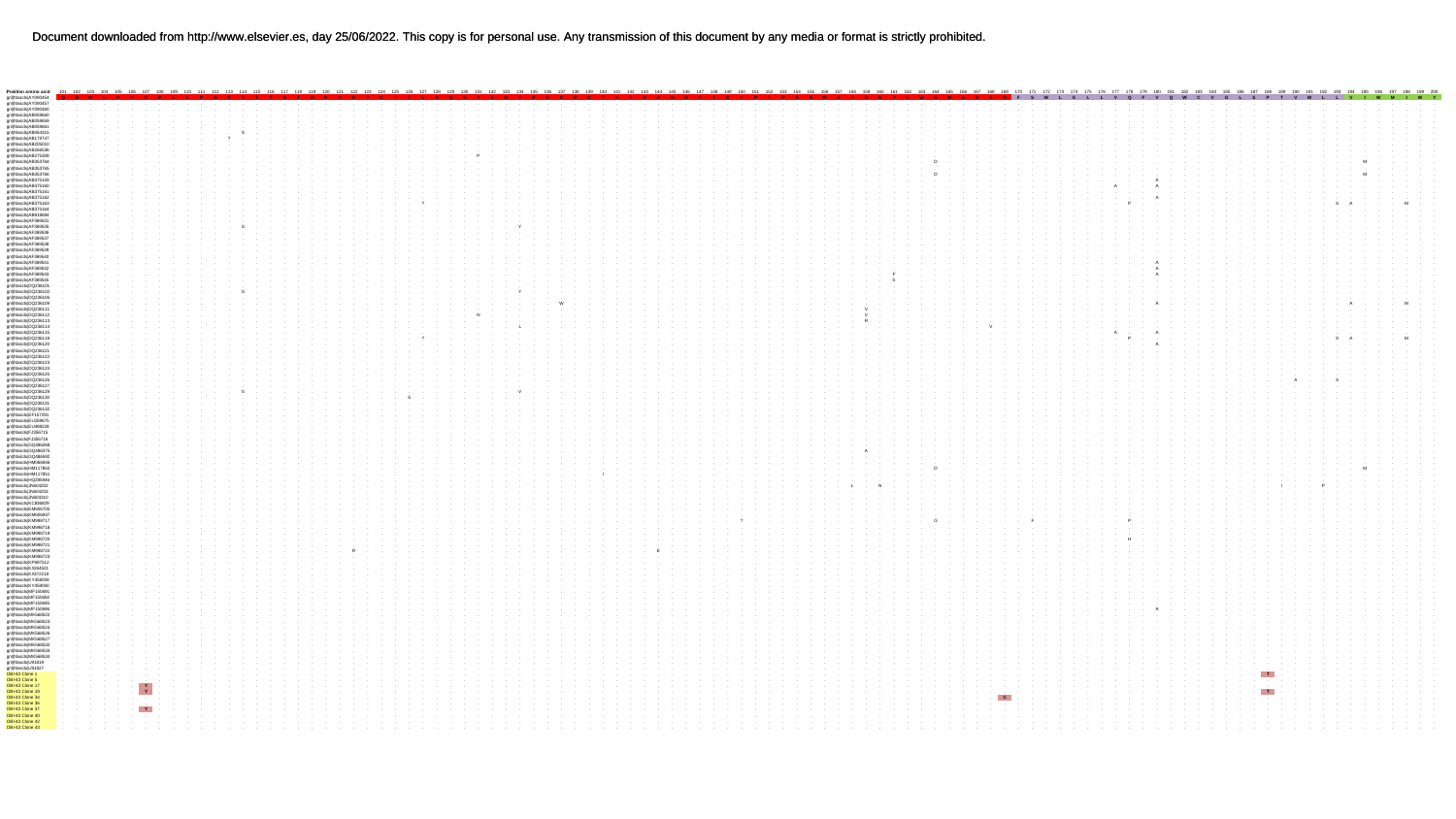| Position amino acid                               | 201 | 202       | 203 | 204            | 205 | 206 | 207          | 208 | 200 | 210 | 211 | 212 | 213 | 214 | 215 | 216 | 217 | 218 | 219 | 220 | 221 | 222 | 223 | 224            | 225 | 226            |
|---------------------------------------------------|-----|-----------|-----|----------------|-----|-----|--------------|-----|-----|-----|-----|-----|-----|-----|-----|-----|-----|-----|-----|-----|-----|-----|-----|----------------|-----|----------------|
| prihbvods/AY090454                                | w   | $\bullet$ | P.  | $\overline{N}$ | n.  | c.  | $\mathbf{x}$ | п.  | п.  | s.  | ×   | ×   | п   | ø.  |     | п.  | P.  | n.  | ×   | c.  | Y   | п.  | w   | $\overline{A}$ | s.  | $\mathbf{H}$ . |
|                                                   |     |           |     |                |     |     |              |     |     |     |     |     |     |     |     |     |     |     |     |     |     |     |     |                |     |                |
| .<br>grijhbvods AY050457<br>grijhbvods AY050460   |     |           |     |                |     |     |              |     |     |     |     |     |     |     |     |     |     |     |     |     |     |     |     |                |     |                |
|                                                   |     |           |     |                |     |     |              |     |     |     |     |     |     |     |     |     |     |     |     |     |     |     |     |                |     |                |
| grijhbvoda (AB059660                              |     |           |     |                |     |     |              |     |     |     |     |     |     |     |     |     |     |     |     |     |     |     |     |                |     |                |
| gnijhbvods/AB050650                               |     |           |     |                |     |     |              |     |     |     |     |     |     |     |     |     |     |     |     |     |     |     |     |                |     |                |
| .<br>grijtbrods AB050651<br>grijtbrods AB064315   |     |           |     |                |     |     |              |     |     | Ŕ   |     |     |     |     |     |     |     |     |     |     |     |     |     |                |     |                |
|                                                   |     |           |     |                |     |     | N            |     |     |     |     |     |     |     |     |     |     |     |     |     |     |     |     |                |     |                |
| grijhbvods (AB179747                              |     |           |     |                |     |     |              |     |     |     |     |     |     |     |     |     |     |     |     |     |     |     |     |                |     |                |
| grijhbvods (AB205010                              |     |           |     |                |     |     |              |     |     |     |     |     |     |     |     |     |     |     |     |     |     |     |     |                |     |                |
| gril) byzds (AB266536                             |     |           |     |                |     |     |              |     |     |     |     |     |     |     |     |     |     |     |     |     |     |     |     |                |     |                |
| grijhbvods (AB275308                              |     |           |     |                |     |     |              |     |     |     |     |     |     |     |     |     |     |     |     |     |     |     |     |                |     |                |
| grijhbvoda (AB353764                              |     |           |     |                |     |     |              |     |     |     |     |     |     |     |     |     |     |     |     |     |     |     |     |                |     |                |
| gril) bruds (AB353765                             |     |           |     |                |     |     |              |     |     |     |     |     |     |     |     |     |     |     |     |     |     |     |     |                |     |                |
| grijhbvoda (AB353766                              |     |           |     |                |     |     |              |     |     |     |     |     |     |     |     |     |     |     |     |     |     |     |     |                |     |                |
| grijhbvoda (AB375159                              |     |           |     |                |     |     |              |     |     |     |     |     |     |     |     |     |     |     |     |     |     |     |     |                |     |                |
| grijhbvods (AB375160                              |     |           |     |                |     |     |              |     |     |     |     |     |     |     |     |     |     |     |     |     |     |     |     |                |     |                |
| grijhbvoda (AB375161                              |     |           |     |                |     |     |              |     |     |     |     |     |     |     |     |     |     |     |     |     |     |     |     |                |     |                |
| grilhbvods (AB375162)                             |     |           |     |                |     |     |              |     |     |     |     |     |     |     |     |     |     |     |     |     |     |     |     |                |     |                |
| grijhbvoda (AB375163                              |     |           |     |                |     |     |              |     |     |     |     |     |     |     |     |     |     |     |     |     |     |     |     |                |     |                |
| grijhbvoda (AB375164                              |     |           |     |                |     |     |              |     |     |     |     |     |     |     |     |     |     |     |     |     |     |     |     |                |     |                |
| grijhbvoda jAB818094                              |     |           |     |                |     |     |              |     |     |     |     |     |     |     |     |     |     |     |     |     |     |     |     |                |     |                |
| grijhbvodajAF369531                               |     |           |     |                |     |     |              |     |     |     |     |     |     |     |     |     |     |     |     |     |     |     |     |                |     |                |
| grijhbvods (AF369535                              |     |           |     |                |     |     |              |     |     |     |     |     |     |     |     |     |     |     |     |     |     |     |     |                |     |                |
| pri) byzds AF369536                               |     |           |     |                |     |     |              |     |     |     |     |     |     |     |     |     |     |     |     |     |     |     |     |                |     |                |
| gril) byzds (AF369537                             |     |           |     |                |     |     |              |     |     |     |     |     |     |     |     |     |     |     |     |     |     |     |     |                |     |                |
| gril) byzds (AF369538                             |     |           |     |                |     |     |              |     |     |     |     |     |     |     |     |     |     |     |     |     |     |     |     |                |     |                |
| .<br>grijhbvoda (AF369539                         |     |           |     |                |     |     |              |     |     |     |     |     |     |     |     |     |     |     |     |     |     |     |     |                |     |                |
|                                                   |     |           |     |                |     |     |              |     |     |     |     |     |     |     |     |     |     |     | ċ   |     |     |     |     |                |     |                |
| .<br>gri hbvods AF369540<br>gri hbvods AF369541   |     |           |     |                |     |     |              |     |     |     |     |     |     |     |     |     |     |     |     |     |     |     |     |                |     |                |
| grijhbvods (AF369542                              |     |           |     |                |     |     |              |     |     |     |     |     |     |     |     |     |     |     |     |     |     |     |     |                |     |                |
|                                                   |     |           |     |                |     |     |              |     |     |     |     |     |     |     |     |     |     |     |     |     |     |     |     |                |     |                |
| prihbvods (AF389543                               |     |           |     |                |     |     |              |     |     |     |     |     |     |     |     |     |     |     |     |     |     |     |     |                |     |                |
| .<br>grijhbvods AF369545<br>grijhbvods DQ236101   |     |           |     |                |     |     |              |     |     |     |     |     |     |     |     |     |     |     |     |     |     |     |     |                |     |                |
| grijhbvods (DQ236102                              |     |           |     |                |     |     |              |     |     |     |     |     |     |     |     |     |     |     |     |     |     |     |     |                |     |                |
| grijhbvods (DQ236106                              |     |           |     |                |     |     |              |     |     |     |     |     |     |     |     |     |     |     | ċ   |     |     |     |     |                |     |                |
|                                                   |     |           |     | Ś              |     |     |              |     |     |     |     |     |     |     |     |     |     |     |     |     | ¢   |     |     |                |     |                |
| .<br>grijtevods (DQZ36109<br>grijtevods (DQZ36111 |     |           |     |                |     |     |              |     |     |     |     |     |     |     |     |     |     |     |     |     |     |     |     |                |     |                |
|                                                   |     |           |     |                |     |     |              |     |     |     |     |     |     |     |     |     |     |     |     |     |     |     |     |                |     |                |
| grijhbvods (DQ236112                              |     |           |     |                |     |     |              |     |     |     |     |     |     |     |     |     |     |     |     |     |     |     |     |                |     |                |
| gnl) bucds (DQ236113                              |     |           |     |                |     |     |              |     |     |     |     |     |     |     |     |     |     |     |     |     |     |     |     |                |     |                |
| .<br>grijhbvoda (DOZ36114<br>grijhbvoda (DOZ36115 |     |           |     |                |     |     |              |     |     |     |     |     |     |     |     |     |     |     |     |     |     |     |     |                |     |                |
|                                                   |     |           |     |                |     |     |              |     |     |     |     |     |     |     |     |     |     |     |     |     |     |     |     |                |     |                |
| gnl)hbvcds(DQ236118                               |     |           |     |                |     |     |              |     |     |     |     |     |     |     |     |     |     |     |     |     |     |     |     |                |     |                |
| gnl) buoda (DQ236120                              |     |           |     |                |     |     |              |     |     |     |     |     |     |     |     |     |     |     |     |     |     |     |     |                |     |                |
| .<br>grijhbvoda (DO236121<br>grijhbvoda (DO236122 |     |           |     |                |     |     |              |     |     |     |     |     |     |     |     |     |     |     |     |     |     |     |     |                |     |                |
|                                                   |     |           |     |                |     |     |              |     |     |     |     |     |     |     |     |     |     |     |     |     |     |     |     |                |     |                |
| gnl) bucds (DQ236123                              |     |           |     |                |     |     |              |     |     |     |     |     |     |     |     |     |     |     |     |     |     |     |     |                |     |                |
| gril) brods (DQ236124                             |     |           |     |                |     |     |              |     |     |     |     |     |     |     |     |     |     |     |     |     |     |     |     |                |     |                |
| gril) byzds DQ236125                              |     |           |     |                |     |     |              |     |     |     |     |     |     |     |     |     |     |     |     |     |     |     |     |                |     |                |
| gril) byzds (DQ236126                             |     |           |     |                |     | H   | T            |     |     |     |     |     |     |     |     |     |     |     |     |     |     |     |     |                |     |                |
| grijhbvoda (DQ236127                              |     |           |     |                |     |     |              |     |     |     |     |     |     |     |     |     |     |     |     |     |     |     |     |                |     |                |
| militévoda (DO236129)                             |     |           |     |                |     |     | N            |     | w   |     |     |     |     |     |     |     |     |     |     |     |     |     |     |                |     |                |
| gril) brods (DQ236130                             |     |           |     |                |     |     |              |     |     |     |     |     |     |     |     |     |     |     |     |     |     |     |     |                |     |                |
| grijhbvoda (DQ236131                              |     |           |     |                |     |     |              |     |     |     |     |     |     |     |     |     |     |     |     |     |     |     |     |                |     |                |
| gril) brods DQ236132                              |     |           |     |                |     |     |              |     |     |     |     |     |     |     |     |     |     |     |     |     |     |     |     |                |     |                |
| gril) byzds (EF157291                             |     |           |     |                |     |     |              |     |     |     |     |     |     |     |     |     |     |     |     |     |     |     |     |                |     |                |
| prihbvoda EU159675                                |     |           |     |                |     |     |              |     |     |     |     |     |     |     |     |     |     |     |     |     |     |     |     |                |     |                |
|                                                   |     |           |     |                |     |     |              |     |     |     |     |     |     |     |     |     |     |     |     |     |     |     |     |                |     |                |
| .<br>grijtbroda (EU498228<br>grijtbroda (FJ356715 |     |           |     |                |     |     |              |     |     |     |     |     |     |     |     |     |     |     |     |     |     |     |     |                |     |                |
| grijhbvoda (FJ356716                              |     |           |     |                |     |     |              |     |     |     |     |     |     |     |     |     |     |     |     |     |     |     |     |                |     |                |
| gril) brods (GQ486268                             |     |           |     |                |     |     |              |     |     |     |     |     |     |     |     |     |     |     |     |     |     |     |     |                |     |                |
|                                                   |     |           |     |                |     |     |              |     |     |     |     |     |     |     |     |     |     |     |     |     |     |     |     |                |     |                |
| grijhbvoda (GQ486375<br>milhbuoda (GQ488592       |     |           |     |                |     |     |              |     |     |     |     |     |     |     |     |     |     |     |     |     |     |     |     |                |     |                |
| pri) bucds (HM000046                              |     |           |     |                |     |     |              |     |     |     |     |     |     |     |     |     |     |     |     |     |     |     |     |                |     |                |
| grijhbvods (HM117850                              |     |           |     |                |     |     |              |     |     |     |     |     |     |     |     |     |     |     |     |     |     |     |     |                |     |                |
|                                                   |     |           |     |                |     |     |              |     |     |     |     |     |     |     |     |     |     |     |     |     |     |     |     |                |     |                |
| .<br>grijhbvods (HM117851<br>grijhbvods (HQ285946 |     |           |     |                |     |     |              |     |     |     |     |     |     |     |     |     |     |     |     |     |     |     |     |                |     |                |
| gril) byzda   Piłó04202                           |     |           |     |                |     |     | N            |     |     |     |     |     |     |     |     |     |     |     |     |     |     |     |     |                |     |                |
|                                                   |     |           |     |                |     |     |              |     |     |     |     |     |     |     |     |     |     |     |     |     |     |     |     |                |     |                |
| .<br>grijtevota (JNSD4203                         |     |           |     |                |     |     |              |     |     |     |     |     |     |     |     |     |     |     |     |     |     |     |     |                |     |                |
| pri/hbvcds(JNSD4310                               |     |           |     |                |     |     |              |     |     |     |     |     |     |     |     |     |     |     |     |     |     |     |     |                |     |                |
| .<br>grijhbvods (KC836829<br>grijhbvods (KM606705 |     |           |     |                |     |     |              |     |     |     |     |     |     |     |     |     |     |     |     | ×   | ċ   |     |     | V              |     |                |
|                                                   |     |           |     |                |     |     |              |     |     | Ŕ   |     |     |     |     |     |     |     |     |     |     |     |     |     |                |     |                |
| grijhbvods (KM606237                              |     |           |     |                |     |     |              |     |     | Ŕ   |     |     |     |     |     |     |     |     | ċ   |     |     |     |     |                |     |                |
| gnl)hbvcds (KM998717                              |     |           |     |                |     |     |              |     |     | R   |     |     |     |     |     |     |     |     |     |     |     |     |     |                |     |                |
| .<br>grijhbvods (KM958718<br>grijhbvods (KM958719 |     |           |     |                |     |     |              |     |     |     |     |     |     |     |     |     |     |     |     |     |     |     |     |                |     |                |
|                                                   |     |           |     |                |     |     |              |     |     |     |     |     |     |     |     |     |     |     |     |     |     |     |     |                |     |                |
| grijhbvods (KM998720                              |     |           |     |                |     |     |              |     |     |     |     |     |     |     |     |     |     |     |     |     |     |     |     |                |     |                |
| grijhbvods (KM998721                              |     |           |     |                |     |     |              |     |     |     |     |     |     |     |     |     |     |     |     |     |     |     |     |                |     |                |
| grilhbuoda (KM198722                              |     |           |     |                |     |     |              |     |     |     |     |     |     |     |     |     |     |     |     |     |     |     |     |                |     |                |
| grilhbuods (KM198723                              |     |           |     |                |     |     |              |     |     |     |     |     |     |     |     |     |     |     |     |     |     |     |     |                |     |                |
| grijhbvods (KP997512                              |     |           |     |                |     |     |              |     |     |     |     |     |     |     |     |     |     |     |     |     |     |     |     |                |     |                |
| grijhbvoda (KX284501                              |     |           |     |                |     |     |              |     |     |     |     |     |     |     |     |     |     |     |     |     |     |     |     |                |     |                |
| gril) byzds (KX372218                             |     |           |     |                |     | w   | R            |     |     |     |     |     |     |     |     |     |     |     |     |     |     |     |     |                |     |                |
| grijhbvods (KY458059                              |     |           |     |                |     |     |              |     |     |     |     |     |     |     |     |     |     |     |     |     |     |     |     |                |     |                |
| grijhbvods (KY458080                              |     |           |     |                |     |     |              |     |     |     |     |     |     |     |     |     |     |     |     |     |     |     |     |                |     |                |
| gril) byzds (MF 150691                            |     |           |     |                |     |     |              |     |     |     |     |     |     |     |     |     |     |     |     |     |     |     |     |                |     |                |
| gril) byzds MF 150692                             |     |           | t.  |                |     | W   |              |     |     |     |     |     |     |     |     |     |     |     |     |     |     |     |     |                |     |                |
|                                                   |     |           |     |                |     | ś   | N            |     |     |     |     |     |     |     |     |     |     |     |     |     |     |     |     |                |     |                |
| .<br>grijhbvods MF150695<br>grijhbvods MF150696   |     |           |     |                |     |     |              |     |     |     |     |     |     |     |     |     |     |     |     |     |     |     |     |                |     |                |
| gril) byzds MK568522                              |     |           |     |                |     |     |              |     |     |     |     |     |     |     |     |     |     |     |     |     |     |     |     |                |     |                |
| pri) byzds MK568523                               |     |           |     |                |     |     |              |     |     |     |     |     |     |     |     |     |     |     |     |     |     |     |     |                |     |                |
| grijhbvods (MK568524                              |     |           |     |                |     |     |              |     |     |     |     |     |     |     |     |     |     |     |     |     |     |     |     |                |     |                |
| gril) byzds MK568526                              |     |           |     |                |     |     |              |     |     |     |     |     |     |     |     |     |     |     |     |     |     |     |     |                |     |                |
| gri) byzds MK568527                               |     |           |     |                |     |     |              |     |     |     |     |     |     |     |     |     |     |     |     |     |     |     |     |                |     |                |
| grijhbvods (MK568532                              |     |           |     |                |     |     |              |     |     |     |     |     |     |     |     |     |     |     |     |     |     |     |     |                |     |                |
| .<br>grijtevods/MK568533                          |     |           |     |                |     |     | N            |     |     |     |     |     |     |     |     |     |     |     |     |     |     |     |     |                |     |                |
| prihtuoda MK568534                                |     |           |     |                |     |     |              |     |     |     |     |     |     |     |     |     |     |     |     |     |     |     |     |                |     |                |
| prihbvods(U91819                                  |     |           |     |                |     |     |              |     |     |     |     |     |     |     |     |     |     |     |     |     |     |     |     |                |     |                |
|                                                   |     |           |     |                |     |     |              |     |     |     |     |     |     |     |     |     |     |     |     |     |     |     |     |                |     |                |
| gnijhbvods (U91827<br><b>ORLAN Close 1</b>        |     |           |     |                |     |     |              |     |     |     |     |     |     |     |     |     |     |     |     |     |     |     |     |                |     |                |
|                                                   |     |           |     |                |     |     |              |     |     |     |     |     |     |     |     |     |     |     |     |     |     |     |     |                |     |                |
| 08143 Clone 5                                     |     |           |     |                |     |     |              |     |     |     |     |     |     |     |     |     |     |     |     |     |     |     |     |                |     |                |
| <b>OBI-43 Clone 17</b>                            |     |           |     |                |     |     |              |     |     |     |     |     |     |     |     |     |     |     |     |     |     |     |     |                |     |                |
| <b>OBI-43 Clone 19</b>                            |     |           |     |                |     |     |              |     |     |     |     |     |     |     |     |     |     |     |     |     |     |     |     |                |     |                |
| 08143 Clone 34                                    |     |           |     |                |     |     |              |     |     |     |     |     |     |     |     |     |     |     |     |     |     |     |     |                |     |                |
| 08143 Clone 36                                    |     |           |     |                |     |     |              |     |     |     |     |     |     |     |     |     |     |     |     |     |     |     |     |                |     |                |
| 08143 Clone 37                                    |     |           |     |                |     |     |              |     |     |     |     |     |     |     |     |     |     |     |     |     |     |     |     |                |     |                |
| 08143 Clone 40                                    |     |           |     |                |     |     |              |     |     |     |     |     |     |     |     |     |     |     |     |     |     |     |     |                |     |                |
| <b>OB143 Clone 42</b>                             |     |           |     |                |     |     |              |     |     |     |     |     |     |     |     |     |     |     |     |     |     |     |     |                |     |                |
| <b>08143 Clone 43</b>                             |     |           |     |                |     |     |              |     |     |     |     |     |     |     |     |     |     |     |     |     |     |     |     |                |     |                |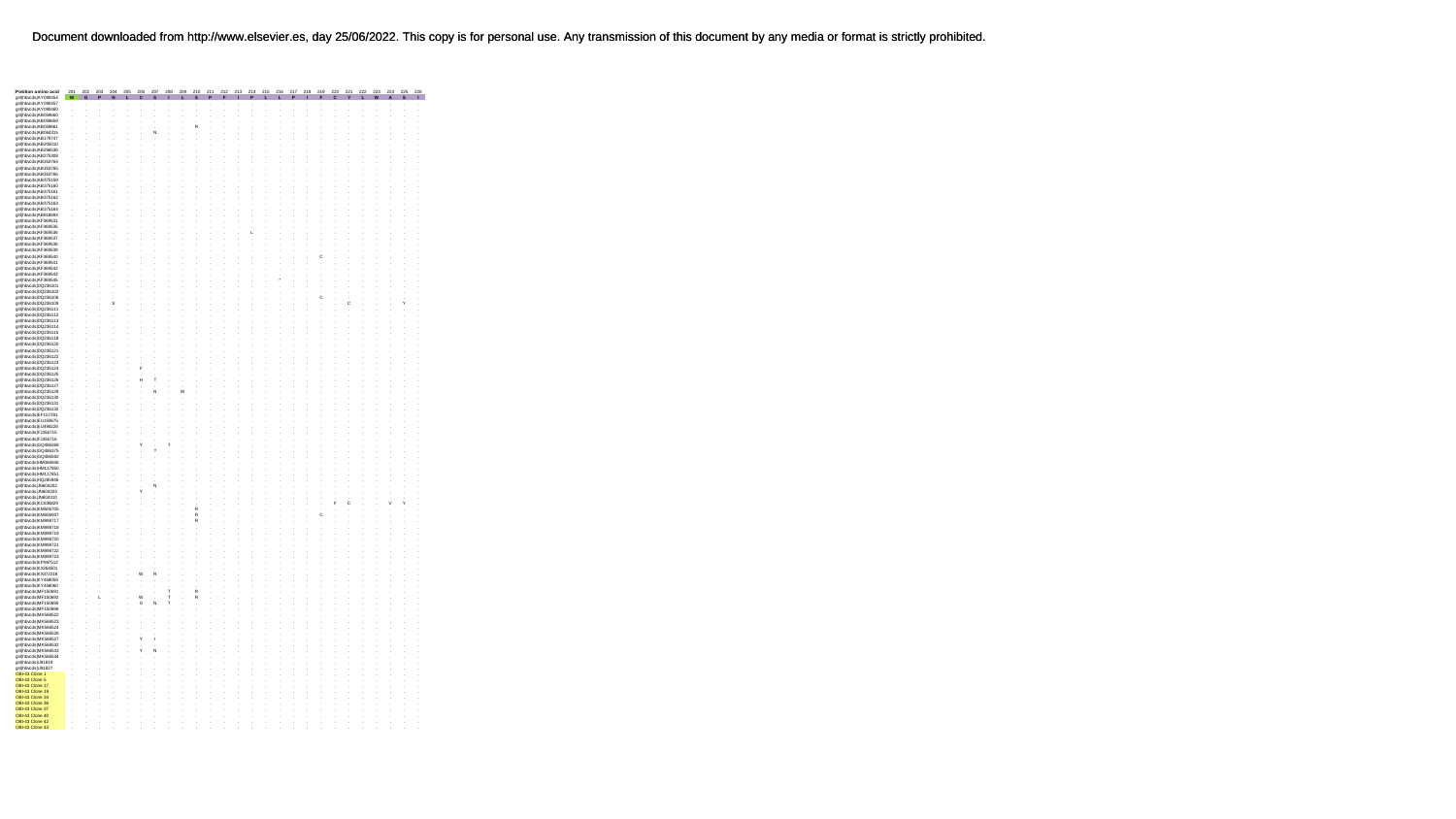|                                                                               | Position anima add 1 2 3 4 5 6 7 8 9 10 11 12 13 14 15 16 17 18 19 20 21 22 23 24 25 26 27 28 29 30 31 32 32 34 32 33 33 33 40 41<br>griftonablication: <mark>1 8 14 1 7 8 6 1 1 0 P 1 1 V 1 0 A V C F 1 1 1 7 8 1 1 7 8 9 8 1 0 8 10 </mark> |                 |                                                                                                                                                                                      |         |   |                                                                                 |              |  |          |        |            |  |                              |     |          |  |   |  |        |  | ים לא מציע מציע מציע המונים לא מציע המונים מציע מציע מציע המונים לא מציע מציע מציע מציע מציע מציע המציע המציע<br><mark>לום מונים לא מציע המציע המציע המציע המציע המציע המציע המציע המציע המציע המציע המ</mark> ציע המציע המציע המציע המציע ה |  |
|-------------------------------------------------------------------------------|-----------------------------------------------------------------------------------------------------------------------------------------------------------------------------------------------------------------------------------------------|-----------------|--------------------------------------------------------------------------------------------------------------------------------------------------------------------------------------|---------|---|---------------------------------------------------------------------------------|--------------|--|----------|--------|------------|--|------------------------------|-----|----------|--|---|--|--------|--|----------------------------------------------------------------------------------------------------------------------------------------------------------------------------------------------------------------------------------------------|--|
|                                                                               |                                                                                                                                                                                                                                               | $-9$            |                                                                                                                                                                                      |         |   |                                                                                 |              |  |          |        |            |  |                              |     |          |  |   |  |        |  |                                                                                                                                                                                                                                              |  |
| gnijhbucds (A19000000)<br>gnijhbucds (A190000000)<br>gnijhbucds (A190000000)  |                                                                                                                                                                                                                                               |                 |                                                                                                                                                                                      |         |   |                                                                                 |              |  |          |        | $\epsilon$ |  |                              |     |          |  |   |  |        |  |                                                                                                                                                                                                                                              |  |
| gri) bucds (AB059661                                                          |                                                                                                                                                                                                                                               |                 |                                                                                                                                                                                      |         |   |                                                                                 |              |  |          |        |            |  |                              |     |          |  |   |  |        |  |                                                                                                                                                                                                                                              |  |
| grijhbvcds(AB064315<br>grijhbvcds(AB179747                                    |                                                                                                                                                                                                                                               |                 |                                                                                                                                                                                      |         |   |                                                                                 |              |  |          |        |            |  |                              |     |          |  |   |  |        |  |                                                                                                                                                                                                                                              |  |
| grijhbvcdsjAB205010                                                           |                                                                                                                                                                                                                                               |                 |                                                                                                                                                                                      |         |   |                                                                                 |              |  |          |        |            |  |                              |     |          |  |   |  |        |  |                                                                                                                                                                                                                                              |  |
| grijhbvcds/AB266536<br>grijhbvcds/AB275338                                    |                                                                                                                                                                                                                                               |                 |                                                                                                                                                                                      |         |   |                                                                                 |              |  |          |        |            |  |                              |     |          |  |   |  |        |  |                                                                                                                                                                                                                                              |  |
| grijhbvcdsjAB353764                                                           |                                                                                                                                                                                                                                               |                 |                                                                                                                                                                                      |         |   |                                                                                 |              |  |          |        |            |  |                              |     |          |  |   |  |        |  |                                                                                                                                                                                                                                              |  |
| grijhbvcds AB353765<br>grijhbvcds AB353766                                    |                                                                                                                                                                                                                                               |                 |                                                                                                                                                                                      |         |   |                                                                                 |              |  |          |        |            |  |                              |     |          |  |   |  |        |  |                                                                                                                                                                                                                                              |  |
| grijhbvcdsjAB375159                                                           |                                                                                                                                                                                                                                               |                 |                                                                                                                                                                                      |         |   |                                                                                 |              |  |          |        |            |  |                              |     |          |  | R |  |        |  |                                                                                                                                                                                                                                              |  |
| grijhbvcds AB375160<br>grijhbvcds AB375161                                    |                                                                                                                                                                                                                                               |                 |                                                                                                                                                                                      |         |   |                                                                                 |              |  |          |        |            |  |                              |     |          |  |   |  |        |  |                                                                                                                                                                                                                                              |  |
| grijhbvcdsjAB375162<br>grijhbvcds/AB375163                                    |                                                                                                                                                                                                                                               |                 |                                                                                                                                                                                      |         |   |                                                                                 |              |  |          |        |            |  |                              |     |          |  |   |  |        |  |                                                                                                                                                                                                                                              |  |
| grijhbvcds AB375164<br>grijhbvcds AB818034                                    |                                                                                                                                                                                                                                               |                 |                                                                                                                                                                                      |         |   |                                                                                 |              |  |          |        |            |  |                              |     |          |  |   |  |        |  |                                                                                                                                                                                                                                              |  |
| grilhbvcds(AF369531                                                           |                                                                                                                                                                                                                                               |                 |                                                                                                                                                                                      |         |   |                                                                                 |              |  |          |        |            |  |                              |     |          |  |   |  |        |  |                                                                                                                                                                                                                                              |  |
| grijhtvcds AF302535<br>grijhtvcds AF302536                                    |                                                                                                                                                                                                                                               |                 |                                                                                                                                                                                      |         |   |                                                                                 |              |  | <b>R</b> |        |            |  |                              |     |          |  |   |  |        |  |                                                                                                                                                                                                                                              |  |
| grilhbvcds(AF369537                                                           |                                                                                                                                                                                                                                               |                 |                                                                                                                                                                                      |         |   |                                                                                 |              |  |          |        |            |  |                              |     |          |  |   |  |        |  |                                                                                                                                                                                                                                              |  |
| grijhbvcds(AF302538<br>grijhbvcds(AF302539                                    |                                                                                                                                                                                                                                               |                 |                                                                                                                                                                                      |         |   |                                                                                 |              |  |          |        |            |  |                              |     |          |  |   |  |        |  |                                                                                                                                                                                                                                              |  |
| grilhbvcds(AF369540                                                           |                                                                                                                                                                                                                                               |                 |                                                                                                                                                                                      |         |   |                                                                                 |              |  |          |        |            |  |                              |     |          |  |   |  |        |  |                                                                                                                                                                                                                                              |  |
| grijhbvcds(AF303541<br>grijhbvcds(AF303542                                    |                                                                                                                                                                                                                                               |                 |                                                                                                                                                                                      |         |   |                                                                                 |              |  |          |        |            |  |                              |     |          |  |   |  |        |  |                                                                                                                                                                                                                                              |  |
| grilhtvcds(AF302543)                                                          |                                                                                                                                                                                                                                               |                 |                                                                                                                                                                                      |         |   |                                                                                 | $\mathbb{R}$ |  |          |        |            |  |                              |     |          |  |   |  |        |  |                                                                                                                                                                                                                                              |  |
| grilhbvcds(AF303545<br>grijhbvcds (DQ236101)<br>grijhbvcds (DQ236102)         |                                                                                                                                                                                                                                               |                 |                                                                                                                                                                                      |         |   |                                                                                 |              |  |          |        |            |  |                              |     |          |  |   |  |        |  |                                                                                                                                                                                                                                              |  |
| grijhtvcds(DQ236106                                                           |                                                                                                                                                                                                                                               |                 |                                                                                                                                                                                      |         |   |                                                                                 |              |  |          |        |            |  |                              |     |          |  |   |  |        |  |                                                                                                                                                                                                                                              |  |
| grijhtvcds (DQ236109<br>grijhtvcds (DQ236111                                  |                                                                                                                                                                                                                                               |                 |                                                                                                                                                                                      |         |   |                                                                                 |              |  |          |        |            |  |                              |     |          |  |   |  |        |  |                                                                                                                                                                                                                                              |  |
| grijhbeds(DQ236112                                                            |                                                                                                                                                                                                                                               |                 |                                                                                                                                                                                      |         |   |                                                                                 |              |  |          |        |            |  | $\mathbf{s}$<br>$\mathbf{s}$ |     |          |  |   |  |        |  |                                                                                                                                                                                                                                              |  |
| grijhbvcds DQ236113<br>grijhbvcds DQ236114                                    |                                                                                                                                                                                                                                               |                 |                                                                                                                                                                                      |         |   |                                                                                 |              |  |          |        |            |  |                              |     |          |  |   |  |        |  |                                                                                                                                                                                                                                              |  |
| grijhbvcds DQ236115                                                           |                                                                                                                                                                                                                                               |                 |                                                                                                                                                                                      |         |   |                                                                                 |              |  |          |        |            |  |                              |     |          |  |   |  |        |  |                                                                                                                                                                                                                                              |  |
| grijhbvcds DQ236118<br>grijhbvcds DQ236120                                    |                                                                                                                                                                                                                                               |                 |                                                                                                                                                                                      |         |   |                                                                                 |              |  |          |        |            |  |                              |     |          |  |   |  |        |  |                                                                                                                                                                                                                                              |  |
| grijhbvcds(DQ236121                                                           |                                                                                                                                                                                                                                               |                 |                                                                                                                                                                                      |         |   |                                                                                 |              |  |          |        |            |  |                              |     |          |  |   |  |        |  |                                                                                                                                                                                                                                              |  |
| grijhbvcds(DQ236122                                                           |                                                                                                                                                                                                                                               |                 |                                                                                                                                                                                      |         |   |                                                                                 |              |  |          |        |            |  |                              |     |          |  |   |  |        |  |                                                                                                                                                                                                                                              |  |
| grijhbvcds (DQ236123<br>grijhbvcds (DQ236124                                  |                                                                                                                                                                                                                                               |                 |                                                                                                                                                                                      | - 8 - 1 |   | $\mathbf{1}=\mathbf{1}=\mathbf{R}=\mathbf{1}=\mathbf{1}=\mathbf{1}=\mathbf{K},$ |              |  |          |        |            |  |                              |     |          |  |   |  |        |  |                                                                                                                                                                                                                                              |  |
| grijhbvcds(DQ236125                                                           |                                                                                                                                                                                                                                               |                 |                                                                                                                                                                                      |         |   |                                                                                 |              |  |          |        |            |  |                              | T   |          |  |   |  | $\tau$ |  |                                                                                                                                                                                                                                              |  |
| grijhbvcds (DQ236126)<br>grijhbvcds (DQ236127)                                |                                                                                                                                                                                                                                               |                 | $\begin{array}{cccccccccc} \hat{\Phi} & \hat{\Sigma} & \hat{\Psi} & \hat{\Sigma} & \hat{\Phi} \\ \hat{\Sigma} & \hat{\Sigma} & \hat{\Sigma} & \hat{\Phi} & \hat{\Sigma} \end{array}$ |         |   |                                                                                 |              |  |          |        |            |  |                              |     |          |  |   |  |        |  |                                                                                                                                                                                                                                              |  |
| grilhbvcds(DQ236129                                                           |                                                                                                                                                                                                                                               |                 |                                                                                                                                                                                      |         |   |                                                                                 |              |  |          | $\sim$ |            |  |                              |     |          |  |   |  |        |  |                                                                                                                                                                                                                                              |  |
| pri (htmc ds   DQ236130<br>pri (htmc ds   DQ236131<br>pri (htmc ds   DQ236132 |                                                                                                                                                                                                                                               |                 |                                                                                                                                                                                      |         |   |                                                                                 |              |  |          |        |            |  |                              |     |          |  |   |  |        |  |                                                                                                                                                                                                                                              |  |
| grijhbvcds(EF157291<br>grijhbvcds(EU159675                                    |                                                                                                                                                                                                                                               |                 |                                                                                                                                                                                      |         |   |                                                                                 |              |  |          |        |            |  |                              |     |          |  |   |  |        |  |                                                                                                                                                                                                                                              |  |
| grijhbvcds EU498228                                                           |                                                                                                                                                                                                                                               |                 |                                                                                                                                                                                      |         |   |                                                                                 |              |  |          |        |            |  |                              |     |          |  |   |  |        |  |                                                                                                                                                                                                                                              |  |
| grijhbeds FJ356715<br>grijhbeds FJ356715<br>grijhbeds GQ486265                |                                                                                                                                                                                                                                               |                 | $\mathcal{F}$                                                                                                                                                                        |         | V |                                                                                 | $\ltimes$    |  |          |        |            |  |                              |     |          |  |   |  |        |  |                                                                                                                                                                                                                                              |  |
|                                                                               |                                                                                                                                                                                                                                               |                 | $\hat{\mathbf{s}}$                                                                                                                                                                   |         |   | R                                                                               |              |  |          |        |            |  |                              |     |          |  |   |  |        |  |                                                                                                                                                                                                                                              |  |
|                                                                               |                                                                                                                                                                                                                                               |                 |                                                                                                                                                                                      |         |   |                                                                                 |              |  |          |        |            |  |                              |     |          |  |   |  |        |  |                                                                                                                                                                                                                                              |  |
| grijkbeds (GQ-486375<br>grijkbeds (GQ-486375<br>grijkbeds (HM066046           |                                                                                                                                                                                                                                               |                 |                                                                                                                                                                                      |         |   |                                                                                 |              |  |          |        |            |  |                              |     |          |  |   |  |        |  |                                                                                                                                                                                                                                              |  |
| gnijhbucds (HM117850)<br>gnijhbucds (HM117851)<br>gnijhbucds (HQ285946        |                                                                                                                                                                                                                                               |                 |                                                                                                                                                                                      |         |   |                                                                                 |              |  |          |        |            |  |                              |     |          |  |   |  |        |  |                                                                                                                                                                                                                                              |  |
|                                                                               |                                                                                                                                                                                                                                               |                 |                                                                                                                                                                                      |         |   |                                                                                 |              |  |          |        |            |  |                              |     |          |  |   |  |        |  |                                                                                                                                                                                                                                              |  |
| grijhtveds (JNS04202<br>grijhbvcds JN504310<br>grijhbvcds JN504310            | $\mathbb{R}$                                                                                                                                                                                                                                  |                 |                                                                                                                                                                                      | $F$ $B$ |   |                                                                                 |              |  |          |        |            |  |                              |     | $\alpha$ |  |   |  |        |  |                                                                                                                                                                                                                                              |  |
|                                                                               |                                                                                                                                                                                                                                               |                 |                                                                                                                                                                                      |         |   |                                                                                 |              |  |          |        |            |  |                              |     |          |  |   |  |        |  |                                                                                                                                                                                                                                              |  |
| grijkbucda (KC838823<br>grijkbucda (KM606705<br>grijkbucda (KM606937          |                                                                                                                                                                                                                                               |                 |                                                                                                                                                                                      |         |   |                                                                                 |              |  |          |        | i i f      |  |                              |     |          |  |   |  |        |  |                                                                                                                                                                                                                                              |  |
|                                                                               |                                                                                                                                                                                                                                               |                 |                                                                                                                                                                                      |         |   |                                                                                 |              |  |          |        |            |  |                              |     |          |  |   |  |        |  |                                                                                                                                                                                                                                              |  |
| gnijhbvcds (KM226717<br>gnijhbvcds (KM226718<br>gnijhbvcds (KM226719          |                                                                                                                                                                                                                                               |                 |                                                                                                                                                                                      |         |   |                                                                                 |              |  |          |        |            |  |                              |     |          |  |   |  |        |  |                                                                                                                                                                                                                                              |  |
| grilhbvcds (KM998720                                                          |                                                                                                                                                                                                                                               |                 |                                                                                                                                                                                      |         |   |                                                                                 |              |  |          |        |            |  |                              |     |          |  |   |  |        |  |                                                                                                                                                                                                                                              |  |
| grijhbvcds (KM998721<br>grijhbvcds (KM998722                                  |                                                                                                                                                                                                                                               |                 |                                                                                                                                                                                      |         |   |                                                                                 |              |  |          |        |            |  |                              |     |          |  |   |  |        |  |                                                                                                                                                                                                                                              |  |
| gri) bucds (KM998723                                                          | S                                                                                                                                                                                                                                             |                 |                                                                                                                                                                                      |         |   |                                                                                 |              |  |          |        |            |  |                              |     |          |  |   |  |        |  |                                                                                                                                                                                                                                              |  |
| grijhbvcds (KP397512<br>grilhbucds(KX264501)                                  |                                                                                                                                                                                                                                               |                 |                                                                                                                                                                                      |         |   |                                                                                 |              |  |          |        |            |  |                              |     |          |  |   |  |        |  |                                                                                                                                                                                                                                              |  |
| gri) bucds (CG72218                                                           |                                                                                                                                                                                                                                               |                 |                                                                                                                                                                                      |         |   |                                                                                 |              |  |          |        |            |  |                              |     |          |  |   |  |        |  |                                                                                                                                                                                                                                              |  |
| grijhbvcds (KY458059<br>grilhbucds KY458000                                   |                                                                                                                                                                                                                                               |                 |                                                                                                                                                                                      |         |   |                                                                                 |              |  |          |        |            |  |                              |     |          |  |   |  |        |  |                                                                                                                                                                                                                                              |  |
| grijhbvcds(MF150891<br>grijhbvcds(MF150892                                    |                                                                                                                                                                                                                                               |                 |                                                                                                                                                                                      |         |   |                                                                                 |              |  |          |        |            |  |                              |     |          |  |   |  |        |  |                                                                                                                                                                                                                                              |  |
| grilhovcds/MF150695                                                           |                                                                                                                                                                                                                                               |                 |                                                                                                                                                                                      |         |   |                                                                                 |              |  |          |        |            |  |                              |     |          |  |   |  |        |  |                                                                                                                                                                                                                                              |  |
| grijhbvcds(MF150696)<br>grijhbvcds(MK568522)                                  |                                                                                                                                                                                                                                               |                 |                                                                                                                                                                                      |         |   |                                                                                 |              |  |          |        |            |  |                              |     |          |  |   |  |        |  |                                                                                                                                                                                                                                              |  |
| grilhov:ds/MK568523                                                           |                                                                                                                                                                                                                                               |                 |                                                                                                                                                                                      |         |   |                                                                                 |              |  |          |        |            |  |                              |     |          |  |   |  |        |  |                                                                                                                                                                                                                                              |  |
| y syson.ue/MA366023<br>griftbr.cds/MK568524<br>griftbr.cds/MK568526           |                                                                                                                                                                                                                                               |                 |                                                                                                                                                                                      |         |   |                                                                                 |              |  |          |        |            |  | $\ddot{s}$                   |     |          |  |   |  |        |  |                                                                                                                                                                                                                                              |  |
| grilhbvcds/MK568527                                                           |                                                                                                                                                                                                                                               | $P = 1 - 1 - R$ |                                                                                                                                                                                      | W       |   | $\mathbf{R} = \mathbf{I} - \mathbf{M} = \mathbf{I} - \mathbf{K} = \mathbf{R}$   |              |  |          |        |            |  |                              |     |          |  |   |  |        |  |                                                                                                                                                                                                                                              |  |
| grijhbvcds/MK568532<br>grijhbvcds/MK568533                                    |                                                                                                                                                                                                                                               |                 |                                                                                                                                                                                      |         |   | $\hat{\mathbf{k}}=\hat{\mathbf{k}}$ .                                           |              |  |          |        |            |  | $\sim$                       | - ÷ | $\circ$  |  |   |  |        |  |                                                                                                                                                                                                                                              |  |
| grilhov:ds/MK568534                                                           |                                                                                                                                                                                                                                               |                 |                                                                                                                                                                                      |         |   |                                                                                 |              |  |          |        |            |  |                              |     |          |  |   |  |        |  | $\mathbf{s}$                                                                                                                                                                                                                                 |  |
| grilhov:da(U91819                                                             |                                                                                                                                                                                                                                               |                 |                                                                                                                                                                                      |         |   |                                                                                 |              |  |          |        |            |  |                              |     |          |  |   |  |        |  |                                                                                                                                                                                                                                              |  |
| gnihbycds(U91827<br>OBI-44 Clone &<br>OBI-44 Clone 11                         |                                                                                                                                                                                                                                               |                 |                                                                                                                                                                                      |         |   |                                                                                 |              |  |          |        |            |  |                              |     |          |  |   |  |        |  |                                                                                                                                                                                                                                              |  |
| <b>OBI-44 Clone 12</b><br>OBI-44 Clone 14                                     |                                                                                                                                                                                                                                               |                 |                                                                                                                                                                                      |         |   |                                                                                 |              |  |          |        |            |  |                              |     |          |  |   |  |        |  |                                                                                                                                                                                                                                              |  |
| OBI-44 Clone 17                                                               |                                                                                                                                                                                                                                               |                 |                                                                                                                                                                                      |         |   |                                                                                 |              |  |          |        |            |  |                              |     |          |  |   |  |        |  |                                                                                                                                                                                                                                              |  |
| OBI-44 Clone 19<br>OBI-44 Clone 20                                            |                                                                                                                                                                                                                                               |                 |                                                                                                                                                                                      |         |   |                                                                                 |              |  |          |        |            |  |                              |     |          |  |   |  |        |  |                                                                                                                                                                                                                                              |  |
| <b>OBI-44 Clone 22</b>                                                        |                                                                                                                                                                                                                                               |                 |                                                                                                                                                                                      |         |   |                                                                                 |              |  |          |        |            |  |                              |     |          |  |   |  |        |  |                                                                                                                                                                                                                                              |  |
| <b>OBI-44 Clone 26<br/>OBI-44 Clone 30</b>                                    |                                                                                                                                                                                                                                               |                 | $\frac{Y}{Y}$                                                                                                                                                                        |         |   |                                                                                 |              |  |          |        |            |  |                              |     |          |  |   |  |        |  |                                                                                                                                                                                                                                              |  |
|                                                                               |                                                                                                                                                                                                                                               |                 |                                                                                                                                                                                      |         |   |                                                                                 |              |  |          |        |            |  |                              |     |          |  |   |  |        |  |                                                                                                                                                                                                                                              |  |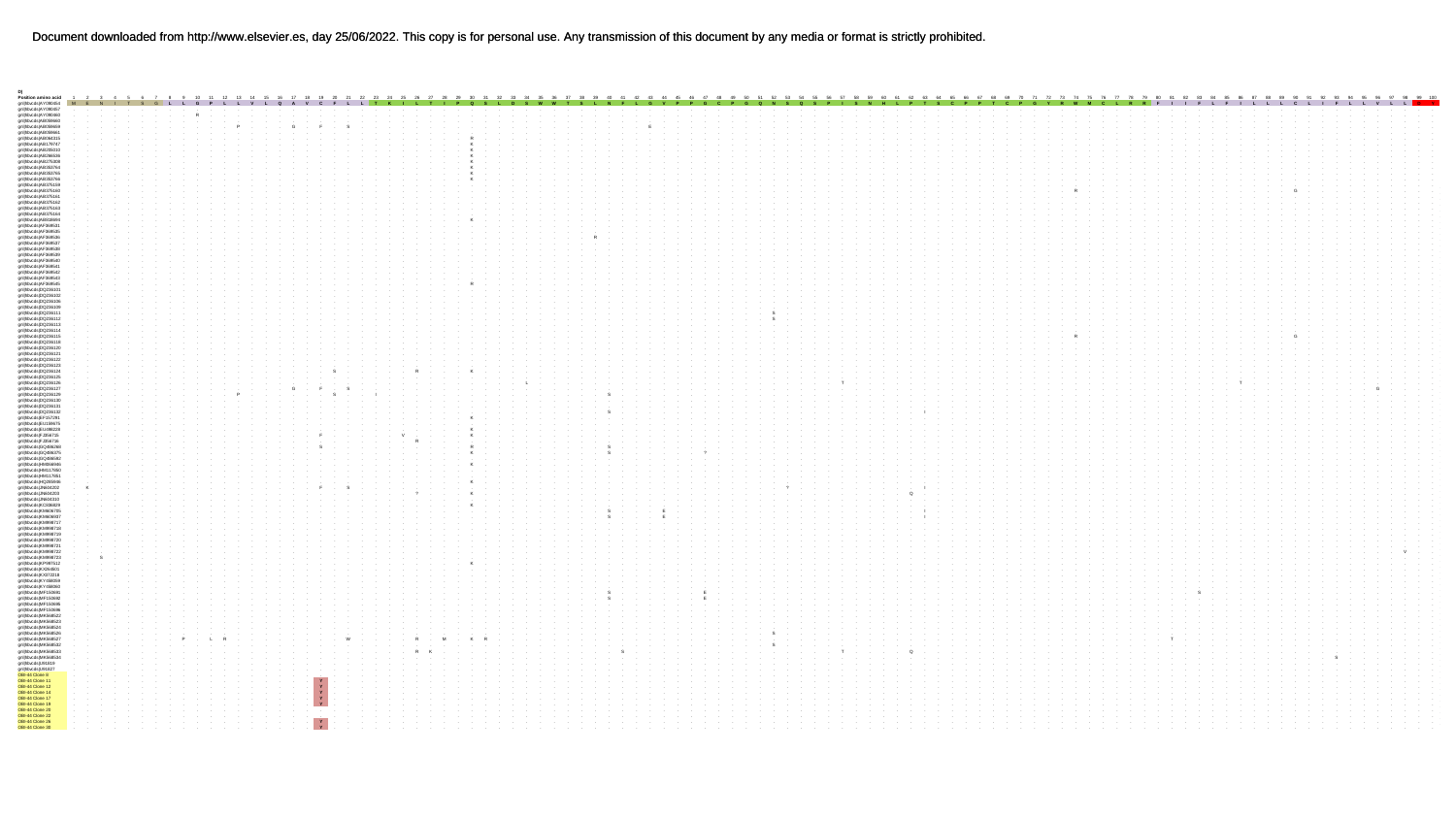| 3144 Clone 22<br>3144 Clone 26 |  |  |  |  |  |  |  |  |  |  |  |  |  |  |  |  |  |  |  |
|--------------------------------|--|--|--|--|--|--|--|--|--|--|--|--|--|--|--|--|--|--|--|
| 3144 Clone 30                  |  |  |  |  |  |  |  |  |  |  |  |  |  |  |  |  |  |  |  |
|                                |  |  |  |  |  |  |  |  |  |  |  |  |  |  |  |  |  |  |  |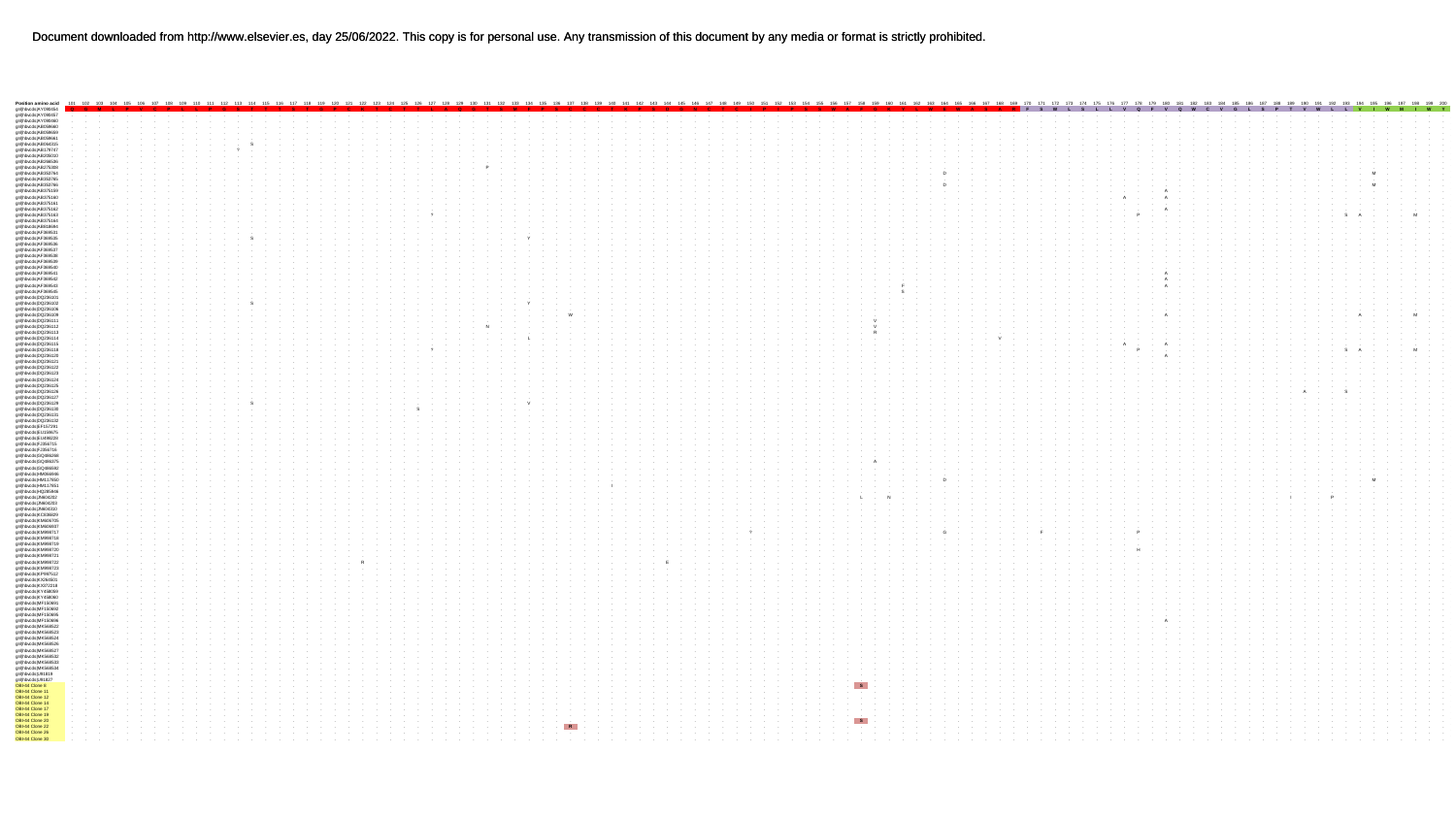| Position amino acid                           |                                                                                                                                               |    |   | 205 | 206        | 207 | 208          | 209 | 210          |           |                     |           |            |           |                                                                  | 218 |                   |                          |                     |                              |                                                                      |                     | 226            |
|-----------------------------------------------|-----------------------------------------------------------------------------------------------------------------------------------------------|----|---|-----|------------|-----|--------------|-----|--------------|-----------|---------------------|-----------|------------|-----------|------------------------------------------------------------------|-----|-------------------|--------------------------|---------------------|------------------------------|----------------------------------------------------------------------|---------------------|----------------|
| gnijhbvcds(AY090454                           | $\begin{array}{ c c c c c c } \hline 201 & 202 & 203 & 204 \\ \hline \textbf{W} & \textbf{G} & \textbf{P} & \textbf{N} \\ \hline \end{array}$ |    |   | п.  | $\epsilon$ | s.  | $\mathbf{L}$ | n.  | $\mathbf{s}$ | 211<br>P. | 212<br>$\mathbf{r}$ | 213<br>×. | 214.<br>P. | 215<br>L. | $\begin{array}{cc} 216 & 217 \\ \text{L} & \text{P} \end{array}$ | n.  | $\frac{219}{\pi}$ | $\frac{220}{\mathsf{C}}$ | 221<br>$\mathbf{Y}$ | $\mathbf{z}\mathbf{z}$<br>п. | $\begin{array}{cc} 223 & 224 \\ \mathbf{W} & \mathbf{A} \end{array}$ | 225<br>$\mathbf{s}$ | $\mathbf{H}$ . |
| grijhbvcds(AY090457                           |                                                                                                                                               |    |   |     |            |     |              |     |              |           |                     |           |            |           |                                                                  |     |                   |                          |                     |                              |                                                                      |                     |                |
| gri Hoveds A Y 090460                         |                                                                                                                                               |    |   |     |            |     |              |     |              |           |                     |           |            |           |                                                                  |     |                   |                          |                     |                              |                                                                      |                     |                |
| gri Hoveds AB059660                           |                                                                                                                                               |    |   |     |            |     |              |     |              |           |                     |           |            |           |                                                                  |     |                   |                          |                     |                              |                                                                      |                     |                |
| gri Hoveds AB059659                           |                                                                                                                                               |    |   |     |            |     |              |     | R            |           |                     |           |            |           |                                                                  |     |                   |                          |                     |                              |                                                                      |                     |                |
| grijhtveds/AB059661<br>grijhtveds/AB064315    |                                                                                                                                               |    |   |     |            | N   |              |     |              |           |                     |           |            |           |                                                                  |     |                   |                          |                     |                              |                                                                      |                     |                |
| grijhbvcds(AB179747                           |                                                                                                                                               |    |   |     |            |     |              |     |              |           |                     |           |            |           |                                                                  |     |                   |                          |                     |                              |                                                                      |                     |                |
| gnl/bbvcds(AB205010                           |                                                                                                                                               |    |   |     |            |     |              |     |              |           |                     |           |            |           |                                                                  |     |                   |                          |                     |                              |                                                                      |                     |                |
| gri HovedajAB200536                           |                                                                                                                                               |    |   |     |            |     |              |     |              |           |                     |           |            |           |                                                                  |     |                   |                          |                     |                              |                                                                      |                     |                |
| grijhtvedsjAB275308                           |                                                                                                                                               |    |   |     |            |     |              |     |              |           |                     |           |            |           |                                                                  |     |                   |                          |                     |                              |                                                                      |                     |                |
| grijhtvedsjAB353764<br>grijhbvcds(AB353765    |                                                                                                                                               |    |   |     |            |     |              |     |              |           |                     |           |            |           |                                                                  |     |                   |                          |                     |                              |                                                                      |                     |                |
| grijhtveds(AB353766                           |                                                                                                                                               |    |   |     |            |     |              |     |              |           |                     |           |            |           |                                                                  |     |                   |                          |                     |                              |                                                                      |                     |                |
| grijhtveds(AB375159                           |                                                                                                                                               |    |   |     |            |     |              |     |              |           |                     |           |            |           |                                                                  |     |                   |                          |                     |                              |                                                                      |                     |                |
| gni htvcds (AB375160                          |                                                                                                                                               |    |   |     |            |     |              |     |              |           |                     |           |            |           |                                                                  |     |                   |                          |                     |                              |                                                                      |                     |                |
| onlithrodulAB375161                           |                                                                                                                                               |    |   |     |            |     |              |     |              |           |                     |           |            |           |                                                                  |     |                   |                          |                     |                              |                                                                      |                     |                |
| grijhbvcds(AB375162                           |                                                                                                                                               |    |   |     |            |     |              |     |              |           |                     |           |            |           |                                                                  |     |                   |                          |                     |                              |                                                                      |                     |                |
| grijhtvedsjAB375163<br>grijhbvcds(AB375164    |                                                                                                                                               |    |   |     |            |     |              |     |              |           |                     |           |            |           |                                                                  |     |                   |                          |                     |                              |                                                                      |                     |                |
| gri Houcos AB818094                           |                                                                                                                                               |    |   |     |            |     |              |     |              |           |                     |           |            |           |                                                                  |     |                   |                          |                     |                              |                                                                      |                     |                |
| grijhtvedsjAF360531                           |                                                                                                                                               |    |   |     |            |     |              |     |              |           |                     |           |            |           |                                                                  |     |                   |                          |                     |                              |                                                                      |                     |                |
| grijhtveds(AF360635<br>grijhtveds(AF360636    |                                                                                                                                               |    |   |     |            |     |              |     |              |           |                     |           |            |           |                                                                  |     |                   |                          |                     |                              |                                                                      |                     |                |
|                                               |                                                                                                                                               |    |   |     |            |     |              |     |              |           |                     |           |            |           |                                                                  |     |                   |                          |                     |                              |                                                                      |                     |                |
| grijhbvcds(AF360537<br>gri HovodajA F360538   |                                                                                                                                               |    |   |     |            |     |              |     |              |           |                     |           |            |           |                                                                  |     |                   |                          |                     |                              |                                                                      |                     |                |
| grijhtveds(AF360539                           |                                                                                                                                               |    |   |     |            |     |              |     |              |           |                     |           |            |           |                                                                  |     |                   |                          |                     |                              |                                                                      |                     |                |
| grilhbucds(AF360540                           |                                                                                                                                               |    |   |     |            |     |              |     |              |           |                     |           |            |           |                                                                  |     | ċ                 |                          |                     |                              |                                                                      |                     |                |
| grijhtvedsjAF360541                           |                                                                                                                                               |    |   |     |            |     |              |     |              |           |                     |           |            |           |                                                                  |     |                   |                          |                     |                              |                                                                      |                     |                |
| grijtbiodajAF360542                           |                                                                                                                                               |    |   |     |            |     |              |     |              |           |                     |           |            |           |                                                                  |     |                   |                          |                     |                              |                                                                      |                     |                |
| grijhtveds/AF360543<br>grijhtveds/AF360545    |                                                                                                                                               |    |   |     |            |     |              |     |              |           |                     |           |            |           |                                                                  |     |                   |                          |                     |                              |                                                                      |                     |                |
| grijhtveds(DQ236101                           |                                                                                                                                               |    |   |     |            |     |              |     |              |           |                     |           |            |           |                                                                  |     |                   |                          |                     |                              |                                                                      |                     |                |
| grijhtveds(DQ236102                           |                                                                                                                                               |    |   |     |            |     |              |     |              |           |                     |           |            |           |                                                                  |     |                   |                          |                     |                              |                                                                      |                     |                |
| grijhbvcds(DQ236106                           |                                                                                                                                               |    |   |     |            |     |              |     |              |           |                     |           |            |           |                                                                  |     | ċ                 |                          |                     |                              |                                                                      |                     |                |
| grijhtveds(DQ236109                           |                                                                                                                                               |    | ś |     |            |     |              |     |              |           |                     |           |            |           |                                                                  |     |                   |                          | c                   |                              |                                                                      |                     |                |
| grijhtveds(DQ236111                           |                                                                                                                                               |    |   |     |            |     |              |     |              |           |                     |           |            |           |                                                                  |     |                   |                          |                     |                              |                                                                      |                     |                |
| grijhtveds(DQ236112                           |                                                                                                                                               |    |   |     |            |     |              |     |              |           |                     |           |            |           |                                                                  |     |                   |                          |                     |                              |                                                                      |                     |                |
| grijhtveds(DQ236113                           |                                                                                                                                               |    |   |     |            |     |              |     |              |           |                     |           |            |           |                                                                  |     |                   |                          |                     |                              |                                                                      |                     |                |
| grijhtveds(DO236114<br>grijhtveds(DO236115    |                                                                                                                                               |    |   |     |            |     |              |     |              |           |                     |           |            |           |                                                                  |     |                   |                          |                     |                              |                                                                      |                     |                |
| grijhbvcds(DQ236118                           |                                                                                                                                               |    |   |     |            |     |              |     |              |           |                     |           |            |           |                                                                  |     |                   |                          |                     |                              |                                                                      |                     |                |
| gril) breds (DQ236120                         |                                                                                                                                               |    |   |     |            |     |              |     |              |           |                     |           |            |           |                                                                  |     |                   |                          |                     |                              |                                                                      |                     |                |
| grijhbvcds(DQ236121                           |                                                                                                                                               |    |   |     |            |     |              |     |              |           |                     |           |            |           |                                                                  |     |                   |                          |                     |                              |                                                                      |                     |                |
| gri Hoveds DQ236122<br>gri Haveda DQ236123    |                                                                                                                                               |    |   |     |            |     |              |     |              |           |                     |           |            |           |                                                                  |     |                   |                          |                     |                              |                                                                      |                     |                |
| gri Houcos DC236124                           |                                                                                                                                               |    |   |     |            |     |              |     |              |           |                     |           |            |           |                                                                  |     |                   |                          |                     |                              |                                                                      |                     |                |
| grijhtveds(DQ236125                           |                                                                                                                                               |    |   |     |            |     |              |     |              |           |                     |           |            |           |                                                                  |     |                   |                          |                     |                              |                                                                      |                     |                |
| grilhbvcds(DQ236126                           |                                                                                                                                               |    |   |     | н          | ÷   |              |     |              |           |                     |           |            |           |                                                                  |     |                   |                          |                     |                              |                                                                      |                     |                |
| grijhtveds(DQ236127                           |                                                                                                                                               |    |   |     |            |     |              |     |              |           |                     |           |            |           |                                                                  |     |                   |                          |                     |                              |                                                                      |                     |                |
| gri Houcos DC236129<br>grijhtveds(DQ236130    |                                                                                                                                               |    |   |     |            | N   |              | w   |              |           |                     |           |            |           |                                                                  |     |                   |                          |                     |                              |                                                                      |                     |                |
| grijhbvcds(DQ236131                           |                                                                                                                                               |    |   |     |            |     |              |     |              |           |                     |           |            |           |                                                                  |     |                   |                          |                     |                              |                                                                      |                     |                |
| gri Houcos DC236132                           |                                                                                                                                               |    |   |     |            |     |              |     |              |           |                     |           |            |           |                                                                  |     |                   |                          |                     |                              |                                                                      |                     |                |
| grijhtveds(EF157291                           |                                                                                                                                               |    |   |     |            |     |              |     |              |           |                     |           |            |           |                                                                  |     |                   |                          |                     |                              |                                                                      |                     |                |
| grijhtveds(EU159675                           |                                                                                                                                               |    |   |     |            |     |              |     |              |           |                     |           |            |           |                                                                  |     |                   |                          |                     |                              |                                                                      |                     |                |
| gri HzvcdajE U498228                          |                                                                                                                                               |    |   |     |            |     |              |     |              |           |                     |           |            |           |                                                                  |     |                   |                          |                     |                              |                                                                      |                     |                |
| grilhbycds(FJ356715)<br>grijhtveds(FJ356716   |                                                                                                                                               |    |   |     |            |     |              |     |              |           |                     |           |            |           |                                                                  |     |                   |                          |                     |                              |                                                                      |                     |                |
| gri Horchi GO486268                           |                                                                                                                                               |    |   |     |            |     | t            |     |              |           |                     |           |            |           |                                                                  |     |                   |                          |                     |                              |                                                                      |                     |                |
|                                               |                                                                                                                                               |    |   |     |            | ٠   |              |     |              |           |                     |           |            |           |                                                                  |     |                   |                          |                     |                              |                                                                      |                     |                |
| grijhtveds(GQ486375<br>grijhtveds(GQ486592    |                                                                                                                                               |    |   |     |            |     |              |     |              |           |                     |           |            |           |                                                                  |     |                   |                          |                     |                              |                                                                      |                     |                |
| gri Havedal HM088946                          |                                                                                                                                               |    |   |     |            |     |              |     |              |           |                     |           |            |           |                                                                  |     |                   |                          |                     |                              |                                                                      |                     |                |
| grijhbvcds(HM117850                           |                                                                                                                                               |    |   |     |            |     |              |     |              |           |                     |           |            |           |                                                                  |     |                   |                          |                     |                              |                                                                      |                     |                |
| grijhtveds(HM117851<br>grijhtveds(HQ285946    |                                                                                                                                               |    |   |     |            |     |              |     |              |           |                     |           |            |           |                                                                  |     |                   |                          |                     |                              |                                                                      |                     |                |
| gri Hzveds (JN604202                          |                                                                                                                                               |    |   |     |            | N   |              |     |              |           |                     |           |            |           |                                                                  |     |                   |                          |                     |                              |                                                                      |                     |                |
| gri Hords (JNE04203)                          |                                                                                                                                               |    |   |     |            |     |              |     |              |           |                     |           |            |           |                                                                  |     |                   |                          |                     |                              |                                                                      |                     |                |
| grijhtvedajJN804310<br>grijhtvedajKC836829    |                                                                                                                                               |    |   |     |            |     |              |     |              |           |                     |           |            |           |                                                                  |     |                   |                          |                     |                              |                                                                      |                     |                |
|                                               |                                                                                                                                               |    |   |     |            |     |              |     |              |           |                     |           |            |           |                                                                  |     |                   | F                        | ċ                   |                              |                                                                      |                     |                |
| grijhbvcds(KM806705<br>gri HavedajKM808937    |                                                                                                                                               |    |   |     |            |     |              |     | ø<br>R       |           |                     |           |            |           |                                                                  |     | c                 |                          |                     |                              |                                                                      |                     |                |
| grijhbvcds(KM998717                           |                                                                                                                                               |    |   |     |            |     |              |     | R            |           |                     |           |            |           |                                                                  |     |                   |                          |                     |                              |                                                                      |                     |                |
| grijhbycds(KM998718                           |                                                                                                                                               |    |   |     |            |     |              |     |              |           |                     |           |            |           |                                                                  |     |                   |                          |                     |                              |                                                                      |                     |                |
| grijhbvcds(KM998719                           |                                                                                                                                               |    |   |     |            |     |              |     |              |           |                     |           |            |           |                                                                  |     |                   |                          |                     |                              |                                                                      |                     |                |
| gri htveds KM998720                           |                                                                                                                                               |    |   |     |            |     |              |     |              |           |                     |           |            |           |                                                                  |     |                   |                          |                     |                              |                                                                      |                     |                |
| gri (Houcda) KM998721<br>gri (Haveda)KM998722 |                                                                                                                                               |    |   |     |            |     |              |     |              |           |                     |           |            |           |                                                                  |     |                   |                          |                     |                              |                                                                      |                     |                |
| grijhbvcds/KM998723                           |                                                                                                                                               |    |   |     |            |     |              |     |              |           |                     |           |            |           |                                                                  |     |                   |                          |                     |                              |                                                                      |                     |                |
| onlithraduk/P997512                           |                                                                                                                                               |    |   |     |            |     |              |     |              |           |                     |           |            |           |                                                                  |     |                   |                          |                     |                              |                                                                      |                     |                |
| grijhbveds(KX264501                           |                                                                                                                                               |    |   |     |            |     |              |     |              |           |                     |           |            |           |                                                                  |     |                   |                          |                     |                              |                                                                      |                     |                |
| grijhtveds(KX372218                           |                                                                                                                                               |    |   |     | W          | R   |              |     |              |           |                     |           |            |           |                                                                  |     |                   |                          |                     |                              |                                                                      |                     |                |
| grijhbveds(KY458059<br>gril) bucchi KY458060  |                                                                                                                                               |    |   |     |            |     |              |     |              |           |                     |           |            |           |                                                                  |     |                   |                          |                     |                              |                                                                      |                     |                |
| grijhtveds/MF150691                           |                                                                                                                                               |    |   |     |            |     |              |     |              |           |                     |           |            |           |                                                                  |     |                   |                          |                     |                              |                                                                      |                     |                |
| grijhtvedsjMF150692                           |                                                                                                                                               | t, |   |     | w          |     |              |     | R            |           |                     |           |            |           |                                                                  |     |                   |                          |                     |                              |                                                                      |                     |                |
| gri Hoveds/MF150626                           |                                                                                                                                               |    |   |     | š          | Ň   | Į            |     |              |           |                     |           |            |           |                                                                  |     |                   |                          |                     |                              |                                                                      |                     |                |
| gril) bycols MF150026                         |                                                                                                                                               |    |   |     |            |     |              |     |              |           |                     |           |            |           |                                                                  |     |                   |                          |                     |                              |                                                                      |                     |                |
| gri Hoveds MK568522                           |                                                                                                                                               |    |   |     |            |     |              |     |              |           |                     |           |            |           |                                                                  |     |                   |                          |                     |                              |                                                                      |                     |                |
| grijhbvcds/MK568523<br>gri htvcds/MK568524    |                                                                                                                                               |    |   |     |            |     |              |     |              |           |                     |           |            |           |                                                                  |     |                   |                          |                     |                              |                                                                      |                     |                |
| gri Horcds MK568526                           |                                                                                                                                               |    |   |     |            |     |              |     |              |           |                     |           |            |           |                                                                  |     |                   |                          |                     |                              |                                                                      |                     |                |
| grijkwedsjMK568527                            |                                                                                                                                               |    |   |     |            | ı   |              |     |              |           |                     |           |            |           |                                                                  |     |                   |                          |                     |                              |                                                                      |                     |                |
| gri Hoveds MK568532                           |                                                                                                                                               |    |   |     |            |     |              |     |              |           |                     |           |            |           |                                                                  |     |                   |                          |                     |                              |                                                                      |                     |                |
| gri htvedajMK568533<br>gri htvedajMK568534    |                                                                                                                                               |    |   |     |            | N   |              |     |              |           |                     |           |            |           |                                                                  |     |                   |                          |                     |                              |                                                                      |                     |                |
|                                               |                                                                                                                                               |    |   |     |            |     |              |     |              |           |                     |           |            |           |                                                                  |     |                   |                          |                     |                              |                                                                      |                     |                |
| grijhbvcds(U91819                             |                                                                                                                                               |    |   |     |            |     |              |     |              |           |                     |           |            |           |                                                                  |     |                   |                          |                     |                              |                                                                      |                     |                |
| grijhbvcds(U91827<br>OBI-44 Clone &           |                                                                                                                                               |    |   |     |            |     |              |     |              |           |                     |           |            |           |                                                                  |     |                   |                          |                     |                              |                                                                      |                     |                |
| OBI-44 Clone 11                               |                                                                                                                                               |    |   |     |            |     |              |     |              |           |                     |           |            |           |                                                                  |     |                   |                          |                     |                              |                                                                      |                     |                |
| <b>OBI-44 Clone 12</b>                        |                                                                                                                                               |    |   |     |            |     |              |     |              |           |                     |           |            |           |                                                                  |     |                   |                          |                     |                              |                                                                      |                     |                |
| <b>OBI-44 Clone 14</b>                        |                                                                                                                                               |    |   |     |            |     |              |     |              |           |                     |           |            |           |                                                                  |     |                   |                          |                     |                              |                                                                      |                     |                |
| OBI-44 Clone 17<br><b>OBI-44 Clone 19</b>     |                                                                                                                                               |    |   |     |            |     |              |     |              |           |                     |           |            |           |                                                                  |     |                   |                          |                     |                              |                                                                      |                     |                |
| <b>OBI-44 Clone 20</b>                        |                                                                                                                                               |    |   |     |            |     |              |     |              |           |                     |           |            |           |                                                                  |     |                   |                          |                     |                              |                                                                      |                     |                |
| <b>OBI-44 Clone 22</b>                        |                                                                                                                                               |    |   |     |            |     |              |     |              |           |                     |           |            |           |                                                                  |     |                   |                          |                     |                              |                                                                      |                     |                |
| <b>OBI-44 Clone 26</b>                        |                                                                                                                                               |    |   |     |            |     |              |     |              |           |                     |           |            |           |                                                                  |     |                   |                          |                     |                              |                                                                      |                     |                |
| <b>OBI-44 Clone 30</b>                        |                                                                                                                                               |    |   |     |            |     |              |     |              |           |                     |           |            |           |                                                                  |     |                   |                          |                     |                              |                                                                      |                     |                |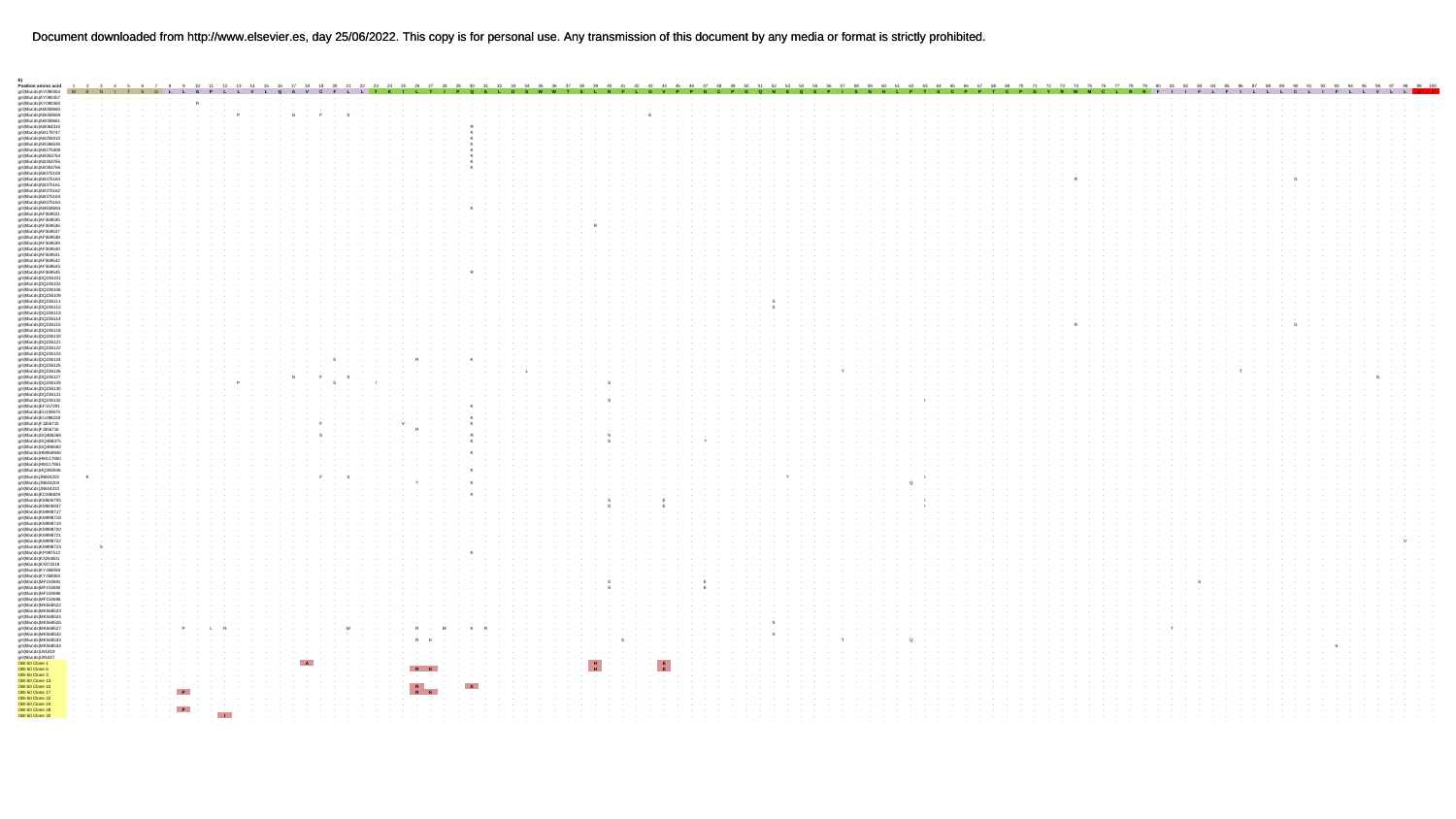| Position amino acid 101 102 103 104 105 106<br>gn(Hzvods)AY000-63 <mark>00 0 12 1 P V</mark><br>gn(Hzvods)AY000-63<br>gn(Hzvods)AY000-60                                                                                          |  |  |  |        |   |               |                |   |  |                |  |                    |                                  |  |        |          |              |  | ססב פפן בפפן דפוס מפן בפן 1941 ספן פפן 1951 ספן 1951 ספן כפן בפן 1951 ספן עון פון כון אייני ביוני עון עשוי שער<br><b>די און און די קייני אייני די קייני כי קייני קייני אייני די קייני אייני קייני אייני קייני אייני קייני אייני קי</b> |               |          |
|-----------------------------------------------------------------------------------------------------------------------------------------------------------------------------------------------------------------------------------|--|--|--|--------|---|---------------|----------------|---|--|----------------|--|--------------------|----------------------------------|--|--------|----------|--------------|--|----------------------------------------------------------------------------------------------------------------------------------------------------------------------------------------------------------------------------------------|---------------|----------|
|                                                                                                                                                                                                                                   |  |  |  |        |   |               |                |   |  |                |  |                    |                                  |  |        |          |              |  |                                                                                                                                                                                                                                        |               |          |
|                                                                                                                                                                                                                                   |  |  |  |        |   |               |                |   |  |                |  |                    |                                  |  |        |          |              |  |                                                                                                                                                                                                                                        |               |          |
| grijhtvotsijä T060460<br>grijhtvotsijä B059659<br>grijhtvotsijä B059659<br>grijhtvotsijä B179747<br>grijhtvotsijä B179747<br>grijhtvotsijä B179747                                                                                |  |  |  |        |   |               |                |   |  |                |  |                    |                                  |  |        |          |              |  |                                                                                                                                                                                                                                        |               |          |
|                                                                                                                                                                                                                                   |  |  |  |        |   |               |                |   |  |                |  |                    |                                  |  |        |          |              |  |                                                                                                                                                                                                                                        |               |          |
|                                                                                                                                                                                                                                   |  |  |  |        |   |               |                |   |  |                |  |                    |                                  |  |        |          |              |  |                                                                                                                                                                                                                                        |               |          |
|                                                                                                                                                                                                                                   |  |  |  |        |   |               |                |   |  |                |  |                    |                                  |  |        |          |              |  |                                                                                                                                                                                                                                        |               |          |
| gri(Houds)AB205010                                                                                                                                                                                                                |  |  |  |        |   |               |                |   |  |                |  |                    |                                  |  |        |          |              |  |                                                                                                                                                                                                                                        |               |          |
| gri(hbvodajAB266536                                                                                                                                                                                                               |  |  |  |        |   |               |                |   |  |                |  |                    |                                  |  |        |          |              |  |                                                                                                                                                                                                                                        |               |          |
| grijkbudsjAB275308<br>grijkbudsjAB353764<br>grijkbudsjAB353765<br>grijkbudsjAB353765                                                                                                                                              |  |  |  |        |   |               |                |   |  |                |  |                    | $\overline{D}$                   |  |        |          |              |  |                                                                                                                                                                                                                                        | M             |          |
|                                                                                                                                                                                                                                   |  |  |  |        |   |               |                |   |  |                |  |                    |                                  |  |        |          |              |  |                                                                                                                                                                                                                                        |               |          |
|                                                                                                                                                                                                                                   |  |  |  |        |   |               |                |   |  |                |  |                    | $\circ$                          |  |        |          |              |  |                                                                                                                                                                                                                                        |               |          |
|                                                                                                                                                                                                                                   |  |  |  |        |   |               |                |   |  |                |  |                    |                                  |  |        |          |              |  |                                                                                                                                                                                                                                        |               |          |
| gnijhbvodsjAB375159<br>gnijhbvodsjAB375160<br>gnijhbvodsjAB375161                                                                                                                                                                 |  |  |  |        |   |               |                |   |  |                |  |                    |                                  |  |        | $\Delta$ | A            |  |                                                                                                                                                                                                                                        |               |          |
|                                                                                                                                                                                                                                   |  |  |  |        |   |               |                |   |  |                |  |                    |                                  |  |        |          |              |  |                                                                                                                                                                                                                                        |               |          |
| gnijhbvodsjAB375162<br>gnijhbvodsjAB375163<br>gnijhbvodsjAB375164                                                                                                                                                                 |  |  |  |        |   |               |                |   |  |                |  |                    |                                  |  |        |          |              |  | $S - A$                                                                                                                                                                                                                                |               | <b>M</b> |
|                                                                                                                                                                                                                                   |  |  |  |        |   |               |                |   |  |                |  |                    |                                  |  |        |          |              |  |                                                                                                                                                                                                                                        |               |          |
| gri(hbvcds)AB818694                                                                                                                                                                                                               |  |  |  |        |   |               |                |   |  |                |  |                    |                                  |  |        |          |              |  |                                                                                                                                                                                                                                        |               |          |
| gn(hbvcds)AF369531                                                                                                                                                                                                                |  |  |  |        |   |               |                |   |  |                |  |                    |                                  |  |        |          |              |  |                                                                                                                                                                                                                                        |               |          |
|                                                                                                                                                                                                                                   |  |  |  |        |   |               |                |   |  |                |  |                    |                                  |  |        |          |              |  |                                                                                                                                                                                                                                        |               |          |
| gnijhbvodsjAF302535<br>gnijhbvodsjAF302536<br>gnijhbvodsjAF302537                                                                                                                                                                 |  |  |  |        |   |               |                |   |  |                |  |                    |                                  |  |        |          |              |  |                                                                                                                                                                                                                                        |               |          |
|                                                                                                                                                                                                                                   |  |  |  |        |   |               |                |   |  |                |  |                    |                                  |  |        |          |              |  |                                                                                                                                                                                                                                        |               |          |
| gnijhtvodajAF302538<br>gnijhtvodajAF302539                                                                                                                                                                                        |  |  |  |        |   |               |                |   |  |                |  |                    |                                  |  |        |          |              |  |                                                                                                                                                                                                                                        |               |          |
|                                                                                                                                                                                                                                   |  |  |  |        |   |               |                |   |  |                |  |                    |                                  |  |        |          |              |  |                                                                                                                                                                                                                                        |               |          |
| gnijhbvodsjAF302540<br>gnijhbvodsjAF302541<br>gnijhbvodsjAF302542                                                                                                                                                                 |  |  |  |        |   |               |                |   |  |                |  |                    |                                  |  |        |          |              |  |                                                                                                                                                                                                                                        |               |          |
|                                                                                                                                                                                                                                   |  |  |  |        |   |               |                |   |  |                |  |                    | - 6                              |  |        |          |              |  |                                                                                                                                                                                                                                        |               |          |
| gnijhbvodsjAF302543<br>gnijhbvodsjAF302545<br>gnijhbvodsjDQ236101                                                                                                                                                                 |  |  |  |        |   |               |                |   |  |                |  |                    | - 8                              |  |        |          |              |  |                                                                                                                                                                                                                                        |               |          |
|                                                                                                                                                                                                                                   |  |  |  |        |   |               |                |   |  |                |  |                    |                                  |  |        |          |              |  |                                                                                                                                                                                                                                        |               |          |
| geltexcalOQ236112<br>geltexcalOQ236102<br>geltexcalOQ236102<br>geltexcalOQ236112<br>geltexcalOQ236112<br>geltexcalOQ236112<br>geltexcalOQ236112                                                                                   |  |  |  |        |   |               |                |   |  |                |  |                    |                                  |  |        |          |              |  |                                                                                                                                                                                                                                        |               |          |
|                                                                                                                                                                                                                                   |  |  |  |        |   |               |                | w |  |                |  |                    |                                  |  |        |          | A            |  | $\mathbb A$                                                                                                                                                                                                                            |               | M        |
|                                                                                                                                                                                                                                   |  |  |  |        |   |               |                |   |  |                |  |                    |                                  |  |        |          |              |  |                                                                                                                                                                                                                                        |               |          |
|                                                                                                                                                                                                                                   |  |  |  |        |   |               |                |   |  |                |  |                    |                                  |  |        |          |              |  |                                                                                                                                                                                                                                        |               |          |
|                                                                                                                                                                                                                                   |  |  |  |        |   |               |                |   |  |                |  | $\mathbf{R}$       |                                  |  |        |          |              |  |                                                                                                                                                                                                                                        |               |          |
|                                                                                                                                                                                                                                   |  |  |  |        |   |               |                |   |  |                |  |                    |                                  |  |        | A        | A            |  |                                                                                                                                                                                                                                        |               |          |
| grijkbods DO236113<br> prijkbods DO236114<br> prijkbods DO236115<br> prijkbods DO236115<br> prijkbods DO236121<br> prijkbods DO236122<br> prijkbods DO236122<br> prijkbods DO236122<br> prijkbods DO236123<br> prijkbods DO236123 |  |  |  |        |   |               |                |   |  |                |  |                    |                                  |  |        |          | $\hat{p}$ .  |  | $S$ $A$                                                                                                                                                                                                                                |               | M        |
|                                                                                                                                                                                                                                   |  |  |  |        |   |               |                |   |  |                |  |                    |                                  |  |        |          |              |  |                                                                                                                                                                                                                                        |               |          |
|                                                                                                                                                                                                                                   |  |  |  |        |   |               |                |   |  |                |  |                    |                                  |  |        |          |              |  |                                                                                                                                                                                                                                        |               |          |
|                                                                                                                                                                                                                                   |  |  |  |        |   |               |                |   |  |                |  |                    |                                  |  |        |          |              |  |                                                                                                                                                                                                                                        |               |          |
|                                                                                                                                                                                                                                   |  |  |  |        |   |               |                |   |  |                |  |                    |                                  |  |        |          |              |  |                                                                                                                                                                                                                                        |               |          |
| grijtbredsjDQ236125<br>grijtbredsjDQ236126<br>grijtbredsjDQ236127                                                                                                                                                                 |  |  |  |        |   |               |                |   |  |                |  |                    |                                  |  |        |          |              |  |                                                                                                                                                                                                                                        |               |          |
|                                                                                                                                                                                                                                   |  |  |  |        |   |               |                |   |  |                |  |                    |                                  |  |        |          |              |  | A.<br>$\sim$                                                                                                                                                                                                                           |               |          |
|                                                                                                                                                                                                                                   |  |  |  |        |   |               |                |   |  |                |  |                    |                                  |  |        |          |              |  |                                                                                                                                                                                                                                        |               |          |
| gri(htvodajDQ236129<br>gri(htvodajDQ236130                                                                                                                                                                                        |  |  |  |        |   |               |                |   |  |                |  |                    |                                  |  |        |          |              |  |                                                                                                                                                                                                                                        |               |          |
|                                                                                                                                                                                                                                   |  |  |  |        |   |               |                |   |  |                |  |                    |                                  |  |        |          |              |  |                                                                                                                                                                                                                                        |               |          |
| gnijhbvodajDQ236131<br>gnijhbvodajDQ236132<br>gnijhbvodajE F 157291                                                                                                                                                               |  |  |  |        |   |               |                |   |  |                |  |                    |                                  |  |        |          |              |  |                                                                                                                                                                                                                                        |               |          |
|                                                                                                                                                                                                                                   |  |  |  |        |   |               |                |   |  |                |  |                    |                                  |  |        |          |              |  |                                                                                                                                                                                                                                        |               |          |
|                                                                                                                                                                                                                                   |  |  |  |        |   |               |                |   |  |                |  |                    |                                  |  |        |          |              |  |                                                                                                                                                                                                                                        |               |          |
| gnijhbvodajE U159675<br>gnijhbvodajE U498228<br>gnijhbvodajF J356715                                                                                                                                                              |  |  |  |        |   |               |                |   |  |                |  |                    |                                  |  |        |          |              |  |                                                                                                                                                                                                                                        |               |          |
| gnijhbvodajil J356716<br>gnijhbvodajGQ486268                                                                                                                                                                                      |  |  |  |        |   |               |                |   |  |                |  |                    |                                  |  |        |          |              |  |                                                                                                                                                                                                                                        |               |          |
|                                                                                                                                                                                                                                   |  |  |  |        |   |               |                |   |  |                |  |                    |                                  |  |        |          |              |  |                                                                                                                                                                                                                                        |               |          |
| grijtevcasju 1460205<br>grijtevcasjG 0486322<br>grijtevcasju 1460222<br>grijtevcasju 1460205                                                                                                                                      |  |  |  |        |   |               |                |   |  |                |  | A.                 |                                  |  |        |          |              |  |                                                                                                                                                                                                                                        |               |          |
|                                                                                                                                                                                                                                   |  |  |  |        |   |               |                |   |  |                |  |                    |                                  |  |        |          |              |  |                                                                                                                                                                                                                                        |               |          |
| gnijhbvodajHM117850<br>gnijhbvodajHM117851<br>gnijhbvodajHQ285946                                                                                                                                                                 |  |  |  |        |   |               |                |   |  |                |  |                    |                                  |  |        |          |              |  |                                                                                                                                                                                                                                        |               |          |
|                                                                                                                                                                                                                                   |  |  |  |        |   |               |                |   |  |                |  |                    |                                  |  |        |          |              |  |                                                                                                                                                                                                                                        |               |          |
|                                                                                                                                                                                                                                   |  |  |  |        |   |               |                |   |  |                |  | $L = 1, \ldots, N$ |                                  |  |        |          |              |  |                                                                                                                                                                                                                                        |               |          |
| gnijhbvods JN804202<br>gnijhbvods JN804203<br>gnijhbvods JN804310                                                                                                                                                                 |  |  |  |        |   |               |                |   |  |                |  |                    |                                  |  |        |          |              |  |                                                                                                                                                                                                                                        |               |          |
|                                                                                                                                                                                                                                   |  |  |  |        |   |               |                |   |  |                |  |                    |                                  |  |        |          |              |  |                                                                                                                                                                                                                                        |               |          |
| grij hbvodajKC836829<br>grij hbvodajKM606705                                                                                                                                                                                      |  |  |  |        |   |               |                |   |  |                |  |                    |                                  |  |        |          |              |  |                                                                                                                                                                                                                                        |               |          |
| gri(Houds)KM606937                                                                                                                                                                                                                |  |  |  |        |   |               |                |   |  |                |  |                    |                                  |  |        |          |              |  |                                                                                                                                                                                                                                        |               |          |
|                                                                                                                                                                                                                                   |  |  |  |        |   |               |                |   |  |                |  |                    |                                  |  |        |          | $\mathbf{p}$ |  |                                                                                                                                                                                                                                        |               |          |
|                                                                                                                                                                                                                                   |  |  |  |        |   |               |                |   |  |                |  |                    |                                  |  |        |          |              |  |                                                                                                                                                                                                                                        |               |          |
| grijhbvodsjKM6060237<br>grijhbvodsjKM9965717<br>grijhbvodsjKM9965718<br>grijhbvodsjKM9965720<br>grijhbvodsjKM996720                                                                                                               |  |  |  |        |   |               |                |   |  |                |  |                    |                                  |  |        |          |              |  |                                                                                                                                                                                                                                        |               |          |
|                                                                                                                                                                                                                                   |  |  |  |        |   |               |                |   |  |                |  |                    |                                  |  |        |          |              |  |                                                                                                                                                                                                                                        |               |          |
|                                                                                                                                                                                                                                   |  |  |  |        |   |               |                |   |  |                |  |                    |                                  |  |        |          |              |  |                                                                                                                                                                                                                                        |               |          |
| gnijhbvodajKM998722<br>gnijhbvodajKM998723<br>gnijhbvodajKP997512                                                                                                                                                                 |  |  |  |        |   |               |                |   |  |                |  |                    |                                  |  |        |          |              |  |                                                                                                                                                                                                                                        |               |          |
|                                                                                                                                                                                                                                   |  |  |  |        |   |               |                |   |  |                |  |                    |                                  |  |        |          |              |  |                                                                                                                                                                                                                                        |               |          |
| grijtbredsjKX264501<br>grijtbredsjKX372218<br>grijtbredsjKY458059                                                                                                                                                                 |  |  |  |        |   |               |                |   |  |                |  |                    |                                  |  |        |          |              |  |                                                                                                                                                                                                                                        |               |          |
|                                                                                                                                                                                                                                   |  |  |  |        |   |               |                |   |  |                |  |                    |                                  |  |        |          |              |  |                                                                                                                                                                                                                                        |               |          |
| gri(hbvods)KY458060                                                                                                                                                                                                               |  |  |  |        |   |               |                |   |  |                |  |                    |                                  |  |        |          |              |  |                                                                                                                                                                                                                                        |               |          |
| gni(hbvcdsjMF150691                                                                                                                                                                                                               |  |  |  |        |   |               |                |   |  |                |  |                    |                                  |  |        |          |              |  |                                                                                                                                                                                                                                        |               |          |
|                                                                                                                                                                                                                                   |  |  |  |        |   |               |                |   |  |                |  |                    |                                  |  |        |          |              |  |                                                                                                                                                                                                                                        |               |          |
| gnijhbvodsjWF150692<br>gnijhbvodsjWF150695<br>gnijhbvodsjWF150696                                                                                                                                                                 |  |  |  |        |   |               |                |   |  |                |  |                    |                                  |  |        |          |              |  |                                                                                                                                                                                                                                        |               |          |
| gri(hbvcds)MK588522                                                                                                                                                                                                               |  |  |  |        |   |               |                |   |  |                |  |                    |                                  |  |        |          |              |  |                                                                                                                                                                                                                                        |               |          |
| gri(hbvcds)MK568523                                                                                                                                                                                                               |  |  |  |        |   |               |                |   |  |                |  |                    |                                  |  |        |          |              |  |                                                                                                                                                                                                                                        |               |          |
|                                                                                                                                                                                                                                   |  |  |  |        |   |               |                |   |  |                |  |                    |                                  |  |        |          |              |  |                                                                                                                                                                                                                                        |               |          |
| gnijhbvodajMK568524<br>gnijhbvodajMK568526<br>gnijhbvodajMK568527                                                                                                                                                                 |  |  |  |        |   |               |                |   |  |                |  |                    |                                  |  |        |          |              |  |                                                                                                                                                                                                                                        |               |          |
|                                                                                                                                                                                                                                   |  |  |  |        |   |               |                |   |  |                |  |                    |                                  |  |        |          |              |  |                                                                                                                                                                                                                                        |               |          |
| grijhbvodsjWK568532<br>grijhbvodsjWK568533<br>grijhbvodsjWK568534                                                                                                                                                                 |  |  |  |        |   |               |                |   |  |                |  |                    |                                  |  |        |          |              |  |                                                                                                                                                                                                                                        |               |          |
|                                                                                                                                                                                                                                   |  |  |  |        |   |               |                |   |  |                |  |                    |                                  |  |        |          |              |  |                                                                                                                                                                                                                                        |               |          |
| gri(hbvods U91819<br>gri(hbvods U91827<br>OBI-50 Clone 1                                                                                                                                                                          |  |  |  |        |   |               |                |   |  |                |  |                    |                                  |  |        |          |              |  |                                                                                                                                                                                                                                        |               |          |
|                                                                                                                                                                                                                                   |  |  |  |        |   | $A$ $B$       |                |   |  |                |  |                    |                                  |  |        |          |              |  |                                                                                                                                                                                                                                        |               |          |
| OBI-50 Clane 6                                                                                                                                                                                                                    |  |  |  |        |   |               |                |   |  |                |  |                    | $\frac{b}{b}$                    |  |        |          |              |  | R                                                                                                                                                                                                                                      |               |          |
| OBI-50 Clane 3<br>OBI-50 Clane 13                                                                                                                                                                                                 |  |  |  |        |   |               |                |   |  |                |  |                    |                                  |  |        |          |              |  |                                                                                                                                                                                                                                        | $\frac{M}{M}$ | V        |
|                                                                                                                                                                                                                                   |  |  |  |        |   |               | $\mathbf{L}$   |   |  | $\alpha$       |  |                    | $\overline{\phantom{a}}^{\rm D}$ |  |        |          |              |  |                                                                                                                                                                                                                                        |               |          |
| <b>OBI-50 Clone 15</b>                                                                                                                                                                                                            |  |  |  |        |   |               |                |   |  |                |  |                    |                                  |  | 8      |          | P.           |  |                                                                                                                                                                                                                                        |               |          |
| OBI-50 Clone 17<br>OBI-50 Clone 22                                                                                                                                                                                                |  |  |  |        |   | $\frac{H}{H}$ | $\mathbf{L}$ . |   |  | $\blacksquare$ |  |                    | $\frac{D}{D}$                    |  |        |          |              |  |                                                                                                                                                                                                                                        |               |          |
| OBI-50 Clane 24                                                                                                                                                                                                                   |  |  |  |        |   |               |                |   |  |                |  |                    |                                  |  |        |          |              |  |                                                                                                                                                                                                                                        | $\frac{M}{M}$ |          |
| OBI-50 Clone 28                                                                                                                                                                                                                   |  |  |  | $\sim$ | R |               |                |   |  |                |  |                    |                                  |  | $\sim$ |          |              |  |                                                                                                                                                                                                                                        |               |          |
| OBI-50 Clone 32                                                                                                                                                                                                                   |  |  |  |        |   |               |                |   |  |                |  |                    |                                  |  |        |          |              |  |                                                                                                                                                                                                                                        |               |          |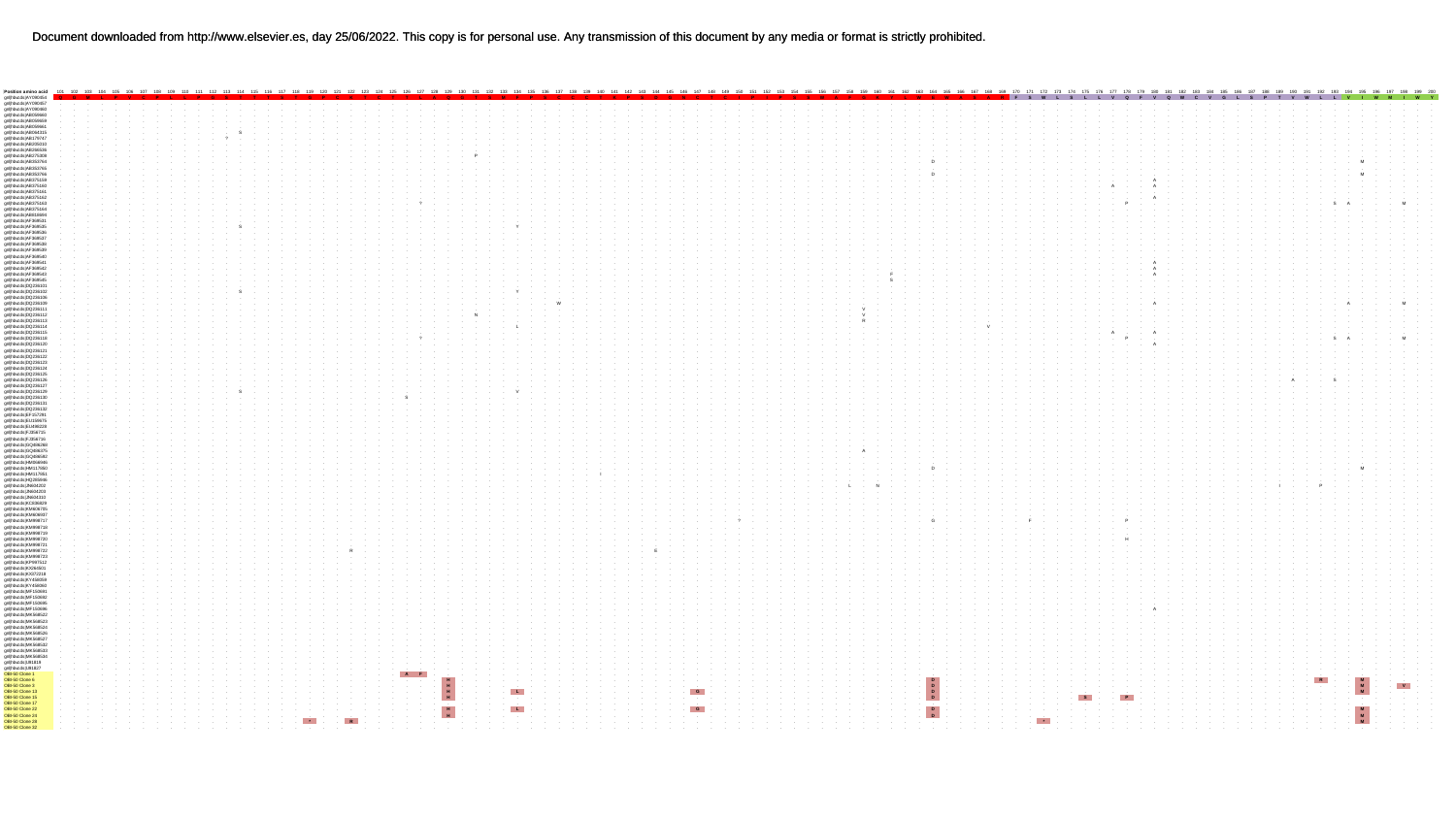| Position amino acid<br>prijhbvodajAY090454        | 201 202 203 204 205 206 207 208 209 210 211 212 213 214 215 216 217 218 219 220 221 222 223 224 225 226<br>We G P N L C S I L S P F I P L L P I F C Y L W A S I |    |   |        |    |   |   |        |  |  |  |  |   |   |   |  |  |  |
|---------------------------------------------------|-----------------------------------------------------------------------------------------------------------------------------------------------------------------|----|---|--------|----|---|---|--------|--|--|--|--|---|---|---|--|--|--|
| gnijhbvodajAY090457                               |                                                                                                                                                                 |    |   |        |    |   |   |        |  |  |  |  |   |   |   |  |  |  |
| prijhbvodajAY090460                               |                                                                                                                                                                 |    |   |        |    |   |   |        |  |  |  |  |   |   |   |  |  |  |
| gnijhbvodajAB059680                               |                                                                                                                                                                 |    |   |        |    |   |   |        |  |  |  |  |   |   |   |  |  |  |
| prihbvodajAB059659                                |                                                                                                                                                                 |    |   |        |    |   |   |        |  |  |  |  |   |   |   |  |  |  |
| .<br>gnijhbvodajAB059661<br>gnijhbvodajAB064315   |                                                                                                                                                                 |    |   |        | Ń  |   |   | R      |  |  |  |  |   |   |   |  |  |  |
| .<br>grijhbuodajAB179747                          |                                                                                                                                                                 |    |   |        |    |   |   |        |  |  |  |  |   |   |   |  |  |  |
| grijhbvodajAB205010                               |                                                                                                                                                                 |    |   |        |    |   |   |        |  |  |  |  |   |   |   |  |  |  |
| gnijhbvcdajAB265536                               |                                                                                                                                                                 |    |   |        |    |   |   |        |  |  |  |  |   |   |   |  |  |  |
| gnijhbvodajAB275308                               |                                                                                                                                                                 |    |   |        |    |   |   |        |  |  |  |  |   |   |   |  |  |  |
| prijhbvodajAB353764                               |                                                                                                                                                                 |    |   |        |    |   |   |        |  |  |  |  |   |   |   |  |  |  |
| gnijhbvodajAB353765                               |                                                                                                                                                                 |    |   |        |    |   |   |        |  |  |  |  |   |   |   |  |  |  |
| .<br>gnijhbvodajAB353766<br>gnijhbvodajAB375159   |                                                                                                                                                                 |    |   |        |    |   |   |        |  |  |  |  |   |   |   |  |  |  |
| gnijhbvodajAB375160                               |                                                                                                                                                                 |    |   |        |    |   |   |        |  |  |  |  |   |   |   |  |  |  |
| gnijhbvodajAB375161                               |                                                                                                                                                                 |    |   |        |    |   |   |        |  |  |  |  |   |   |   |  |  |  |
| .<br>gnijhbvodajAB375162<br>gnijhbvodajAB375163   |                                                                                                                                                                 |    |   |        |    |   |   |        |  |  |  |  |   |   |   |  |  |  |
| gnijhbvodajAB375164                               |                                                                                                                                                                 |    |   |        |    |   |   |        |  |  |  |  |   |   |   |  |  |  |
| gnijhbvodajAB818604                               |                                                                                                                                                                 |    |   |        |    |   |   |        |  |  |  |  |   |   |   |  |  |  |
|                                                   |                                                                                                                                                                 |    |   |        |    |   |   |        |  |  |  |  |   |   |   |  |  |  |
| .<br>gnijhbvodajAF362531<br>gnijhbvodajAF362535   |                                                                                                                                                                 |    |   |        |    |   |   |        |  |  |  |  |   |   |   |  |  |  |
| gnijhbvodajAF362536                               |                                                                                                                                                                 |    |   |        |    |   |   |        |  |  |  |  |   |   |   |  |  |  |
| gnijhbvodajAF362537                               |                                                                                                                                                                 |    |   |        |    |   |   |        |  |  |  |  |   |   |   |  |  |  |
| prijhbvodajAF362538<br>gnijhbvodajAF362639        |                                                                                                                                                                 |    |   |        |    |   |   |        |  |  |  |  |   |   |   |  |  |  |
| gnijhbvodajAF382540                               |                                                                                                                                                                 |    |   |        |    |   |   |        |  |  |  |  | ċ |   |   |  |  |  |
| gnijhbvodajAF362541                               |                                                                                                                                                                 |    |   |        |    |   |   |        |  |  |  |  |   |   |   |  |  |  |
| gnijhbvodajAF362542                               |                                                                                                                                                                 |    |   |        |    |   |   |        |  |  |  |  |   |   |   |  |  |  |
| prijhbvodajAF362543                               |                                                                                                                                                                 |    |   |        |    |   |   |        |  |  |  |  |   |   |   |  |  |  |
| gnijhbvodajAF362545<br>anlihbvoda DQ236101        |                                                                                                                                                                 |    |   |        |    |   |   |        |  |  |  |  |   |   |   |  |  |  |
| gnijhbvcds(DQ236102                               |                                                                                                                                                                 |    |   |        |    |   |   |        |  |  |  |  |   |   |   |  |  |  |
| gnijhbvcds(DQ236106                               |                                                                                                                                                                 |    |   |        |    |   |   |        |  |  |  |  | ċ |   |   |  |  |  |
| prihbvoda DQ236109                                |                                                                                                                                                                 |    | ś |        |    |   |   |        |  |  |  |  |   |   | ċ |  |  |  |
| grijhbvoda DQ236111                               |                                                                                                                                                                 |    |   |        |    |   |   |        |  |  |  |  |   |   |   |  |  |  |
| gnijhbvodajDQ236112                               |                                                                                                                                                                 |    |   |        |    |   |   |        |  |  |  |  |   |   |   |  |  |  |
| .<br>grijhbvods DQ236113<br>grijhbvods DQ236114   |                                                                                                                                                                 |    |   |        |    |   |   |        |  |  |  |  |   |   |   |  |  |  |
| gnijhbvodajDQ236115                               |                                                                                                                                                                 |    |   |        |    |   |   |        |  |  |  |  |   |   |   |  |  |  |
| gnijhbvodajDQ236118                               |                                                                                                                                                                 |    |   |        |    |   |   |        |  |  |  |  |   |   |   |  |  |  |
| .<br>grijhbvods/DQ236120<br>grijhbvods/DQ236121   |                                                                                                                                                                 |    |   |        |    |   |   |        |  |  |  |  |   |   |   |  |  |  |
|                                                   |                                                                                                                                                                 |    |   |        |    |   |   |        |  |  |  |  |   |   |   |  |  |  |
| grijhbvoda DQ236122                               |                                                                                                                                                                 |    |   |        |    |   |   |        |  |  |  |  |   |   |   |  |  |  |
| gnijhbvodajDQ236123<br>gnijhbvodajDQ236124        |                                                                                                                                                                 |    |   | f      |    |   |   |        |  |  |  |  |   |   |   |  |  |  |
| grijhbvoda DQ236125                               |                                                                                                                                                                 |    |   |        |    |   |   |        |  |  |  |  |   |   |   |  |  |  |
| gnijhbvodajDQ236126                               |                                                                                                                                                                 |    |   | н      | Ŷ  |   |   |        |  |  |  |  |   |   |   |  |  |  |
| gnijhbvodajDQ236127                               |                                                                                                                                                                 |    |   |        |    |   |   |        |  |  |  |  |   |   |   |  |  |  |
| gnijhbvodajDQ236129                               |                                                                                                                                                                 |    |   |        | N  |   | W |        |  |  |  |  |   |   |   |  |  |  |
| grijhbvoda DQ236130<br>gnijhbvodajDQ236131        |                                                                                                                                                                 |    |   |        |    |   |   |        |  |  |  |  |   |   |   |  |  |  |
| gnijhbvodajDQ236132                               |                                                                                                                                                                 |    |   |        |    |   |   |        |  |  |  |  |   |   |   |  |  |  |
| gnijhbvodajE F157291                              |                                                                                                                                                                 |    |   |        |    |   |   |        |  |  |  |  |   |   |   |  |  |  |
| .<br>gnijhbvodajE U159675<br>gnijhbvodajE U498228 |                                                                                                                                                                 |    |   |        |    |   |   |        |  |  |  |  |   |   |   |  |  |  |
|                                                   |                                                                                                                                                                 |    |   |        |    |   |   |        |  |  |  |  |   |   |   |  |  |  |
| gnijhbvodajFJ356715                               |                                                                                                                                                                 |    |   |        |    |   |   |        |  |  |  |  |   |   |   |  |  |  |
| prijhbvodajFJ356716<br>gnijhbvodajOQ486268        |                                                                                                                                                                 |    |   |        |    | ĭ |   |        |  |  |  |  |   |   |   |  |  |  |
| gnijhbvodajGQ486375                               |                                                                                                                                                                 |    |   |        | ź  |   |   |        |  |  |  |  |   |   |   |  |  |  |
| grijhbvodajGQ488592                               |                                                                                                                                                                 |    |   |        |    |   |   |        |  |  |  |  |   |   |   |  |  |  |
| prijhbvodajHM000946                               |                                                                                                                                                                 |    |   |        |    |   |   |        |  |  |  |  |   |   |   |  |  |  |
| gnijhbvodajHM117850                               |                                                                                                                                                                 |    |   |        |    |   |   |        |  |  |  |  |   |   |   |  |  |  |
| gnijhbvcdsjHM117851<br>prihbvoda HQ285946         |                                                                                                                                                                 |    |   |        |    |   |   |        |  |  |  |  |   |   |   |  |  |  |
| gnijhbvodajJN8D4202                               |                                                                                                                                                                 |    |   |        | N  |   |   |        |  |  |  |  |   |   |   |  |  |  |
| gnijhbvodajJN8D4203                               |                                                                                                                                                                 |    |   |        |    |   |   |        |  |  |  |  |   |   |   |  |  |  |
| .<br>gnijhbvodajJN804310<br>gnijhbvodajKC838829   |                                                                                                                                                                 |    |   |        |    |   |   |        |  |  |  |  |   |   |   |  |  |  |
|                                                   |                                                                                                                                                                 |    |   |        |    |   |   |        |  |  |  |  |   | Ė | ċ |  |  |  |
| grijhbvoda KM606705<br>.<br>grijhbvoda KM806937   |                                                                                                                                                                 |    |   |        |    |   |   | R<br>R |  |  |  |  | Ċ |   |   |  |  |  |
| gnijhbvodajKM998717                               |                                                                                                                                                                 |    |   |        |    |   |   | R      |  |  |  |  |   |   |   |  |  |  |
| gnijhbvodajKM208718                               |                                                                                                                                                                 |    |   |        |    |   |   |        |  |  |  |  |   |   |   |  |  |  |
| gnijhbvodajKM208719                               |                                                                                                                                                                 |    |   |        |    |   |   |        |  |  |  |  |   |   |   |  |  |  |
| grijhbvoda KM208720                               |                                                                                                                                                                 |    |   |        |    |   |   |        |  |  |  |  |   |   |   |  |  |  |
| .<br>gnijhbvodajKM998721<br>gnijhbvodajKM998722   |                                                                                                                                                                 |    |   |        |    |   |   |        |  |  |  |  |   |   |   |  |  |  |
| gnijhbvodajKM998723                               |                                                                                                                                                                 |    |   |        |    |   |   |        |  |  |  |  |   |   |   |  |  |  |
| gnijhbvodajKP997512                               |                                                                                                                                                                 |    |   |        |    |   |   |        |  |  |  |  |   |   |   |  |  |  |
| .<br>gnijhbvodajKX254501<br>gnijhbvodajKX372218   |                                                                                                                                                                 |    |   |        |    |   |   |        |  |  |  |  |   |   |   |  |  |  |
|                                                   |                                                                                                                                                                 |    |   | W      | R  |   |   |        |  |  |  |  |   |   |   |  |  |  |
| gnijhbvodajKY458059                               |                                                                                                                                                                 |    |   |        |    |   |   |        |  |  |  |  |   |   |   |  |  |  |
| gnijhbvodajKY458080<br>gnijhbvodsjMF150691        |                                                                                                                                                                 |    |   |        |    | ĭ |   | Ŕ      |  |  |  |  |   |   |   |  |  |  |
| gnilhbvcds(MF150692                               |                                                                                                                                                                 | t. |   |        |    |   |   | Ř      |  |  |  |  |   |   |   |  |  |  |
| gnijhbvodajMF150695                               |                                                                                                                                                                 |    |   | w<br>s | N  | ĭ |   |        |  |  |  |  |   |   |   |  |  |  |
| gnijhbvodajMF150696                               |                                                                                                                                                                 |    |   |        |    |   |   |        |  |  |  |  |   |   |   |  |  |  |
| grijhbvodajMK568522                               |                                                                                                                                                                 |    |   |        |    |   |   |        |  |  |  |  |   |   |   |  |  |  |
| grijhbvods/MK568523<br>gnijhbvodajMK568524        |                                                                                                                                                                 |    |   |        |    |   |   |        |  |  |  |  |   |   |   |  |  |  |
| grijhbvodajMK568526                               |                                                                                                                                                                 |    |   |        |    |   |   |        |  |  |  |  |   |   |   |  |  |  |
| gnijhbvodajMK568527                               |                                                                                                                                                                 |    |   |        | I, |   |   |        |  |  |  |  |   |   |   |  |  |  |
| gnijhbvodajMK568532                               |                                                                                                                                                                 |    |   |        |    |   |   |        |  |  |  |  |   |   |   |  |  |  |
| grijhbvoda MK568533                               |                                                                                                                                                                 |    |   |        | Ń  |   |   |        |  |  |  |  |   |   |   |  |  |  |
| gnijhbvodajMK568534                               |                                                                                                                                                                 |    |   |        |    |   |   |        |  |  |  |  |   |   |   |  |  |  |
| gnijhbvodajU91819                                 |                                                                                                                                                                 |    |   |        |    |   |   |        |  |  |  |  |   |   |   |  |  |  |
| .<br>grijhbvoda U91827<br>OBI-50 Clone 1          |                                                                                                                                                                 |    |   |        |    |   |   |        |  |  |  |  |   |   |   |  |  |  |
| OBI-50 Clone 6                                    |                                                                                                                                                                 |    |   |        |    |   |   |        |  |  |  |  |   |   |   |  |  |  |
| OBI-50 Clone 3                                    |                                                                                                                                                                 |    |   |        |    |   |   |        |  |  |  |  |   | Y |   |  |  |  |
| OBI-50 Clone 13                                   |                                                                                                                                                                 |    |   |        |    |   |   |        |  |  |  |  |   |   |   |  |  |  |
| OBI-50 Clone 15<br>OBI-50 Clone 17                |                                                                                                                                                                 |    |   |        |    |   |   |        |  |  |  |  |   |   |   |  |  |  |
| <b>OBI-50 Clone 22</b>                            |                                                                                                                                                                 |    |   |        |    |   |   |        |  |  |  |  |   |   |   |  |  |  |
| OBI-50 Clone 24                                   |                                                                                                                                                                 |    |   |        |    | V |   |        |  |  |  |  |   |   |   |  |  |  |
| OBI-50 Clone 28                                   |                                                                                                                                                                 |    |   |        |    |   |   |        |  |  |  |  |   |   |   |  |  |  |
| OBI-50 Clone 32                                   |                                                                                                                                                                 |    |   |        |    |   |   |        |  |  |  |  |   |   |   |  |  |  |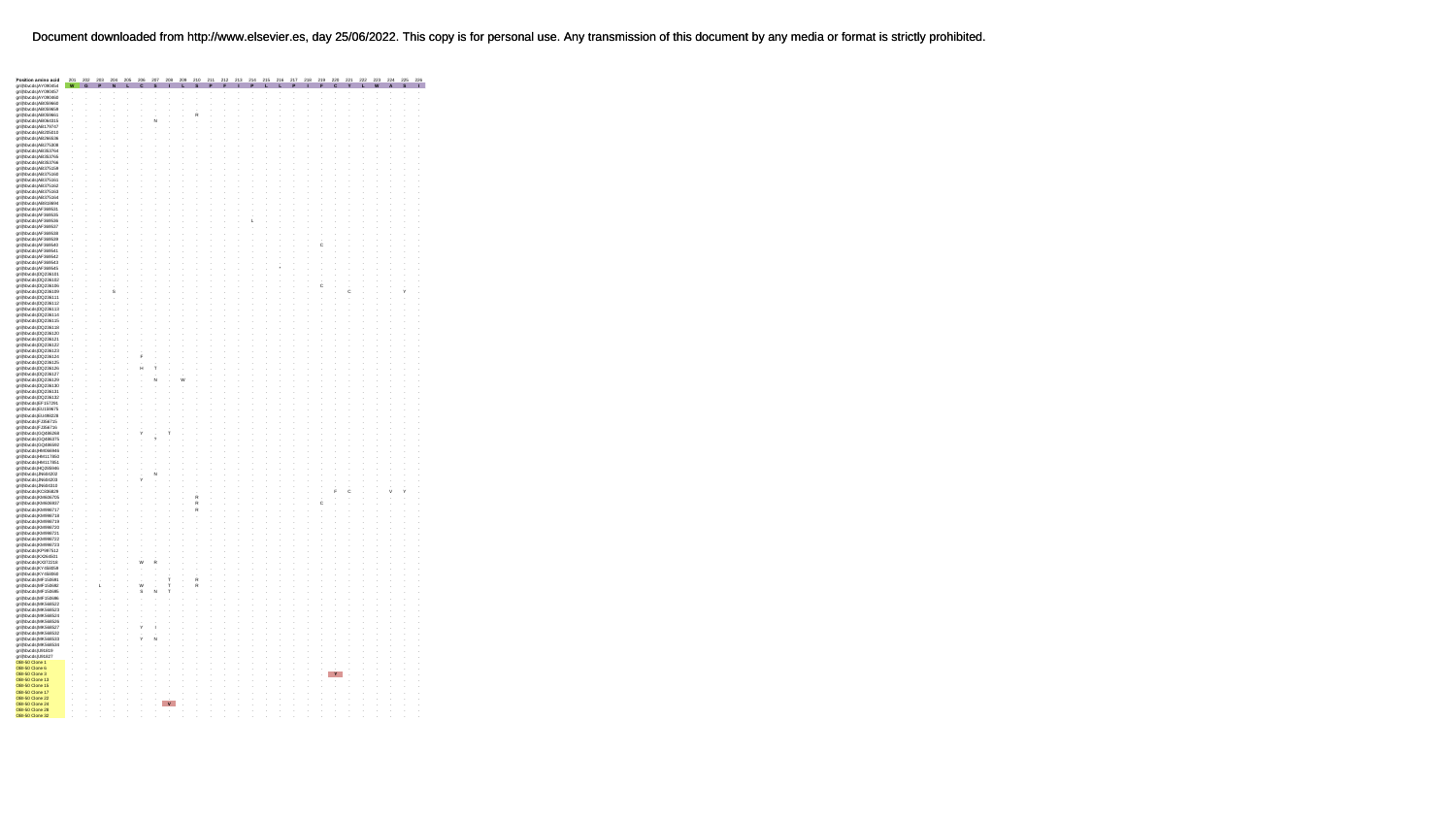| gnijhbucds (A19000000)<br>gnijhbucds (A190000000)<br>gnijhbucds (A190000000)                                                                                                                                                                             |              |    |              |                                                                                                                                                                           |    |             |                         |              |   |    |                 |               |   |            |            |        |   |              |   |  |   |            |              |          |  |
|----------------------------------------------------------------------------------------------------------------------------------------------------------------------------------------------------------------------------------------------------------|--------------|----|--------------|---------------------------------------------------------------------------------------------------------------------------------------------------------------------------|----|-------------|-------------------------|--------------|---|----|-----------------|---------------|---|------------|------------|--------|---|--------------|---|--|---|------------|--------------|----------|--|
|                                                                                                                                                                                                                                                          |              |    |              | $\mathbf{p} = \mathbf{1} \times \mathbf{1} \times \mathbf{1} \times \mathbf{0} \times \mathbf{1} \times \mathbf{0} \times \mathbf{1} \times \mathbf{0} \times \mathbf{0}$ |    |             |                         |              |   |    | E               |               |   |            |            |        |   |              |   |  |   |            |              |          |  |
| grijhbucds AB059881<br>grijhbucds AB054315<br>grijhbucds AB179747                                                                                                                                                                                        |              |    |              |                                                                                                                                                                           |    |             |                         |              |   |    |                 |               |   |            |            |        |   |              |   |  |   |            |              |          |  |
|                                                                                                                                                                                                                                                          |              |    |              |                                                                                                                                                                           |    |             |                         |              |   |    |                 |               |   |            |            |        |   |              |   |  |   |            |              |          |  |
| grilhbvcds/AB205010<br>grijhtvcds/AB288536<br>grijhtvcds/AB275308                                                                                                                                                                                        |              |    |              |                                                                                                                                                                           |    |             |                         |              |   |    |                 |               |   |            |            |        |   |              |   |  |   |            |              |          |  |
| grijhbvcdsjAB353764                                                                                                                                                                                                                                      |              |    |              |                                                                                                                                                                           |    |             |                         |              |   |    |                 |               |   |            |            |        |   |              |   |  |   |            |              |          |  |
| grijhbvcds AB353765<br>grijhbvcds AB353766                                                                                                                                                                                                               |              |    |              |                                                                                                                                                                           |    |             |                         |              |   |    |                 |               |   |            |            |        |   |              |   |  |   |            |              |          |  |
| grijhbvcdsjAB375159                                                                                                                                                                                                                                      |              |    |              |                                                                                                                                                                           |    |             |                         |              |   |    |                 |               |   |            |            |        |   |              |   |  |   |            |              |          |  |
| grijhbvcds AB375160<br>grijhbvcds AB375161                                                                                                                                                                                                               |              |    |              |                                                                                                                                                                           |    |             |                         |              |   |    |                 |               |   |            |            |        |   | $\mathbb{R}$ |   |  |   | $_{\rm G}$ |              |          |  |
| grilhtvcds(AB375162                                                                                                                                                                                                                                      |              |    |              |                                                                                                                                                                           |    |             |                         |              |   |    |                 |               |   |            |            |        |   |              |   |  |   |            |              |          |  |
| grijhbvcds/AB375163                                                                                                                                                                                                                                      |              |    |              |                                                                                                                                                                           |    |             |                         |              |   |    |                 |               |   |            |            |        |   |              |   |  |   |            |              |          |  |
| grijhbvcds AB375164<br>grijhbvcds AB818694                                                                                                                                                                                                               |              |    |              |                                                                                                                                                                           |    |             |                         |              |   |    |                 |               |   |            |            |        |   |              |   |  |   |            |              |          |  |
| grijhbvcds(AF362531<br>gri) brods (AF302535<br>gri) brods (AF302536                                                                                                                                                                                      |              |    |              |                                                                                                                                                                           |    |             |                         |              |   |    |                 |               |   |            |            |        |   |              |   |  |   |            |              |          |  |
| gri) bucds (AF302537                                                                                                                                                                                                                                     |              |    |              |                                                                                                                                                                           |    |             |                         |              |   |    |                 |               |   |            |            |        |   |              |   |  |   |            |              |          |  |
| grijhbycds/AF302538<br>grijhbycds/AF302539                                                                                                                                                                                                               |              |    |              |                                                                                                                                                                           |    |             |                         |              |   |    |                 |               |   |            |            |        |   |              |   |  |   |            |              |          |  |
| grijhbvcds(AF369540                                                                                                                                                                                                                                      |              |    |              |                                                                                                                                                                           |    |             |                         |              |   |    |                 |               |   |            |            |        |   |              |   |  |   |            |              |          |  |
| grijhbycds (AF303541)<br>grijhbycds (AF303542)                                                                                                                                                                                                           |              |    |              |                                                                                                                                                                           |    |             |                         |              |   |    |                 |               |   |            |            |        |   |              |   |  |   |            |              |          |  |
| grilhtvcds(AF302543)                                                                                                                                                                                                                                     |              |    |              |                                                                                                                                                                           |    |             |                         |              |   |    |                 |               |   |            |            |        |   |              |   |  |   |            |              |          |  |
| gri) brods (AF302545                                                                                                                                                                                                                                     |              |    |              |                                                                                                                                                                           |    |             | $\mathbb{R}$            |              |   |    |                 |               |   |            |            |        |   |              |   |  |   |            |              |          |  |
| grijhbvcds (DQ236101<br>grijhbvcds (DQ236102                                                                                                                                                                                                             |              |    |              |                                                                                                                                                                           |    |             |                         |              |   |    |                 |               |   |            |            |        |   |              |   |  |   |            |              |          |  |
| grijhbvcds(DQ236106                                                                                                                                                                                                                                      |              |    |              |                                                                                                                                                                           |    |             |                         |              |   |    |                 |               |   |            |            |        |   |              |   |  |   |            |              |          |  |
| grijhtvcds (DQ236109<br>grijhtvcds (DQ236111<br>grijhbvcds(DQ236112                                                                                                                                                                                      |              |    |              |                                                                                                                                                                           |    |             |                         |              |   |    |                 |               |   |            |            |        |   |              |   |  |   |            |              |          |  |
| grijhtvcds (DQ236113<br>grijhtvcds (DQ236114                                                                                                                                                                                                             |              |    |              |                                                                                                                                                                           |    |             |                         |              |   |    |                 |               |   |            |            |        |   |              |   |  |   |            |              |          |  |
| gri) bucds (DQ236115                                                                                                                                                                                                                                     |              |    |              |                                                                                                                                                                           |    |             |                         |              |   |    |                 |               |   |            |            |        |   |              |   |  |   | $\alpha$   |              |          |  |
| grijhbvcds DQ236118<br>grijhbvcds DQ236120                                                                                                                                                                                                               |              |    |              |                                                                                                                                                                           |    |             |                         |              |   |    |                 |               |   |            |            |        |   |              |   |  |   |            |              |          |  |
| gri) bucds (DQ236121                                                                                                                                                                                                                                     |              |    |              |                                                                                                                                                                           |    |             |                         |              |   |    |                 |               |   |            |            |        |   |              |   |  |   |            |              |          |  |
| grijhbvcds(DQ236122                                                                                                                                                                                                                                      |              |    |              |                                                                                                                                                                           |    |             |                         |              |   |    |                 |               |   |            |            |        |   |              |   |  |   |            |              |          |  |
| grijhbvcds (DQ236123<br>grijhbvcds (DQ236124                                                                                                                                                                                                             |              |    |              | -6 - 1                                                                                                                                                                    |    | - R         | -ĸ                      |              |   |    |                 |               |   |            |            |        |   |              |   |  |   |            |              |          |  |
| grilhbvcds(DQ236125                                                                                                                                                                                                                                      |              |    |              |                                                                                                                                                                           |    |             |                         |              |   |    |                 |               |   |            | $\tau$     |        |   |              |   |  | T |            |              |          |  |
| printed<br>printed: DQ238125<br>printed: DQ238127<br>printed: DQ238125                                                                                                                                                                                   |              |    |              |                                                                                                                                                                           |    |             |                         |              |   |    | s.              |               |   |            |            |        |   |              |   |  |   |            |              | $\alpha$ |  |
| grijhtvcds (DQ236130)<br>grijhtvcds (DQ236131)                                                                                                                                                                                                           |              |    |              |                                                                                                                                                                           |    |             |                         |              |   |    |                 |               |   |            |            |        |   |              |   |  |   |            |              |          |  |
| grilhbvcds(DQ236132                                                                                                                                                                                                                                      |              |    |              |                                                                                                                                                                           |    |             |                         |              |   |    |                 |               |   |            |            |        |   |              |   |  |   |            |              |          |  |
| grijhbvcds EF157291<br>grijhbvcds EU159675                                                                                                                                                                                                               |              |    |              |                                                                                                                                                                           |    |             | $\mathbf x$             |              |   |    |                 |               |   |            |            |        |   |              |   |  |   |            |              |          |  |
| grilhtvcds(EU498228                                                                                                                                                                                                                                      |              |    |              |                                                                                                                                                                           |    |             |                         |              |   |    |                 |               |   |            |            |        |   |              |   |  |   |            |              |          |  |
|                                                                                                                                                                                                                                                          |              |    |              | $\epsilon$                                                                                                                                                                |    | V<br>R      | $\kappa$                |              |   |    |                 |               |   |            |            |        |   |              |   |  |   |            |              |          |  |
|                                                                                                                                                                                                                                                          |              |    |              | ÷                                                                                                                                                                         |    |             |                         |              |   |    | $\kappa$<br>s.  |               |   |            |            |        |   |              |   |  |   |            |              |          |  |
| princes<br>pributelif Jasor 15<br>pributelif Jasor 16<br>pributelif Jasor 16<br>pributelif Jasor<br>pributelif Jasor<br>pributelif<br>pributelif<br>pributelif<br>pributelif<br>pributelif<br>pributelif<br>pributelif<br>pributelif Jasor<br>pributelif |              |    |              |                                                                                                                                                                           |    |             |                         |              |   |    |                 |               |   |            |            |        |   |              |   |  |   |            |              |          |  |
|                                                                                                                                                                                                                                                          |              |    |              |                                                                                                                                                                           |    |             |                         |              |   |    |                 |               |   |            |            |        |   |              |   |  |   |            |              |          |  |
| gnijhbvcds HM117850<br>gnijhbvcds HM117851<br>gnijhbvcds HQ235546                                                                                                                                                                                        |              |    |              |                                                                                                                                                                           |    |             |                         |              |   |    |                 |               |   |            |            |        |   |              |   |  |   |            |              |          |  |
| grijhtvcds(JN504202                                                                                                                                                                                                                                      | $\mathbb{R}$ |    |              | $F$ $B$                                                                                                                                                                   |    |             |                         |              |   |    |                 |               |   |            |            | - 11   |   |              |   |  |   |            |              |          |  |
| grijhbech JN504203<br>grijhbech JN504310                                                                                                                                                                                                                 |              |    |              |                                                                                                                                                                           |    |             |                         |              |   |    |                 |               |   |            |            |        |   |              |   |  |   |            |              |          |  |
| grijkbucda (KC838823<br>grijkbucda (KM606705<br>grijkbucda (KM606937                                                                                                                                                                                     |              |    |              |                                                                                                                                                                           |    |             |                         |              |   |    |                 |               |   |            |            |        |   |              |   |  |   |            |              |          |  |
|                                                                                                                                                                                                                                                          |              |    |              |                                                                                                                                                                           |    |             |                         |              |   |    | $\frac{8}{8}$ . | $\frac{e}{e}$ |   |            |            |        |   |              |   |  |   |            |              |          |  |
|                                                                                                                                                                                                                                                          |              |    |              |                                                                                                                                                                           |    |             |                         |              |   |    |                 |               |   |            |            |        |   |              |   |  |   |            |              |          |  |
| gnijhbvcds (KM226717<br>gnijhbvcds (KM226718<br>gnijhbvcds (KM226719                                                                                                                                                                                     |              |    |              |                                                                                                                                                                           |    |             |                         |              |   |    |                 |               |   |            |            |        |   |              |   |  |   |            |              |          |  |
| grijhbvcds (KM998720)<br>$gril$ have da (KM998721                                                                                                                                                                                                        |              |    |              |                                                                                                                                                                           |    |             |                         |              |   |    |                 |               |   |            |            |        |   |              |   |  |   |            |              |          |  |
| grijhbvcds (KM208722                                                                                                                                                                                                                                     | $\ddot{s}$   |    |              |                                                                                                                                                                           |    |             |                         |              |   |    |                 |               |   |            |            |        |   |              |   |  |   |            |              |          |  |
| grijhbucal (KM998723<br>grijhbucal (KP997512<br>grijhbucal (KO264501                                                                                                                                                                                     |              |    |              |                                                                                                                                                                           |    |             |                         |              |   |    |                 |               |   |            |            |        |   |              |   |  |   |            |              |          |  |
| grilhocds(KX372218)                                                                                                                                                                                                                                      |              |    |              |                                                                                                                                                                           |    |             |                         |              |   |    |                 |               |   |            |            |        |   |              |   |  |   |            |              |          |  |
| grijhbvcds (KY458059                                                                                                                                                                                                                                     |              |    |              |                                                                                                                                                                           |    |             |                         |              |   |    |                 |               |   |            |            |        |   |              |   |  |   |            |              |          |  |
| grilhbucds KY458000<br>grijhbvcds(MF150891<br>grijhbvcds(MF150892                                                                                                                                                                                        |              |    |              |                                                                                                                                                                           |    |             |                         |              |   |    |                 |               |   |            |            |        |   |              |   |  |   |            |              |          |  |
| grilhovcds/MF150695                                                                                                                                                                                                                                      |              |    |              |                                                                                                                                                                           |    |             |                         |              |   |    |                 |               | E |            |            |        |   |              |   |  |   |            |              |          |  |
| grijhbvcds/MF150096<br>grijhbvcds/MK568522                                                                                                                                                                                                               |              |    |              |                                                                                                                                                                           |    |             |                         |              |   |    |                 |               |   |            |            |        |   |              |   |  |   |            |              |          |  |
| grilhbvcds/MK568523                                                                                                                                                                                                                                      |              |    |              |                                                                                                                                                                           |    |             |                         |              |   |    |                 |               |   |            |            |        |   |              |   |  |   |            |              |          |  |
| syson.ue/MA366023<br>griftbr.cds/MK568524<br>griftbr.cds/MK568526                                                                                                                                                                                        |              |    |              |                                                                                                                                                                           |    |             |                         |              |   |    |                 |               |   | $^{\circ}$ |            |        |   |              |   |  |   |            |              |          |  |
| grilhov:ds/MK568527                                                                                                                                                                                                                                      |              |    | $-1 - 1 - 8$ |                                                                                                                                                                           | w. |             | $R = 1 - M - 1 - K - R$ |              |   |    |                 |               |   |            |            |        |   |              |   |  |   |            |              |          |  |
| grijhtveds/MK568532<br>grijhtveds/MK568533                                                                                                                                                                                                               |              |    |              |                                                                                                                                                                           |    | $R$ $K$     |                         |              |   |    |                 |               |   | $^{\circ}$ | $\ddot{x}$ | $\sim$ |   |              |   |  |   |            |              |          |  |
| grilhov:ds/MK558534                                                                                                                                                                                                                                      |              |    |              |                                                                                                                                                                           |    |             |                         |              |   |    |                 |               |   |            |            |        |   |              |   |  |   |            | $^{\circ}$   |          |  |
| grilhov:da(U91819                                                                                                                                                                                                                                        |              |    |              |                                                                                                                                                                           |    |             |                         |              |   |    |                 |               |   |            |            |        |   |              |   |  |   |            |              |          |  |
| grijhbvcds(U91827<br>OBI-54 Clone 9<br>OBI-54 Clone 10                                                                                                                                                                                                   |              |    |              |                                                                                                                                                                           |    |             |                         |              | L | H  |                 | E             |   |            |            |        |   |              |   |  |   |            |              |          |  |
| OBI-54 Clone 14<br>OBI-54 Clone 15                                                                                                                                                                                                                       |              | P. |              |                                                                                                                                                                           |    | $R$ $K$ $M$ | $\mathbf{K}$            |              |   |    |                 |               |   |            |            |        |   |              |   |  |   |            |              |          |  |
| OBI-54 Clone 22                                                                                                                                                                                                                                          |              | R  |              |                                                                                                                                                                           |    |             |                         |              |   |    |                 |               |   |            |            |        |   |              | T |  |   |            | $\mathbf{L}$ |          |  |
| OBI-54 Clone 28<br>OBI-54 Clone 31                                                                                                                                                                                                                       |              |    |              |                                                                                                                                                                           |    |             |                         | $x \times x$ |   |    |                 |               |   |            |            |        |   |              |   |  |   |            |              |          |  |
| OBI-54 Clone 32                                                                                                                                                                                                                                          |              |    |              |                                                                                                                                                                           |    |             |                         |              |   | H  |                 |               |   |            |            |        |   |              |   |  |   |            |              |          |  |
| OBI-54 Clone 37<br>OBI-54 Clone 29                                                                                                                                                                                                                       |              | R  |              |                                                                                                                                                                           |    | R           | $\mathbf{K}$<br>M       |              |   | P. |                 |               |   |            |            |        | R |              |   |  |   |            | $\mathbf{L}$ |          |  |
|                                                                                                                                                                                                                                                          |              |    |              |                                                                                                                                                                           |    |             |                         |              |   |    |                 |               |   |            |            |        |   |              |   |  |   |            |              |          |  |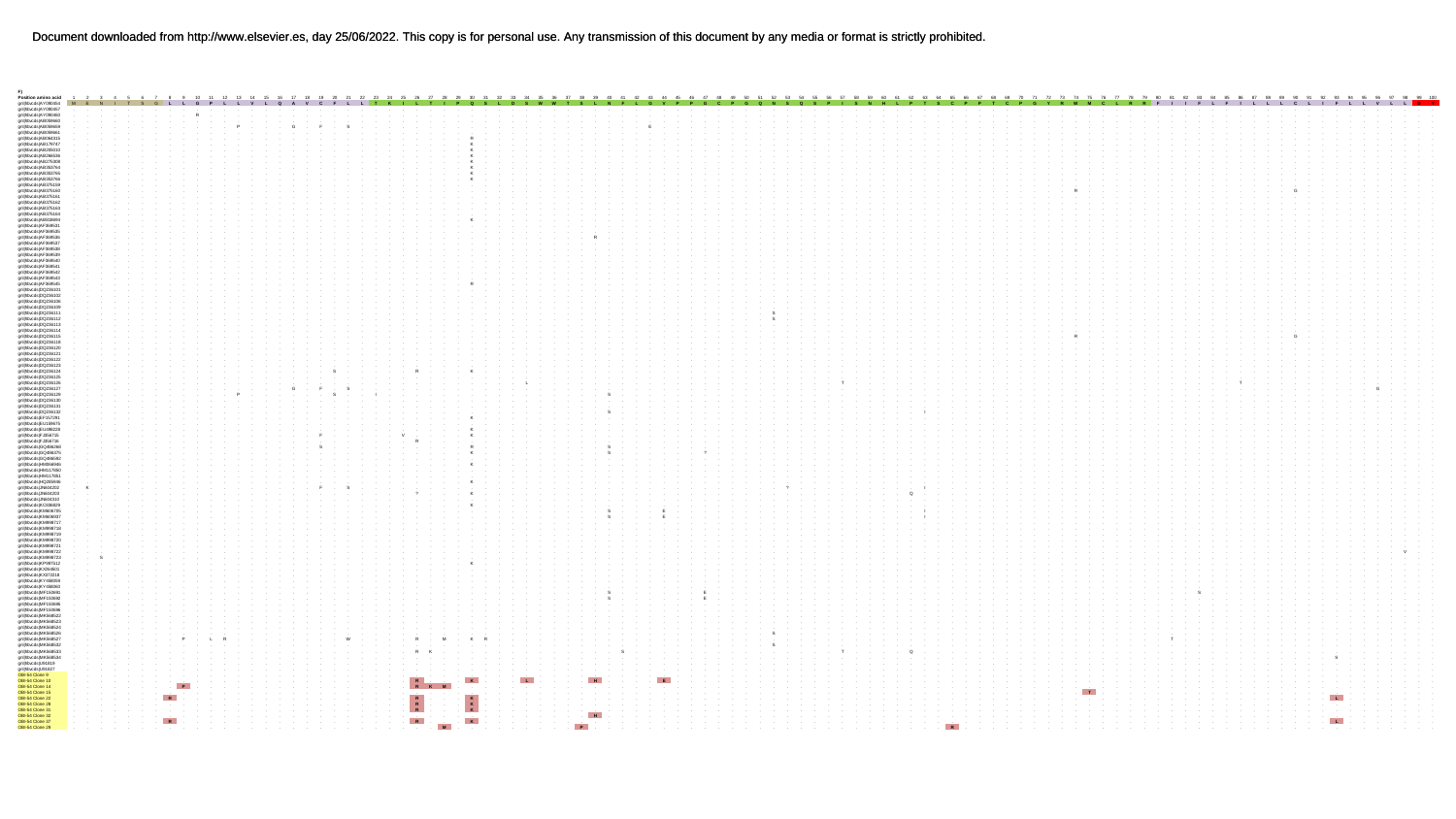|                                                    |  |  |  |   |  |   |  |  |               |  |  |  |  |  |  |  |  |                                  |  |  |  | $\Delta$ |  |                                             |  |               |  |
|----------------------------------------------------|--|--|--|---|--|---|--|--|---------------|--|--|--|--|--|--|--|--|----------------------------------|--|--|--|----------|--|---------------------------------------------|--|---------------|--|
|                                                    |  |  |  |   |  |   |  |  |               |  |  |  |  |  |  |  |  |                                  |  |  |  |          |  |                                             |  |               |  |
|                                                    |  |  |  |   |  |   |  |  |               |  |  |  |  |  |  |  |  |                                  |  |  |  |          |  |                                             |  |               |  |
|                                                    |  |  |  |   |  |   |  |  |               |  |  |  |  |  |  |  |  |                                  |  |  |  |          |  |                                             |  |               |  |
|                                                    |  |  |  |   |  |   |  |  |               |  |  |  |  |  |  |  |  |                                  |  |  |  |          |  |                                             |  |               |  |
|                                                    |  |  |  |   |  |   |  |  |               |  |  |  |  |  |  |  |  |                                  |  |  |  |          |  |                                             |  |               |  |
|                                                    |  |  |  |   |  |   |  |  |               |  |  |  |  |  |  |  |  |                                  |  |  |  |          |  |                                             |  |               |  |
|                                                    |  |  |  |   |  |   |  |  |               |  |  |  |  |  |  |  |  |                                  |  |  |  |          |  |                                             |  |               |  |
|                                                    |  |  |  |   |  |   |  |  |               |  |  |  |  |  |  |  |  |                                  |  |  |  |          |  |                                             |  |               |  |
|                                                    |  |  |  |   |  |   |  |  | H             |  |  |  |  |  |  |  |  |                                  |  |  |  |          |  |                                             |  |               |  |
|                                                    |  |  |  |   |  |   |  |  | H             |  |  |  |  |  |  |  |  | $\frac{D}{D}$                    |  |  |  |          |  |                                             |  | $\frac{M}{M}$ |  |
|                                                    |  |  |  |   |  | A |  |  |               |  |  |  |  |  |  |  |  |                                  |  |  |  |          |  |                                             |  |               |  |
|                                                    |  |  |  |   |  |   |  |  | $\frac{H}{H}$ |  |  |  |  |  |  |  |  |                                  |  |  |  |          |  | $\left\vert \frac{\Psi }{\Psi }\right\vert$ |  |               |  |
| BI-54 Clone 32<br>BI-54 Clone 37<br>BI-54 Clone 29 |  |  |  | E |  | A |  |  |               |  |  |  |  |  |  |  |  | $\overline{\phantom{a}}^{\rm p}$ |  |  |  |          |  |                                             |  | M             |  |
|                                                    |  |  |  |   |  |   |  |  |               |  |  |  |  |  |  |  |  |                                  |  |  |  |          |  |                                             |  | <b>M</b>      |  |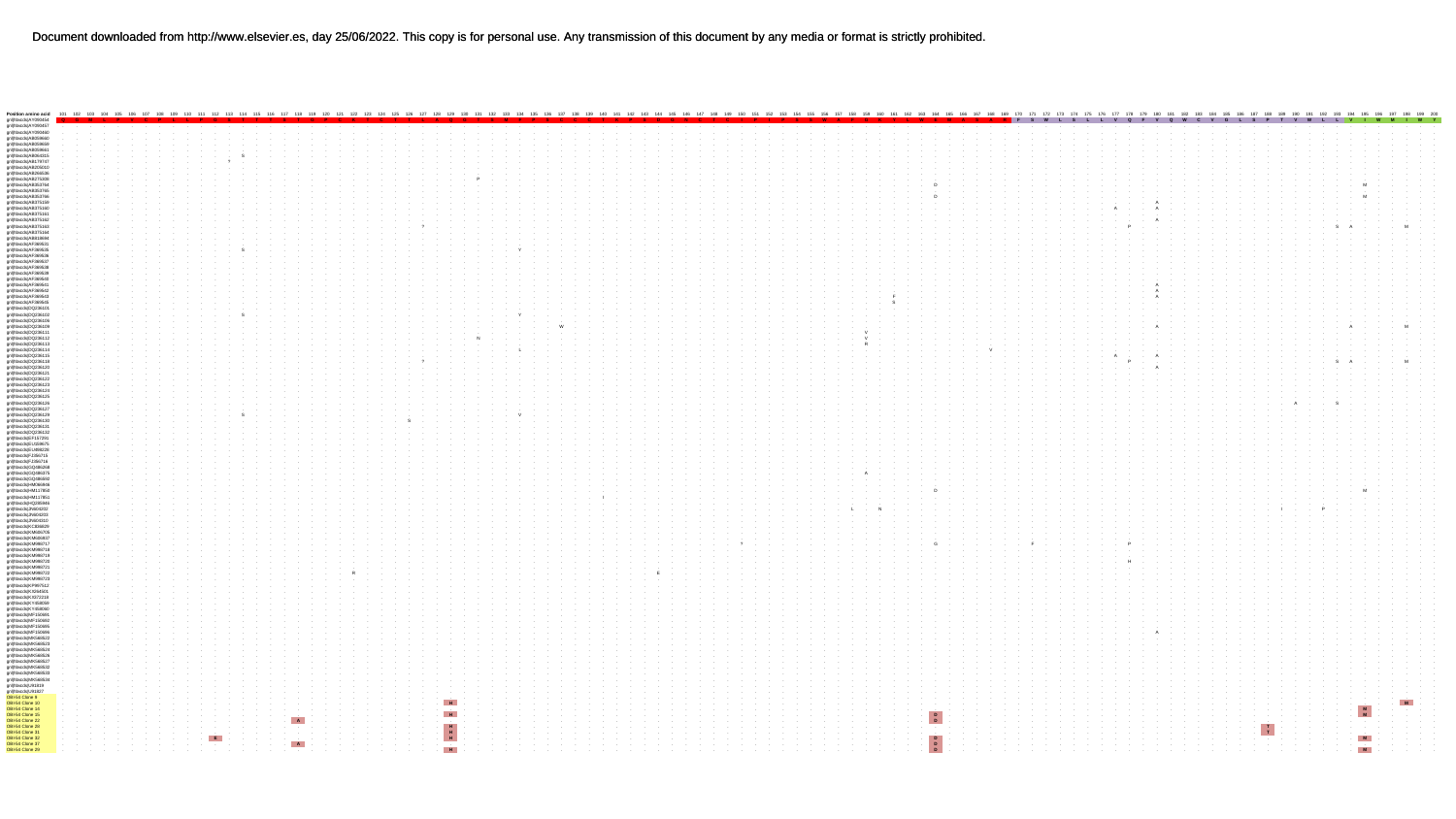| Position amino acid<br>grijhbvods(AY090454           | $\begin{array}{cccccccccccccccccc} 201 & 202 & 203 & 204 & 205 & 206 & 207 & 208 \\ \hline \textbf{W} & \textbf{G} & \textbf{P} & \textbf{N} & \textbf{L} & \textbf{C} & \textbf{S} & \textbf{I} \end{array}$ |   |    |   |              |   |        | 209<br>$\mathbf{E}$ |        | $210$ $211$ $212$<br>$8$ $P$ $F$ | 213<br>Ť. | $\begin{array}{ccccc} 214 & 215 & 216 \\ \textbf{P} & \textbf{L} & \textbf{L} \end{array}$ |            |  | $\begin{array}{ccccc} 217 & 218 & 219 & 220 \\ \mathbf{P} & \mathbf{I} & \mathbf{F} & \mathbf{C} \end{array}$ |   | 221 | $222\,$<br>$Y$ $V$ | $223$ $224$ $225$ $226$<br>W A S I |  |
|------------------------------------------------------|---------------------------------------------------------------------------------------------------------------------------------------------------------------------------------------------------------------|---|----|---|--------------|---|--------|---------------------|--------|----------------------------------|-----------|--------------------------------------------------------------------------------------------|------------|--|---------------------------------------------------------------------------------------------------------------|---|-----|--------------------|------------------------------------|--|
| grijhbvedsjAY090457                                  |                                                                                                                                                                                                               |   |    |   |              |   |        |                     |        |                                  |           |                                                                                            |            |  |                                                                                                               |   |     |                    |                                    |  |
|                                                      |                                                                                                                                                                                                               |   |    |   |              |   |        |                     |        |                                  |           |                                                                                            |            |  |                                                                                                               |   |     |                    |                                    |  |
| gni (hbvzdaj A Y 090460)<br>gni (hbvzdaj A B 059660) |                                                                                                                                                                                                               |   |    |   |              |   |        |                     |        |                                  |           |                                                                                            |            |  |                                                                                                               |   |     |                    |                                    |  |
| gri Hoveds A Bostassa                                |                                                                                                                                                                                                               |   |    |   |              |   |        |                     |        |                                  |           |                                                                                            |            |  |                                                                                                               |   |     |                    |                                    |  |
| gnl Hoveds (AB059661                                 |                                                                                                                                                                                                               |   |    |   |              |   |        |                     | R      |                                  |           |                                                                                            |            |  |                                                                                                               |   |     |                    |                                    |  |
| grijhtveds(AB064315<br>grijhtveds(AB179747           |                                                                                                                                                                                                               |   |    |   |              | N |        |                     |        |                                  |           |                                                                                            |            |  |                                                                                                               |   |     |                    |                                    |  |
|                                                      |                                                                                                                                                                                                               |   |    |   |              |   |        |                     |        |                                  |           |                                                                                            |            |  |                                                                                                               |   |     |                    |                                    |  |
| grijhbvcds(AB205010                                  |                                                                                                                                                                                                               |   |    |   |              |   |        |                     |        |                                  |           |                                                                                            |            |  |                                                                                                               |   |     |                    |                                    |  |
| gni (hbvcds/AB268536                                 |                                                                                                                                                                                                               |   |    |   |              |   |        |                     |        |                                  |           |                                                                                            |            |  |                                                                                                               |   |     |                    |                                    |  |
| gri Hoveds AB275308                                  |                                                                                                                                                                                                               |   |    |   |              |   |        |                     |        |                                  |           |                                                                                            |            |  |                                                                                                               |   |     |                    |                                    |  |
| gri Hoveds AB353764<br>gri Hoveds AB353765           |                                                                                                                                                                                                               |   |    |   |              |   |        |                     |        |                                  |           |                                                                                            |            |  |                                                                                                               |   |     |                    |                                    |  |
| grijhbvcds(AB353766                                  |                                                                                                                                                                                                               |   |    |   |              |   |        |                     |        |                                  |           |                                                                                            |            |  |                                                                                                               |   |     |                    |                                    |  |
| grijhbvcdsjAB375159                                  |                                                                                                                                                                                                               |   |    |   |              |   |        |                     |        |                                  |           |                                                                                            |            |  |                                                                                                               |   |     |                    |                                    |  |
| grijhtvedsjAB375160                                  |                                                                                                                                                                                                               |   |    |   |              |   |        |                     |        |                                  |           |                                                                                            |            |  |                                                                                                               |   |     |                    |                                    |  |
| grilhbucds(AB375161                                  |                                                                                                                                                                                                               |   |    |   |              |   |        |                     |        |                                  |           |                                                                                            |            |  |                                                                                                               |   |     |                    |                                    |  |
| grijhbvcdsjAB375162                                  |                                                                                                                                                                                                               |   |    |   |              |   |        |                     |        |                                  |           |                                                                                            |            |  |                                                                                                               |   |     |                    |                                    |  |
| grijhbvcds(ABS75163                                  |                                                                                                                                                                                                               |   |    |   |              |   |        |                     |        |                                  |           |                                                                                            |            |  |                                                                                                               |   |     |                    |                                    |  |
| grijhbvcds(AB375164                                  |                                                                                                                                                                                                               |   |    |   |              |   |        |                     |        |                                  |           |                                                                                            |            |  |                                                                                                               |   |     |                    |                                    |  |
| grijhbvcdsjAB818694                                  |                                                                                                                                                                                                               |   |    |   |              |   |        |                     |        |                                  |           |                                                                                            |            |  |                                                                                                               |   |     |                    |                                    |  |
| grijhbvcds(AF360531<br>gril) bradajAF360535          |                                                                                                                                                                                                               |   |    |   |              |   |        |                     |        |                                  |           |                                                                                            |            |  |                                                                                                               |   |     |                    |                                    |  |
| gri HorodajAF360536                                  |                                                                                                                                                                                                               |   |    |   |              |   |        |                     |        |                                  |           |                                                                                            |            |  |                                                                                                               |   |     |                    |                                    |  |
| gri Houcos AF360537                                  |                                                                                                                                                                                                               |   |    |   |              |   |        |                     |        |                                  |           |                                                                                            |            |  |                                                                                                               |   |     |                    |                                    |  |
| gril) bradajAF360538                                 |                                                                                                                                                                                                               |   |    |   |              |   |        |                     |        |                                  |           |                                                                                            |            |  |                                                                                                               |   |     |                    |                                    |  |
| gri Hoveds/AF360539                                  |                                                                                                                                                                                                               |   |    |   |              |   |        |                     |        |                                  |           |                                                                                            |            |  |                                                                                                               |   |     |                    |                                    |  |
|                                                      |                                                                                                                                                                                                               |   |    |   |              |   |        |                     |        |                                  |           |                                                                                            |            |  | ċ                                                                                                             |   |     |                    |                                    |  |
| gnijhbvcds/AF369540<br>gnijhbvcds/AF369541           |                                                                                                                                                                                                               |   |    |   |              |   |        |                     |        |                                  |           |                                                                                            |            |  |                                                                                                               |   |     |                    |                                    |  |
| gri Hoveds AF 360542                                 |                                                                                                                                                                                                               |   |    |   |              |   |        |                     |        |                                  |           |                                                                                            |            |  |                                                                                                               |   |     |                    |                                    |  |
| gril) bracds (AF360543                               |                                                                                                                                                                                                               |   |    |   |              |   |        |                     |        |                                  |           |                                                                                            |            |  |                                                                                                               |   |     |                    |                                    |  |
| grijhtveds(AF360545<br>grijhtveds(DQ236101           |                                                                                                                                                                                                               |   |    |   |              |   |        |                     |        |                                  |           |                                                                                            |            |  |                                                                                                               |   |     |                    |                                    |  |
|                                                      |                                                                                                                                                                                                               |   |    |   |              |   |        |                     |        |                                  |           |                                                                                            |            |  |                                                                                                               |   |     |                    |                                    |  |
| grijhbvcds(DQ236102                                  |                                                                                                                                                                                                               |   |    |   |              |   |        |                     |        |                                  |           |                                                                                            |            |  | ċ                                                                                                             |   |     |                    |                                    |  |
| gni (htrucds) DQ236106<br>ani htredsiDQ236109        |                                                                                                                                                                                                               |   |    | ś |              |   |        |                     |        |                                  |           |                                                                                            |            |  |                                                                                                               |   | ċ   |                    |                                    |  |
| grijhbvcds(DQ236111                                  |                                                                                                                                                                                                               |   |    |   |              |   |        |                     |        |                                  |           |                                                                                            |            |  |                                                                                                               |   |     |                    |                                    |  |
| gril) bycols DQ236112                                |                                                                                                                                                                                                               |   |    |   |              |   |        |                     |        |                                  |           |                                                                                            |            |  |                                                                                                               |   |     |                    |                                    |  |
| gni (htreds) DQ236113                                |                                                                                                                                                                                                               |   |    |   |              |   |        |                     |        |                                  |           |                                                                                            |            |  |                                                                                                               |   |     |                    |                                    |  |
| grijhbvcds(DQ236114                                  |                                                                                                                                                                                                               |   |    |   |              |   |        |                     |        |                                  |           |                                                                                            |            |  |                                                                                                               |   |     |                    |                                    |  |
| gril) bracds (DQ236115                               |                                                                                                                                                                                                               |   |    |   |              |   |        |                     |        |                                  |           |                                                                                            |            |  |                                                                                                               |   |     |                    |                                    |  |
| grilhbucds(DQ236118                                  |                                                                                                                                                                                                               |   |    |   |              |   |        |                     |        |                                  |           |                                                                                            |            |  |                                                                                                               |   |     |                    |                                    |  |
| gri Hoveds DG236120                                  |                                                                                                                                                                                                               |   |    |   |              |   |        |                     |        |                                  |           |                                                                                            |            |  |                                                                                                               |   |     |                    |                                    |  |
| gri Hoveds (DQ236121                                 |                                                                                                                                                                                                               |   |    |   |              |   |        |                     |        |                                  |           |                                                                                            |            |  |                                                                                                               |   |     |                    |                                    |  |
| gril) towcos (DQ236122<br>grijhbvcds(DQ236123        |                                                                                                                                                                                                               |   |    |   |              |   |        |                     |        |                                  |           |                                                                                            |            |  |                                                                                                               |   |     |                    |                                    |  |
| gri Hoveds DC236124                                  |                                                                                                                                                                                                               |   |    |   | F            |   |        |                     |        |                                  |           |                                                                                            |            |  |                                                                                                               |   |     |                    |                                    |  |
| gri Hoveds (DQ236125                                 |                                                                                                                                                                                                               |   |    |   |              |   |        |                     |        |                                  |           |                                                                                            |            |  |                                                                                                               |   |     |                    |                                    |  |
| gri Hoveds (DQ236126                                 |                                                                                                                                                                                                               |   |    |   | H            | x |        |                     |        |                                  |           |                                                                                            |            |  |                                                                                                               |   |     |                    |                                    |  |
| gri Hoveds DC236127                                  |                                                                                                                                                                                                               |   |    |   |              |   |        |                     |        |                                  |           |                                                                                            |            |  |                                                                                                               |   |     |                    |                                    |  |
| gri Hoveds DQ236129                                  |                                                                                                                                                                                                               |   |    |   |              | N |        | w                   |        |                                  |           |                                                                                            |            |  |                                                                                                               |   |     |                    |                                    |  |
| gri Hoveds DC236130                                  |                                                                                                                                                                                                               |   |    |   |              |   |        |                     |        |                                  |           |                                                                                            |            |  |                                                                                                               |   |     |                    |                                    |  |
| gnijhbvoda (DQ236131<br>gnijhbvoda (DQ236132         |                                                                                                                                                                                                               |   |    |   |              |   |        |                     |        |                                  |           |                                                                                            |            |  |                                                                                                               |   |     |                    |                                    |  |
| gril) brucos (E F 157291                             |                                                                                                                                                                                                               |   |    |   |              |   |        |                     |        |                                  |           |                                                                                            |            |  |                                                                                                               |   |     |                    |                                    |  |
| gril) dovedajE U159675                               |                                                                                                                                                                                                               |   |    |   |              |   |        |                     |        |                                  |           |                                                                                            |            |  |                                                                                                               |   |     |                    |                                    |  |
| gnl Hoveds (EU498228                                 |                                                                                                                                                                                                               |   |    |   |              |   |        |                     |        |                                  |           |                                                                                            |            |  |                                                                                                               |   |     |                    |                                    |  |
| grilhbvcda(FJ356715                                  |                                                                                                                                                                                                               |   |    |   |              |   |        |                     |        |                                  |           |                                                                                            |            |  |                                                                                                               |   |     |                    |                                    |  |
| gri Hoveds FJ356716                                  |                                                                                                                                                                                                               |   |    |   |              |   |        |                     |        |                                  |           |                                                                                            |            |  |                                                                                                               |   |     |                    |                                    |  |
| pri/kivcds/GQ486268                                  |                                                                                                                                                                                                               |   |    |   | Ÿ            |   | т      |                     |        |                                  |           |                                                                                            |            |  |                                                                                                               |   |     |                    |                                    |  |
| gri Hovoda GQ486375                                  |                                                                                                                                                                                                               |   |    |   |              | ź |        |                     |        |                                  |           |                                                                                            |            |  |                                                                                                               |   |     |                    |                                    |  |
| gri Hovoda GQ486592                                  |                                                                                                                                                                                                               |   |    |   |              |   |        |                     |        |                                  |           |                                                                                            |            |  |                                                                                                               |   |     |                    |                                    |  |
| gri Haveds (HM068346                                 |                                                                                                                                                                                                               |   |    |   |              |   |        |                     |        |                                  |           |                                                                                            |            |  |                                                                                                               |   |     |                    |                                    |  |
| gnijhbvcdsjHM117850                                  |                                                                                                                                                                                                               |   |    |   |              |   |        |                     |        |                                  |           |                                                                                            |            |  |                                                                                                               |   |     |                    |                                    |  |
| grijhbvcds(HM117851                                  |                                                                                                                                                                                                               |   |    |   |              |   |        |                     |        |                                  |           |                                                                                            |            |  |                                                                                                               |   |     |                    |                                    |  |
| gri Haveda HQ285046<br>gri Hycols JN604202           |                                                                                                                                                                                                               |   |    |   |              | N |        |                     |        |                                  |           |                                                                                            |            |  |                                                                                                               |   |     |                    |                                    |  |
| gri Houtda JNE04203                                  |                                                                                                                                                                                                               |   |    |   |              |   |        |                     |        |                                  |           |                                                                                            |            |  |                                                                                                               |   |     |                    |                                    |  |
| pri hosti LNSD4310                                   |                                                                                                                                                                                                               |   |    |   |              |   |        |                     |        |                                  |           |                                                                                            |            |  |                                                                                                               |   |     |                    |                                    |  |
| gri Hoveds K C836829                                 |                                                                                                                                                                                                               |   |    |   |              |   |        |                     |        |                                  |           |                                                                                            |            |  |                                                                                                               | ŕ | ċ   |                    | Ń                                  |  |
| gni htveds KM606705                                  |                                                                                                                                                                                                               |   |    |   |              |   |        |                     | s.     |                                  |           |                                                                                            |            |  |                                                                                                               |   |     |                    |                                    |  |
| grijhbvedsjKM606937                                  |                                                                                                                                                                                                               |   |    |   |              |   |        |                     | R      |                                  |           |                                                                                            |            |  | ċ                                                                                                             |   |     |                    |                                    |  |
| grijhbvcds(KM998717                                  |                                                                                                                                                                                                               |   |    |   |              |   |        |                     | R      |                                  |           |                                                                                            |            |  |                                                                                                               |   |     |                    |                                    |  |
| grijhbvcds(KM998718                                  |                                                                                                                                                                                                               |   |    |   |              |   |        |                     |        |                                  |           |                                                                                            |            |  |                                                                                                               |   |     |                    |                                    |  |
| gni (hbvzdajKM998719<br>gni (hbvzdajKM998720         |                                                                                                                                                                                                               |   |    |   |              |   |        |                     |        |                                  |           |                                                                                            |            |  |                                                                                                               |   |     |                    |                                    |  |
| grijhbveds(KM998721                                  |                                                                                                                                                                                                               |   |    |   |              |   |        |                     |        |                                  |           |                                                                                            |            |  |                                                                                                               |   |     |                    |                                    |  |
| grijhbvcds(KM998722                                  |                                                                                                                                                                                                               |   |    |   |              |   |        |                     |        |                                  |           |                                                                                            |            |  |                                                                                                               |   |     |                    |                                    |  |
|                                                      |                                                                                                                                                                                                               |   |    |   |              |   |        |                     |        |                                  |           |                                                                                            |            |  |                                                                                                               |   |     |                    |                                    |  |
| grijhbveds(KM998723<br>grijhbveds(KP997512           |                                                                                                                                                                                                               |   |    |   |              |   |        |                     |        |                                  |           |                                                                                            |            |  |                                                                                                               |   |     |                    |                                    |  |
| grijhbvcds(KX264501                                  |                                                                                                                                                                                                               |   |    |   |              |   |        |                     |        |                                  |           |                                                                                            |            |  |                                                                                                               |   |     |                    |                                    |  |
| gnl Hoveds (KX372218                                 |                                                                                                                                                                                                               |   |    |   | w            | R |        |                     |        |                                  |           |                                                                                            |            |  |                                                                                                               |   |     |                    |                                    |  |
| ani hitrocolul KY 458059                             |                                                                                                                                                                                                               |   |    |   |              |   |        |                     |        |                                  |           |                                                                                            |            |  |                                                                                                               |   |     |                    |                                    |  |
| gri Hoveds KY458060                                  |                                                                                                                                                                                                               |   |    |   |              |   |        |                     |        |                                  |           |                                                                                            |            |  |                                                                                                               |   |     |                    |                                    |  |
| gnl) bucds MF150021<br>ani hitrocoluMF150892         |                                                                                                                                                                                                               |   | t. |   | w            |   | т<br>ŧ |                     | R<br>R |                                  |           |                                                                                            |            |  |                                                                                                               |   |     |                    |                                    |  |
| grijhbvcds(MF150625                                  |                                                                                                                                                                                                               |   |    |   | ŝ            | N | Ŧ      |                     |        |                                  |           |                                                                                            |            |  |                                                                                                               |   |     |                    |                                    |  |
| gril) bracds (MF150696                               |                                                                                                                                                                                                               |   |    |   |              |   |        |                     |        |                                  |           |                                                                                            |            |  |                                                                                                               |   |     |                    |                                    |  |
| grijhbvedsjMK568522                                  |                                                                                                                                                                                                               |   |    |   |              |   |        |                     |        |                                  |           |                                                                                            |            |  |                                                                                                               |   |     |                    |                                    |  |
| gri Hoveda MK568523                                  |                                                                                                                                                                                                               |   |    |   |              |   |        |                     |        |                                  |           |                                                                                            |            |  |                                                                                                               |   |     |                    |                                    |  |
| gri Horcds MK568524                                  |                                                                                                                                                                                                               |   |    |   |              |   |        |                     |        |                                  |           |                                                                                            |            |  |                                                                                                               |   |     |                    |                                    |  |
| gri hoveds MK568526                                  |                                                                                                                                                                                                               |   |    |   |              |   |        |                     |        |                                  |           |                                                                                            |            |  |                                                                                                               |   |     |                    |                                    |  |
| gri Hoveds MK568527                                  |                                                                                                                                                                                                               |   |    |   | Ÿ            | ï |        |                     |        |                                  |           |                                                                                            |            |  |                                                                                                               |   |     |                    |                                    |  |
| gri Hoveda MK568532                                  |                                                                                                                                                                                                               |   |    |   |              |   |        |                     |        |                                  |           |                                                                                            |            |  |                                                                                                               |   |     |                    |                                    |  |
| grijtevoda MK568533                                  |                                                                                                                                                                                                               |   |    |   | Y            | N |        |                     |        |                                  |           |                                                                                            |            |  |                                                                                                               |   |     |                    |                                    |  |
| gri Hoveds/MK588534                                  |                                                                                                                                                                                                               |   |    |   |              |   |        |                     |        |                                  |           |                                                                                            |            |  |                                                                                                               |   |     |                    |                                    |  |
| grijhbvcda U91819                                    |                                                                                                                                                                                                               |   |    |   |              |   |        |                     |        |                                  |           |                                                                                            |            |  |                                                                                                               |   |     |                    |                                    |  |
| gri Hoveda (U91827<br>OBI-54 Clone 9                 |                                                                                                                                                                                                               | R |    |   |              |   |        |                     |        |                                  |           |                                                                                            |            |  |                                                                                                               |   |     |                    |                                    |  |
| OBI-54 Clone 10                                      |                                                                                                                                                                                                               |   |    |   |              |   |        |                     |        |                                  |           |                                                                                            | <b>COL</b> |  |                                                                                                               |   |     |                    |                                    |  |
| OBI-54 Clone 14                                      |                                                                                                                                                                                                               |   |    |   |              |   |        |                     |        |                                  |           |                                                                                            |            |  |                                                                                                               |   |     |                    |                                    |  |
| OBI-54 Clone 15                                      |                                                                                                                                                                                                               |   |    |   |              |   |        |                     |        |                                  |           |                                                                                            |            |  |                                                                                                               |   |     |                    |                                    |  |
| ORUSA Close 22                                       |                                                                                                                                                                                                               |   |    |   | $\mathbf{v}$ |   |        |                     |        |                                  |           |                                                                                            |            |  |                                                                                                               |   |     |                    |                                    |  |
| OBI-54 Clone 28                                      |                                                                                                                                                                                                               |   |    |   |              |   |        |                     |        |                                  |           |                                                                                            |            |  |                                                                                                               |   |     |                    |                                    |  |
| OBI-54 Clone 31                                      |                                                                                                                                                                                                               |   |    |   |              |   |        |                     |        |                                  |           |                                                                                            |            |  |                                                                                                               |   |     |                    |                                    |  |
| ORUSA Close 32                                       |                                                                                                                                                                                                               |   |    |   |              |   |        |                     |        |                                  |           |                                                                                            |            |  |                                                                                                               |   |     |                    |                                    |  |
| OBI-54 Clone 37                                      |                                                                                                                                                                                                               |   |    |   |              |   |        |                     |        |                                  |           |                                                                                            |            |  |                                                                                                               |   |     |                    |                                    |  |
| OBI-54 Clone 29                                      |                                                                                                                                                                                                               |   |    |   |              |   |        |                     |        |                                  |           |                                                                                            |            |  |                                                                                                               |   |     |                    |                                    |  |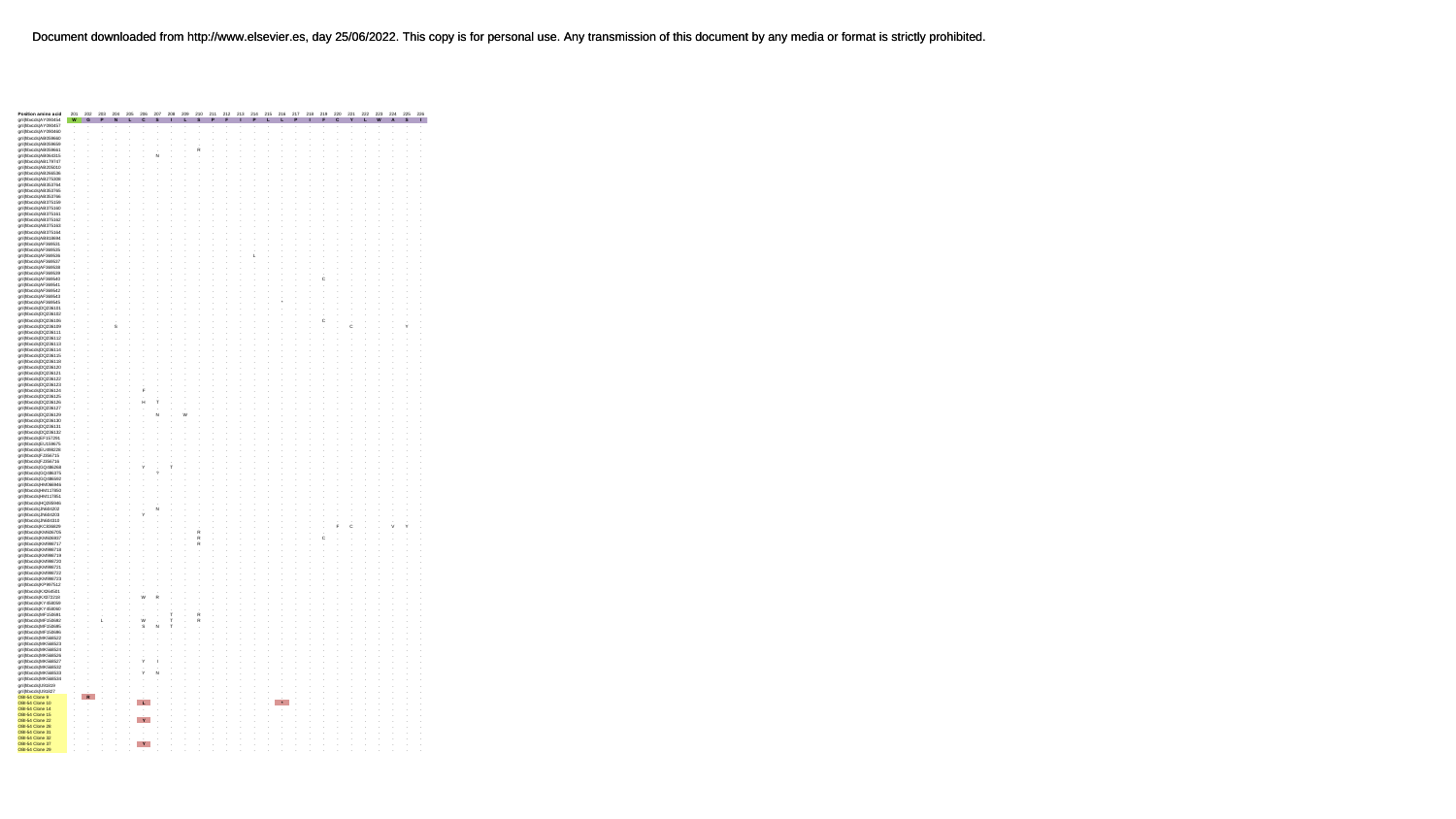|                                                                                                                                                          |  |               |              | $\mathbb{R}$ | $\begin{array}{c c c c c} \hline \mathbf{c} & \mathbf{s} & \mathbf{s} & \mathbf{w} \\ \hline \mathbf{c} & \mathbf{s} & \mathbf{s} & \mathbf{w} \end{array}$ |  |  | H |  |  |  |  |  |  |  |
|----------------------------------------------------------------------------------------------------------------------------------------------------------|--|---------------|--------------|--------------|-------------------------------------------------------------------------------------------------------------------------------------------------------------|--|--|---|--|--|--|--|--|--|--|
|                                                                                                                                                          |  | $\frac{1}{2}$ | $\mathbf{x}$ |              |                                                                                                                                                             |  |  |   |  |  |  |  |  |  |  |
| 08142 Clane 5<br>08142 Clane 5<br>08142 Clane 9<br>08142 Clane 12<br>08142 Clane 15<br>08142 Clane 22<br>0814 Clane 23<br>0814 Clane 23<br>0814 Clane 23 |  |               |              |              |                                                                                                                                                             |  |  |   |  |  |  |  |  |  |  |
| 08162 Clone 30                                                                                                                                           |  | E             | K            | P            | $G$ $S$ $W$                                                                                                                                                 |  |  |   |  |  |  |  |  |  |  |
|                                                                                                                                                          |  |               |              |              |                                                                                                                                                             |  |  |   |  |  |  |  |  |  |  |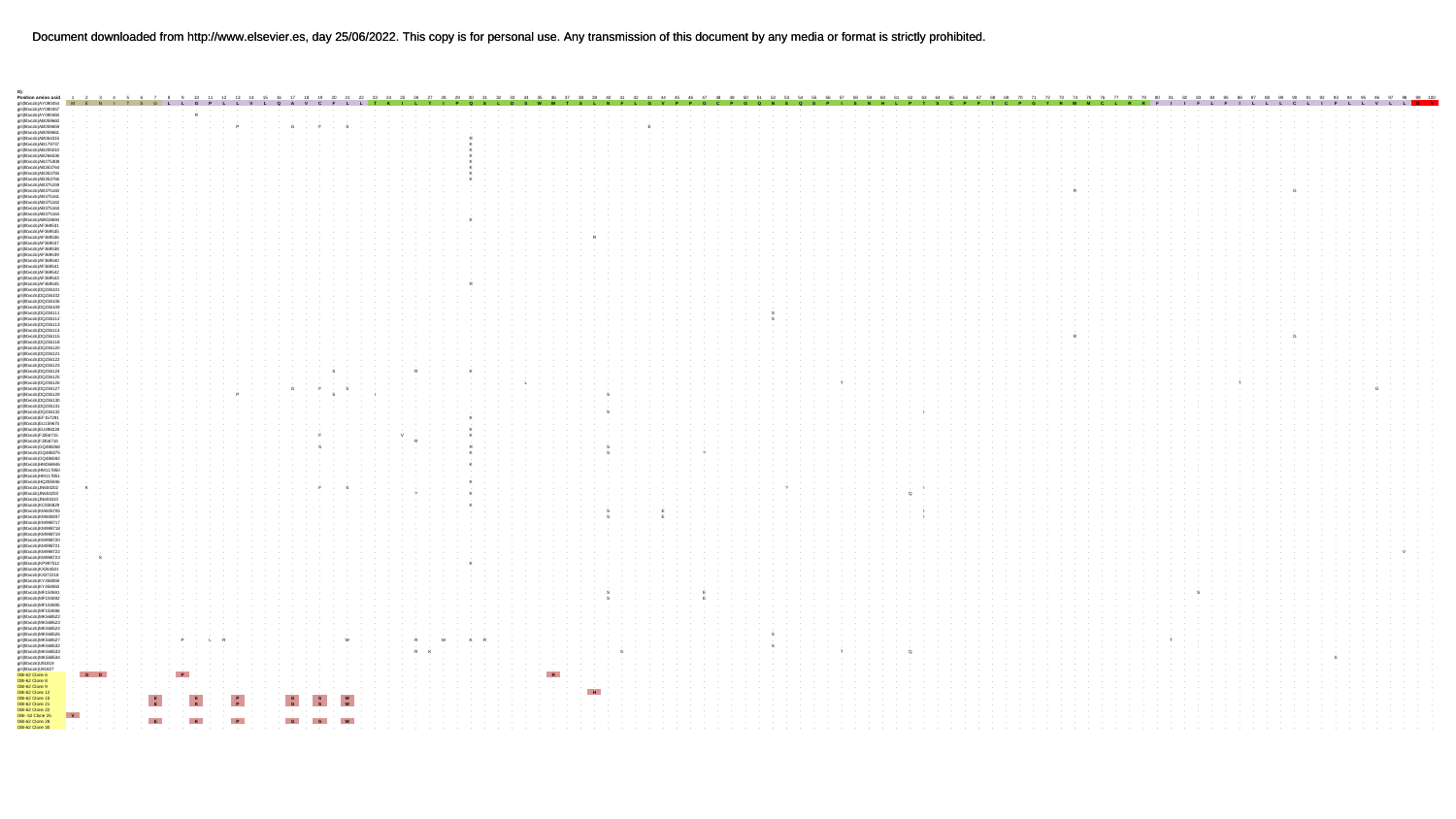| SH2 Clone 30 |  |  |  |  |  |  |  |  |  |  | $\mathbf{s}$ |  |  |  |  |  |  |  |  |  |  |  |
|--------------|--|--|--|--|--|--|--|--|--|--|--------------|--|--|--|--|--|--|--|--|--|--|--|
|              |  |  |  |  |  |  |  |  |  |  |              |  |  |  |  |  |  |  |  |  |  |  |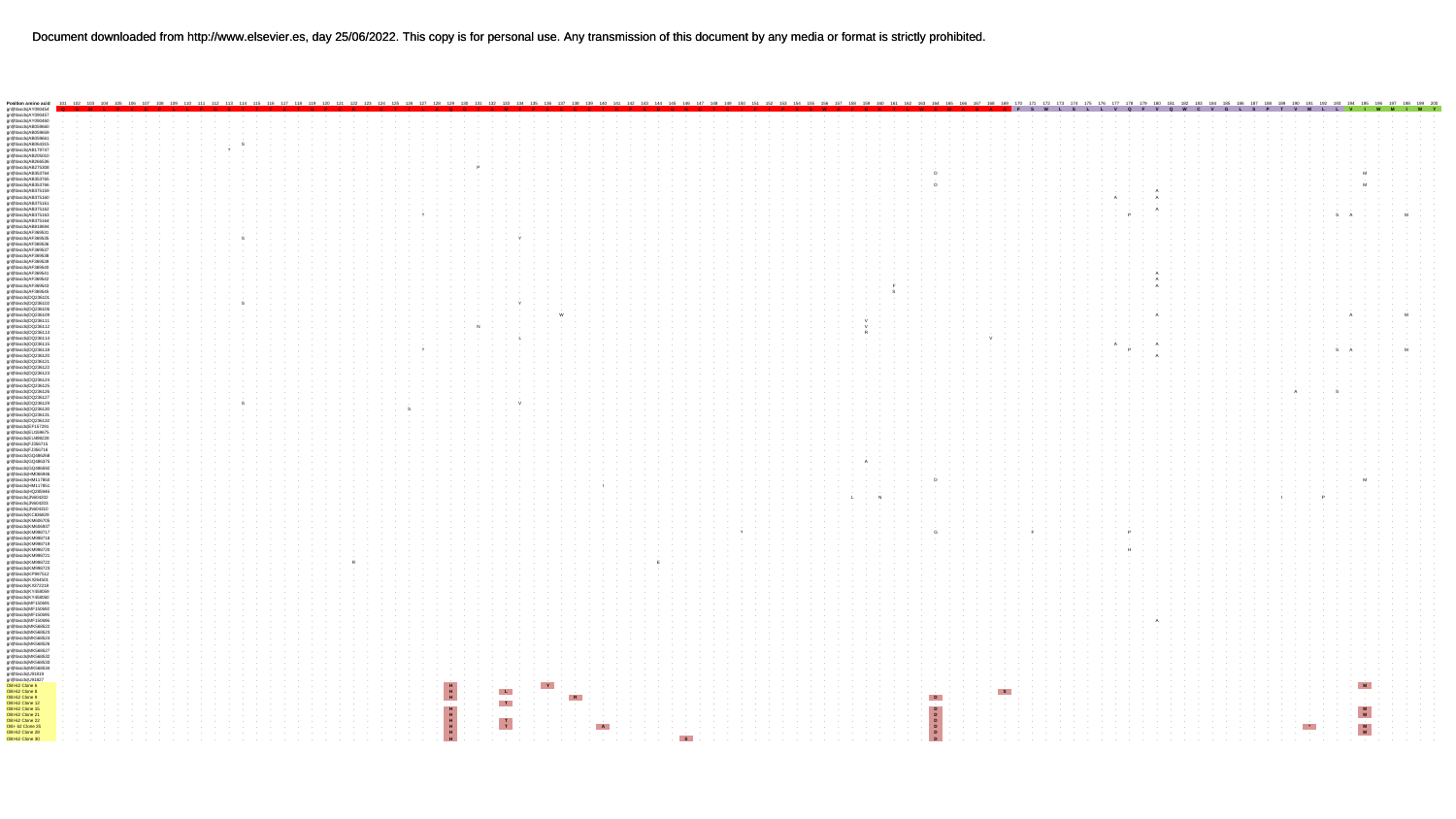| mino acid                                       |          | 202 | 203     | 204            | ze         | 207          | 208          |   | 210          | 211 | 212          | 213 | 214 | 215 | 216 | 217 | 218 | 219          | 220        | 221 | $\overline{z}$ | 223 | 224 | 225     | 226 |
|-------------------------------------------------|----------|-----|---------|----------------|------------|--------------|--------------|---|--------------|-----|--------------|-----|-----|-----|-----|-----|-----|--------------|------------|-----|----------------|-----|-----|---------|-----|
| grijhbvcds(AY090454                             | <b>W</b> |     | $G$ $P$ | $\overline{N}$ | $\epsilon$ | $\mathbf{s}$ | $\mathbf{u}$ |   | $\mathbf{s}$ | P.  | $\mathbf{r}$ | n.  |     | t.  | ъ.  | P.  |     | $\mathbf{r}$ | $\epsilon$ | Y.  | E.             | w.  |     | $A$ $S$ | n.  |
| grijhtveds(AY090457<br>grijhtveds(AY090460      |          |     |         |                |            |              |              |   |              |     |              |     |     |     |     |     |     |              |            |     |                |     |     |         |     |
|                                                 |          |     |         |                |            |              |              |   |              |     |              |     |     |     |     |     |     |              |            |     |                |     |     |         |     |
| gri Hoveds AB059660                             |          |     |         |                |            |              |              |   |              |     |              |     |     |     |     |     |     |              |            |     |                |     |     |         |     |
| gri Hoveds AB059659                             |          |     |         |                |            |              |              |   |              |     |              |     |     |     |     |     |     |              |            |     |                |     |     |         |     |
| grijkbieds(AB059661                             |          |     |         |                |            |              |              |   |              |     |              |     |     |     |     |     |     |              |            |     |                |     |     |         |     |
| gri htvcds/AB064315                             |          |     |         |                |            | Ň            |              |   |              |     |              |     |     |     |     |     |     |              |            |     |                |     |     |         |     |
| grijhtvedsjAB179747                             |          |     |         |                |            |              |              |   |              |     |              |     |     |     |     |     |     |              |            |     |                |     |     |         |     |
| grijtevodajAB205010                             |          |     |         |                |            |              |              |   |              |     |              |     |     |     |     |     |     |              |            |     |                |     |     |         |     |
| grijhtveds/AB266536<br>grijhtveds/AB275308      |          |     |         |                |            |              |              |   |              |     |              |     |     |     |     |     |     |              |            |     |                |     |     |         |     |
|                                                 |          |     |         |                |            |              |              |   |              |     |              |     |     |     |     |     |     |              |            |     |                |     |     |         |     |
| grijhbvcds(AB353764                             |          |     |         |                |            |              |              |   |              |     |              |     |     |     |     |     |     |              |            |     |                |     |     |         |     |
| grijhtveds(AB353765                             |          |     |         |                |            |              |              |   |              |     |              |     |     |     |     |     |     |              |            |     |                |     |     |         |     |
| grijhtveds/AB353766<br>grijhtveds/AB375159      |          |     |         |                |            |              |              |   |              |     |              |     |     |     |     |     |     |              |            |     |                |     |     |         |     |
| grijtevodajAB375160                             |          |     |         |                |            |              |              |   |              |     |              |     |     |     |     |     |     |              |            |     |                |     |     |         |     |
|                                                 |          |     |         |                |            |              |              |   |              |     |              |     |     |     |     |     |     |              |            |     |                |     |     |         |     |
| grijhbvcds(AB375161                             |          |     |         |                |            |              |              |   |              |     |              |     |     |     |     |     |     |              |            |     |                |     |     |         |     |
| gni htvcds (AB375162                            |          |     |         |                |            |              |              |   |              |     |              |     |     |     |     |     |     |              |            |     |                |     |     |         |     |
| grijhtvedsjAB375163                             |          |     |         |                |            |              |              |   |              |     |              |     |     |     |     |     |     |              |            |     |                |     |     |         |     |
| grijhbvcdsjAB375164                             |          |     |         |                |            |              |              |   |              |     |              |     |     |     |     |     |     |              |            |     |                |     |     |         |     |
| grijhtvedsjAB818694<br>grijhbvodsjAF369531      |          |     |         |                |            |              |              |   |              |     |              |     |     |     |     |     |     |              |            |     |                |     |     |         |     |
| grijhtveds/AF360535                             |          |     |         |                |            |              |              |   |              |     |              |     |     |     |     |     |     |              |            |     |                |     |     |         |     |
| gri Hzvcds/AF360536                             |          |     |         |                |            |              |              |   |              |     |              |     |     |     |     |     |     |              |            |     |                |     |     |         |     |
| grijhtvedsjAF360537                             |          |     |         |                |            |              |              |   |              |     |              |     |     |     |     |     |     |              |            |     |                |     |     |         |     |
| grijhtveds/AF360538                             |          |     |         |                |            |              |              |   |              |     |              |     |     |     |     |     |     |              |            |     |                |     |     |         |     |
| grijhtvedsjAF360539                             |          |     |         |                |            |              |              |   |              |     |              |     |     |     |     |     |     |              |            |     |                |     |     |         |     |
| gril) bracds (AF360540                          |          |     |         |                |            |              |              |   |              |     |              |     |     |     |     |     |     | ¢            |            |     |                |     |     |         |     |
| grijhbvcds(AF369541                             |          |     |         |                |            |              |              |   |              |     |              |     |     |     |     |     |     |              |            |     |                |     |     |         |     |
| gri Houcos (AF360542)                           |          |     |         |                |            |              |              |   |              |     |              |     |     |     |     |     |     |              |            |     |                |     |     |         |     |
| grijhtvedsjAF360543                             |          |     |         |                |            |              |              |   |              |     |              |     |     |     |     |     |     |              |            |     |                |     |     |         |     |
| grilhbvcds/AF360545                             |          |     |         |                |            |              |              |   |              |     |              |     |     |     |     |     |     |              |            |     |                |     |     |         |     |
| grijhtveds(DQ236101                             |          |     |         |                |            |              |              |   |              |     |              |     |     |     |     |     |     |              |            |     |                |     |     |         |     |
| grilhtveds(DQ236102                             |          |     |         |                |            |              |              |   |              |     |              |     |     |     |     |     |     |              |            |     |                |     |     |         |     |
| grijhbvcds(DQ236106                             |          |     |         |                |            |              |              |   |              |     |              |     |     |     |     |     |     | c            |            |     |                |     |     |         |     |
| grijhtveds(DQ236109                             |          |     |         | ŝ              |            |              |              |   |              |     |              |     |     |     |     |     |     |              |            | ċ   |                |     |     |         |     |
| grilhtveds/DG236111                             |          |     |         |                |            |              |              |   |              |     |              |     |     |     |     |     |     |              |            |     |                |     |     |         |     |
| grijhtveds(DQ236112                             |          |     |         |                |            |              |              |   |              |     |              |     |     |     |     |     |     |              |            |     |                |     |     |         |     |
| grijhtveds(DQ236113                             |          |     |         |                |            |              |              |   |              |     |              |     |     |     |     |     |     |              |            |     |                |     |     |         |     |
| grijhtveds(DQ236114<br>grijhtveds(DQ236115      |          |     |         |                |            |              |              |   |              |     |              |     |     |     |     |     |     |              |            |     |                |     |     |         |     |
|                                                 |          |     |         |                |            |              |              |   |              |     |              |     |     |     |     |     |     |              |            |     |                |     |     |         |     |
| grijhtveds(DQ236118                             |          |     |         |                |            |              |              |   |              |     |              |     |     |     |     |     |     |              |            |     |                |     |     |         |     |
| grijhtveds(DQ236120                             |          |     |         |                |            |              |              |   |              |     |              |     |     |     |     |     |     |              |            |     |                |     |     |         |     |
| gri (Hzvcds/DQ236121                            |          |     |         |                |            |              |              |   |              |     |              |     |     |     |     |     |     |              |            |     |                |     |     |         |     |
| gri Hoveda DQ236122                             |          |     |         |                |            |              |              |   |              |     |              |     |     |     |     |     |     |              |            |     |                |     |     |         |     |
| grijhtveds(DQ236123                             |          |     |         |                | Ë          |              |              |   |              |     |              |     |     |     |     |     |     |              |            |     |                |     |     |         |     |
| grijhtveds(DQ236124                             |          |     |         |                |            |              |              |   |              |     |              |     |     |     |     |     |     |              |            |     |                |     |     |         |     |
| grijhtveds(DQ236125<br>grijhtveds(DQ236126      |          |     |         |                | Ĥ          | Ŷ            |              |   |              |     |              |     |     |     |     |     |     |              |            |     |                |     |     |         |     |
| grijhtveds(DQ236127                             |          |     |         |                |            |              |              |   |              |     |              |     |     |     |     |     |     |              |            |     |                |     |     |         |     |
| grijhtveds(DQ236129                             |          |     |         |                |            | N            |              | w |              |     |              |     |     |     |     |     |     |              |            |     |                |     |     |         |     |
|                                                 |          |     |         |                |            |              |              |   |              |     |              |     |     |     |     |     |     |              |            |     |                |     |     |         |     |
| grijhtveds(DQ236130<br>grijhtveds(DQ236131      |          |     |         |                |            |              |              |   |              |     |              |     |     |     |     |     |     |              |            |     |                |     |     |         |     |
| grijhtveds(DQ236132                             |          |     |         |                |            |              |              |   |              |     |              |     |     |     |     |     |     |              |            |     |                |     |     |         |     |
| grijhbvcds(EF157291                             |          |     |         |                |            |              |              |   |              |     |              |     |     |     |     |     |     |              |            |     |                |     |     |         |     |
| grijhtveds(EU159675                             |          |     |         |                |            |              |              |   |              |     |              |     |     |     |     |     |     |              |            |     |                |     |     |         |     |
| gril Horcds (EU498228                           |          |     |         |                |            |              |              |   |              |     |              |     |     |     |     |     |     |              |            |     |                |     |     |         |     |
| gril) bracds (FJ356715                          |          |     |         |                |            |              |              |   |              |     |              |     |     |     |     |     |     |              |            |     |                |     |     |         |     |
| grijhtveds(FJ356716                             |          |     |         |                |            |              |              |   |              |     |              |     |     |     |     |     |     |              |            |     |                |     |     |         |     |
| gri HyudajGQ486268                              |          |     |         |                |            |              |              |   |              |     |              |     |     |     |     |     |     |              |            |     |                |     |     |         |     |
| gri) bricds(GQ486375                            |          |     |         |                |            | ź            |              |   |              |     |              |     |     |     |     |     |     |              |            |     |                |     |     |         |     |
| gri Hzvcds(GQ486592                             |          |     |         |                |            |              |              |   |              |     |              |     |     |     |     |     |     |              |            |     |                |     |     |         |     |
| gri Haveda HM066946                             |          |     |         |                |            |              |              |   |              |     |              |     |     |     |     |     |     |              |            |     |                |     |     |         |     |
| grijhtvedsjHM117850                             |          |     |         |                |            |              |              |   |              |     |              |     |     |     |     |     |     |              |            |     |                |     |     |         |     |
| grijhbvcds(HM117851                             |          |     |         |                |            |              |              |   |              |     |              |     |     |     |     |     |     |              |            |     |                |     |     |         |     |
| grijhbvcds/HQ285046                             |          |     |         |                |            |              |              |   |              |     |              |     |     |     |     |     |     |              |            |     |                |     |     |         |     |
| onl htrycdail INSO4202                          |          |     |         |                |            | N            |              |   |              |     |              |     |     |     |     |     |     |              |            |     |                |     |     |         |     |
| grijhbvcds(JN604203                             |          |     |         |                |            |              |              |   |              |     |              |     |     |     |     |     |     |              |            |     |                |     |     |         |     |
| gri/blvcds(JN604310                             |          |     |         |                |            |              |              |   |              |     |              |     |     |     |     |     |     |              |            |     |                |     |     |         |     |
| grijhbvcds(KC836829                             |          |     |         |                |            |              |              |   |              |     |              |     |     |     |     |     |     |              | ŕ          | ċ   |                |     | ý   |         |     |
| gri Houcola KM606705                            |          |     |         |                |            |              |              |   |              |     |              |     |     |     |     |     |     |              |            |     |                |     |     |         |     |
| gri Haveda KM808937<br>grijkwedsjKM998717       |          |     |         |                |            |              |              |   | Ň            |     |              |     |     |     |     |     |     | c            |            |     |                |     |     |         |     |
|                                                 |          |     |         |                |            |              |              |   |              |     |              |     |     |     |     |     |     |              |            |     |                |     |     |         |     |
| grijhbvcds(KM998718<br>grilhbycds(KM998719      |          |     |         |                |            |              |              |   |              |     |              |     |     |     |     |     |     |              |            |     |                |     |     |         |     |
| grijhbvcds(KM998720                             |          |     |         |                |            |              |              |   |              |     |              |     |     |     |     |     |     |              |            |     |                |     |     |         |     |
| gri (Horoda)KM998721                            |          |     |         |                |            |              |              |   |              |     |              |     |     |     |     |     |     |              |            |     |                |     |     |         |     |
|                                                 |          |     |         |                |            |              |              |   |              |     |              |     |     |     |     |     |     |              |            |     |                |     |     |         |     |
| grijhtveds/KM998722<br>grijhtveds/KM998723      |          |     |         |                |            |              |              |   |              |     |              |     |     |     |     |     |     |              |            |     |                |     |     |         |     |
| grijhbveds(KP997512                             |          |     |         |                |            |              |              |   |              |     |              |     |     |     |     |     |     |              |            |     |                |     |     |         |     |
| grijhbveds(KX264501                             |          |     |         |                |            |              |              |   |              |     |              |     |     |     |     |     |     |              |            |     |                |     |     |         |     |
|                                                 |          |     |         |                | w          | Ř            |              |   |              |     |              |     |     |     |     |     |     |              |            |     |                |     |     |         |     |
| gnijhbvcds(KXS72218<br>gnijhbvcds(KY458059      |          |     |         |                |            |              |              |   |              |     |              |     |     |     |     |     |     |              |            |     |                |     |     |         |     |
| grijhbvedsjKY458060                             |          |     |         |                |            |              |              |   |              |     |              |     |     |     |     |     |     |              |            |     |                |     |     |         |     |
| grijhbvcds(MF150691                             |          |     |         |                |            |              | y            |   | s.           |     |              |     |     |     |     |     |     |              |            |     |                |     |     |         |     |
| grijhtveds(MF150622<br>grijhtveds(MF150625      |          |     | t.      |                | w          |              |              |   | R            |     |              |     |     |     |     |     |     |              |            |     |                |     |     |         |     |
|                                                 |          |     |         |                | ŝ          | N            | ĭ            |   |              |     |              |     |     |     |     |     |     |              |            |     |                |     |     |         |     |
| grijhtvedsjMF150698                             |          |     |         |                |            |              |              |   |              |     |              |     |     |     |     |     |     |              |            |     |                |     |     |         |     |
| grijhbvcds/MK568522                             |          |     |         |                |            |              |              |   |              |     |              |     |     |     |     |     |     |              |            |     |                |     |     |         |     |
| .<br>gri (Hords)MK568523<br>gri (Hords)MK568524 |          |     |         |                |            |              |              |   |              |     |              |     |     |     |     |     |     |              |            |     |                |     |     |         |     |
|                                                 |          |     |         |                |            |              |              |   |              |     |              |     |     |     |     |     |     |              |            |     |                |     |     |         |     |
| gri Hoveds MK568526                             |          |     |         |                |            |              |              |   |              |     |              |     |     |     |     |     |     |              |            |     |                |     |     |         |     |
| grijhbvcds(MK568527                             |          |     |         |                |            | ı            |              |   |              |     |              |     |     |     |     |     |     |              |            |     |                |     |     |         |     |
| gri htvcds MK568532                             |          |     |         |                |            |              |              |   |              |     |              |     |     |     |     |     |     |              |            |     |                |     |     |         |     |
| gri Hoveda MK568533                             |          |     |         |                |            | N            |              |   |              |     |              |     |     |     |     |     |     |              |            |     |                |     |     |         |     |
| gri Horoda MK568534                             |          |     |         |                |            |              |              |   |              |     |              |     |     |     |     |     |     |              |            |     |                |     |     |         |     |
| grijhtveds(U91819                               |          |     |         |                |            |              |              |   |              |     |              |     |     |     |     |     |     |              |            |     |                |     |     |         |     |
| grijhbvcds(U91827                               |          |     |         |                |            |              |              |   |              |     |              |     |     |     |     |     |     |              |            |     |                |     |     |         |     |
| OBI-62 Clone 6<br>OBI-62 Clone 8                |          |     |         |                |            |              |              |   |              |     |              |     |     |     |     |     |     |              |            |     |                |     |     |         |     |
| OBI-62 Clone 9                                  |          |     |         |                |            |              |              |   |              |     |              |     |     |     |     |     |     |              |            |     |                |     |     |         |     |
| OBI-62 Clone 12                                 |          |     |         |                |            |              |              |   |              |     |              |     |     |     |     |     |     |              |            |     |                |     |     |         |     |
|                                                 |          |     |         |                |            |              |              |   |              |     |              |     |     |     |     |     |     |              |            |     |                |     |     |         |     |
| OBI-62 Clone 15<br>OBI-62 Clone 21              |          |     |         |                |            |              |              |   |              |     |              |     |     |     |     |     |     |              |            |     |                |     |     |         |     |
| OBI-62 Clone 22                                 |          |     |         |                |            |              |              |   |              |     |              |     |     |     |     |     |     |              | Y          |     |                |     |     |         |     |
| OBI-62 Clone 25                                 |          |     |         |                |            |              |              |   |              |     |              |     |     |     |     |     |     |              |            |     |                |     |     |         |     |
| <b>OBI-62 Clone 28</b>                          |          |     |         |                |            |              |              |   |              |     |              |     |     |     |     |     |     |              |            |     |                |     |     |         |     |
| OBI-62 Clone 30                                 |          |     |         |                |            |              |              |   |              |     |              |     |     |     |     |     |     |              |            |     |                |     |     |         |     |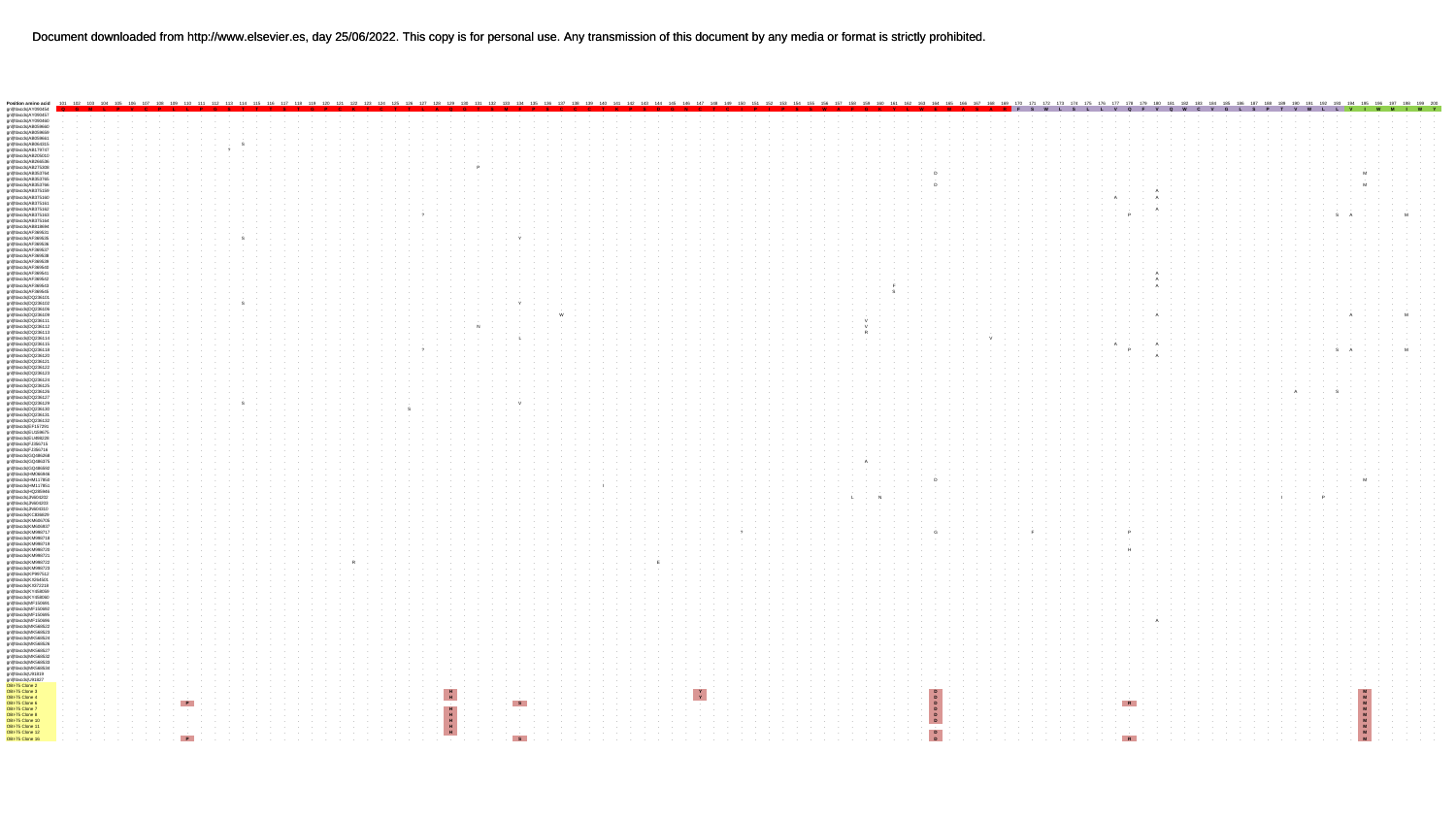| Position amino acid                          | 201 | 202     | 203 | 204 | 205 | 206    | 207              | 208 | 209 | 210                     | 211 | 212          | 213 | 214 | 215 | 216 | 217 | 218          | 219            | 220         | 221 | 222 | 223 | 224 | 225       | 226          |
|----------------------------------------------|-----|---------|-----|-----|-----|--------|------------------|-----|-----|-------------------------|-----|--------------|-----|-----|-----|-----|-----|--------------|----------------|-------------|-----|-----|-----|-----|-----------|--------------|
| grijhbucdsjAY090454                          | w   | $\circ$ | P   | N   |     | c.     | s.               | п.  |     | $\overline{\mathbf{x}}$ | P.  | $\mathbf{r}$ |     | P.  | n.  | L.  |     | $\mathbf{L}$ | $\mathbf{r}$ . | $\mathbf c$ | v.  | n.  |     | W A | $\bullet$ | $\mathbf{r}$ |
| grijhbvcdsjAY090457                          |     |         |     |     |     |        |                  |     |     |                         |     |              |     |     |     |     |     |              |                |             |     |     |     |     |           |              |
| gri Hoveds AY090460                          |     |         |     |     |     |        |                  |     |     |                         |     |              |     |     |     |     |     |              |                |             |     |     |     |     |           |              |
| gni Hoveds (AB059660                         |     |         |     |     |     |        |                  |     |     |                         |     |              |     |     |     |     |     |              |                |             |     |     |     |     |           |              |
| gri HovedajAB059659                          |     |         |     |     |     |        |                  |     |     |                         |     |              |     |     |     |     |     |              |                |             |     |     |     |     |           |              |
| gnl Hoveds (AB059661                         |     |         |     |     |     |        |                  |     |     | Ň                       |     |              |     |     |     |     |     |              |                |             |     |     |     |     |           |              |
| gri Hzvcds AB064315                          |     |         |     |     |     |        | N                |     |     |                         |     |              |     |     |     |     |     |              |                |             |     |     |     |     |           |              |
| grijhtveds(AB179747                          |     |         |     |     |     |        |                  |     |     |                         |     |              |     |     |     |     |     |              |                |             |     |     |     |     |           |              |
| gri Hoveds AB205010                          |     |         |     |     |     |        |                  |     |     |                         |     |              |     |     |     |     |     |              |                |             |     |     |     |     |           |              |
| gri HovedajAB200536                          |     |         |     |     |     |        |                  |     |     |                         |     |              |     |     |     |     |     |              |                |             |     |     |     |     |           |              |
| gri Hzvcds/AB275308                          |     |         |     |     |     |        |                  |     |     |                         |     |              |     |     |     |     |     |              |                |             |     |     |     |     |           |              |
| gri HovodajAB353764                          |     |         |     |     |     |        |                  |     |     |                         |     |              |     |     |     |     |     |              |                |             |     |     |     |     |           |              |
| gril) bradajAB353765                         |     |         |     |     |     |        |                  |     |     |                         |     |              |     |     |     |     |     |              |                |             |     |     |     |     |           |              |
| gri Hoveda AB353766                          |     |         |     |     |     |        |                  |     |     |                         |     |              |     |     |     |     |     |              |                |             |     |     |     |     |           |              |
| grijhbvcds/AB375159                          |     |         |     |     |     |        |                  |     |     |                         |     |              |     |     |     |     |     |              |                |             |     |     |     |     |           |              |
| grijhbvcdsjAB375160                          |     |         |     |     |     |        |                  |     |     |                         |     |              |     |     |     |     |     |              |                |             |     |     |     |     |           |              |
| grijhbvedsjAB375161                          |     |         |     |     |     |        |                  |     |     |                         |     |              |     |     |     |     |     |              |                |             |     |     |     |     |           |              |
| grijtevodajAB375162                          |     |         |     |     |     |        |                  |     |     |                         |     |              |     |     |     |     |     |              |                |             |     |     |     |     |           |              |
| grijhbvedsjAB375163<br>grilhbycds(AB375164   |     |         |     |     |     |        |                  |     |     |                         |     |              |     |     |     |     |     |              |                |             |     |     |     |     |           |              |
| grijhtvedsjAB818694                          |     |         |     |     |     |        |                  |     |     |                         |     |              |     |     |     |     |     |              |                |             |     |     |     |     |           |              |
| grijkhedsjAF360531                           |     |         |     |     |     |        |                  |     |     |                         |     |              |     |     |     |     |     |              |                |             |     |     |     |     |           |              |
|                                              |     |         |     |     |     |        |                  |     |     |                         |     |              |     |     |     |     |     |              |                |             |     |     |     |     |           |              |
| gni htv.cdx/AF360535<br>gni htv.cdx/AF360536 |     |         |     |     |     |        |                  |     |     |                         |     |              |     |     |     |     |     |              |                |             |     |     |     |     |           |              |
| gri Hoveds AF 360537                         |     |         |     |     |     |        |                  |     |     |                         |     |              |     |     |     |     |     |              |                |             |     |     |     |     |           |              |
| gril) bracds (AF360538                       |     |         |     |     |     |        |                  |     |     |                         |     |              |     |     |     |     |     |              |                |             |     |     |     |     |           |              |
|                                              |     |         |     |     |     |        |                  |     |     |                         |     |              |     |     |     |     |     |              |                |             |     |     |     |     |           |              |
| grijhtveds/AF360539<br>grijhtveds/AF360540   |     |         |     |     |     |        |                  |     |     |                         |     |              |     |     |     |     |     |              | ċ              |             |     |     |     |     |           |              |
| gni Hoveds (A F360541                        |     |         |     |     |     |        |                  |     |     |                         |     |              |     |     |     |     |     |              |                |             |     |     |     |     |           |              |
| gril) bracds (AF360542                       |     |         |     |     |     |        |                  |     |     |                         |     |              |     |     |     |     |     |              |                |             |     |     |     |     |           |              |
| gri HovodajAF360543                          |     |         |     |     |     |        |                  |     |     |                         |     |              |     |     |     |     |     |              |                |             |     |     |     |     |           |              |
| gril) bucchi AF360545                        |     |         |     |     |     |        |                  |     |     |                         |     |              |     |     |     |     |     |              |                |             |     |     |     |     |           |              |
| grijhbvcds(DQ236101                          |     |         |     |     |     |        |                  |     |     |                         |     |              |     |     |     |     |     |              |                |             |     |     |     |     |           |              |
| gnl Hoveds (DQ236102                         |     |         |     |     |     |        |                  |     |     |                         |     |              |     |     |     |     |     |              |                |             |     |     |     |     |           |              |
| ani htrycalsiDQ236106                        |     |         |     |     |     |        |                  |     |     |                         |     |              |     |     |     |     |     |              | ċ              |             |     |     |     |     |           |              |
| grijhbvcds(DQ236109                          |     |         |     | ŝ   |     |        |                  |     |     |                         |     |              |     |     |     |     |     |              |                |             | ċ   |     |     |     |           |              |
| gril) bucchi DQ236111<br>grijhbvcds(DQ236112 |     |         |     |     |     |        |                  |     |     |                         |     |              |     |     |     |     |     |              |                |             |     |     |     |     |           |              |
| gri Hords(DQ236113                           |     |         |     |     |     |        |                  |     |     |                         |     |              |     |     |     |     |     |              |                |             |     |     |     |     |           |              |
| gril) bracds(DQ236114                        |     |         |     |     |     |        |                  |     |     |                         |     |              |     |     |     |     |     |              |                |             |     |     |     |     |           |              |
| gni (htrucchi (DC236115                      |     |         |     |     |     |        |                  |     |     |                         |     |              |     |     |     |     |     |              |                |             |     |     |     |     |           |              |
| onlinkwookiDQ236118                          |     |         |     |     |     |        |                  |     |     |                         |     |              |     |     |     |     |     |              |                |             |     |     |     |     |           |              |
| grijhbveds(DQ236120                          |     |         |     |     |     |        |                  |     |     |                         |     |              |     |     |     |     |     |              |                |             |     |     |     |     |           |              |
| gril) breds (DQ236121                        |     |         |     |     |     |        |                  |     |     |                         |     |              |     |     |     |     |     |              |                |             |     |     |     |     |           |              |
| grilhbvcds(DQ236122                          |     |         |     |     |     |        |                  |     |     |                         |     |              |     |     |     |     |     |              |                |             |     |     |     |     |           |              |
| gri Hoveds DQ236123                          |     |         |     |     |     |        |                  |     |     |                         |     |              |     |     |     |     |     |              |                |             |     |     |     |     |           |              |
| gri Hoveda DQ236124                          |     |         |     |     |     | f      |                  |     |     |                         |     |              |     |     |     |     |     |              |                |             |     |     |     |     |           |              |
| gri Hoveds DQ236125                          |     |         |     |     |     |        |                  |     |     |                         |     |              |     |     |     |     |     |              |                |             |     |     |     |     |           |              |
| gri Hoveds DQ236126                          |     |         |     |     |     | н      | Ŷ                |     |     |                         |     |              |     |     |     |     |     |              |                |             |     |     |     |     |           |              |
| gri Hoveds DC236127                          |     |         |     |     |     |        |                  |     |     |                         |     |              |     |     |     |     |     |              |                |             |     |     |     |     |           |              |
| gri Hovcds (DQ236129                         |     |         |     |     |     |        | N                |     | w   |                         |     |              |     |     |     |     |     |              |                |             |     |     |     |     |           |              |
| gri Hoveds DC236130<br>gri Hoveds DQ236131   |     |         |     |     |     |        |                  |     |     |                         |     |              |     |     |     |     |     |              |                |             |     |     |     |     |           |              |
| gril) bracds(DQ236132                        |     |         |     |     |     |        |                  |     |     |                         |     |              |     |     |     |     |     |              |                |             |     |     |     |     |           |              |
| gril) bracds (E F 157291                     |     |         |     |     |     |        |                  |     |     |                         |     |              |     |     |     |     |     |              |                |             |     |     |     |     |           |              |
| gril) dovedajE U159675                       |     |         |     |     |     |        |                  |     |     |                         |     |              |     |     |     |     |     |              |                |             |     |     |     |     |           |              |
|                                              |     |         |     |     |     |        |                  |     |     |                         |     |              |     |     |     |     |     |              |                |             |     |     |     |     |           |              |
| grijhtvedajE U498228<br>grijhtvedajFJ356715  |     |         |     |     |     |        |                  |     |     |                         |     |              |     |     |     |     |     |              |                |             |     |     |     |     |           |              |
| gril) brada (FJ356716                        |     |         |     |     |     |        |                  |     |     |                         |     |              |     |     |     |     |     |              |                |             |     |     |     |     |           |              |
| gri Hzvcds/GQ486268                          |     |         |     |     |     | Y      |                  | Ŧ   |     |                         |     |              |     |     |     |     |     |              |                |             |     |     |     |     |           |              |
| gri Hovoda GQ486375                          |     |         |     |     |     |        | ź                |     |     |                         |     |              |     |     |     |     |     |              |                |             |     |     |     |     |           |              |
| gril) bycols GQ488592                        |     |         |     |     |     |        |                  |     |     |                         |     |              |     |     |     |     |     |              |                |             |     |     |     |     |           |              |
| gri Hzvcds HM000346                          |     |         |     |     |     |        |                  |     |     |                         |     |              |     |     |     |     |     |              |                |             |     |     |     |     |           |              |
| gnl/hbvcds/HM117850                          |     |         |     |     |     |        |                  |     |     |                         |     |              |     |     |     |     |     |              |                |             |     |     |     |     |           |              |
| grijkbvcds(HM117851                          |     |         |     |     |     |        |                  |     |     |                         |     |              |     |     |     |     |     |              |                |             |     |     |     |     |           |              |
| gri Hovcds HQ285046                          |     |         |     |     |     |        |                  |     |     |                         |     |              |     |     |     |     |     |              |                |             |     |     |     |     |           |              |
| gri Hzvcds JNE04202                          |     |         |     |     |     |        | N                |     |     |                         |     |              |     |     |     |     |     |              |                |             |     |     |     |     |           |              |
| gri Hzvcds JNE04203                          |     |         |     |     |     |        |                  |     |     |                         |     |              |     |     |     |     |     |              |                |             |     |     |     |     |           |              |
| of Pouchi Monda Ing                          |     |         |     |     |     |        |                  |     |     |                         |     |              |     |     |     |     |     |              |                | F           | è   |     |     | v   |           |              |
| gri Hoveda KC836829                          |     |         |     |     |     |        |                  |     |     | R                       |     |              |     |     |     |     |     |              |                |             |     |     |     |     |           |              |
| gni (hbveds) KM806705<br>gri Haveda KM606937 |     |         |     |     |     |        |                  |     |     | R                       |     |              |     |     |     |     |     |              | ċ              |             |     |     |     |     |           |              |
| grijhbvcds(KM998717                          |     |         |     |     |     |        |                  |     |     | Ŕ                       |     |              |     |     |     |     |     |              |                |             |     |     |     |     |           |              |
| grijhbvcdujKM998718                          |     |         |     |     |     |        |                  |     |     |                         |     |              |     |     |     |     |     |              |                |             |     |     |     |     |           |              |
| gri Haveds KM998719                          |     |         |     |     |     |        |                  |     |     |                         |     |              |     |     |     |     |     |              |                |             |     |     |     |     |           |              |
| gri Hoveds KM998720                          |     |         |     |     |     |        |                  |     |     |                         |     |              |     |     |     |     |     |              |                |             |     |     |     |     |           |              |
| gri (Hzvcda)KM998721                         |     |         |     |     |     |        |                  |     |     |                         |     |              |     |     |     |     |     |              |                |             |     |     |     |     |           |              |
| grijhbvcds(KM998722                          |     |         |     |     |     |        |                  |     |     |                         |     |              |     |     |     |     |     |              |                |             |     |     |     |     |           |              |
| gri Haveda KM998723                          |     |         |     |     |     |        |                  |     |     |                         |     |              |     |     |     |     |     |              |                |             |     |     |     |     |           |              |
| gri Hoveda KP997512                          |     |         |     |     |     |        |                  |     |     |                         |     |              |     |     |     |     |     |              |                |             |     |     |     |     |           |              |
| gril) brada (KX264501                        |     |         |     |     |     |        |                  |     |     |                         |     |              |     |     |     |     |     |              |                |             |     |     |     |     |           |              |
| grijhtvedajKXS72218<br>grijhtvedajKY458059   |     |         |     |     |     | w      | R                |     |     |                         |     |              |     |     |     |     |     |              |                |             |     |     |     |     |           |              |
| grijhbvedsjKY458060                          |     |         |     |     |     |        |                  |     |     |                         |     |              |     |     |     |     |     |              |                |             |     |     |     |     |           |              |
| gril) brucos (MF150691                       |     |         |     |     |     |        |                  |     |     | R                       |     |              |     |     |     |     |     |              |                |             |     |     |     |     |           |              |
|                                              |     |         | t.  |     |     |        | ł.               | ۲   |     | R                       |     |              |     |     |     |     |     |              |                |             |     |     |     |     |           |              |
| grijhtveds MF150622<br>grijhtveds MF150625   |     |         |     |     |     | w<br>s | Ň                | Ŷ   |     |                         |     |              |     |     |     |     |     |              |                |             |     |     |     |     |           |              |
| grijhtveds/MF150036                          |     |         |     |     |     |        |                  |     |     |                         |     |              |     |     |     |     |     |              |                |             |     |     |     |     |           |              |
| grijhtveds/MK568522                          |     |         |     |     |     |        |                  |     |     |                         |     |              |     |     |     |     |     |              |                |             |     |     |     |     |           |              |
| gri Hoveds/MK568523                          |     |         |     |     |     |        |                  |     |     |                         |     |              |     |     |     |     |     |              |                |             |     |     |     |     |           |              |
| gri htveds MK568524                          |     |         |     |     |     |        |                  |     |     |                         |     |              |     |     |     |     |     |              |                |             |     |     |     |     |           |              |
| gri Hoveds MK568526                          |     |         |     |     |     |        |                  |     |     |                         |     |              |     |     |     |     |     |              |                |             |     |     |     |     |           |              |
| .<br>gri Hoveds MK568527                     |     |         |     |     |     | Ÿ      | ï                |     |     |                         |     |              |     |     |     |     |     |              |                |             |     |     |     |     |           |              |
| grijhbvcds/MK568532                          |     |         |     |     |     |        |                  |     |     |                         |     |              |     |     |     |     |     |              |                |             |     |     |     |     |           |              |
| gri Hoveds/MK568533                          |     |         |     |     |     | Ÿ      | $\boldsymbol{N}$ |     |     |                         |     |              |     |     |     |     |     |              |                |             |     |     |     |     |           |              |
| gri Hoveda MK568534                          |     |         |     |     |     |        |                  |     |     |                         |     |              |     |     |     |     |     |              |                |             |     |     |     |     |           |              |
| grijhbvcds(U91819                            |     |         |     |     |     |        |                  |     |     |                         |     |              |     |     |     |     |     |              |                |             |     |     |     |     |           |              |
| grijhbvcds(U91827                            |     |         |     |     |     |        | $\alpha$         |     |     |                         |     |              |     |     |     |     |     |              |                |             |     |     |     |     |           |              |
| OBI-75 Clone 2<br>OBI-75 Clone 3             |     |         |     |     |     |        |                  |     |     |                         |     |              |     |     |     |     |     |              |                |             |     |     |     |     |           |              |
| ORL75 Close A                                |     |         |     |     |     |        |                  |     |     |                         |     |              |     |     |     |     |     |              |                |             |     |     |     |     |           |              |
| OBI-75 Clone 6                               |     |         |     |     |     |        |                  |     |     |                         |     |              |     |     |     |     |     |              |                | Y           |     |     |     |     |           |              |
| OBI-75 Clone 7                               |     |         |     |     |     |        |                  |     |     |                         |     |              |     |     |     |     |     |              |                |             |     |     |     |     |           |              |
| OBI-75 Clone &                               |     |         |     |     |     | 我我我    |                  |     |     |                         |     |              |     |     |     |     |     |              |                |             |     |     |     |     |           |              |
| OBI-75 Clone 10                              |     |         |     |     |     |        |                  |     |     |                         |     |              |     |     |     |     |     |              |                |             |     |     |     |     |           |              |
| OBI-75 Clone 11                              |     |         |     |     |     |        |                  |     |     |                         |     |              |     |     |     |     |     |              |                |             |     |     |     |     |           |              |
| OBI-75 Clone 12                              |     |         |     |     |     |        |                  |     |     |                         |     |              |     |     |     |     |     |              |                |             |     |     |     |     |           |              |
| OBI-75 Clone 16                              |     |         |     |     |     |        |                  |     |     |                         |     |              |     |     |     |     |     |              |                | Y           |     |     |     |     |           |              |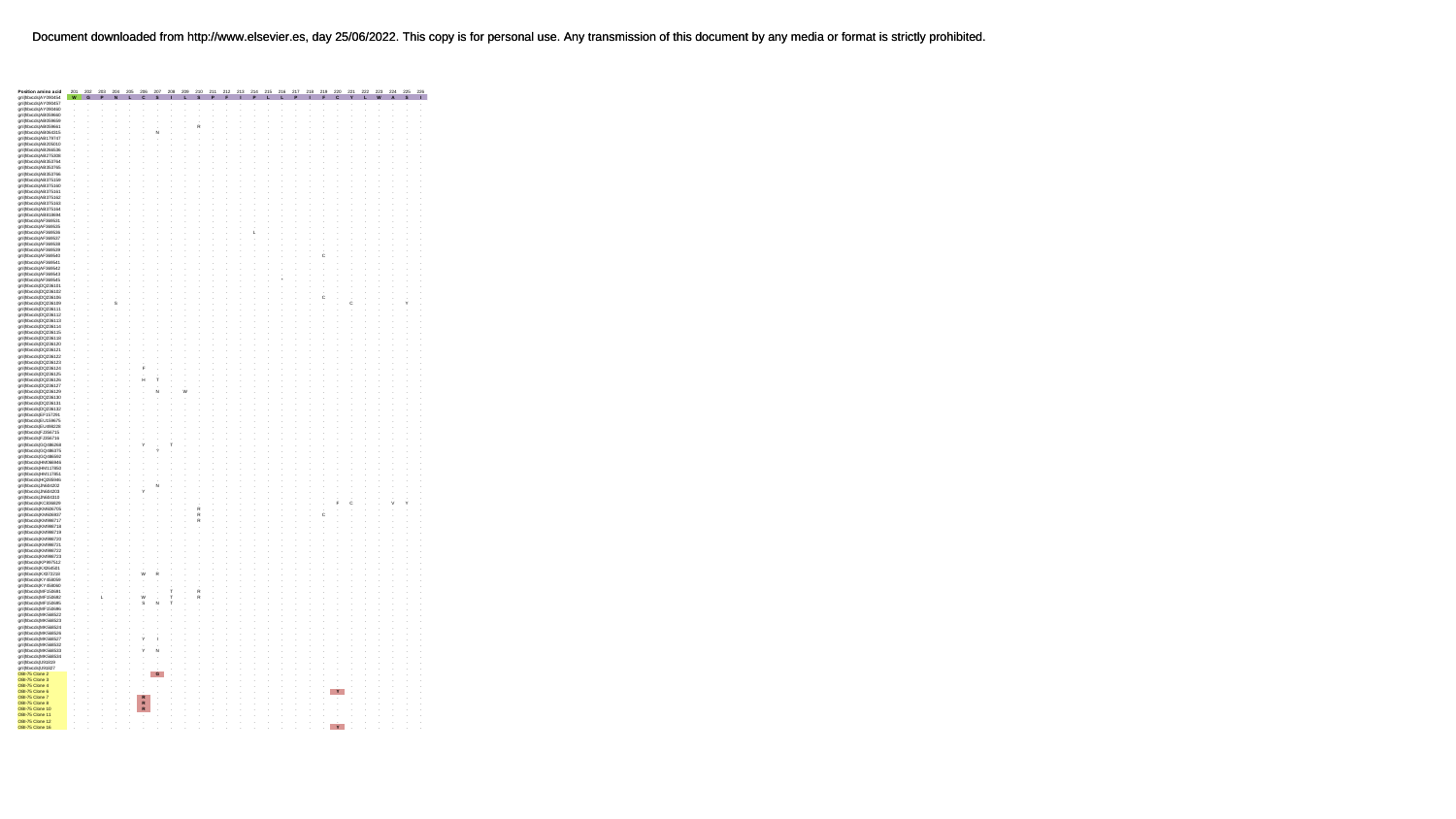| gnijhbucds (A19000000)<br>gnijhbucds (A190000000)<br>gnijhbucds (A190000000) |              |              |              |                                                                                                                                                 |             |   |                                                                        |                                                                                                                                                |  |                    |               |   |              |              |          |  |              |  |    |              |          |          |          |  |
|------------------------------------------------------------------------------|--------------|--------------|--------------|-------------------------------------------------------------------------------------------------------------------------------------------------|-------------|---|------------------------------------------------------------------------|------------------------------------------------------------------------------------------------------------------------------------------------|--|--------------------|---------------|---|--------------|--------------|----------|--|--------------|--|----|--------------|----------|----------|----------|--|
|                                                                              |              |              |              |                                                                                                                                                 |             |   |                                                                        |                                                                                                                                                |  |                    | $\epsilon$    |   |              |              |          |  |              |  |    |              |          |          |          |  |
| gri) bucds (AB059061                                                         |              |              |              |                                                                                                                                                 |             |   |                                                                        |                                                                                                                                                |  |                    |               |   |              |              |          |  |              |  |    |              |          |          |          |  |
| grijhbvcds AB064315<br>grijhbvcds AB179747                                   |              |              |              |                                                                                                                                                 |             |   |                                                                        |                                                                                                                                                |  |                    |               |   |              |              |          |  |              |  |    |              |          |          |          |  |
| gnijhbvcdsjAB205010                                                          |              |              |              |                                                                                                                                                 |             |   |                                                                        |                                                                                                                                                |  |                    |               |   |              |              |          |  |              |  |    |              |          |          |          |  |
| grijhtvcds/AB288536<br>grijhtvcds/AB275308                                   |              |              |              |                                                                                                                                                 |             |   |                                                                        |                                                                                                                                                |  |                    |               |   |              |              |          |  |              |  |    |              |          |          |          |  |
| grijhbvcdsjAB353764                                                          |              |              |              |                                                                                                                                                 |             |   |                                                                        |                                                                                                                                                |  |                    |               |   |              |              |          |  |              |  |    |              |          |          |          |  |
| grijhbvcds AB353765<br>grijhbvcds AB353766                                   |              |              |              |                                                                                                                                                 |             |   |                                                                        |                                                                                                                                                |  |                    |               |   |              |              |          |  |              |  |    |              |          |          |          |  |
| gni/hbvcds/AB375159                                                          |              |              |              |                                                                                                                                                 |             |   |                                                                        |                                                                                                                                                |  |                    |               |   |              |              |          |  | $\mathbf{R}$ |  |    |              | $\alpha$ |          |          |  |
| grijhbvcds AB375160<br>grijhbvcds AB375161                                   |              |              |              |                                                                                                                                                 |             |   |                                                                        |                                                                                                                                                |  |                    |               |   |              |              |          |  |              |  |    |              |          |          |          |  |
| grilhtvcds(AB375162<br>grijhbvcdsjAB375163                                   |              |              |              |                                                                                                                                                 |             |   |                                                                        |                                                                                                                                                |  |                    |               |   |              |              |          |  |              |  |    |              |          |          |          |  |
| grijhbvcds AB375164<br>grijhbvcds AB818694                                   |              |              |              |                                                                                                                                                 |             |   |                                                                        |                                                                                                                                                |  |                    |               |   |              |              |          |  |              |  |    |              |          |          |          |  |
| grijhbvcds(AF369531                                                          |              |              |              |                                                                                                                                                 |             |   |                                                                        |                                                                                                                                                |  |                    |               |   |              |              |          |  |              |  |    |              |          |          |          |  |
| grijhtvcds/AF302535<br>grijhtvcds/AF302536                                   |              |              |              |                                                                                                                                                 |             |   |                                                                        |                                                                                                                                                |  | Ŕ.                 |               |   |              |              |          |  |              |  |    |              |          |          |          |  |
| grilhtvcds(AF369537                                                          |              |              |              |                                                                                                                                                 |             |   |                                                                        |                                                                                                                                                |  |                    |               |   |              |              |          |  |              |  |    |              |          |          |          |  |
| grijhbycds/AF302538<br>grijhbycds/AF302539                                   |              |              |              |                                                                                                                                                 |             |   |                                                                        |                                                                                                                                                |  |                    |               |   |              |              |          |  |              |  |    |              |          |          |          |  |
| gni/hbvcds/AF369540                                                          |              |              |              |                                                                                                                                                 |             |   |                                                                        |                                                                                                                                                |  |                    |               |   |              |              |          |  |              |  |    |              |          |          |          |  |
| grijhbvcds AF303541<br>grijhbvcds AF303542                                   |              |              |              |                                                                                                                                                 |             |   |                                                                        |                                                                                                                                                |  |                    |               |   |              |              |          |  |              |  |    |              |          |          |          |  |
| grilhtvcds(AF302543)                                                         |              |              |              |                                                                                                                                                 |             |   |                                                                        |                                                                                                                                                |  |                    |               |   |              |              |          |  |              |  |    |              |          |          |          |  |
| gri) bucds (AF302545<br>grijhbvcds (DQ236101<br>grijhbvcds (DQ236102         |              |              |              |                                                                                                                                                 |             |   |                                                                        |                                                                                                                                                |  |                    |               |   |              |              |          |  |              |  |    |              |          |          |          |  |
| grilhbvcds(DQ236106                                                          |              |              |              |                                                                                                                                                 |             |   |                                                                        |                                                                                                                                                |  |                    |               |   |              |              |          |  |              |  |    |              |          |          |          |  |
| grijhbvcds DQ236109<br>grijhbvcds DQ236111                                   |              |              |              |                                                                                                                                                 |             |   |                                                                        |                                                                                                                                                |  |                    |               |   |              |              |          |  |              |  |    |              |          |          |          |  |
| grijhbvcds(DQ236112                                                          |              |              |              |                                                                                                                                                 |             |   |                                                                        |                                                                                                                                                |  |                    |               |   | $\mathbf{s}$ |              |          |  |              |  |    |              |          |          |          |  |
| grijhtvcds (DQ236113)<br>grijhtvcds (DQ236114)                               |              |              |              |                                                                                                                                                 |             |   |                                                                        |                                                                                                                                                |  |                    |               |   |              |              |          |  |              |  |    |              |          |          |          |  |
| grilhbvcds(DQ236115                                                          |              |              |              |                                                                                                                                                 |             |   |                                                                        |                                                                                                                                                |  |                    |               |   |              |              |          |  |              |  |    |              | $\alpha$ |          |          |  |
| grijhbvcds DQ236118<br>grijhbvcds DQ236120                                   |              |              |              |                                                                                                                                                 |             |   |                                                                        |                                                                                                                                                |  |                    |               |   |              |              |          |  |              |  |    |              |          |          |          |  |
| grilhtvcds(DQ236121                                                          |              |              |              |                                                                                                                                                 |             |   |                                                                        |                                                                                                                                                |  |                    |               |   |              |              |          |  |              |  |    |              |          |          |          |  |
| grijhbvcds(DQ236122                                                          |              |              |              |                                                                                                                                                 |             |   |                                                                        |                                                                                                                                                |  |                    |               |   |              |              |          |  |              |  |    |              |          |          |          |  |
| grijhbvcds (DQ236123<br>grijhbvcds (DQ236124                                 |              |              |              |                                                                                                                                                 | 1. S. 1.    |   | $\cdots$ $R$                                                           | $\ldots$ $K$                                                                                                                                   |  |                    |               |   |              |              |          |  |              |  |    |              |          |          |          |  |
| gri) bucds (DQ236125                                                         |              |              |              |                                                                                                                                                 |             |   |                                                                        |                                                                                                                                                |  |                    |               |   |              | $\mathbf{r}$ |          |  |              |  |    | $\mathbf{r}$ |          |          |          |  |
| grijhbech DQ236126<br>grijhbech DQ236127<br>grijhbech DQ236129               |              |              |              | $\begin{array}{cccccccccccccc} \hat{\mathbf{a}} & \hat{\bot} & \hat{\mathbf{r}} & \hat{\mathbf{r}} & \hat{\bot} & \hat{\mathbf{a}} \end{array}$ |             |   |                                                                        |                                                                                                                                                |  |                    |               |   |              |              |          |  |              |  |    |              |          |          | - à      |  |
|                                                                              |              |              |              |                                                                                                                                                 |             |   |                                                                        |                                                                                                                                                |  | s.                 |               |   |              |              |          |  |              |  |    |              |          |          |          |  |
| grijhbech (DQ236131)<br>grijhbech (DQ236131)<br>grijhbech (DQ236132)         |              |              |              |                                                                                                                                                 |             |   |                                                                        |                                                                                                                                                |  |                    |               |   |              |              |          |  |              |  |    |              |          |          |          |  |
|                                                                              |              |              |              |                                                                                                                                                 |             |   |                                                                        | $\kappa$                                                                                                                                       |  |                    |               |   |              |              |          |  |              |  |    |              |          |          |          |  |
| grijhbvcds(EF157291<br>grijhbvcds(EU159675<br>grijhbvcds(EU498228            |              |              |              |                                                                                                                                                 |             |   |                                                                        |                                                                                                                                                |  |                    |               |   |              |              |          |  |              |  |    |              |          |          |          |  |
|                                                                              |              |              |              | $\mathbf{r}$                                                                                                                                    |             | V |                                                                        |                                                                                                                                                |  |                    |               |   |              |              |          |  |              |  |    |              |          |          |          |  |
| gri) breds (f. 200715<br>gri) breds (f. 200716<br>gri) breds (GO-480268      |              |              |              |                                                                                                                                                 |             |   | R                                                                      |                                                                                                                                                |  |                    |               |   |              |              |          |  |              |  |    |              |          |          |          |  |
| gri) bucds (GO486375                                                         |              |              |              |                                                                                                                                                 |             |   |                                                                        |                                                                                                                                                |  | s.                 |               |   |              |              |          |  |              |  |    |              |          |          |          |  |
| grijhtvcds(GQ488592<br>grijhtvcds(HM088946                                   |              |              |              |                                                                                                                                                 |             |   |                                                                        |                                                                                                                                                |  |                    |               |   |              |              |          |  |              |  |    |              |          |          |          |  |
| grijhbvcds (HM117850                                                         |              |              |              |                                                                                                                                                 |             |   |                                                                        |                                                                                                                                                |  |                    |               |   |              |              |          |  |              |  |    |              |          |          |          |  |
| grijhbvcds (HM117851<br>grijhbvcds (HQ285946                                 |              |              |              |                                                                                                                                                 |             |   |                                                                        |                                                                                                                                                |  |                    |               |   |              |              |          |  |              |  |    |              |          |          |          |  |
| grijhbvcds JN604202                                                          | $\mathbf{K}$ |              |              |                                                                                                                                                 | $F = 1 - 8$ |   |                                                                        |                                                                                                                                                |  |                    |               |   |              |              | $\sim$   |  |              |  |    |              |          |          |          |  |
| grijhbvcds(JNS04203<br>grijhbvcds(JNS04310                                   |              |              |              |                                                                                                                                                 |             |   |                                                                        |                                                                                                                                                |  |                    |               |   |              |              |          |  |              |  |    |              |          |          |          |  |
| grijhbvcds(KC836829<br>grijhbvcds (KM606705                                  |              |              |              |                                                                                                                                                 |             |   |                                                                        |                                                                                                                                                |  |                    |               |   |              |              |          |  |              |  |    |              |          |          |          |  |
| grijhbvcds (KM606237<br>grijhbvcds (KM226717                                 |              |              |              |                                                                                                                                                 |             |   |                                                                        |                                                                                                                                                |  | $_{\rm s}^{\rm s}$ | $\frac{e}{e}$ |   |              |              |          |  |              |  |    |              |          |          |          |  |
| grijhbvcds (KM998718                                                         |              |              |              |                                                                                                                                                 |             |   |                                                                        |                                                                                                                                                |  |                    |               |   |              |              |          |  |              |  |    |              |          |          |          |  |
| grijhbucds (KM208719<br>grijhbucds (KM208720                                 |              |              |              |                                                                                                                                                 |             |   |                                                                        |                                                                                                                                                |  |                    |               |   |              |              |          |  |              |  |    |              |          |          |          |  |
| grijhbvcds (KM998721                                                         |              |              |              |                                                                                                                                                 |             |   |                                                                        |                                                                                                                                                |  |                    |               |   |              |              |          |  |              |  |    |              |          |          |          |  |
| grijhbvcds KM998722<br>grijhbvcds KM998723                                   | $\sim$       |              |              |                                                                                                                                                 |             |   |                                                                        |                                                                                                                                                |  |                    |               |   |              |              |          |  |              |  |    |              |          |          |          |  |
| grijhbvcds (KP307512                                                         |              |              |              |                                                                                                                                                 |             |   |                                                                        |                                                                                                                                                |  |                    |               |   |              |              |          |  |              |  |    |              |          |          |          |  |
| grijhtvcds KX264501<br>grijhtvcds KX372218                                   |              |              |              |                                                                                                                                                 |             |   |                                                                        |                                                                                                                                                |  |                    |               |   |              |              |          |  |              |  |    |              |          |          |          |  |
| grijhbvcds (KY458059                                                         |              |              |              |                                                                                                                                                 |             |   |                                                                        |                                                                                                                                                |  |                    |               |   |              |              |          |  |              |  |    |              |          |          |          |  |
| grijhbvcds (KY458080<br>grijhbvcds/MF150891<br>grijhbvcds/MF150892           |              |              |              |                                                                                                                                                 |             |   |                                                                        |                                                                                                                                                |  | $\frac{8}{3}$      |               | ÷ |              |              |          |  |              |  | s. |              |          |          |          |  |
|                                                                              |              |              |              |                                                                                                                                                 |             |   |                                                                        |                                                                                                                                                |  |                    |               |   |              |              |          |  |              |  |    |              |          |          |          |  |
| gnijhbwcds MF150895<br>gnijhbwcds MF150896<br>gnijhbwcds MK568522            |              |              |              |                                                                                                                                                 |             |   |                                                                        |                                                                                                                                                |  |                    |               |   |              |              |          |  |              |  |    |              |          |          |          |  |
| gri) bucds MK568523                                                          |              |              |              |                                                                                                                                                 |             |   |                                                                        |                                                                                                                                                |  |                    |               |   |              |              |          |  |              |  |    |              |          |          |          |  |
| grijhbvcds/MK568524<br>grijhbvcds/MK568526                                   |              |              |              |                                                                                                                                                 |             |   |                                                                        |                                                                                                                                                |  |                    |               |   |              |              |          |  |              |  |    |              |          |          |          |  |
| grijhbvcds/MK558527                                                          |              | $-1 - 1 - 8$ |              |                                                                                                                                                 | w           |   |                                                                        | $\begin{array}{cccccccccccccc} \mathbf{R} & \cdots & \mathbf{R} & \cdots & \mathbf{R} & \cdots & \mathbf{R} & \cdots & \mathbf{R} \end{array}$ |  |                    |               |   | $^{\circ}$   |              |          |  |              |  |    |              |          |          |          |  |
| grijhtveds/MK568532<br>grijhtveds/MK568533                                   |              |              |              |                                                                                                                                                 |             |   | $R$ $K$                                                                |                                                                                                                                                |  |                    |               |   | $\mathbf{s}$ | $\hat{\tau}$ |          |  |              |  |    |              |          |          |          |  |
| grijhbvcds/MK558534                                                          |              |              |              |                                                                                                                                                 |             |   |                                                                        |                                                                                                                                                |  | $\mathbf{s}$       |               |   |              |              | $\alpha$ |  |              |  |    |              |          | <b>s</b> |          |  |
| grijhbvcds(U91819                                                            |              |              |              |                                                                                                                                                 |             |   |                                                                        |                                                                                                                                                |  |                    |               |   |              |              |          |  |              |  |    |              |          |          |          |  |
| grijhbycds (U91827)<br>OBI-106 Clone 2                                       |              |              |              |                                                                                                                                                 |             |   |                                                                        |                                                                                                                                                |  |                    |               |   |              |              |          |  |              |  |    |              |          |          |          |  |
| OBI-106 Clone 4<br>OBI-106 Clone 6                                           |              |              |              |                                                                                                                                                 |             |   |                                                                        |                                                                                                                                                |  |                    |               |   |              |              |          |  |              |  |    |              |          |          |          |  |
| OBI-106 Clone &                                                              |              |              |              |                                                                                                                                                 |             |   |                                                                        |                                                                                                                                                |  |                    |               |   |              |              |          |  |              |  |    |              |          |          |          |  |
| OBI-106 Clone 9<br>OBI-106 Clone 12                                          |              |              | $\mathbf{L}$ |                                                                                                                                                 |             |   | R K                                                                    | $\mathbf{L}$                                                                                                                                   |  |                    |               |   |              |              |          |  |              |  |    |              |          |          | <b>W</b> |  |
| OBI-106 Clone 13                                                             |              |              |              |                                                                                                                                                 |             |   |                                                                        |                                                                                                                                                |  |                    |               |   |              |              |          |  |              |  |    |              |          |          |          |  |
| OBI-105 Clone 16<br>OBI-105 Clone 17<br>OBI-105 Clone 18                     |              | $P$ $L$      | L            |                                                                                                                                                 |             |   | $\begin{array}{ c c } \hline R & K & \cdots \\ \hline R & \end{array}$ | $\mathbf{L}$                                                                                                                                   |  |                    |               |   |              |              |          |  |              |  |    |              |          |          |          |  |
|                                                                              |              |              |              |                                                                                                                                                 |             |   |                                                                        |                                                                                                                                                |  |                    |               |   | P            |              |          |  |              |  |    |              |          |          |          |  |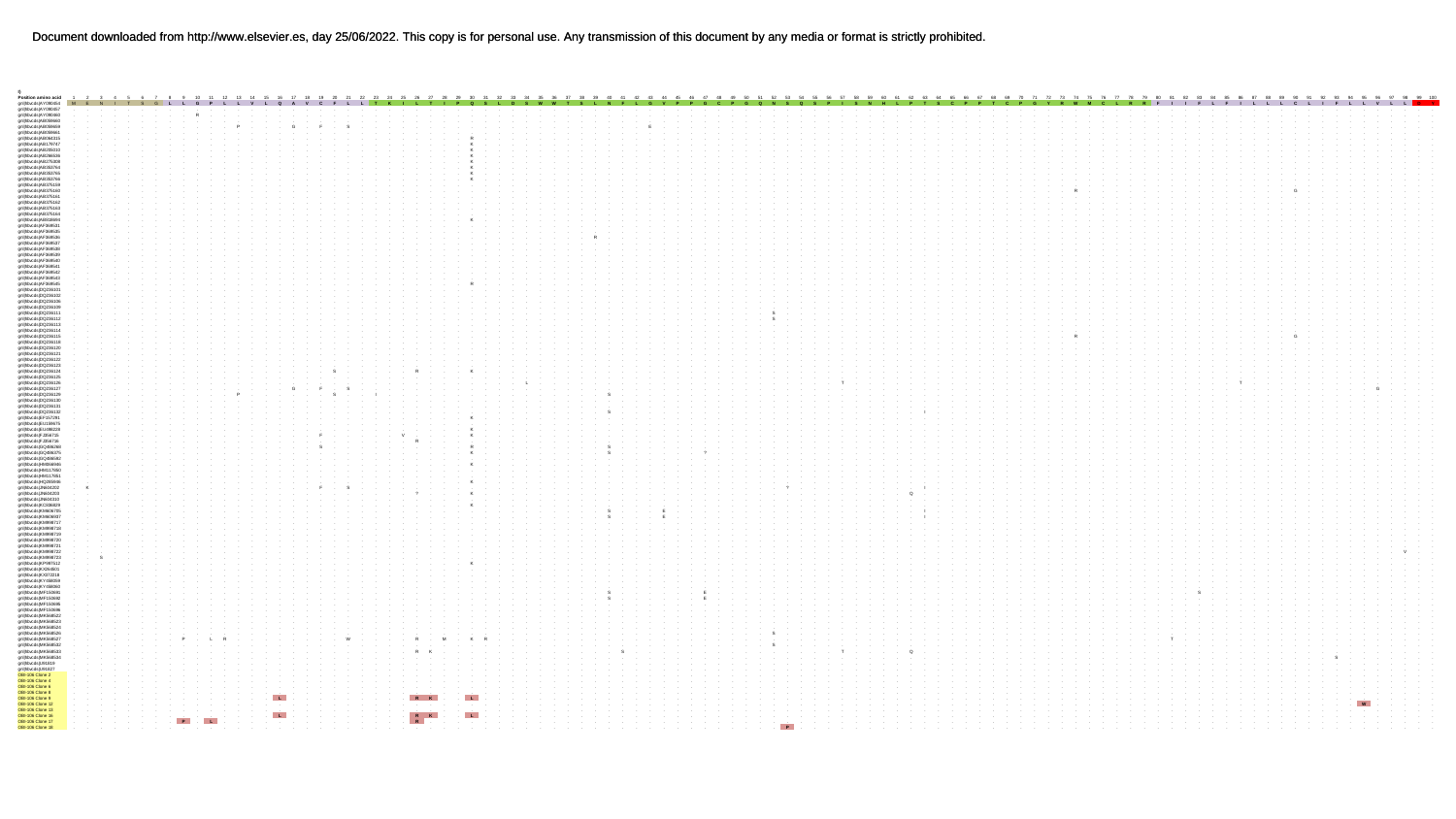|                                                                                                                                                                                                                                                                                                                                                                                                         |  |  | $\frac{1}{2}$ , $\frac{1}{2}$ |              |         |          |              |               |          |                   |                      |  |   |          |  |                |                        |                |          |         |    |                                                                                 |  |              |            |           |  |
|---------------------------------------------------------------------------------------------------------------------------------------------------------------------------------------------------------------------------------------------------------------------------------------------------------------------------------------------------------------------------------------------------------|--|--|-------------------------------|--------------|---------|----------|--------------|---------------|----------|-------------------|----------------------|--|---|----------|--|----------------|------------------------|----------------|----------|---------|----|---------------------------------------------------------------------------------|--|--------------|------------|-----------|--|
|                                                                                                                                                                                                                                                                                                                                                                                                         |  |  |                               |              |         |          |              |               |          |                   |                      |  |   |          |  |                |                        |                |          |         |    |                                                                                 |  |              |            |           |  |
|                                                                                                                                                                                                                                                                                                                                                                                                         |  |  |                               |              |         |          |              |               |          |                   |                      |  |   |          |  |                |                        |                |          |         |    |                                                                                 |  |              |            |           |  |
|                                                                                                                                                                                                                                                                                                                                                                                                         |  |  |                               |              |         |          |              |               |          |                   |                      |  |   |          |  |                |                        | D              |          |         |    |                                                                                 |  |              | M          |           |  |
|                                                                                                                                                                                                                                                                                                                                                                                                         |  |  |                               |              |         |          |              |               |          |                   |                      |  |   |          |  |                |                        |                |          |         |    |                                                                                 |  |              |            |           |  |
|                                                                                                                                                                                                                                                                                                                                                                                                         |  |  |                               |              |         |          |              |               |          |                   |                      |  |   |          |  |                |                        |                |          |         |    |                                                                                 |  |              |            |           |  |
|                                                                                                                                                                                                                                                                                                                                                                                                         |  |  |                               |              |         |          |              |               |          |                   |                      |  |   |          |  |                |                        |                |          |         |    | $\lambda$ -1 -1 $\lambda$                                                       |  |              |            |           |  |
|                                                                                                                                                                                                                                                                                                                                                                                                         |  |  |                               |              |         |          |              |               |          |                   |                      |  |   |          |  |                |                        |                |          |         |    |                                                                                 |  |              |            |           |  |
|                                                                                                                                                                                                                                                                                                                                                                                                         |  |  |                               |              |         |          |              |               |          |                   |                      |  |   |          |  |                |                        |                |          |         |    | . A<br>P                                                                        |  |              | $S$ A      | ${\bf M}$ |  |
|                                                                                                                                                                                                                                                                                                                                                                                                         |  |  |                               |              |         |          |              |               |          |                   |                      |  |   |          |  |                |                        |                |          |         |    |                                                                                 |  |              |            |           |  |
|                                                                                                                                                                                                                                                                                                                                                                                                         |  |  |                               |              |         |          |              |               |          |                   |                      |  |   |          |  |                |                        |                |          |         |    |                                                                                 |  |              |            |           |  |
|                                                                                                                                                                                                                                                                                                                                                                                                         |  |  |                               | $\mathbf{s}$ |         |          |              |               |          | Y                 |                      |  |   |          |  |                |                        |                |          |         |    |                                                                                 |  |              |            |           |  |
|                                                                                                                                                                                                                                                                                                                                                                                                         |  |  |                               |              |         |          |              |               |          |                   |                      |  |   |          |  |                |                        |                |          |         |    |                                                                                 |  |              |            |           |  |
|                                                                                                                                                                                                                                                                                                                                                                                                         |  |  |                               |              |         |          |              |               |          |                   |                      |  |   |          |  |                |                        |                |          |         |    |                                                                                 |  |              |            |           |  |
|                                                                                                                                                                                                                                                                                                                                                                                                         |  |  |                               |              |         |          |              |               |          |                   |                      |  |   |          |  |                |                        |                |          |         |    |                                                                                 |  |              |            |           |  |
|                                                                                                                                                                                                                                                                                                                                                                                                         |  |  |                               |              |         |          |              |               |          |                   |                      |  |   |          |  |                |                        |                |          |         |    | Â                                                                               |  |              |            |           |  |
|                                                                                                                                                                                                                                                                                                                                                                                                         |  |  |                               |              |         |          |              |               |          |                   |                      |  |   |          |  |                |                        |                |          |         |    |                                                                                 |  |              |            |           |  |
|                                                                                                                                                                                                                                                                                                                                                                                                         |  |  |                               |              |         |          |              |               |          |                   |                      |  |   |          |  |                | $\mathbf{r}$<br>$\sim$ |                |          |         |    | A                                                                               |  |              |            |           |  |
|                                                                                                                                                                                                                                                                                                                                                                                                         |  |  |                               |              |         |          |              |               |          |                   |                      |  |   |          |  |                |                        |                |          |         |    |                                                                                 |  |              |            |           |  |
|                                                                                                                                                                                                                                                                                                                                                                                                         |  |  |                               | S            |         |          |              |               |          |                   | i versioni di contro |  |   |          |  |                |                        |                |          |         |    |                                                                                 |  |              |            |           |  |
|                                                                                                                                                                                                                                                                                                                                                                                                         |  |  |                               |              |         |          |              |               |          |                   | $- w$                |  |   |          |  |                |                        |                |          |         |    | A                                                                               |  |              | $\cdot$ A  | ${\bf M}$ |  |
| $\theta$ books are considered and the second state of the second state of the second parameter of the second parameter of the second state of the second state of the second state of the second state of the second state of the                                                                                                                                                                       |  |  |                               |              |         |          |              |               |          |                   |                      |  |   |          |  | $\vee$         |                        |                |          |         |    |                                                                                 |  |              |            |           |  |
|                                                                                                                                                                                                                                                                                                                                                                                                         |  |  |                               |              |         |          |              |               | $\sim$ N |                   |                      |  |   |          |  | $\vee$<br>R    |                        |                |          |         |    |                                                                                 |  |              |            |           |  |
|                                                                                                                                                                                                                                                                                                                                                                                                         |  |  |                               |              |         |          |              |               |          | $\mathbf{L} = -1$ |                      |  |   |          |  |                |                        |                | $V = -1$ |         |    |                                                                                 |  |              |            |           |  |
|                                                                                                                                                                                                                                                                                                                                                                                                         |  |  |                               |              |         |          |              |               |          |                   |                      |  |   |          |  |                |                        |                |          |         | -A | $\mathbb{E}_{\mathbb{P}^{n}}\left[\mathbb{P}^{n}\right] \subset \mathbb{R}^{n}$ |  |              | 8A         | M         |  |
|                                                                                                                                                                                                                                                                                                                                                                                                         |  |  |                               |              |         |          |              |               |          |                   |                      |  |   |          |  |                |                        |                |          |         |    | A                                                                               |  |              |            |           |  |
|                                                                                                                                                                                                                                                                                                                                                                                                         |  |  |                               |              |         |          |              |               |          |                   |                      |  |   |          |  |                |                        |                |          |         |    |                                                                                 |  |              |            |           |  |
|                                                                                                                                                                                                                                                                                                                                                                                                         |  |  |                               |              |         |          |              |               |          |                   |                      |  |   |          |  |                |                        |                |          |         |    |                                                                                 |  |              |            |           |  |
|                                                                                                                                                                                                                                                                                                                                                                                                         |  |  |                               |              |         |          |              |               |          |                   |                      |  |   |          |  |                |                        |                |          |         |    |                                                                                 |  |              |            |           |  |
|                                                                                                                                                                                                                                                                                                                                                                                                         |  |  |                               |              |         |          |              |               |          |                   |                      |  |   |          |  |                |                        |                |          |         |    |                                                                                 |  | $\mathbb{A}$ | $^{\circ}$ |           |  |
|                                                                                                                                                                                                                                                                                                                                                                                                         |  |  |                               |              |         |          |              |               |          |                   |                      |  |   |          |  |                |                        |                |          |         |    |                                                                                 |  |              |            |           |  |
|                                                                                                                                                                                                                                                                                                                                                                                                         |  |  |                               | $\sim$       |         |          |              |               |          | $\mathsf{v}$      |                      |  |   |          |  |                |                        |                |          |         |    |                                                                                 |  |              |            |           |  |
|                                                                                                                                                                                                                                                                                                                                                                                                         |  |  |                               |              |         |          | $\mathbf{s}$ |               |          |                   |                      |  |   |          |  |                |                        |                |          |         |    |                                                                                 |  |              |            |           |  |
|                                                                                                                                                                                                                                                                                                                                                                                                         |  |  |                               |              |         |          |              |               |          |                   |                      |  |   |          |  |                |                        |                |          |         |    |                                                                                 |  |              |            |           |  |
|                                                                                                                                                                                                                                                                                                                                                                                                         |  |  |                               |              |         |          |              |               |          |                   |                      |  |   |          |  |                |                        |                |          |         |    |                                                                                 |  |              |            |           |  |
|                                                                                                                                                                                                                                                                                                                                                                                                         |  |  |                               |              |         |          |              |               |          |                   |                      |  |   |          |  |                |                        |                |          |         |    |                                                                                 |  |              |            |           |  |
|                                                                                                                                                                                                                                                                                                                                                                                                         |  |  |                               |              |         |          |              |               |          |                   |                      |  |   |          |  |                |                        |                |          |         |    |                                                                                 |  |              |            |           |  |
|                                                                                                                                                                                                                                                                                                                                                                                                         |  |  |                               |              |         |          |              |               |          |                   |                      |  |   |          |  |                |                        |                |          |         |    |                                                                                 |  |              |            |           |  |
|                                                                                                                                                                                                                                                                                                                                                                                                         |  |  |                               |              |         |          |              |               |          |                   |                      |  |   |          |  | $\overline{A}$ |                        |                |          |         |    |                                                                                 |  |              |            |           |  |
|                                                                                                                                                                                                                                                                                                                                                                                                         |  |  |                               |              |         |          |              |               |          |                   |                      |  |   |          |  |                |                        |                |          |         |    |                                                                                 |  |              |            |           |  |
|                                                                                                                                                                                                                                                                                                                                                                                                         |  |  |                               |              |         |          |              |               |          |                   |                      |  |   |          |  |                |                        | $\sim$         |          |         |    |                                                                                 |  |              | M          |           |  |
|                                                                                                                                                                                                                                                                                                                                                                                                         |  |  |                               |              |         |          |              |               |          |                   |                      |  |   |          |  |                |                        |                |          |         |    |                                                                                 |  |              |            |           |  |
|                                                                                                                                                                                                                                                                                                                                                                                                         |  |  |                               |              |         |          |              |               |          |                   |                      |  |   |          |  | $k = 1 - N$    |                        |                |          |         |    |                                                                                 |  | ÷            |            |           |  |
|                                                                                                                                                                                                                                                                                                                                                                                                         |  |  |                               |              |         |          |              |               |          |                   |                      |  |   |          |  |                |                        |                |          |         |    |                                                                                 |  |              |            |           |  |
|                                                                                                                                                                                                                                                                                                                                                                                                         |  |  |                               |              |         |          |              |               |          |                   |                      |  |   |          |  |                |                        |                |          |         |    |                                                                                 |  |              |            |           |  |
|                                                                                                                                                                                                                                                                                                                                                                                                         |  |  |                               |              |         |          |              |               |          |                   |                      |  |   |          |  |                |                        |                |          |         |    |                                                                                 |  |              |            |           |  |
|                                                                                                                                                                                                                                                                                                                                                                                                         |  |  |                               |              |         |          |              |               |          |                   |                      |  |   | $\gamma$ |  |                |                        | G              |          | $F = 1$ |    | P                                                                               |  |              |            |           |  |
|                                                                                                                                                                                                                                                                                                                                                                                                         |  |  |                               |              |         |          |              |               |          |                   |                      |  |   |          |  |                |                        |                |          |         |    |                                                                                 |  |              |            |           |  |
| $\theta$ books (0.022811)<br>$\theta$ books (0.022812)<br>$\theta$ books (0.0228131)<br>$\theta$ books (0.0228131)<br>$\theta$ books (0.0228131)<br>$\theta$ books (0.0228131)<br>$\theta$ books (0.0228131)<br>$\theta$ books (0.0228131)<br>$\theta$ books (0.0228131)<br>$\theta$ bo                                                                                                                 |  |  |                               |              |         |          |              |               |          |                   |                      |  |   |          |  |                |                        |                |          |         |    | H                                                                               |  |              |            |           |  |
|                                                                                                                                                                                                                                                                                                                                                                                                         |  |  |                               |              |         |          |              |               |          |                   |                      |  |   |          |  |                |                        |                |          |         |    |                                                                                 |  |              |            |           |  |
|                                                                                                                                                                                                                                                                                                                                                                                                         |  |  |                               |              |         | <b>R</b> |              |               |          |                   |                      |  | E |          |  |                |                        |                |          |         |    |                                                                                 |  |              |            |           |  |
|                                                                                                                                                                                                                                                                                                                                                                                                         |  |  |                               |              |         |          |              |               |          |                   |                      |  |   |          |  |                |                        |                |          |         |    |                                                                                 |  |              |            |           |  |
| $\begin{array}{l} \eta(\text{broading}) = 0.048721\\ \eta(\text{broading}) = 0.048722\\ \eta(\text{broading}) = 0.0487222\\ \eta(\text{broading}) = 0.047221\\ \eta(\text{broading}) = 0.047221\\ \eta(\text{broading}) = 0.047221\\ \eta(\text{broading}) = 0.047221\\ \eta(\text{broading}) = 0.0472221\\ \eta(\text{broading}) = 0.04722221\\ \eta(\text{broading}) = 0.04722221\\ \eta(\text{broad$ |  |  |                               |              |         |          |              |               |          |                   |                      |  |   |          |  |                |                        |                |          |         |    |                                                                                 |  |              |            |           |  |
|                                                                                                                                                                                                                                                                                                                                                                                                         |  |  |                               |              |         |          |              |               |          |                   |                      |  |   |          |  |                |                        |                |          |         |    |                                                                                 |  |              |            |           |  |
|                                                                                                                                                                                                                                                                                                                                                                                                         |  |  |                               |              |         |          |              |               |          |                   |                      |  |   |          |  |                |                        |                |          |         |    |                                                                                 |  |              |            |           |  |
|                                                                                                                                                                                                                                                                                                                                                                                                         |  |  |                               |              |         |          |              |               |          |                   |                      |  |   |          |  |                |                        |                |          |         |    |                                                                                 |  |              |            |           |  |
|                                                                                                                                                                                                                                                                                                                                                                                                         |  |  |                               |              |         |          |              |               |          |                   |                      |  |   |          |  |                |                        |                |          |         |    |                                                                                 |  |              |            |           |  |
|                                                                                                                                                                                                                                                                                                                                                                                                         |  |  |                               |              |         |          |              |               |          |                   |                      |  |   |          |  |                |                        |                |          |         |    | A                                                                               |  |              |            |           |  |
|                                                                                                                                                                                                                                                                                                                                                                                                         |  |  |                               |              |         |          |              |               |          |                   |                      |  |   |          |  |                |                        |                |          |         |    |                                                                                 |  |              |            |           |  |
|                                                                                                                                                                                                                                                                                                                                                                                                         |  |  |                               |              |         |          |              |               |          |                   |                      |  |   |          |  |                |                        |                |          |         |    |                                                                                 |  |              |            |           |  |
|                                                                                                                                                                                                                                                                                                                                                                                                         |  |  |                               |              |         |          |              |               |          |                   |                      |  |   |          |  |                |                        |                |          |         |    |                                                                                 |  |              |            |           |  |
|                                                                                                                                                                                                                                                                                                                                                                                                         |  |  |                               |              |         |          |              |               |          |                   |                      |  |   |          |  |                |                        |                |          |         |    |                                                                                 |  |              |            |           |  |
|                                                                                                                                                                                                                                                                                                                                                                                                         |  |  |                               |              |         |          |              |               |          |                   |                      |  |   |          |  |                |                        |                |          |         |    |                                                                                 |  |              |            |           |  |
|                                                                                                                                                                                                                                                                                                                                                                                                         |  |  |                               |              |         |          |              |               |          |                   |                      |  |   |          |  |                |                        |                |          |         |    |                                                                                 |  |              |            |           |  |
|                                                                                                                                                                                                                                                                                                                                                                                                         |  |  |                               |              |         |          |              |               |          |                   |                      |  |   |          |  |                |                        |                |          |         |    |                                                                                 |  |              |            |           |  |
|                                                                                                                                                                                                                                                                                                                                                                                                         |  |  |                               |              |         |          |              |               |          |                   |                      |  |   |          |  |                |                        |                |          |         |    | P                                                                               |  |              |            |           |  |
| 51-106 Clone 2<br>51-106 Clone 6<br>51-106 Clone 6<br>51-106 Clone 3<br>51-106 Clone 12<br>51-106 Clone 13<br>51-106 Clone 15                                                                                                                                                                                                                                                                           |  |  |                               |              |         |          |              | $\frac{H}{H}$ |          |                   |                      |  |   |          |  |                |                        |                |          |         |    |                                                                                 |  |              |            |           |  |
|                                                                                                                                                                                                                                                                                                                                                                                                         |  |  |                               |              | $G$ $R$ |          |              |               |          |                   |                      |  |   |          |  |                |                        |                |          |         |    |                                                                                 |  |              |            |           |  |
|                                                                                                                                                                                                                                                                                                                                                                                                         |  |  |                               |              |         |          |              | $x = x$       |          |                   |                      |  |   |          |  |                |                        | $\frac{D}{D}$  |          |         |    |                                                                                 |  |              |            |           |  |
|                                                                                                                                                                                                                                                                                                                                                                                                         |  |  |                               |              |         |          |              |               |          |                   |                      |  |   |          |  |                |                        |                |          |         |    |                                                                                 |  |              |            |           |  |
| <b>BI-106 Clone 17</b>                                                                                                                                                                                                                                                                                                                                                                                  |  |  |                               |              | $G$ $R$ |          |              |               |          |                   |                      |  |   |          |  |                |                        | <b>D</b>       |          |         |    |                                                                                 |  |              |            |           |  |
| <b>BI-106 Clone 18</b>                                                                                                                                                                                                                                                                                                                                                                                  |  |  |                               |              |         |          |              | $\frac{H}{H}$ |          | $\mathbf{r}$      |                      |  |   |          |  |                |                        | $\overline{D}$ |          |         |    |                                                                                 |  |              | T          |           |  |
|                                                                                                                                                                                                                                                                                                                                                                                                         |  |  |                               |              |         |          |              |               |          |                   |                      |  |   |          |  |                |                        |                |          |         |    |                                                                                 |  |              |            |           |  |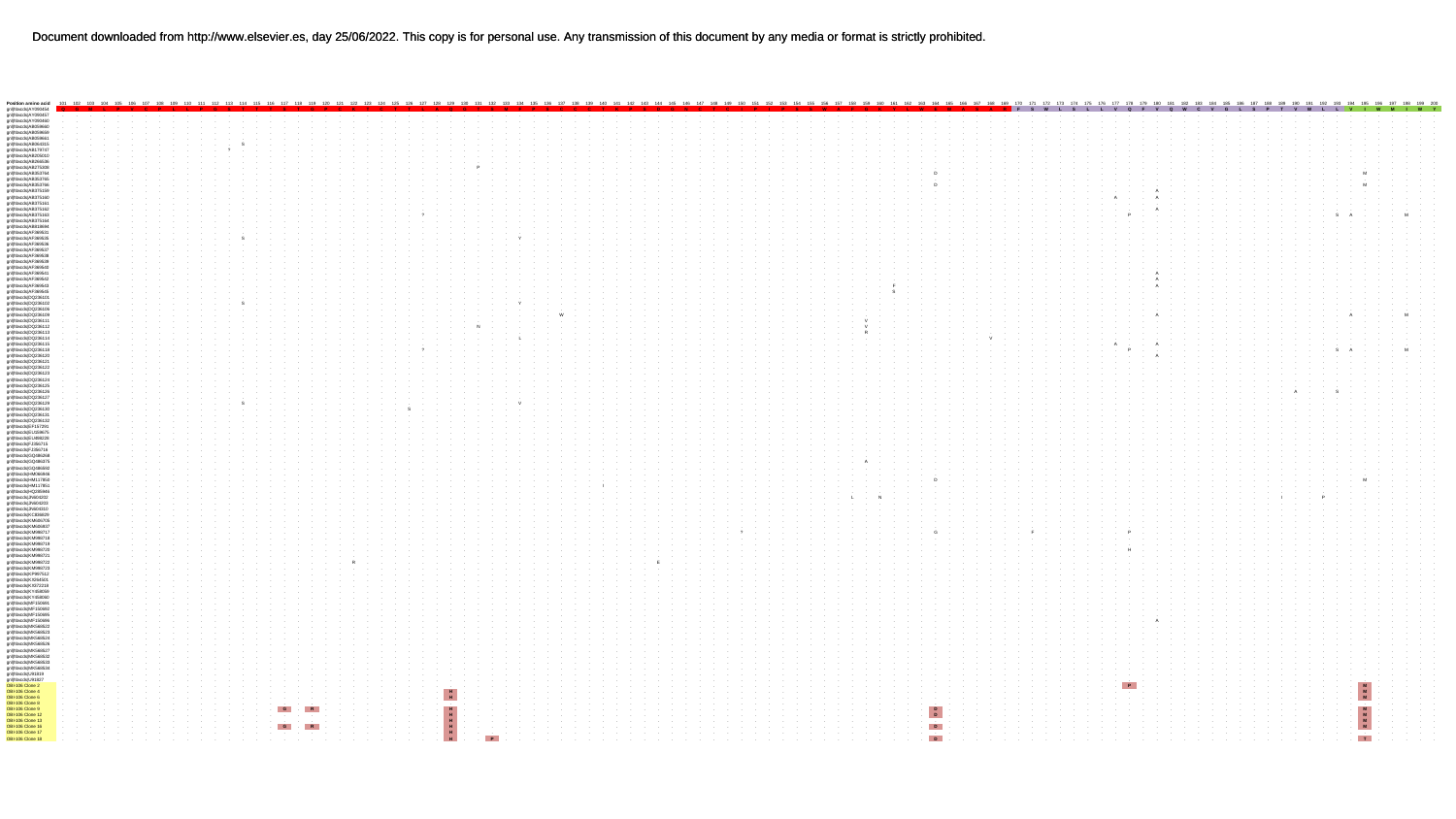| <b>Position emino arid</b>                   |                            |    |   | 205 | <b>SOR</b> |                         | 208 | 200 | 210          |    |                           |          |         |  |  |                                                                                                                                                                               |   |   |                 |                                                                                                              |  |
|----------------------------------------------|----------------------------|----|---|-----|------------|-------------------------|-----|-----|--------------|----|---------------------------|----------|---------|--|--|-------------------------------------------------------------------------------------------------------------------------------------------------------------------------------|---|---|-----------------|--------------------------------------------------------------------------------------------------------------|--|
| grijhbvcds(AY090454                          | 201 202 203 204<br>W G P N |    |   |     |            | 207<br>$\mathbf{R}$     |     |     | $\mathbf{R}$ | P. | 211 212<br>$\overline{r}$ | 213<br>٠ | $214 -$ |  |  | $\begin{array}{cccccccccccc} 215 & 216 & 217 & 218 & 219 & 220 & 221 \\ \textbf{L} & \textbf{L} & \textbf{P} & \textbf{I} & \textbf{F} & \textbf{C} & \textbf{Y} \end{array}$ |   |   | $\frac{222}{2}$ | $\begin{array}{cccc} 223 & 224 & 225 & 226 \\ \mathbf{W} & \mathbf{A} & \mathbf{S} & \mathbf{I} \end{array}$ |  |
| grijhbvcdsjAY090457                          |                            |    |   |     |            |                         |     |     |              |    |                           |          |         |  |  |                                                                                                                                                                               |   |   |                 |                                                                                                              |  |
| gril) brads (AY090460                        |                            |    |   |     |            |                         |     |     |              |    |                           |          |         |  |  |                                                                                                                                                                               |   |   |                 |                                                                                                              |  |
| gri HavedajAB059660                          |                            |    |   |     |            |                         |     |     |              |    |                           |          |         |  |  |                                                                                                                                                                               |   |   |                 |                                                                                                              |  |
| gri HovedajAB059659                          |                            |    |   |     |            |                         |     |     |              |    |                           |          |         |  |  |                                                                                                                                                                               |   |   |                 |                                                                                                              |  |
| gril) breds (AB059661<br>grijtevodajAB064315 |                            |    |   |     |            | N                       |     |     |              |    |                           |          |         |  |  |                                                                                                                                                                               |   |   |                 |                                                                                                              |  |
| onlithycols(AB179747                         |                            |    |   |     |            |                         |     |     |              |    |                           |          |         |  |  |                                                                                                                                                                               |   |   |                 |                                                                                                              |  |
| gril) breds AB205010                         |                            |    |   |     |            |                         |     |     |              |    |                           |          |         |  |  |                                                                                                                                                                               |   |   |                 |                                                                                                              |  |
| gri Hoveda AB200536                          |                            |    |   |     |            |                         |     |     |              |    |                           |          |         |  |  |                                                                                                                                                                               |   |   |                 |                                                                                                              |  |
| grijhbvcds(AB275308<br>gri Hovcds AB353764   |                            |    |   |     |            |                         |     |     |              |    |                           |          |         |  |  |                                                                                                                                                                               |   |   |                 |                                                                                                              |  |
| gril) bradajAB353765                         |                            |    |   |     |            |                         |     |     |              |    |                           |          |         |  |  |                                                                                                                                                                               |   |   |                 |                                                                                                              |  |
| gri Hoveds AB353766                          |                            |    |   |     |            |                         |     |     |              |    |                           |          |         |  |  |                                                                                                                                                                               |   |   |                 |                                                                                                              |  |
| gnijhbvedsjAB375159<br>gnijhbvedsjAB375160   |                            |    |   |     |            |                         |     |     |              |    |                           |          |         |  |  |                                                                                                                                                                               |   |   |                 |                                                                                                              |  |
|                                              |                            |    |   |     |            |                         |     |     |              |    |                           |          |         |  |  |                                                                                                                                                                               |   |   |                 |                                                                                                              |  |
| grijkbiedsjAB375161                          |                            |    |   |     |            |                         |     |     |              |    |                           |          |         |  |  |                                                                                                                                                                               |   |   |                 |                                                                                                              |  |
| grijhbvcds(ABS75162<br>gni Hoveds (AB375163  |                            |    |   |     |            |                         |     |     |              |    |                           |          |         |  |  |                                                                                                                                                                               |   |   |                 |                                                                                                              |  |
| gri Hoveds ABS75164                          |                            |    |   |     |            |                         |     |     |              |    |                           |          |         |  |  |                                                                                                                                                                               |   |   |                 |                                                                                                              |  |
| gri Hovcds/AB818694                          |                            |    |   |     |            |                         |     |     |              |    |                           |          |         |  |  |                                                                                                                                                                               |   |   |                 |                                                                                                              |  |
| gni Hoveds (AF368531                         |                            |    |   |     |            |                         |     |     |              |    |                           |          |         |  |  |                                                                                                                                                                               |   |   |                 |                                                                                                              |  |
| gri Hoveds AF360535<br>gril) bradajAF360536  |                            |    |   |     |            |                         |     |     |              |    |                           |          |         |  |  |                                                                                                                                                                               |   |   |                 |                                                                                                              |  |
| gri Hoveds AF360537                          |                            |    |   |     |            |                         |     |     |              |    |                           |          |         |  |  |                                                                                                                                                                               |   |   |                 |                                                                                                              |  |
| gri HovodajAF360538                          |                            |    |   |     |            |                         |     |     |              |    |                           |          |         |  |  |                                                                                                                                                                               |   |   |                 |                                                                                                              |  |
| gril) bracds (AF360539                       |                            |    |   |     |            |                         |     |     |              |    |                           |          |         |  |  |                                                                                                                                                                               |   |   |                 |                                                                                                              |  |
| grijhtveds(AF360540<br>grijhtveds(AF360541   |                            |    |   |     |            |                         |     |     |              |    |                           |          |         |  |  | c                                                                                                                                                                             |   |   |                 |                                                                                                              |  |
| grijhbvcds(AF360542                          |                            |    |   |     |            |                         |     |     |              |    |                           |          |         |  |  |                                                                                                                                                                               |   |   |                 |                                                                                                              |  |
| gri Hoveds (AF360643                         |                            |    |   |     |            |                         |     |     |              |    |                           |          |         |  |  |                                                                                                                                                                               |   |   |                 |                                                                                                              |  |
| grijhbvcds(AF360545                          |                            |    |   |     |            |                         |     |     |              |    |                           |          |         |  |  |                                                                                                                                                                               |   |   |                 |                                                                                                              |  |
| grilhbucds(DQ236101                          |                            |    |   |     |            |                         |     |     |              |    |                           |          |         |  |  |                                                                                                                                                                               |   |   |                 |                                                                                                              |  |
| gril) breds (DQ236102                        |                            |    |   |     |            |                         |     |     |              |    |                           |          |         |  |  |                                                                                                                                                                               |   |   |                 |                                                                                                              |  |
| gri Hoveds DC236106                          |                            |    | ś |     |            |                         |     |     |              |    |                           |          |         |  |  | c                                                                                                                                                                             |   |   |                 |                                                                                                              |  |
| gnijhbvodajDQ236109<br>gnijhbvodajDQ236111   |                            |    |   |     |            |                         |     |     |              |    |                           |          |         |  |  |                                                                                                                                                                               |   | ċ |                 |                                                                                                              |  |
| grijhtveds(DQ236112                          |                            |    |   |     |            |                         |     |     |              |    |                           |          |         |  |  |                                                                                                                                                                               |   |   |                 |                                                                                                              |  |
| grijhbvcds(DQ236113                          |                            |    |   |     |            |                         |     |     |              |    |                           |          |         |  |  |                                                                                                                                                                               |   |   |                 |                                                                                                              |  |
| gri (Hzvcds)DQ236114                         |                            |    |   |     |            |                         |     |     |              |    |                           |          |         |  |  |                                                                                                                                                                               |   |   |                 |                                                                                                              |  |
| grijhbvcds(DQ236115<br>gril) bycols DQ236118 |                            |    |   |     |            |                         |     |     |              |    |                           |          |         |  |  |                                                                                                                                                                               |   |   |                 |                                                                                                              |  |
| gri (Hzvcds)DQ236120                         |                            |    |   |     |            |                         |     |     |              |    |                           |          |         |  |  |                                                                                                                                                                               |   |   |                 |                                                                                                              |  |
| gri Hoveds DC236121                          |                            |    |   |     |            |                         |     |     |              |    |                           |          |         |  |  |                                                                                                                                                                               |   |   |                 |                                                                                                              |  |
| gril) brads (DQ236122                        |                            |    |   |     |            |                         |     |     |              |    |                           |          |         |  |  |                                                                                                                                                                               |   |   |                 |                                                                                                              |  |
| gni (Hoveds) DQ236123                        |                            |    |   |     |            |                         |     |     |              |    |                           |          |         |  |  |                                                                                                                                                                               |   |   |                 |                                                                                                              |  |
| onlithycoluD0236124<br>grijhbvcds(DQ236125   |                            |    |   |     | p.         |                         |     |     |              |    |                           |          |         |  |  |                                                                                                                                                                               |   |   |                 |                                                                                                              |  |
| gri Hoveda (DQ236126                         |                            |    |   |     | H          | Ť                       |     |     |              |    |                           |          |         |  |  |                                                                                                                                                                               |   |   |                 |                                                                                                              |  |
| grilhbvcds(DQ236127                          |                            |    |   |     |            |                         |     |     |              |    |                           |          |         |  |  |                                                                                                                                                                               |   |   |                 |                                                                                                              |  |
| gri Hoveds DQ236129                          |                            |    |   |     |            | $\overline{\mathbf{N}}$ |     | w   |              |    |                           |          |         |  |  |                                                                                                                                                                               |   |   |                 |                                                                                                              |  |
| gril) bracds(DQ236130                        |                            |    |   |     |            |                         |     |     |              |    |                           |          |         |  |  |                                                                                                                                                                               |   |   |                 |                                                                                                              |  |
| grijhbvcds(DQ236131<br>gri Hoveds DC236132   |                            |    |   |     |            |                         |     |     |              |    |                           |          |         |  |  |                                                                                                                                                                               |   |   |                 |                                                                                                              |  |
| gril) brucos (E F 157291                     |                            |    |   |     |            |                         |     |     |              |    |                           |          |         |  |  |                                                                                                                                                                               |   |   |                 |                                                                                                              |  |
| gril) dovedajE U159675                       |                            |    |   |     |            |                         |     |     |              |    |                           |          |         |  |  |                                                                                                                                                                               |   |   |                 |                                                                                                              |  |
| gri Hovcds E LM98228                         |                            |    |   |     |            |                         |     |     |              |    |                           |          |         |  |  |                                                                                                                                                                               |   |   |                 |                                                                                                              |  |
| gnl) bracds (FJ356715                        |                            |    |   |     |            |                         |     |     |              |    |                           |          |         |  |  |                                                                                                                                                                               |   |   |                 |                                                                                                              |  |
| gril) brada (FJ356716                        |                            |    |   |     |            |                         | ĭ   |     |              |    |                           |          |         |  |  |                                                                                                                                                                               |   |   |                 |                                                                                                              |  |
| gri Hzvcds(GQ486268<br>gri Horcds(GQ486375   |                            |    |   |     |            | ź                       |     |     |              |    |                           |          |         |  |  |                                                                                                                                                                               |   |   |                 |                                                                                                              |  |
| gri Hoveda GO488592                          |                            |    |   |     |            |                         |     |     |              |    |                           |          |         |  |  |                                                                                                                                                                               |   |   |                 |                                                                                                              |  |
| gri Hoveds HM066946                          |                            |    |   |     |            |                         |     |     |              |    |                           |          |         |  |  |                                                                                                                                                                               |   |   |                 |                                                                                                              |  |
| gnl/hbvcds/HM117850                          |                            |    |   |     |            |                         |     |     |              |    |                           |          |         |  |  |                                                                                                                                                                               |   |   |                 |                                                                                                              |  |
| grijkbvcds(HM117851                          |                            |    |   |     |            |                         |     |     |              |    |                           |          |         |  |  |                                                                                                                                                                               |   |   |                 |                                                                                                              |  |
| gri Hoveds HQ285046<br>gri Hoveds (JN604202  |                            |    |   |     |            | N                       |     |     |              |    |                           |          |         |  |  |                                                                                                                                                                               |   |   |                 |                                                                                                              |  |
| gri Horcds JN604203                          |                            |    |   |     |            |                         |     |     |              |    |                           |          |         |  |  |                                                                                                                                                                               |   |   |                 |                                                                                                              |  |
| orthosylubout(imp                            |                            |    |   |     |            |                         |     |     |              |    |                           |          |         |  |  |                                                                                                                                                                               |   |   |                 |                                                                                                              |  |
| gri HovedajK C836829                         |                            |    |   |     |            |                         |     |     |              |    |                           |          |         |  |  |                                                                                                                                                                               | ŕ | ċ |                 | v                                                                                                            |  |
| gri Hzvcda KM606705<br>gri Hoveda KM606937   |                            |    |   |     |            |                         |     |     | R<br>R       |    |                           |          |         |  |  | c                                                                                                                                                                             |   |   |                 |                                                                                                              |  |
| grijtbycds(KM998717                          |                            |    |   |     |            |                         |     |     | Ň            |    |                           |          |         |  |  |                                                                                                                                                                               |   |   |                 |                                                                                                              |  |
| grijtbycds KM998718                          |                            |    |   |     |            |                         |     |     |              |    |                           |          |         |  |  |                                                                                                                                                                               |   |   |                 |                                                                                                              |  |
| anl hoveds/KM998719                          |                            |    |   |     |            |                         |     |     |              |    |                           |          |         |  |  |                                                                                                                                                                               |   |   |                 |                                                                                                              |  |
| gri Hoveds KM998720                          |                            |    |   |     |            |                         |     |     |              |    |                           |          |         |  |  |                                                                                                                                                                               |   |   |                 |                                                                                                              |  |
| gri (Hzvcds/KM998721<br>grijhbvcds(KM998722  |                            |    |   |     |            |                         |     |     |              |    |                           |          |         |  |  |                                                                                                                                                                               |   |   |                 |                                                                                                              |  |
|                                              |                            |    |   |     |            |                         |     |     |              |    |                           |          |         |  |  |                                                                                                                                                                               |   |   |                 |                                                                                                              |  |
| grijhbveds(KM998723<br>grijhbveds(KP997512   |                            |    |   |     |            |                         |     |     |              |    |                           |          |         |  |  |                                                                                                                                                                               |   |   |                 |                                                                                                              |  |
| grijhbveds(KX264501                          |                            |    |   |     |            |                         |     |     |              |    |                           |          |         |  |  |                                                                                                                                                                               |   |   |                 |                                                                                                              |  |
| gni (hbvcds (KX372218                        |                            |    |   |     | w          | R                       |     |     |              |    |                           |          |         |  |  |                                                                                                                                                                               |   |   |                 |                                                                                                              |  |
| grijhbvedsjKY458059<br>gril) bucdajKY458060  |                            |    |   |     |            |                         |     |     |              |    |                           |          |         |  |  |                                                                                                                                                                               |   |   |                 |                                                                                                              |  |
| gril) bracds (MF150691                       |                            |    |   |     |            |                         | Ŧ   |     | s.           |    |                           |          |         |  |  |                                                                                                                                                                               |   |   |                 |                                                                                                              |  |
| gnijhbvcds/MF150622                          |                            | t. |   |     | w          |                         | ۲   |     | R            |    |                           |          |         |  |  |                                                                                                                                                                               |   |   |                 |                                                                                                              |  |
| gril) brucos MF150025                        |                            |    |   |     | ś          | $\overline{\mathbf{N}}$ | ï   |     |              |    |                           |          |         |  |  |                                                                                                                                                                               |   |   |                 |                                                                                                              |  |
| gril) bracds MF150696<br>grijhbvcds(MK568522 |                            |    |   |     |            |                         |     |     |              |    |                           |          |         |  |  |                                                                                                                                                                               |   |   |                 |                                                                                                              |  |
| gri Hoveds MK568523                          |                            |    |   |     |            |                         |     |     |              |    |                           |          |         |  |  |                                                                                                                                                                               |   |   |                 |                                                                                                              |  |
| gri Hoveda MK588524                          |                            |    |   |     |            |                         |     |     |              |    |                           |          |         |  |  |                                                                                                                                                                               |   |   |                 |                                                                                                              |  |
| gri hoveds MK568526                          |                            |    |   |     |            |                         |     |     |              |    |                           |          |         |  |  |                                                                                                                                                                               |   |   |                 |                                                                                                              |  |
| gri Hoveda MK568527                          |                            |    |   |     |            | ï                       |     |     |              |    |                           |          |         |  |  |                                                                                                                                                                               |   |   |                 |                                                                                                              |  |
| gri Hoveda MK568532                          |                            |    |   |     |            |                         |     |     |              |    |                           |          |         |  |  |                                                                                                                                                                               |   |   |                 |                                                                                                              |  |
| gri Hzvcds/MK568533                          |                            |    |   |     |            | N                       |     |     |              |    |                           |          |         |  |  |                                                                                                                                                                               |   |   |                 |                                                                                                              |  |
| gri Horcds MK568534<br>grijhbvcda U91819     |                            |    |   |     |            |                         |     |     |              |    |                           |          |         |  |  |                                                                                                                                                                               |   |   |                 |                                                                                                              |  |
| gri Hoveds (U91827                           |                            |    |   |     |            |                         |     |     |              |    |                           |          |         |  |  |                                                                                                                                                                               |   |   |                 |                                                                                                              |  |
| OBI-106 Clone 2                              |                            |    |   |     |            |                         |     |     |              |    |                           |          |         |  |  |                                                                                                                                                                               |   |   |                 |                                                                                                              |  |
| OBI-106 Clone 4                              |                            |    |   |     |            |                         |     |     |              |    |                           |          |         |  |  |                                                                                                                                                                               |   |   |                 |                                                                                                              |  |
| OBI-106 Clorie 6<br>OBI-106 Clone &          |                            |    |   |     |            |                         |     |     |              |    |                           |          |         |  |  |                                                                                                                                                                               |   |   |                 |                                                                                                              |  |
| OBI-106 Clone 9                              |                            |    |   |     |            |                         |     |     |              |    |                           |          |         |  |  |                                                                                                                                                                               |   |   |                 |                                                                                                              |  |
| OBI-106 Clone 12                             |                            |    |   |     |            |                         |     |     |              |    |                           |          |         |  |  |                                                                                                                                                                               |   |   |                 |                                                                                                              |  |
| OBI-106 Clone 13                             |                            |    |   |     |            |                         |     |     |              |    |                           |          |         |  |  |                                                                                                                                                                               |   |   |                 |                                                                                                              |  |
| OBI-106 Clone 16                             |                            |    |   |     |            |                         |     |     |              |    |                           |          |         |  |  |                                                                                                                                                                               |   |   |                 |                                                                                                              |  |
| <b>OBI-106 Clone 17</b>                      |                            |    |   |     |            |                         |     |     |              |    |                           |          |         |  |  |                                                                                                                                                                               |   |   |                 |                                                                                                              |  |
| OBI-106 Clone 18                             |                            |    |   |     |            |                         |     |     |              |    |                           |          |         |  |  |                                                                                                                                                                               |   |   |                 |                                                                                                              |  |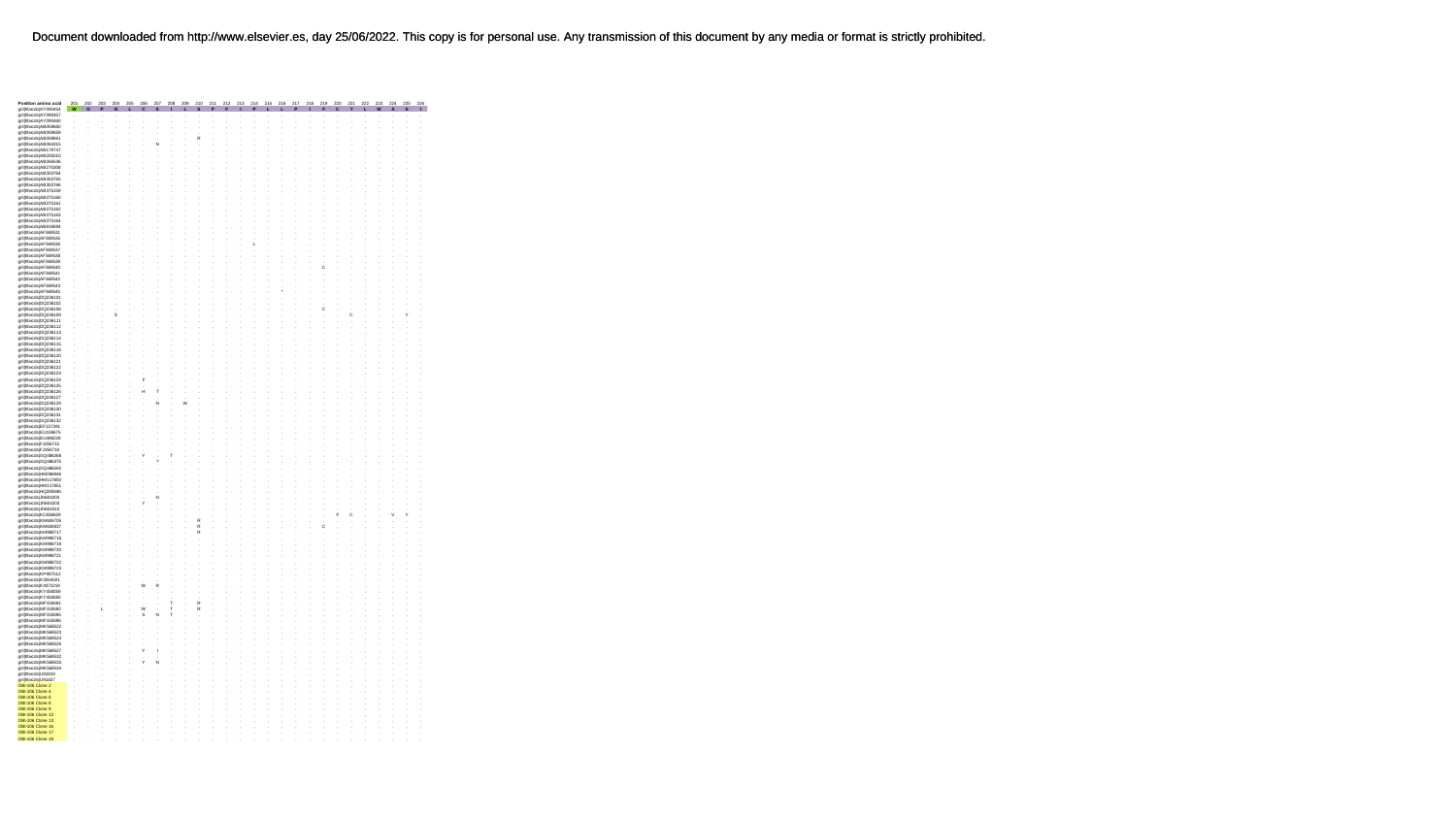|                                                                      | . Nama provident de la contra de la contra de la contrada de la contrada de la contrada de la contrada de la contrada de la contrada de la contrada de la contrada de la contrada de la contrada de la contrada de la contrada |                                                                                                                  |                    |        |         |              |            |
|----------------------------------------------------------------------|--------------------------------------------------------------------------------------------------------------------------------------------------------------------------------------------------------------------------------|------------------------------------------------------------------------------------------------------------------|--------------------|--------|---------|--------------|------------|
| gnihbucds(AY090460                                                   |                                                                                                                                                                                                                                |                                                                                                                  |                    |        |         |              |            |
|                                                                      |                                                                                                                                                                                                                                |                                                                                                                  |                    |        |         |              |            |
| grijhbeds/AB059650<br>grijhbeds/AB059650<br>grijhbeds/AB059661       |                                                                                                                                                                                                                                |                                                                                                                  | $\epsilon$         |        |         |              |            |
| grijhbvcds AB054315<br>grijhbvcds AB179747                           |                                                                                                                                                                                                                                |                                                                                                                  |                    |        |         |              |            |
| gnihbycdsjAB205010                                                   |                                                                                                                                                                                                                                |                                                                                                                  |                    |        |         |              |            |
| grijhbvcds/AB288536<br>grijhbvcds/AB275308                           |                                                                                                                                                                                                                                |                                                                                                                  |                    |        |         |              |            |
| grijhbvcds (AB353764                                                 |                                                                                                                                                                                                                                |                                                                                                                  |                    |        |         |              |            |
| grijhbvcds (AB353765<br>grijhbvcds (AB353766                         |                                                                                                                                                                                                                                |                                                                                                                  |                    |        |         |              |            |
| gnijhbvcds(AB375159                                                  |                                                                                                                                                                                                                                |                                                                                                                  |                    |        |         |              |            |
| gnijhbvcds/AB375160<br>gnijhbvcds/AB375161                           |                                                                                                                                                                                                                                |                                                                                                                  |                    |        |         | $\mathbf{r}$ |            |
| grijhbvcds(AB375162                                                  |                                                                                                                                                                                                                                |                                                                                                                  |                    |        |         |              |            |
| gni/hbvcds/AB375163                                                  |                                                                                                                                                                                                                                |                                                                                                                  |                    |        |         |              |            |
| grijhbvcds AB375164<br>grijhbvcds AB818694                           |                                                                                                                                                                                                                                |                                                                                                                  |                    |        |         |              |            |
| grilhbvcds/AF302531                                                  |                                                                                                                                                                                                                                |                                                                                                                  |                    |        |         |              |            |
| grijhtvcds/AF303535<br>grijhtvcds/AF303536                           |                                                                                                                                                                                                                                |                                                                                                                  | <b>R</b>           |        |         |              |            |
| gnitus da jAF369537                                                  |                                                                                                                                                                                                                                |                                                                                                                  |                    |        |         |              |            |
| grijhbeds AF302538<br>grijhbeds AF302530                             |                                                                                                                                                                                                                                |                                                                                                                  |                    |        |         |              |            |
| gri) brock (AF362540                                                 |                                                                                                                                                                                                                                |                                                                                                                  |                    |        |         |              |            |
| grijhbecds(AF303541<br>grijhbecds(AF303542                           |                                                                                                                                                                                                                                |                                                                                                                  |                    |        |         |              |            |
| gri) bucds (AF302543                                                 |                                                                                                                                                                                                                                |                                                                                                                  |                    |        |         |              |            |
| grijhbvcds(AF302545<br>grijhbvcds(DQ236101                           |                                                                                                                                                                                                                                | $\theta$                                                                                                         |                    |        |         |              |            |
| grilhtvcds(DQ236102                                                  |                                                                                                                                                                                                                                |                                                                                                                  |                    |        |         |              |            |
| gnihbvcds(DQ236106                                                   |                                                                                                                                                                                                                                |                                                                                                                  |                    |        |         |              |            |
| grijhtvcds (DQ236109<br>grijhtvcds (DQ236111                         |                                                                                                                                                                                                                                |                                                                                                                  |                    |        |         |              |            |
| grilhovcds DQ236112                                                  |                                                                                                                                                                                                                                |                                                                                                                  |                    |        |         |              |            |
| grijhbech DQ236113<br>grijhbech DQ236114<br>grijhbech DQ236115       |                                                                                                                                                                                                                                |                                                                                                                  |                    |        |         |              |            |
|                                                                      |                                                                                                                                                                                                                                |                                                                                                                  |                    |        |         | R            |            |
| grijhbvcds (DQ236118<br>grijhbvcds (DQ236120                         |                                                                                                                                                                                                                                |                                                                                                                  |                    |        |         |              |            |
|                                                                      |                                                                                                                                                                                                                                |                                                                                                                  |                    |        |         |              |            |
| grijhtvcds (DQ236121<br>grijhtvcds (DQ236122<br>grijhtvcds (DQ236123 |                                                                                                                                                                                                                                |                                                                                                                  |                    |        |         |              |            |
| grijhbvcds(DQ236124                                                  |                                                                                                                                                                                                                                | $\mathcal{L} = \mathbf{R} \times \mathcal{L} \times \mathcal{L} \times \mathcal{L} \times \mathbf{K}$<br>$S = 1$ |                    |        |         |              |            |
| grijhbvcds (DQ236125<br>grijhbvcds (DQ236126                         |                                                                                                                                                                                                                                |                                                                                                                  |                    |        |         | $\dot{\tau}$ |            |
| grilhtvcds(DQ236127                                                  |                                                                                                                                                                                                                                |                                                                                                                  |                    |        |         |              | $_{\rm G}$ |
| grijhbvcds(DQ236129                                                  | ÷                                                                                                                                                                                                                              |                                                                                                                  |                    |        |         |              |            |
| grijhbvcds DQ236130<br>grijhbvcds DQ236131                           |                                                                                                                                                                                                                                |                                                                                                                  |                    |        |         |              |            |
| grilhtvcds(DQ236132                                                  |                                                                                                                                                                                                                                |                                                                                                                  |                    |        |         |              |            |
| prihbeds (EF157291<br>prihbeds (EU159675<br>prihbeds (EU498228       |                                                                                                                                                                                                                                |                                                                                                                  |                    |        |         |              |            |
|                                                                      |                                                                                                                                                                                                                                |                                                                                                                  |                    |        |         |              |            |
| grijhbvcds FJ356715<br>grijhbvcds FJ356716                           |                                                                                                                                                                                                                                | $\frac{V}{I}$ $\frac{1}{R}$                                                                                      |                    |        |         |              |            |
|                                                                      |                                                                                                                                                                                                                                |                                                                                                                  |                    |        |         |              |            |
| principlaces<br>principlaces<br>principlaces                         |                                                                                                                                                                                                                                |                                                                                                                  |                    |        |         |              |            |
| gri) bucds (HM055045                                                 |                                                                                                                                                                                                                                |                                                                                                                  |                    |        |         |              |            |
| grijhbvcds (HM117850<br>grijhbvcds (HM117851                         |                                                                                                                                                                                                                                |                                                                                                                  |                    |        |         |              |            |
| grijhbvcds (HQ285946                                                 |                                                                                                                                                                                                                                |                                                                                                                  |                    |        |         |              |            |
| gri) bucds (JN804202                                                 |                                                                                                                                                                                                                                | $F$ , $\ldots$ , $S$ .<br>$\kappa$                                                                               |                    |        | $\circ$ |              |            |
| grijhbvcds(JN804203<br>grijhbvcds(JN804310                           |                                                                                                                                                                                                                                |                                                                                                                  |                    |        |         |              |            |
| grilhtvcds(KC836829                                                  |                                                                                                                                                                                                                                |                                                                                                                  |                    |        |         |              |            |
| grijhbvcds/KM606705<br>grijhbvcds/KM606937                           |                                                                                                                                                                                                                                |                                                                                                                  | $_{\rm s}^{\rm s}$ |        |         |              |            |
| grijhbvcds (KM998717                                                 |                                                                                                                                                                                                                                |                                                                                                                  |                    |        |         |              |            |
| grijkbuds (KM208718<br>grijkbuds (KM208719                           |                                                                                                                                                                                                                                |                                                                                                                  |                    |        |         |              |            |
| grijhbvcds (KM998720                                                 |                                                                                                                                                                                                                                |                                                                                                                  |                    |        |         |              |            |
| grijkbeds (KM998721<br>grijkbeds (KM998721                           |                                                                                                                                                                                                                                |                                                                                                                  |                    |        |         |              |            |
| grijhbech (KM998723                                                  | $\sim$                                                                                                                                                                                                                         | $\kappa$                                                                                                         |                    |        |         |              |            |
| grijhbvcds(KP397512<br>grijhbvcds(KX264501                           |                                                                                                                                                                                                                                |                                                                                                                  |                    |        |         |              |            |
| gri) bucds (CG72218                                                  |                                                                                                                                                                                                                                |                                                                                                                  |                    |        |         |              |            |
| grilhtvcds KY458059                                                  |                                                                                                                                                                                                                                |                                                                                                                  |                    |        |         |              |            |
| grijhbvcds(KY458080)<br>grijhbvcds(MF150891)                         |                                                                                                                                                                                                                                |                                                                                                                  |                    |        |         |              |            |
| grilhtvcds(MF150692                                                  |                                                                                                                                                                                                                                |                                                                                                                  |                    |        |         |              |            |
| grijhbvcds(MF150695<br>grijhbvcds(MF150696                           |                                                                                                                                                                                                                                |                                                                                                                  |                    |        |         |              |            |
| grilhbycds MK568522                                                  |                                                                                                                                                                                                                                |                                                                                                                  |                    |        |         |              |            |
| grijhbvcds/MK568523<br>grijhbvcds/MK568524                           |                                                                                                                                                                                                                                |                                                                                                                  |                    |        |         |              |            |
| grilhbucds/MK568526                                                  | $P = 1$ $R = R$                                                                                                                                                                                                                | $\mathbf{R} = \mathbf{I} - \mathbf{M} - \mathbf{I} - \mathbf{K} - \mathbf{R}$<br>$\,$ $\,$ $\,$                  |                    | $\sim$ |         |              |            |
| grijhbvcds/MK568527<br>grijhbvcds/MK568532                           |                                                                                                                                                                                                                                |                                                                                                                  |                    |        |         |              |            |
| grijhbvcds/MK568533                                                  |                                                                                                                                                                                                                                | $\hat{\mathbf{R}} = \hat{\mathbf{K}}$                                                                            |                    |        |         |              | $^{\circ}$ |
| grijhbvcds/MK568534<br>grijhbvcds/LI91819                            |                                                                                                                                                                                                                                |                                                                                                                  |                    |        |         |              |            |
| grijhbvcds (U91827<br>OBI-112 Clane 3<br>OBI-112 Clane 4             |                                                                                                                                                                                                                                |                                                                                                                  |                    |        |         |              |            |
|                                                                      | $\frac{Y}{Y}$                                                                                                                                                                                                                  |                                                                                                                  |                    |        |         |              |            |
| OBI-112 Clone 9                                                      |                                                                                                                                                                                                                                |                                                                                                                  |                    |        |         |              |            |
| OBI-112 Clane 10                                                     |                                                                                                                                                                                                                                |                                                                                                                  |                    |        |         |              |            |
| OBI-112 Clone 11<br>OBI-112 Clone 12                                 |                                                                                                                                                                                                                                |                                                                                                                  |                    |        |         |              |            |
| OBI-112 Clane 13<br>OBI-112 Clane 15                                 |                                                                                                                                                                                                                                |                                                                                                                  |                    |        |         | R            |            |
|                                                                      |                                                                                                                                                                                                                                |                                                                                                                  |                    |        |         |              |            |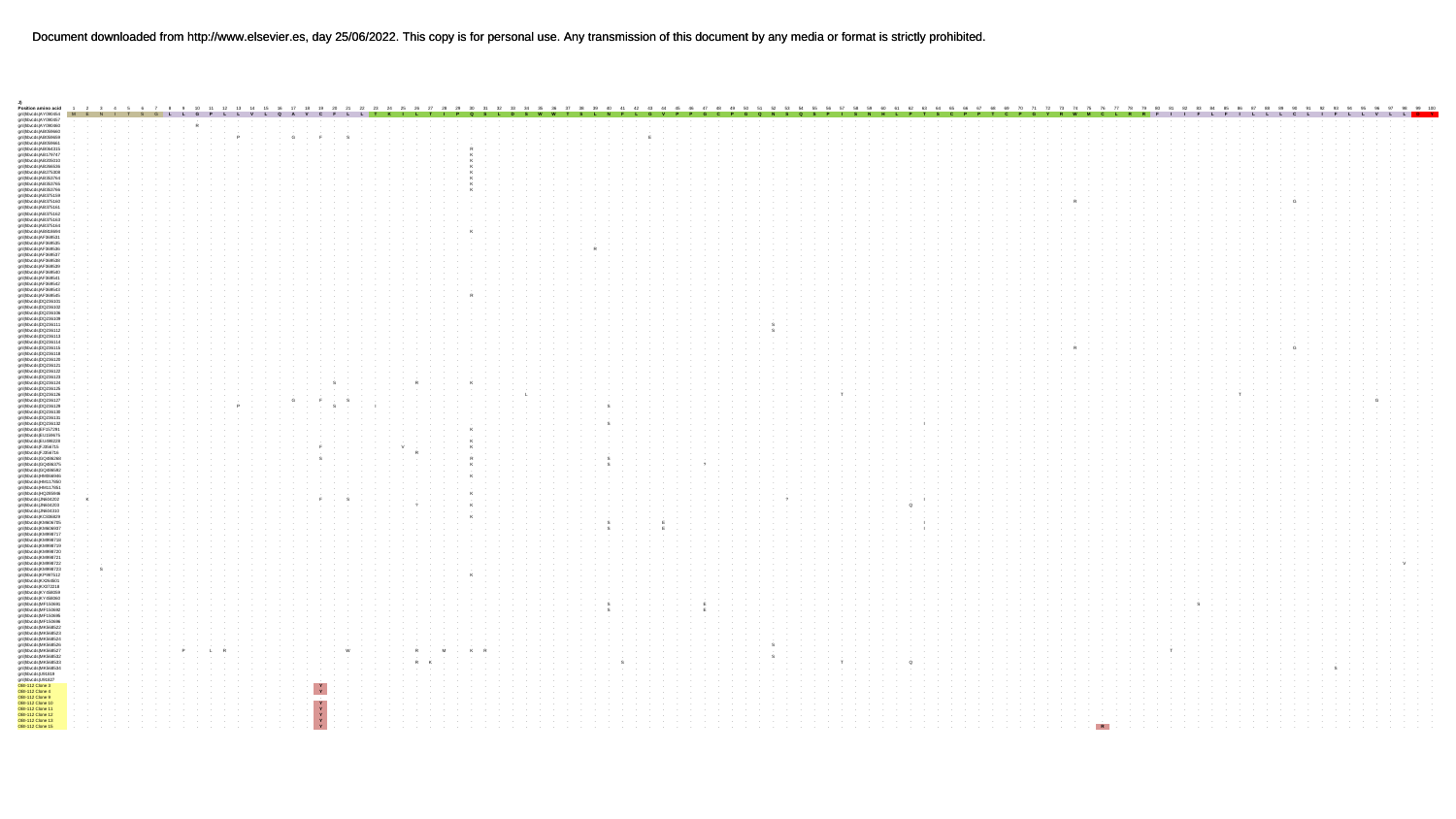| prijhbvods AY090454<br>grš hbvods AY090454<br>grš hbvods AY090460                                                                                                                                                                                                                                                                                                                                                                                             |  |  |               |  |    |  |                                                     |         |           |   |  |  |                                 |                |          | WASAR 7 SWL SLL V Q P V Q W C V G L S P T V W L L V I W M I W Y |                        |                |   |   |              |              |                 |
|---------------------------------------------------------------------------------------------------------------------------------------------------------------------------------------------------------------------------------------------------------------------------------------------------------------------------------------------------------------------------------------------------------------------------------------------------------------|--|--|---------------|--|----|--|-----------------------------------------------------|---------|-----------|---|--|--|---------------------------------|----------------|----------|-----------------------------------------------------------------|------------------------|----------------|---|---|--------------|--------------|-----------------|
|                                                                                                                                                                                                                                                                                                                                                                                                                                                               |  |  |               |  |    |  |                                                     |         |           |   |  |  |                                 |                |          |                                                                 |                        |                |   |   |              |              |                 |
|                                                                                                                                                                                                                                                                                                                                                                                                                                                               |  |  |               |  |    |  |                                                     |         |           |   |  |  |                                 |                |          |                                                                 |                        |                |   |   |              |              |                 |
|                                                                                                                                                                                                                                                                                                                                                                                                                                                               |  |  |               |  |    |  |                                                     |         |           |   |  |  |                                 |                |          |                                                                 |                        |                |   |   |              |              |                 |
|                                                                                                                                                                                                                                                                                                                                                                                                                                                               |  |  | $\mathbf{s}$  |  |    |  |                                                     |         |           |   |  |  |                                 |                |          |                                                                 |                        |                |   |   |              |              |                 |
|                                                                                                                                                                                                                                                                                                                                                                                                                                                               |  |  | $\frac{1}{2}$ |  |    |  |                                                     |         |           |   |  |  |                                 |                |          |                                                                 |                        |                |   |   |              |              |                 |
|                                                                                                                                                                                                                                                                                                                                                                                                                                                               |  |  |               |  |    |  |                                                     |         |           |   |  |  |                                 |                |          |                                                                 |                        |                |   |   |              |              |                 |
|                                                                                                                                                                                                                                                                                                                                                                                                                                                               |  |  |               |  |    |  | $\bullet$                                           |         |           |   |  |  |                                 |                |          |                                                                 |                        |                |   |   |              |              |                 |
|                                                                                                                                                                                                                                                                                                                                                                                                                                                               |  |  |               |  |    |  |                                                     |         |           |   |  |  |                                 |                |          |                                                                 |                        |                |   |   |              | M            |                 |
|                                                                                                                                                                                                                                                                                                                                                                                                                                                               |  |  |               |  |    |  |                                                     |         |           |   |  |  |                                 |                |          |                                                                 |                        |                |   |   |              | $\mathbf{M}$ |                 |
|                                                                                                                                                                                                                                                                                                                                                                                                                                                               |  |  |               |  |    |  |                                                     |         |           |   |  |  |                                 |                |          |                                                                 |                        |                |   |   |              |              |                 |
|                                                                                                                                                                                                                                                                                                                                                                                                                                                               |  |  |               |  |    |  |                                                     |         |           |   |  |  |                                 |                |          |                                                                 | A.                     | A              |   |   |              |              |                 |
|                                                                                                                                                                                                                                                                                                                                                                                                                                                               |  |  |               |  |    |  |                                                     |         |           |   |  |  |                                 |                |          |                                                                 |                        | $\overline{A}$ |   |   |              |              |                 |
|                                                                                                                                                                                                                                                                                                                                                                                                                                                               |  |  |               |  |    |  |                                                     |         |           |   |  |  |                                 |                |          |                                                                 |                        |                |   |   | $S$ A        |              | $\sim$ 100 $\,$ |
|                                                                                                                                                                                                                                                                                                                                                                                                                                                               |  |  |               |  |    |  |                                                     |         |           |   |  |  |                                 |                |          |                                                                 |                        |                |   |   |              |              |                 |
|                                                                                                                                                                                                                                                                                                                                                                                                                                                               |  |  |               |  |    |  |                                                     |         |           |   |  |  |                                 |                |          |                                                                 |                        |                |   |   |              |              |                 |
|                                                                                                                                                                                                                                                                                                                                                                                                                                                               |  |  | ś             |  |    |  |                                                     | Ϋ́.     |           |   |  |  |                                 |                |          |                                                                 |                        |                |   |   |              |              |                 |
|                                                                                                                                                                                                                                                                                                                                                                                                                                                               |  |  |               |  |    |  |                                                     |         |           |   |  |  |                                 |                |          |                                                                 |                        |                |   |   |              |              |                 |
|                                                                                                                                                                                                                                                                                                                                                                                                                                                               |  |  |               |  |    |  |                                                     |         |           |   |  |  |                                 |                |          |                                                                 |                        |                |   |   |              |              |                 |
|                                                                                                                                                                                                                                                                                                                                                                                                                                                               |  |  |               |  |    |  |                                                     |         |           |   |  |  |                                 |                |          |                                                                 |                        |                |   |   |              |              |                 |
|                                                                                                                                                                                                                                                                                                                                                                                                                                                               |  |  |               |  |    |  |                                                     |         |           |   |  |  |                                 |                |          |                                                                 |                        |                |   |   |              |              |                 |
|                                                                                                                                                                                                                                                                                                                                                                                                                                                               |  |  |               |  |    |  |                                                     |         |           |   |  |  |                                 |                |          |                                                                 |                        |                |   |   |              |              |                 |
|                                                                                                                                                                                                                                                                                                                                                                                                                                                               |  |  |               |  |    |  |                                                     |         |           |   |  |  | к.                              |                |          |                                                                 |                        | $\overline{A}$ |   |   |              |              |                 |
|                                                                                                                                                                                                                                                                                                                                                                                                                                                               |  |  |               |  |    |  |                                                     |         |           |   |  |  | $^{\circ}$                      |                |          |                                                                 |                        |                |   |   |              |              |                 |
| $\begin{array}{l} \frac{1}{2}\eta^2\,b\,b\,c\,c\,a\,b\,b\,D\,122620\\ \eta^2\,b\,b\,c\,a\,b\,b\,D\,122620\\ \eta^2\,b\,b\,c\,a\,b\,b\,D\,122620\\ \eta^2\,b\,b\,c\,a\,b\,b\,D\,122620\\ \eta^2\,b\,b\,c\,a\,b\,b\,D\,12274\\ \eta^2\,b\,b\,c\,a\,b\,b\,D\,12274\\ \eta$                                                                                                                                                                                       |  |  | - 6           |  |    |  | distribution distribution.                          |         |           |   |  |  |                                 |                |          |                                                                 |                        |                |   |   |              |              |                 |
|                                                                                                                                                                                                                                                                                                                                                                                                                                                               |  |  |               |  |    |  | the contract of the contract of the contract of the |         |           |   |  |  |                                 |                |          |                                                                 |                        |                |   |   |              |              |                 |
|                                                                                                                                                                                                                                                                                                                                                                                                                                                               |  |  |               |  |    |  |                                                     |         | $\,$ $\,$ |   |  |  |                                 |                |          |                                                                 |                        | $\overline{A}$ |   |   | A.           |              | M               |
| grijhtvoti (00236102<br>grijhtvoti (00236106<br>grijhtvoti (00236109<br>grijhtvoti (00236112<br>grijhtvoti (00236113<br>grijhtvoti (00236113                                                                                                                                                                                                                                                                                                                  |  |  |               |  |    |  |                                                     |         |           |   |  |  | Ŷ.                              |                |          |                                                                 |                        |                |   |   |              |              |                 |
|                                                                                                                                                                                                                                                                                                                                                                                                                                                               |  |  |               |  |    |  | $\sim$ $-$ N $-$                                    |         |           |   |  |  | R                               |                |          |                                                                 |                        |                |   |   |              |              |                 |
|                                                                                                                                                                                                                                                                                                                                                                                                                                                               |  |  |               |  |    |  |                                                     | L       |           |   |  |  |                                 |                | <b>V</b> |                                                                 |                        |                |   |   |              |              |                 |
| grijhbvods DQ236114<br>grijhbvods DQ236115<br>grijhbvods DQ236116                                                                                                                                                                                                                                                                                                                                                                                             |  |  |               |  |    |  |                                                     |         |           |   |  |  |                                 |                |          |                                                                 | A.<br>$A = 1$<br>G. P. |                |   |   | . š A        |              | $\sim$ $M$      |
|                                                                                                                                                                                                                                                                                                                                                                                                                                                               |  |  |               |  |    |  |                                                     |         |           |   |  |  |                                 |                |          |                                                                 |                        | A              |   |   |              |              |                 |
|                                                                                                                                                                                                                                                                                                                                                                                                                                                               |  |  |               |  |    |  |                                                     |         |           |   |  |  |                                 |                |          |                                                                 |                        |                |   |   |              |              |                 |
|                                                                                                                                                                                                                                                                                                                                                                                                                                                               |  |  |               |  |    |  |                                                     |         |           |   |  |  |                                 |                |          |                                                                 |                        |                |   |   |              |              |                 |
|                                                                                                                                                                                                                                                                                                                                                                                                                                                               |  |  |               |  |    |  |                                                     |         |           |   |  |  |                                 |                |          |                                                                 |                        |                |   |   |              |              |                 |
|                                                                                                                                                                                                                                                                                                                                                                                                                                                               |  |  |               |  |    |  |                                                     |         |           |   |  |  |                                 |                |          |                                                                 |                        |                |   |   |              |              |                 |
|                                                                                                                                                                                                                                                                                                                                                                                                                                                               |  |  |               |  |    |  |                                                     |         |           |   |  |  |                                 |                |          |                                                                 |                        |                |   | A | $\mathbf{s}$ |              |                 |
|                                                                                                                                                                                                                                                                                                                                                                                                                                                               |  |  | $\sim$        |  |    |  |                                                     | $V = 1$ |           |   |  |  |                                 |                |          |                                                                 |                        |                |   |   |              |              |                 |
|                                                                                                                                                                                                                                                                                                                                                                                                                                                               |  |  |               |  |    |  |                                                     |         |           |   |  |  |                                 |                |          |                                                                 |                        |                |   |   |              |              |                 |
|                                                                                                                                                                                                                                                                                                                                                                                                                                                               |  |  |               |  |    |  |                                                     |         |           |   |  |  |                                 |                |          |                                                                 |                        |                |   |   |              |              |                 |
| grijhoods (DG230118<br>grijhoods (DG230120<br>grijhoods (DG230121213)<br>grijhoods (DG2301221313)<br>grijhoods (DG23012343)<br>grijhoods (DG2301237<br>grijhoods (DG230127)<br>grijhoods (DG230127)<br>grijhoods (DG23012313)<br>grijhoods (DG23012313)<br>g                                                                                                                                                                                                  |  |  |               |  |    |  |                                                     |         |           |   |  |  |                                 |                |          |                                                                 |                        |                |   |   |              |              |                 |
| gnijhbvods (302235132)<br>gnijhbvods (EU139275<br>gnijhbvods (EU139275<br>gnijhbvods (EU139275<br>gnijhbvods (20495275<br>gnijhbvods (20495275<br>gnijhbvods (20495275<br>gnijhbvods (20495275<br>gnijhbvods (20495275<br>gnijhbvods (20495292                                                                                                                                                                                                                |  |  |               |  |    |  |                                                     |         |           |   |  |  |                                 |                |          |                                                                 |                        |                |   |   |              |              |                 |
|                                                                                                                                                                                                                                                                                                                                                                                                                                                               |  |  |               |  |    |  |                                                     |         |           |   |  |  |                                 |                |          |                                                                 |                        |                |   |   |              |              |                 |
|                                                                                                                                                                                                                                                                                                                                                                                                                                                               |  |  |               |  |    |  |                                                     |         |           |   |  |  |                                 |                |          |                                                                 |                        |                |   |   |              |              |                 |
|                                                                                                                                                                                                                                                                                                                                                                                                                                                               |  |  |               |  |    |  |                                                     |         |           |   |  |  |                                 |                |          |                                                                 |                        |                |   |   |              |              |                 |
|                                                                                                                                                                                                                                                                                                                                                                                                                                                               |  |  |               |  |    |  |                                                     |         |           |   |  |  | - A                             |                |          |                                                                 |                        |                |   |   |              |              |                 |
|                                                                                                                                                                                                                                                                                                                                                                                                                                                               |  |  |               |  |    |  |                                                     |         |           |   |  |  |                                 |                |          |                                                                 |                        |                |   |   |              |              |                 |
|                                                                                                                                                                                                                                                                                                                                                                                                                                                               |  |  |               |  |    |  |                                                     |         |           |   |  |  |                                 | $\overline{D}$ |          |                                                                 |                        |                |   |   |              | <b>M</b>     |                 |
| griptocal (uL)400092<br>grijhtvods (*M117850)<br>grijhtvods (*M117851)<br>grijhtvods (.N2285045<br>grijhtvods (.N2285045<br>grijhtvods (.N2285045                                                                                                                                                                                                                                                                                                             |  |  |               |  |    |  |                                                     |         |           |   |  |  |                                 |                |          |                                                                 |                        |                |   |   |              |              |                 |
|                                                                                                                                                                                                                                                                                                                                                                                                                                                               |  |  |               |  |    |  |                                                     |         |           |   |  |  | $\mathbf{L} = \{1, \ldots, N\}$ |                |          |                                                                 |                        |                |   |   |              |              |                 |
|                                                                                                                                                                                                                                                                                                                                                                                                                                                               |  |  |               |  |    |  |                                                     |         |           |   |  |  |                                 |                |          |                                                                 |                        |                |   |   |              |              |                 |
|                                                                                                                                                                                                                                                                                                                                                                                                                                                               |  |  |               |  |    |  |                                                     |         |           |   |  |  |                                 |                |          |                                                                 |                        |                |   |   |              |              |                 |
|                                                                                                                                                                                                                                                                                                                                                                                                                                                               |  |  |               |  |    |  |                                                     |         |           |   |  |  |                                 |                |          |                                                                 |                        |                |   |   |              |              |                 |
|                                                                                                                                                                                                                                                                                                                                                                                                                                                               |  |  |               |  |    |  |                                                     |         |           |   |  |  |                                 |                |          |                                                                 |                        |                |   |   |              |              |                 |
|                                                                                                                                                                                                                                                                                                                                                                                                                                                               |  |  |               |  |    |  |                                                     |         |           |   |  |  |                                 | $\alpha$       |          | $\mathbf{r}$                                                    | $\mathbf{p}$           |                |   |   |              |              |                 |
|                                                                                                                                                                                                                                                                                                                                                                                                                                                               |  |  |               |  |    |  |                                                     |         |           |   |  |  |                                 |                |          |                                                                 |                        |                |   |   |              |              |                 |
|                                                                                                                                                                                                                                                                                                                                                                                                                                                               |  |  |               |  |    |  |                                                     |         |           |   |  |  |                                 |                |          |                                                                 |                        |                |   |   |              |              |                 |
|                                                                                                                                                                                                                                                                                                                                                                                                                                                               |  |  |               |  |    |  |                                                     |         |           |   |  |  |                                 |                |          |                                                                 |                        |                |   |   |              |              |                 |
|                                                                                                                                                                                                                                                                                                                                                                                                                                                               |  |  |               |  | -8 |  |                                                     |         |           | E |  |  |                                 |                |          |                                                                 |                        |                |   |   |              |              |                 |
| $\begin{array}{l} \mathcal{G}(b) = \alpha_0 \mathcal{G}(b) = \alpha_0 \mathcal{G}(b) = \alpha_0 \mathcal{G}(b) = \alpha_0 \mathcal{G}(b) = \alpha_0 \mathcal{G}(b) = \alpha_0 \mathcal{G}(b) = \alpha_0 \mathcal{G}(b) = \alpha_0 \mathcal{G}(b) = \alpha_0 \mathcal{G}(b) = \alpha_0 \mathcal{G}(b) = \alpha_0 \mathcal{G}(b) = \alpha_0 \mathcal{G}(b) = \alpha_0 \mathcal{G}(b) = \alpha_0 \mathcal{G}(b) = \alpha_0 \mathcal{G}(b) = \alpha_0 \mathcal{G$ |  |  |               |  |    |  |                                                     |         |           |   |  |  |                                 |                |          |                                                                 |                        |                |   |   |              |              |                 |
|                                                                                                                                                                                                                                                                                                                                                                                                                                                               |  |  |               |  |    |  |                                                     |         |           |   |  |  |                                 |                |          |                                                                 |                        |                |   |   |              |              |                 |
|                                                                                                                                                                                                                                                                                                                                                                                                                                                               |  |  |               |  |    |  |                                                     |         |           |   |  |  |                                 |                |          |                                                                 |                        |                |   |   |              |              |                 |
|                                                                                                                                                                                                                                                                                                                                                                                                                                                               |  |  |               |  |    |  |                                                     |         |           |   |  |  |                                 |                |          |                                                                 |                        |                |   |   |              |              |                 |
|                                                                                                                                                                                                                                                                                                                                                                                                                                                               |  |  |               |  |    |  |                                                     |         |           |   |  |  |                                 |                |          |                                                                 |                        |                |   |   |              |              |                 |
|                                                                                                                                                                                                                                                                                                                                                                                                                                                               |  |  |               |  |    |  |                                                     |         |           |   |  |  |                                 |                |          |                                                                 |                        |                |   |   |              |              |                 |
|                                                                                                                                                                                                                                                                                                                                                                                                                                                               |  |  |               |  |    |  |                                                     |         |           |   |  |  |                                 |                |          |                                                                 |                        | $\mathbb{A}$   |   |   |              |              |                 |
|                                                                                                                                                                                                                                                                                                                                                                                                                                                               |  |  |               |  |    |  |                                                     |         |           |   |  |  |                                 |                |          |                                                                 |                        |                |   |   |              |              |                 |
|                                                                                                                                                                                                                                                                                                                                                                                                                                                               |  |  |               |  |    |  |                                                     |         |           |   |  |  |                                 |                |          |                                                                 |                        |                |   |   |              |              |                 |
| grijkbroda (MK568524<br>grijkbroda (MK568526<br>grijkbroda (MK568527                                                                                                                                                                                                                                                                                                                                                                                          |  |  |               |  |    |  |                                                     |         |           |   |  |  |                                 |                |          |                                                                 |                        |                |   |   |              |              |                 |
|                                                                                                                                                                                                                                                                                                                                                                                                                                                               |  |  |               |  |    |  |                                                     |         |           |   |  |  |                                 |                |          |                                                                 |                        |                |   |   |              |              |                 |
| grijhbvods (MK568532                                                                                                                                                                                                                                                                                                                                                                                                                                          |  |  |               |  |    |  |                                                     |         |           |   |  |  |                                 |                |          |                                                                 |                        |                |   |   |              |              |                 |
|                                                                                                                                                                                                                                                                                                                                                                                                                                                               |  |  |               |  |    |  |                                                     |         |           |   |  |  |                                 |                |          |                                                                 |                        |                |   |   |              |              |                 |
|                                                                                                                                                                                                                                                                                                                                                                                                                                                               |  |  |               |  |    |  |                                                     |         |           |   |  |  |                                 |                |          |                                                                 |                        |                |   |   |              |              |                 |
|                                                                                                                                                                                                                                                                                                                                                                                                                                                               |  |  |               |  |    |  |                                                     |         |           |   |  |  |                                 |                |          |                                                                 |                        |                |   |   |              |              |                 |
|                                                                                                                                                                                                                                                                                                                                                                                                                                                               |  |  |               |  |    |  |                                                     |         |           |   |  |  |                                 |                |          |                                                                 |                        |                |   |   |              |              |                 |
|                                                                                                                                                                                                                                                                                                                                                                                                                                                               |  |  |               |  |    |  |                                                     |         |           |   |  |  |                                 |                |          |                                                                 |                        |                | A |   |              |              |                 |
|                                                                                                                                                                                                                                                                                                                                                                                                                                                               |  |  |               |  |    |  |                                                     |         |           |   |  |  |                                 |                |          |                                                                 |                        |                |   |   |              |              |                 |
|                                                                                                                                                                                                                                                                                                                                                                                                                                                               |  |  |               |  |    |  |                                                     |         |           |   |  |  |                                 |                |          |                                                                 |                        |                |   |   |              |              |                 |
|                                                                                                                                                                                                                                                                                                                                                                                                                                                               |  |  |               |  |    |  |                                                     |         |           |   |  |  |                                 |                |          |                                                                 |                        |                |   |   |              |              |                 |
|                                                                                                                                                                                                                                                                                                                                                                                                                                                               |  |  |               |  |    |  |                                                     |         |           |   |  |  |                                 |                |          |                                                                 |                        |                |   |   |              |              |                 |